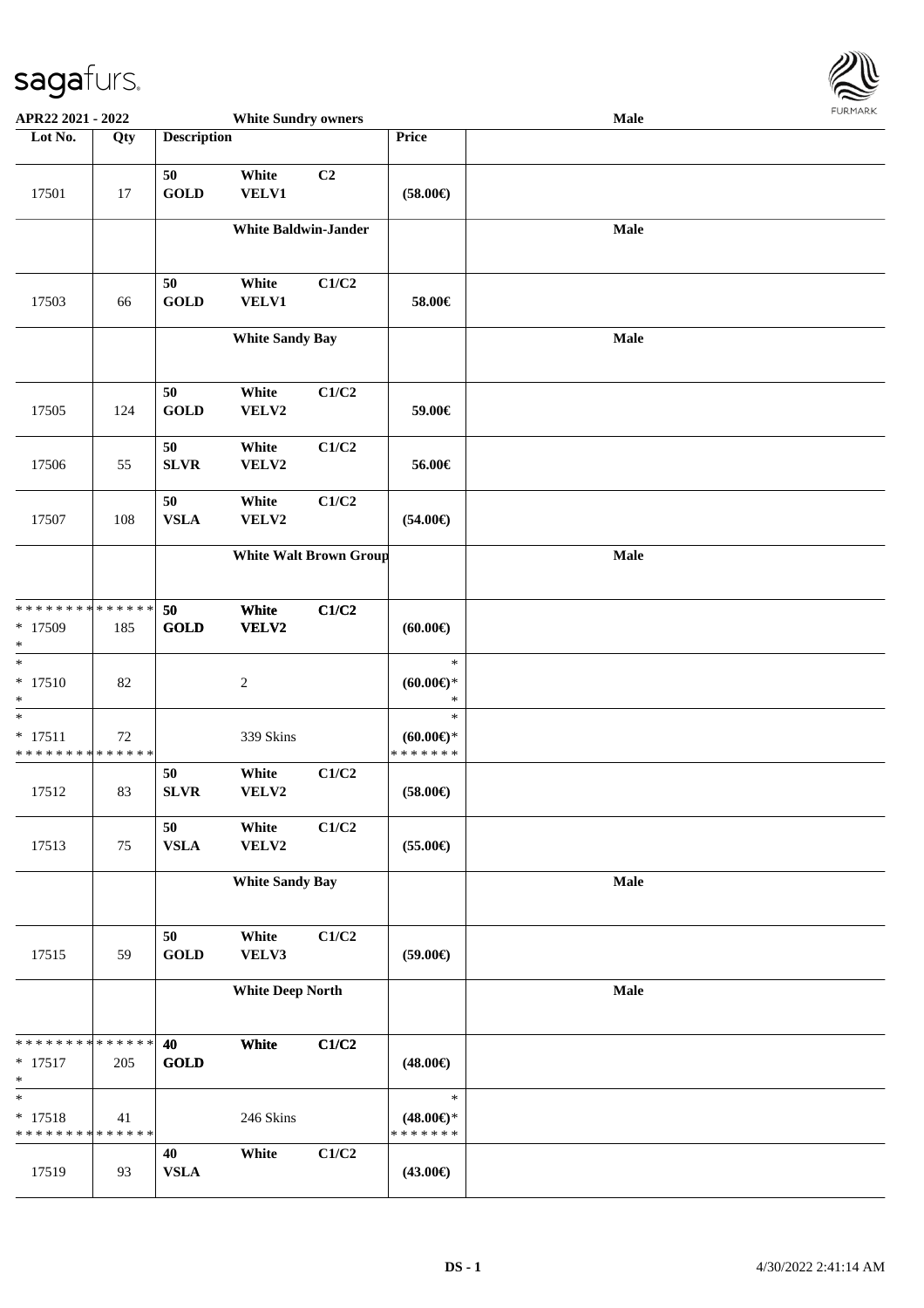

| APR22 2021 - 2022                                             |     |                    | <b>White Sundry owners</b>  |       |                                                | Male |  |
|---------------------------------------------------------------|-----|--------------------|-----------------------------|-------|------------------------------------------------|------|--|
| Lot No.                                                       | Qty | <b>Description</b> |                             |       | Price                                          |      |  |
| 17521                                                         | 180 | 40<br><b>GOLD</b>  | White<br><b>VELV1</b>       | C1    | $(52.00\epsilon)$                              |      |  |
|                                                               |     |                    | <b>White Baldwin-Jander</b> |       |                                                | Male |  |
| * * * * * * * * * * * * * *<br>$* 17523$<br>$\ast$            | 205 | 40<br><b>GOLD</b>  | White<br><b>VELV1</b>       | C1/C2 | 53.00€                                         |      |  |
| $\ast$<br>$* 17524$<br>$\ast$                                 | 180 |                    | $\overline{2}$              |       | $\ast$<br>53.00€*<br>$\ast$                    |      |  |
| $\overline{\ast}$<br>$* 17525$<br>* * * * * * * * * * * * * * | 54  |                    | 439 Skins                   |       | $\ast$<br>52.00€*<br>* * * * * * *             |      |  |
| * * * * * * * * * * * * * *<br>$* 17526$<br>$*$               | 205 | 40<br><b>SLVR</b>  | White<br><b>VELV1</b>       | C1/C2 | $(51.00\epsilon)$                              |      |  |
| $\ast$<br>$* 17527$<br>* * * * * * * * * * * * * *            | 101 |                    | 306 Skins                   |       | $\ast$<br>$(51.00\epsilon)$ *<br>* * * * * * * |      |  |
| 17528                                                         | 189 | 40<br><b>VSLA</b>  | White<br><b>VELV1</b>       | C1/C2 | $(48.00\epsilon)$                              |      |  |
|                                                               |     |                    | <b>White Sundry owners</b>  |       |                                                | Male |  |
| * * * * * * * * * * * * * *<br>$* 17530$<br>$*$               | 205 | 40<br><b>GOLD</b>  | White<br>VELV2              | C2    | $(52.00\epsilon)$                              |      |  |
| $*$<br>$* 17531$<br>$\ast$                                    | 180 |                    | $\sqrt{2}$                  |       | $\ast$<br>$(52.00\epsilon)$ *<br>$\ast$        |      |  |
| $\ast$<br>$* 17532$<br>$*$                                    | 180 |                    | 3                           |       | $\ast$<br>$(52.00\epsilon)$ *<br>$\ast$        |      |  |
| $\ast$<br>$* 17533$<br>$*$                                    | 180 |                    | $\overline{4}$              |       | $\ast$<br>$(52.00\epsilon)$ *<br>$\ast$        |      |  |
| $*$<br>$* 17534$<br>$*$                                       | 180 |                    | 5                           |       | $\ast$<br>$(52.00\epsilon)$ *<br>$\ast$        |      |  |
| $*$<br>$* 17535$<br>$*$<br>$\overline{\ }$                    | 180 |                    | 6                           |       | $\ast$<br>$(52.00\epsilon)$ *<br>$\ast$        |      |  |
| * 17536<br>$*$                                                | 180 |                    | 7                           |       | $\ast$<br>$(52.00\epsilon)$ *<br>$\ast$        |      |  |
| $*$<br>$* 17537$<br>* * * * * * * * * * * * * *               | 219 |                    | 1504 Skins                  |       | $\ast$<br>$(52.00\epsilon)$ *<br>* * * * * * * |      |  |
| 17538                                                         | 113 | 40<br><b>GOLD</b>  | White<br>VELV2              | C3/C4 | $(48.00\epsilon)$                              |      |  |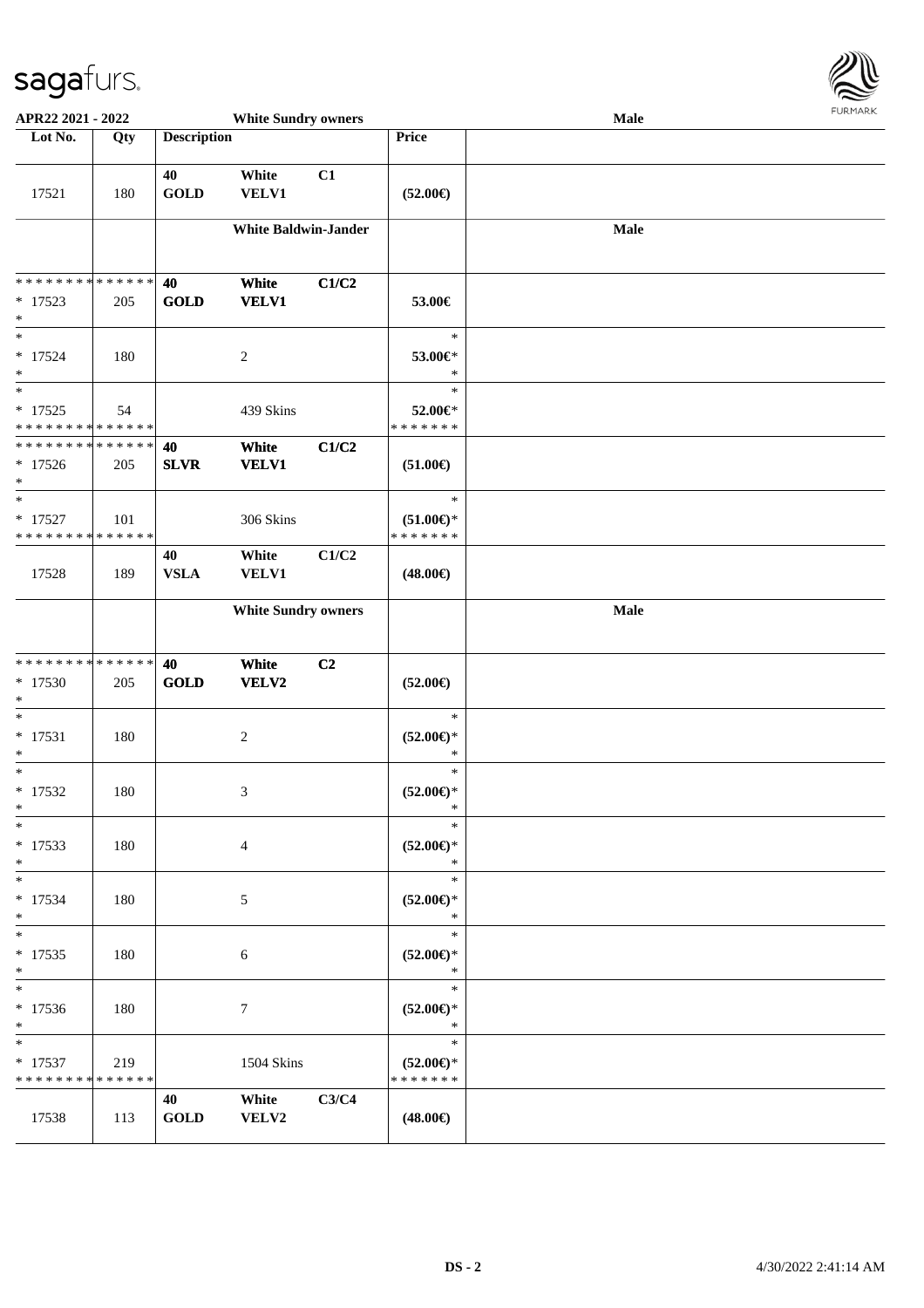

| APR22 2021 - 2022                                  |     |                    | <b>White Sandy Bay</b> |                               |                                                | Male | <b>FUNITANN</b> |
|----------------------------------------------------|-----|--------------------|------------------------|-------------------------------|------------------------------------------------|------|-----------------|
| Lot No.                                            | Qty | <b>Description</b> |                        |                               | Price                                          |      |                 |
| **************<br>$* 17541$<br>$\ast$              | 205 | 40<br><b>GOLD</b>  | White<br><b>VELV2</b>  | C1                            | $(53.00\epsilon)$                              |      |                 |
| $\ast$<br>$* 17542$<br>$\ast$                      | 130 |                    | 2                      |                               | $\ast$<br>$(53.00\epsilon)$ *<br>$\ast$        |      |                 |
| $\overline{\ast}$<br>$* 17543$<br>$\ast$           | 180 |                    | 3                      |                               | $\ast$<br>$(53.00\epsilon)$ *                  |      |                 |
| $\ast$<br>$* 17544$<br>* * * * * * * * * * * * * * | 180 |                    | 695 Skins              |                               | $\ast$<br>$(53.00\epsilon)$ *<br>* * * * * * * |      |                 |
| * * * * * * * * * * * * * *<br>$* 17545$<br>$\ast$ | 205 | 40<br><b>GOLD</b>  | White<br><b>VELV2</b>  | C <sub>2</sub>                | $(52.00\epsilon)$                              |      |                 |
| $\ast$<br>$* 17546$<br>* * * * * * * * * * * * * * | 95  |                    | 300 Skins              |                               | $\ast$<br>$(52.00\epsilon)$ *<br>* * * * * * * |      |                 |
| **************<br>$* 17547$<br>$\ast$              | 205 | 40<br><b>SLVR</b>  | White<br><b>VELV2</b>  | C1/C2                         | (50.00)                                        |      |                 |
| $\ast$<br>$* 17548$<br>* * * * * * * * * * * * * * | 104 |                    | 309 Skins              |                               | $\ast$<br>$(50.00)$ *<br>* * * * * * *         |      |                 |
| * * * * * * * * * * * * * *<br>* 17549<br>$\ast$   | 205 | 40<br><b>VSLA</b>  | White<br><b>VELV2</b>  | C1/C2                         | $(48.00\epsilon)$                              |      |                 |
| $\ast$<br>* 17550<br>* * * * * * * * * * * * * *   | 63  |                    | 268 Skins              |                               | $\ast$<br>$(48.00\epsilon)$ *<br>* * * * * * * |      |                 |
| 17551                                              | 143 | 40<br><b>VSLA</b>  | White<br>VELV2         | C1/C2<br><b>OPEN</b>          | $(43.00\epsilon)$                              |      |                 |
|                                                    |     |                    |                        | <b>White Walt Brown Group</b> |                                                | Male |                 |
| * * * * * * * * * * * * * *<br>$* 17553$<br>$*$    | 205 | 40<br><b>GOLD</b>  | White<br>VELV2         | C1                            | $(54.00\epsilon)$                              |      |                 |
| $\ast$<br>$* 17554$<br>$\ast$                      | 180 |                    | 2                      |                               | $\ast$<br>$(54.00ε)$ *<br>$\ast$               |      |                 |
| $\ast$<br>$* 17555$<br>$\ast$                      | 180 |                    | 3                      |                               | $\ast$<br>$(54.00ε)$ *<br>$\ast$               |      |                 |
| $\ast$<br>* 17556<br>$*$                           | 180 |                    | 4                      |                               | $\ast$<br>$(54.00ε)$ *<br>$\ast$               |      |                 |
| $\ast$<br>$* 17557$<br>$*$                         | 180 |                    | 5                      |                               | $\ast$<br>$(54.00\epsilon)$ *<br>$\ast$        |      |                 |
| $\ast$<br>$* 17558$<br>$*$                         | 180 |                    | $\sqrt{6}$             |                               | $\ast$<br>$(54.00ε)$ *<br>$\ast$               |      |                 |
| $\ast$<br>$* 17559$<br>$\ast$                      | 180 |                    | $\tau$                 |                               | $\ast$<br>$(54.00ε)$ *<br>$\ast$               |      |                 |
| $\ast$<br>$*17560$<br>$*$                          | 180 |                    | 8                      |                               | $\ast$<br>$(54.00\epsilon)$ *<br>$\ast$        |      |                 |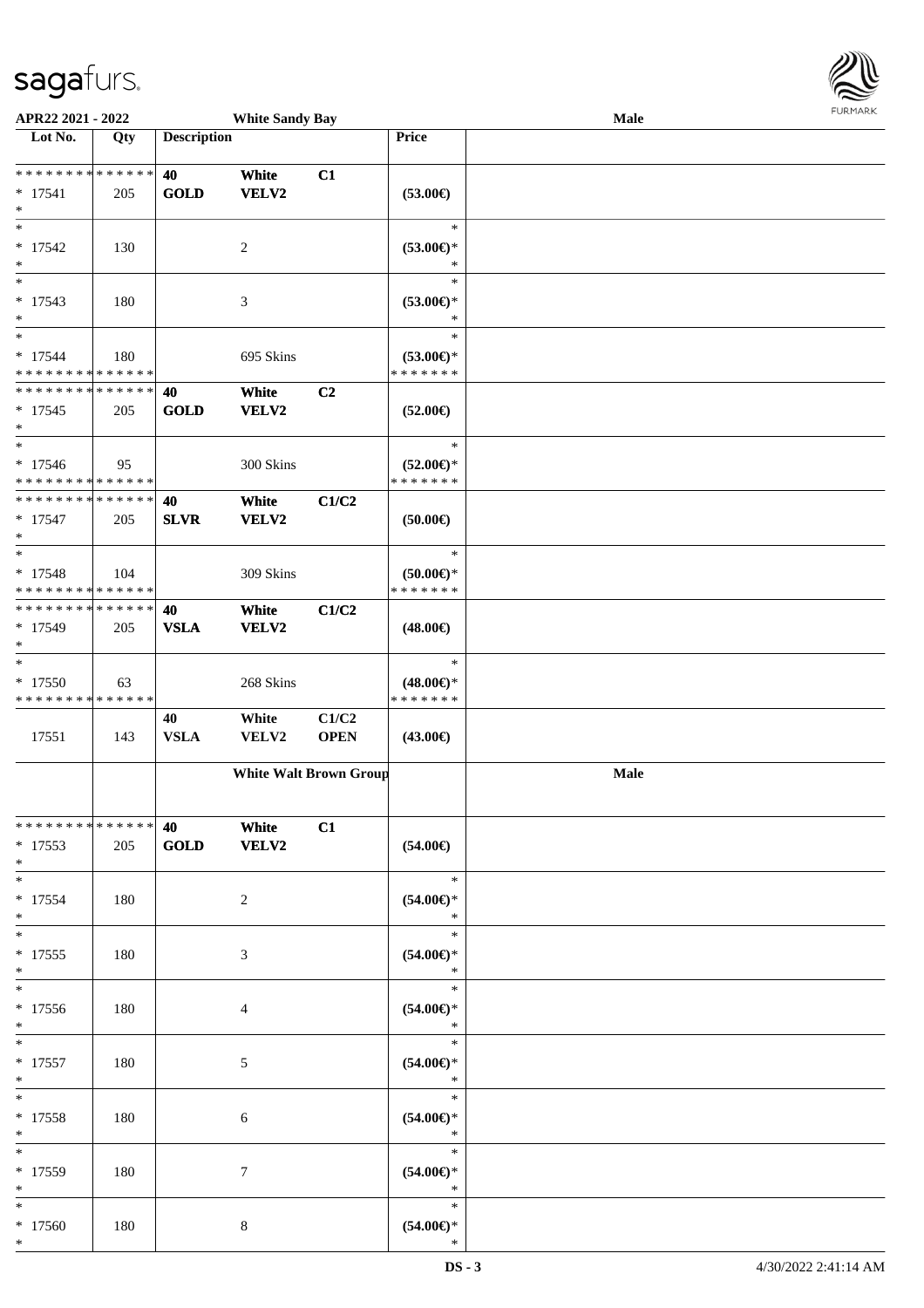

| APR22 2021 - 2022                                                          |     |                    | <b>White Walt Brown Group</b> |       |                                                | <b>Male</b> | FURMARK |
|----------------------------------------------------------------------------|-----|--------------------|-------------------------------|-------|------------------------------------------------|-------------|---------|
| Lot No.                                                                    | Qty | <b>Description</b> |                               |       | Price                                          |             |         |
| $*$<br>$* 17561$<br>$\ast$                                                 | 180 | 40<br><b>GOLD</b>  | White<br>VELV2                | C1    | $\ast$<br>$(54.00\epsilon)$ *<br>$\ast$        |             |         |
| $*$<br>$* 17562$<br>$*$                                                    | 180 |                    | 10                            |       | $\ast$<br>$(54.00\epsilon)$ *<br>$\ast$        |             |         |
| $*$<br>$* 17563$<br>$\ast$                                                 | 157 |                    | 11                            |       | $\ast$<br>$(54.00\epsilon)$ *<br>$\ast$        |             |         |
| $*$<br>$* 17564$<br>* * * * * * * * * * * * * *                            | 112 |                    | 2094 Skins                    |       | $\ast$<br>54.00€*<br>* * * * * * *             |             |         |
| * * * * * * * * * * * * * * *<br>$*17565$<br>$*$                           | 205 | 40<br><b>SLVR</b>  | White<br>VELV2                | C1/C2 | $(52.00\epsilon)$                              |             |         |
| $*$<br>* 17566<br>* * * * * * * * * * * * * *                              | 128 |                    | 333 Skins                     |       | $\ast$<br>$(52.00\epsilon)$ *<br>* * * * * * * |             |         |
| * * * * * * * * * * * * * * *<br>$*17567$<br>$*$                           | 141 | 40<br><b>SLVR</b>  | White<br><b>VELV2</b>         | C1/C2 | $(52.00\epsilon)$                              |             |         |
| $\overline{\ }$<br>$* 17568$<br>* * * * * * * * * * * * * *                | 190 |                    | 331 Skins                     |       | $\ast$<br>$(52.00\epsilon)$ *<br>* * * * * * * |             |         |
| * * * * * * * * * * * * * *<br>* 17569<br>$\ast$                           | 205 | 40<br><b>VSLA</b>  | White<br>VELV2                | C1/C2 | $(49.00\epsilon)$                              |             |         |
| $*$<br>$*17570$<br>* * * * * * * * * * * * * *                             | 166 |                    | 371 Skins                     |       | $\ast$<br>$(49.00\epsilon)$ *<br>*******       |             |         |
| * * * * * * * * <mark>* * * * * *</mark><br>$* 17571$<br>$*$               | 205 | 40<br><b>VSLA</b>  | White<br><b>VELV2</b>         | C1/C2 | $(49.00\epsilon)$                              |             |         |
| $*$<br>$* 17572$<br>*                                                      | 99  |                    | 2                             |       | $\ast$<br>$(49.00\epsilon)$ *<br>∗             |             |         |
| $\overline{\ast}$<br>* 17573<br>* * * * * * * * <mark>* * * * * * *</mark> | 79  |                    | 383 Skins                     |       | $\ast$<br>$(49.00\epsilon)$ *<br>* * * * * * * |             |         |
|                                                                            |     |                    | <b>White Sandy Bay</b>        |       |                                                | Male        |         |
| * * * * * * * * <mark>* * * * * *</mark><br>$* 17575$<br>$\ast$            | 205 | 40<br><b>GOLD</b>  | White<br>VELV3                | C1/C2 | $(52.00\epsilon)$                              |             |         |
| $*$<br>$* 17576$<br>* * * * * * * * * * * * * *                            | 124 |                    | 329 Skins                     |       | $\ast$<br>$(52.00\epsilon)$ *<br>* * * * * * * |             |         |
|                                                                            |     |                    | <b>White Deep North</b>       |       |                                                | Male        |         |
| * * * * * * * * <mark>* * * * * * *</mark><br>$* 17578$<br>$\ast$          | 205 | 30<br><b>GOLD</b>  | White                         | C1/C2 | $(45.00\epsilon)$                              |             |         |
| $\ast$<br>* 17579<br>* * * * * * * * * * * * * *                           | 128 |                    | 333 Skins                     |       | $\ast$<br>$(45.00\epsilon)$ *<br>* * * * * * * |             |         |
| 17580                                                                      | 171 | 30<br><b>VSLA</b>  | White                         | C1/C2 | $(38.00\epsilon)$                              |             |         |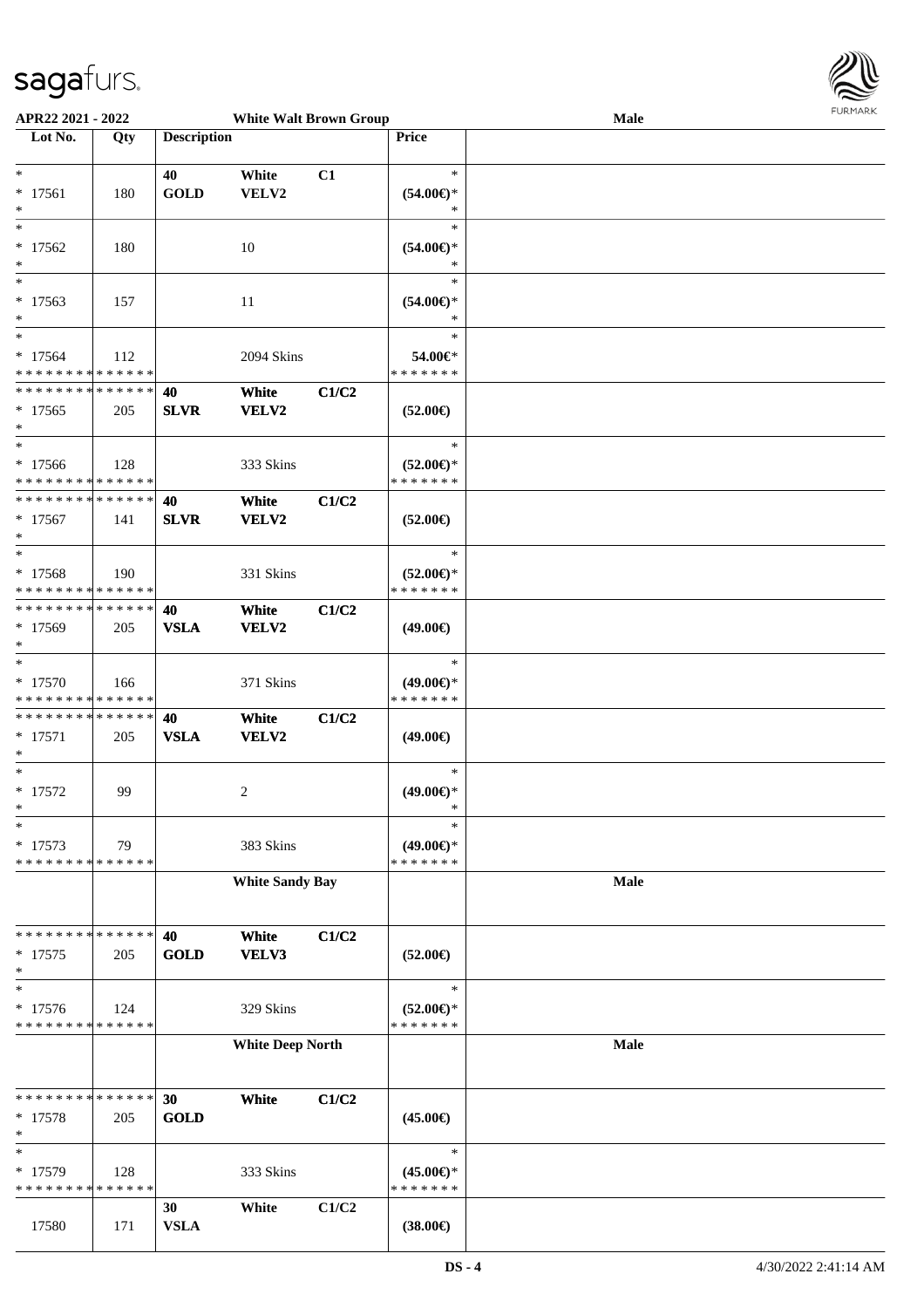

| APR22 2021 - 2022                          |       |                    | <b>White Sundry owners</b>  |                |                                      | Male |  |
|--------------------------------------------|-------|--------------------|-----------------------------|----------------|--------------------------------------|------|--|
| Lot No.                                    | Qty   | <b>Description</b> |                             |                | <b>Price</b>                         |      |  |
|                                            |       |                    |                             |                |                                      |      |  |
| * * * * * * * * * * * * * *                |       | 30                 | White                       | C1             |                                      |      |  |
| $* 17581$                                  | 205   | <b>GOLD</b>        | <b>VELV1</b>                |                | $(48.00\epsilon)$                    |      |  |
| $\ast$                                     |       |                    |                             |                |                                      |      |  |
| $\ast$                                     |       |                    |                             |                | $\ast$                               |      |  |
| $* 17582$                                  | 180   |                    | 2                           |                | $(48.00\epsilon)$ *                  |      |  |
| $*$<br>$*$                                 |       |                    |                             |                | $\ast$<br>$\ast$                     |      |  |
| * 17583                                    | 180   |                    |                             |                |                                      |      |  |
| $\ast$                                     |       |                    | 3                           |                | $(48.00\epsilon)$ *<br>$\ast$        |      |  |
| $\overline{\ast}$                          |       |                    |                             |                | $\ast$                               |      |  |
| * 17584                                    | 180   |                    | 4                           |                | $(48.00\epsilon)$ *                  |      |  |
| $\ast$                                     |       |                    |                             |                | $\ast$                               |      |  |
| $\ast$                                     |       |                    |                             |                | $\ast$                               |      |  |
| $* 17585$                                  | 180   |                    | 5                           |                | $(48.00\epsilon)$ *                  |      |  |
| $*$                                        |       |                    |                             |                | $\ast$                               |      |  |
| $*$                                        |       |                    |                             |                | $\ast$                               |      |  |
| $* 17586$                                  | 180   |                    | 6                           |                | $(48.00\epsilon)$ *                  |      |  |
| $*$                                        |       |                    |                             |                | $\ast$                               |      |  |
| $*$                                        |       |                    |                             |                | $\ast$                               |      |  |
| $* 17587$                                  | 121   |                    | 1226 Skins                  |                | $(48.00\epsilon)$ *                  |      |  |
| * * * * * * * * <mark>* * * * * * *</mark> |       |                    |                             |                | * * * * * * *                        |      |  |
| * * * * * * * * * * * * * * *              |       | 30                 | White                       | C3/C4          |                                      |      |  |
| * 17588                                    | 205   | <b>GOLD</b>        | <b>VELV1</b>                |                | $(45.00\epsilon)$                    |      |  |
| $\ast$<br>$\ast$                           |       |                    |                             |                |                                      |      |  |
|                                            |       |                    |                             |                | $\ast$                               |      |  |
| * 17589<br>$*$                             | 180   |                    | 2                           |                | $(45.00\epsilon)$ *<br>$\ast$        |      |  |
| $*$                                        |       |                    |                             |                | $\ast$                               |      |  |
| * 17590                                    | 84    |                    | 469 Skins                   |                | $(45.00\epsilon)$ *                  |      |  |
| * * * * * * * * <mark>* * * * * * *</mark> |       |                    |                             |                | * * * * * * *                        |      |  |
|                                            |       |                    | <b>White Baldwin-Jander</b> |                |                                      | Male |  |
|                                            |       |                    |                             |                |                                      |      |  |
|                                            |       |                    |                             |                |                                      |      |  |
| * * * * * * * * * * * * * * *              |       | 30                 | White                       | C1             |                                      |      |  |
| * 17592                                    | 205   | <b>GOLD</b>        | <b>VELV1</b>                |                | $(49.00\epsilon)$                    |      |  |
| $*$                                        |       |                    |                             |                |                                      |      |  |
| $*$                                        |       |                    |                             |                | $\ast$                               |      |  |
| $*17593$                                   | 157   |                    | 2                           |                | $(49.00\epsilon)$ *                  |      |  |
| $*$                                        |       |                    |                             |                | $\ast$<br>$\ast$                     |      |  |
| $*$                                        |       |                    |                             |                |                                      |      |  |
| * 17594<br>* * * * * * * * * * * * * *     | 180   |                    | 542 Skins                   |                | $(49.00\epsilon)$ *<br>* * * * * * * |      |  |
| * * * * * * * * * * * * * * *              |       | 30                 | White                       | C <sub>2</sub> |                                      |      |  |
| $*17595$                                   | 205   | <b>GOLD</b>        | <b>VELV1</b>                |                | $(48.00\epsilon)$                    |      |  |
| $*$                                        |       |                    |                             |                |                                      |      |  |
| $*$                                        |       |                    |                             |                | $\ast$                               |      |  |
| $*17596$                                   | 107   |                    | 312 Skins                   |                | $(48.00\epsilon)$ *                  |      |  |
| * * * * * * * * * * * * * *                |       |                    |                             |                | * * * * * * *                        |      |  |
| * * * * * * * * <mark>* * * * * * *</mark> |       | 30                 | White                       | C1/C2          |                                      |      |  |
| $*$ 17597                                  | 225   | <b>SLVR</b>        | <b>VELV1</b>                |                | $(48.00\epsilon)$                    |      |  |
| $*$                                        |       |                    |                             |                |                                      |      |  |
| $*$                                        |       |                    |                             |                | $\ast$                               |      |  |
| * 17598                                    | - 134 |                    | 359 Skins                   |                | $(48.00\epsilon)$ *                  |      |  |
| * * * * * * * * * * * * * *                |       |                    |                             |                | * * * * * * *                        |      |  |
|                                            |       | 30                 | White                       | C1/C2          |                                      |      |  |
| 17599                                      | 227   | <b>VSLA</b>        | <b>VELV1</b>                |                | $(45.00\epsilon)$                    |      |  |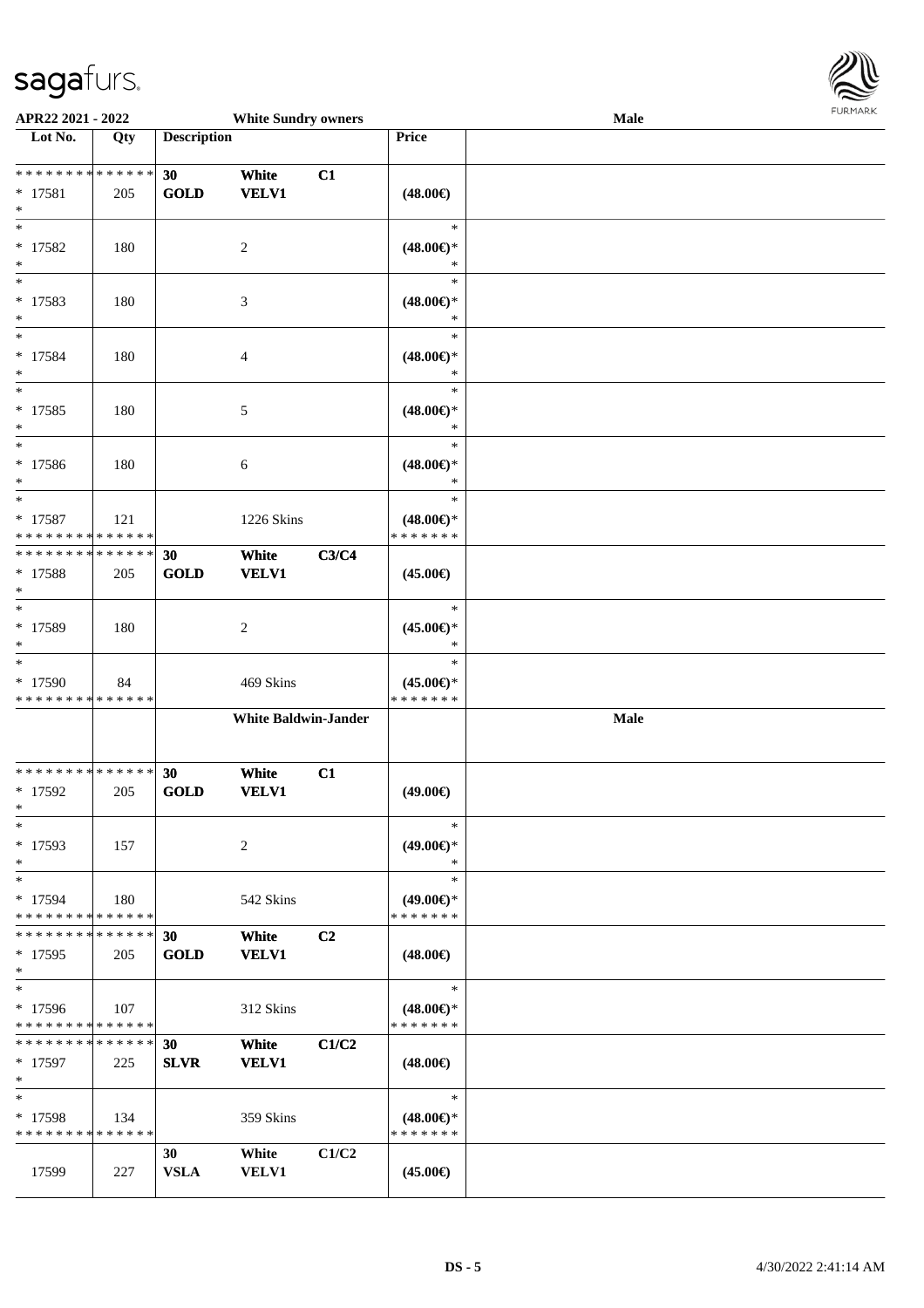

| APR22 2021 - 2022                                                           |     |                    | <b>White Sundry owners</b>      |       |                                                   | <b>Male</b> |  |
|-----------------------------------------------------------------------------|-----|--------------------|---------------------------------|-------|---------------------------------------------------|-------------|--|
| Lot No.                                                                     | Qty | <b>Description</b> |                                 |       | <b>Price</b>                                      |             |  |
| ******** <mark>******</mark><br>$* 17601$<br>$\ast$                         | 205 | 30<br><b>GOLD</b>  | White<br><b>VELV2</b>           | C1    | $(48.00\epsilon)$                                 |             |  |
| $\ast$<br>$*17602$<br>$\ast$                                                | 180 |                    | $\overline{2}$                  |       | $\ast$<br>$(48.00\epsilon)$ *<br>$\ast$           |             |  |
| $\overline{\phantom{0}}$<br>$*17603$<br>$\ast$<br>$\ast$                    | 180 |                    | $\mathfrak{Z}$                  |       | $\ast$<br>$(48.00\epsilon)$ *<br>$\ast$           |             |  |
| $*17604$<br>$\ast$<br>$*$                                                   | 180 |                    | $\overline{4}$                  |       | $\ast$<br>$(48.00\epsilon)$ *<br>$\ast$<br>$\ast$ |             |  |
| $*17605$<br>******** <mark>******</mark>                                    | 60  |                    | 805 Skins                       |       | $(48.00\epsilon)$ *<br>* * * * * * *              |             |  |
| * * * * * * * * * * * * * *<br>$*17606$<br>$\ast$<br>$\ast$                 | 205 | 30<br><b>GOLD</b>  | White<br>VELV2                  | C2    | $(47.00\epsilon)$<br>$\ast$                       |             |  |
| $*17607$<br>$\ast$<br>$\ast$                                                | 180 |                    | $\overline{c}$                  |       | $(47.00\epsilon)$ *<br>$\ast$<br>$\ast$           |             |  |
| * 17608<br>$\ast$<br>$\ast$                                                 | 180 |                    | $\mathfrak{Z}$                  |       | $(47.00\epsilon)$ *<br>$\ast$<br>$\ast$           |             |  |
| * 17609<br>* * * * * * * * * * * * * *<br>* * * * * * * * * * * * * *       | 156 | 30                 | 721 Skins<br>White              | C3/C4 | $(47.00\epsilon)$ *<br>* * * * * * *              |             |  |
| $* 17610$<br>$\ast$<br>$\ast$                                               | 205 | <b>GOLD</b>        | VELV2                           |       | $(45.00\epsilon)$<br>$\ast$                       |             |  |
| $* 17611$<br>$\ast$<br>$\ast$                                               | 180 |                    | $\boldsymbol{2}$                |       | $(45.00\epsilon)$ *<br>$\ast$<br>$\ast$           |             |  |
| $* 17612$<br>$*$<br>$\ast$                                                  | 180 |                    | 3                               |       | $(45.00ε)$ *<br>$\ast$<br>$\ast$                  |             |  |
| $* 17613$<br>$\ast$<br>$\ast$                                               | 180 |                    | $\overline{4}$                  |       | $(45.00\epsilon)$ *<br>$\ast$<br>$\ast$           |             |  |
| $* 17614$<br>* * * * * * * * * * * * * *                                    | 35  | 30                 | 780 Skins<br>White              | C1    | $(45.00\epsilon)$ *<br>* * * * * * *              |             |  |
| 17615                                                                       | 20  | <b>SLVR</b>        | VELV2<br><b>White Sandy Bay</b> |       | $(47.00\epsilon)$                                 | Male        |  |
|                                                                             |     |                    |                                 |       |                                                   |             |  |
| * * * * * * * * <mark>* * * * * * *</mark><br>$* 17617$<br>$\ast$<br>$\ast$ | 205 | 30<br><b>GOLD</b>  | White<br><b>VELV2</b>           | C1    | $(49.00\epsilon)$<br>$\ast$                       |             |  |
| $* 17618$<br>$\ast$<br>$\ast$                                               | 180 |                    | $\boldsymbol{2}$                |       | $(49.00\epsilon)$ *<br>$\ast$<br>$\ast$           |             |  |
| * 17619<br>$\ast$<br>$\ast$                                                 | 180 |                    | $\mathfrak{Z}$                  |       | $(49.00\epsilon)$ *<br>$\ast$<br>$\ast$           |             |  |
| $*17620$<br>$\ast$                                                          | 180 |                    | $\overline{4}$                  |       | $(49.00\epsilon)$ *<br>$\ast$                     |             |  |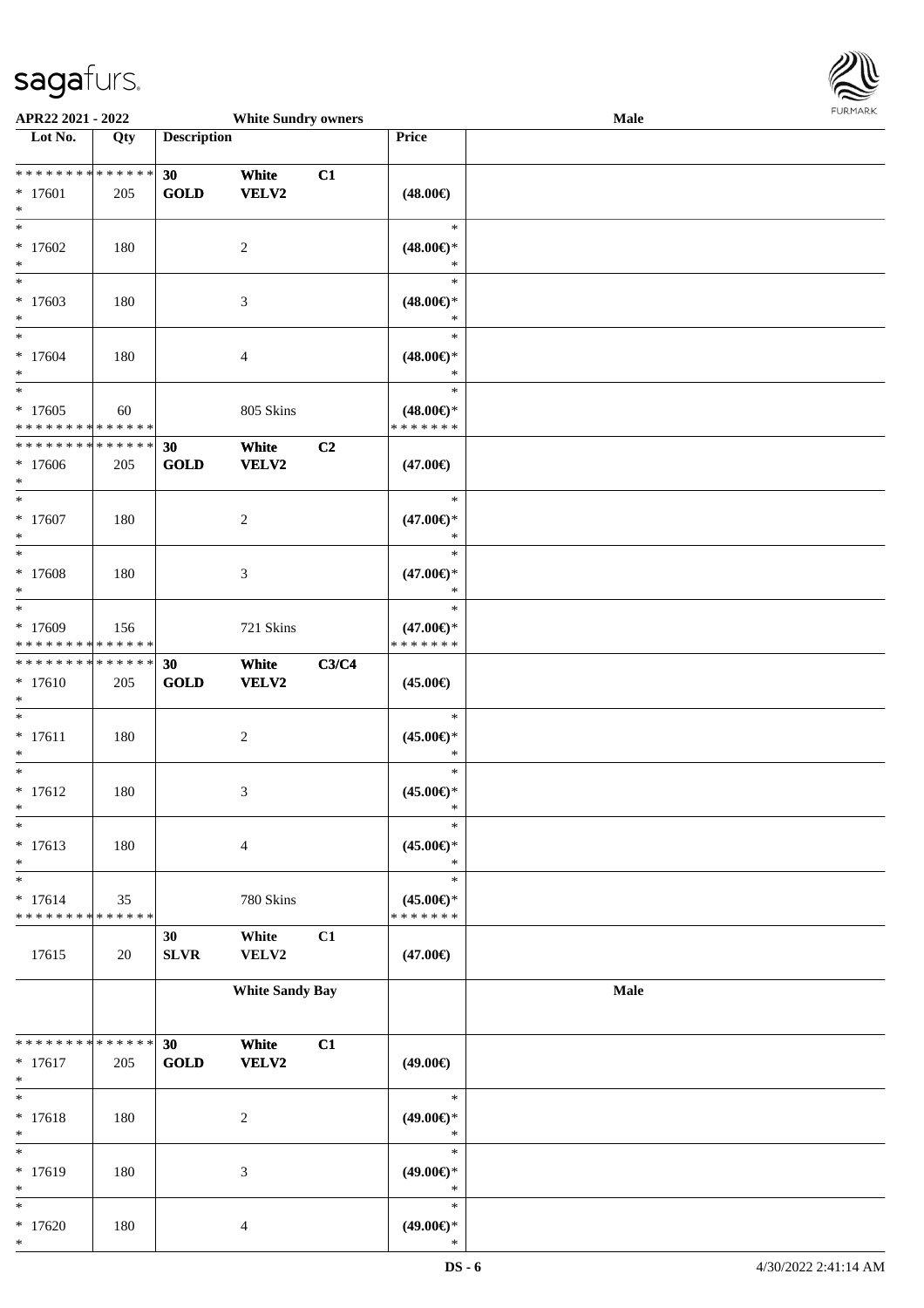

| APR22 2021 - 2022                        |     |                    | <b>White Sandy Bay</b>        |             |                        | <b>Male</b> |  |
|------------------------------------------|-----|--------------------|-------------------------------|-------------|------------------------|-------------|--|
| Lot No.                                  | Qty | <b>Description</b> |                               |             | Price                  |             |  |
|                                          |     |                    |                               |             |                        |             |  |
| $*$                                      |     | 30                 | White                         | C1          | $\ast$                 |             |  |
| $* 17621$                                | 180 | <b>GOLD</b>        | VELV2                         |             | $(49.00\epsilon)$ *    |             |  |
| $\ast$                                   |     |                    |                               |             | $\ast$                 |             |  |
| $_{*}$                                   |     |                    |                               |             | $\ast$                 |             |  |
| $*17622$                                 | 190 |                    | 1115 Skins                    |             | $(49.00\epsilon)$ *    |             |  |
| * * * * * * * * * * * * * *              |     |                    |                               |             | * * * * * * *          |             |  |
| * * * * * * * * * * * * * *              |     | 30                 | White                         | C2          |                        |             |  |
| $*17623$                                 | 205 | <b>GOLD</b>        | VELV2                         |             | $(48.00\epsilon)$      |             |  |
| $*$                                      |     |                    |                               |             |                        |             |  |
| $\overline{\phantom{0}}$                 |     |                    |                               |             | $\ast$                 |             |  |
| $* 17624$                                | 180 |                    | $\overline{c}$                |             | $(48.00\epsilon)$ *    |             |  |
| $*$                                      |     |                    |                               |             | $\ast$                 |             |  |
| $*$                                      |     |                    |                               |             | $\ast$                 |             |  |
| $* 17625$                                | 180 |                    | $\ensuremath{\mathfrak{Z}}$   |             | $(48.00\epsilon)$ *    |             |  |
| $\ast$                                   |     |                    |                               |             | $\ast$                 |             |  |
| $*$                                      |     |                    |                               |             | $\ast$                 |             |  |
| $*17626$                                 | 76  |                    | 641 Skins                     |             | $(48.00\epsilon)$ *    |             |  |
| * * * * * * * * * * * * * *              |     |                    |                               |             | * * * * * * *          |             |  |
| * * * * * * * * * * * * * *              |     | 30                 | White                         | C1/C2       |                        |             |  |
| $* 17627$                                | 205 | <b>SLVR</b>        | VELV2                         |             | $(46.00\epsilon)$      |             |  |
| $\ast$                                   |     |                    |                               |             |                        |             |  |
| $*$                                      |     |                    |                               |             | $\ast$                 |             |  |
| $* 17628$                                | 200 |                    | 405 Skins                     |             | $(46.00\epsilon)$ *    |             |  |
| * * * * * * * * * * * * * *              |     |                    |                               |             | * * * * * * *          |             |  |
| * * * * * * * * * * * * * *              |     | 30                 | White                         | C1/C2       |                        |             |  |
| $*17629$                                 | 205 | <b>VSLA</b>        | VELV2                         |             | $(43.00\epsilon)$      |             |  |
| $*$                                      |     |                    |                               |             |                        |             |  |
| $*$                                      |     |                    |                               |             | $\ast$                 |             |  |
| $* 17630$                                | 190 |                    | 395 Skins                     |             | $(43.00\epsilon)$ *    |             |  |
| * * * * * * * * * * * * * *              |     |                    |                               |             | * * * * * * *          |             |  |
|                                          |     | 30                 | White                         | C1/C2       |                        |             |  |
| 17631                                    | 193 | <b>VSLA</b>        | VELV2                         | <b>OPEN</b> | $(40.00\epsilon)$      |             |  |
|                                          |     |                    |                               |             |                        |             |  |
|                                          |     | 40/30              | White                         | C3/C4       |                        |             |  |
| 17632                                    | 34  | <b>VSLA</b>        | VELV2                         | <b>OPEN</b> | $(38.00\epsilon)$      |             |  |
|                                          |     |                    |                               |             |                        |             |  |
|                                          |     |                    | <b>White Walt Brown Group</b> |             |                        | Male        |  |
|                                          |     |                    |                               |             |                        |             |  |
|                                          |     |                    |                               |             |                        |             |  |
| * * * * * * * * <mark>* * * * * *</mark> |     | 30                 | White                         | C1          |                        |             |  |
| $* 17634$                                | 205 | <b>GOLD</b>        | VELV2                         |             | $(50.00\epsilon)$      |             |  |
| $*$                                      |     |                    |                               |             |                        |             |  |
| $*$                                      |     |                    |                               |             | $\ast$                 |             |  |
| $* 17635$                                | 87  |                    | 2                             |             | $(50.00\in)^\ast$      |             |  |
| $\ast$<br>$_{*}$                         |     |                    |                               |             | $\ast$<br>$\ast$       |             |  |
|                                          |     |                    |                               |             |                        |             |  |
| $* 17636$                                | 180 |                    | 3                             |             | $(50.00\in)^\ast$      |             |  |
| $*$ $*$                                  |     |                    |                               |             | $\ast$<br>$\ast$       |             |  |
|                                          |     |                    |                               |             |                        |             |  |
| $* 17637$                                | 180 |                    | 4                             |             | $(50.00\in)^\ast$      |             |  |
| $*$<br>$*$                               |     |                    |                               |             | $\ast$<br>$\ast$       |             |  |
|                                          |     |                    |                               |             |                        |             |  |
| * 17638<br>$\ast$                        | 180 |                    | 5                             |             | $(50.00ε)$ *<br>$\ast$ |             |  |
| $*$                                      |     |                    |                               |             | $\ast$                 |             |  |
|                                          |     |                    |                               |             |                        |             |  |
| * 17639<br>$*$                           | 180 |                    | 6                             |             | $(50.00ε)$ *<br>$\ast$ |             |  |
| $*$                                      |     |                    |                               |             | $\ast$                 |             |  |
|                                          |     |                    |                               |             |                        |             |  |
| $* 17640$<br>$*$                         | 180 |                    | $\tau$                        |             | $(50.00ε)$ *<br>$\ast$ |             |  |
|                                          |     |                    |                               |             |                        |             |  |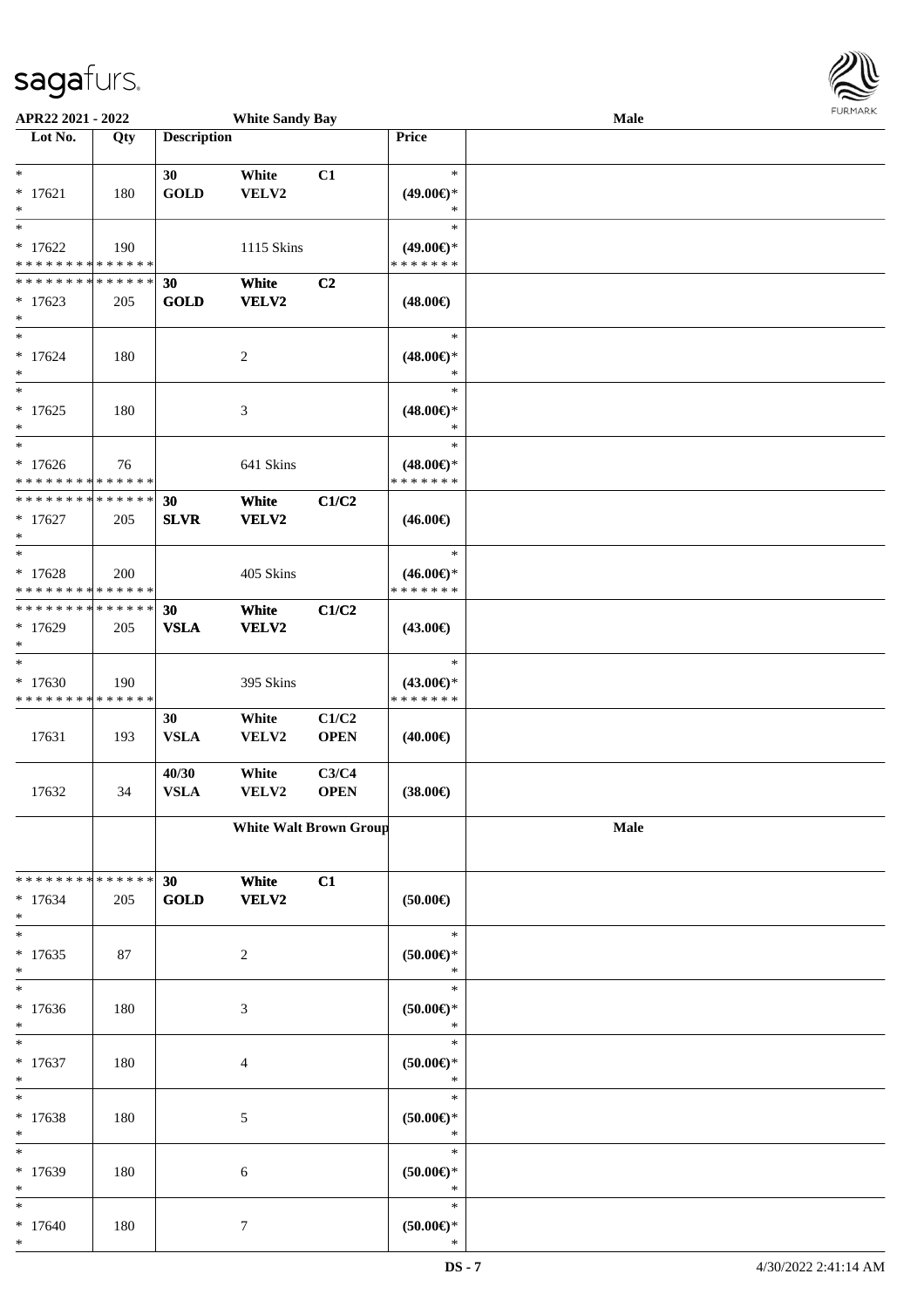

| APR22 2021 - 2022                                              |     |                    | <b>White Walt Brown Group</b> |    |                                                | <b>Male</b> |  |
|----------------------------------------------------------------|-----|--------------------|-------------------------------|----|------------------------------------------------|-------------|--|
| Lot No.                                                        | Qty | <b>Description</b> |                               |    | Price                                          |             |  |
|                                                                |     |                    |                               |    |                                                |             |  |
| $*$<br>$* 17641$<br>$*$                                        | 180 | 30<br><b>GOLD</b>  | White<br>VELV2                | C1 | $\ast$<br>$(50.00ε)$ *<br>$\ast$               |             |  |
| $\overline{\ast}$<br>$* 17642$<br>$\ast$                       | 180 |                    | 9                             |    | $\ast$<br>$(50.00ε)$ *<br>$\ast$               |             |  |
| $\overline{\phantom{0}}$<br>$* 17643$<br>$*$                   | 180 |                    | 10                            |    | $\ast$<br>$(50.00ε)$ *<br>$\ast$               |             |  |
| $*$<br>$* 17644$<br>$*$                                        | 180 |                    | 11                            |    | $\ast$<br>$(50.00ε)$ *<br>$\ast$               |             |  |
| $\overline{\ast}$<br>$* 17645$<br>$\ast$                       | 180 |                    | 12                            |    | $\ast$<br>$(50.00ε)$ *<br>$\ast$               |             |  |
| $\overline{\phantom{0}}$<br>$* 17646$<br>$*$                   | 180 |                    | 13                            |    | $\ast$<br>$(50.00ε)$ *<br>$\ast$               |             |  |
| $* 17647$<br>$*$                                               | 180 |                    | 14                            |    | $\ast$<br>$(50.00ε)$ *<br>$\ast$               |             |  |
| $*$<br>$* 17648$<br>* * * * * * * * <mark>* * * * * * *</mark> | 180 |                    | 2632 Skins                    |    | $\ast$<br>$(50.00\epsilon)$ *<br>* * * * * * * |             |  |
| * * * * * * * * <mark>* * * * * * *</mark><br>$* 17649$<br>$*$ | 205 | 30<br>GOLD         | White<br><b>VELV2</b>         | C1 | $(50.00\epsilon)$                              |             |  |
| $\overline{\ast}$<br>$* 17650$<br>$*$                          | 223 |                    | $\sqrt{2}$                    |    | $\ast$<br>$(50.00ε)$ *<br>$\ast$               |             |  |
| $*$<br>$* 17651$<br>$*$                                        | 193 |                    | 3                             |    | $\ast$<br>$(50.00ε)$ *<br>$\ast$               |             |  |
| $*$<br>$* 17652$<br>$*$                                        | 180 |                    | $\overline{4}$                |    | $\ast$<br>$(50.00ε)$ *<br>$\ast$               |             |  |
| $*$<br>$*17653$<br>$*$                                         | 180 |                    | $\sqrt{5}$                    |    | $\ast$<br>$(50.00ε)$ *<br>$\ast$               |             |  |
| $* 17654$<br>$\ast$                                            | 180 |                    | $\sqrt{6}$                    |    | $\ast$<br>$(50.00ε)$ *<br>$\ast$               |             |  |
| $\overline{\ast}$<br>$* 17655$<br>$*$                          | 180 |                    | $\tau$                        |    | $\ast$<br>$(50.00ε)$ *<br>$\ast$               |             |  |
| $* 17656$<br>$*$                                               | 180 |                    | $\,8\,$                       |    | $\ast$<br>$(50.00ε)$ *<br>$\ast$               |             |  |
| $*$ and $*$<br>$* 17657$<br>$*$                                | 180 |                    | $\overline{9}$                |    | $\ast$<br>$(50.00ε)$ *<br>$\ast$               |             |  |
| $*$ $-$<br>$* 17658$<br>$*$                                    | 180 |                    | 10                            |    | $\ast$<br>$(50.00ε)$ *<br>$\ast$               |             |  |
| $*$<br>$*17659$<br>$*$                                         | 180 |                    | 11                            |    | $\ast$<br>$(50.00\varepsilon)$ *<br>$\ast$     |             |  |
| $*$<br>$*17660$<br>$*$                                         | 180 |                    | 12                            |    | $\ast$<br>$(50.00ε)$ *<br>$\ast$               |             |  |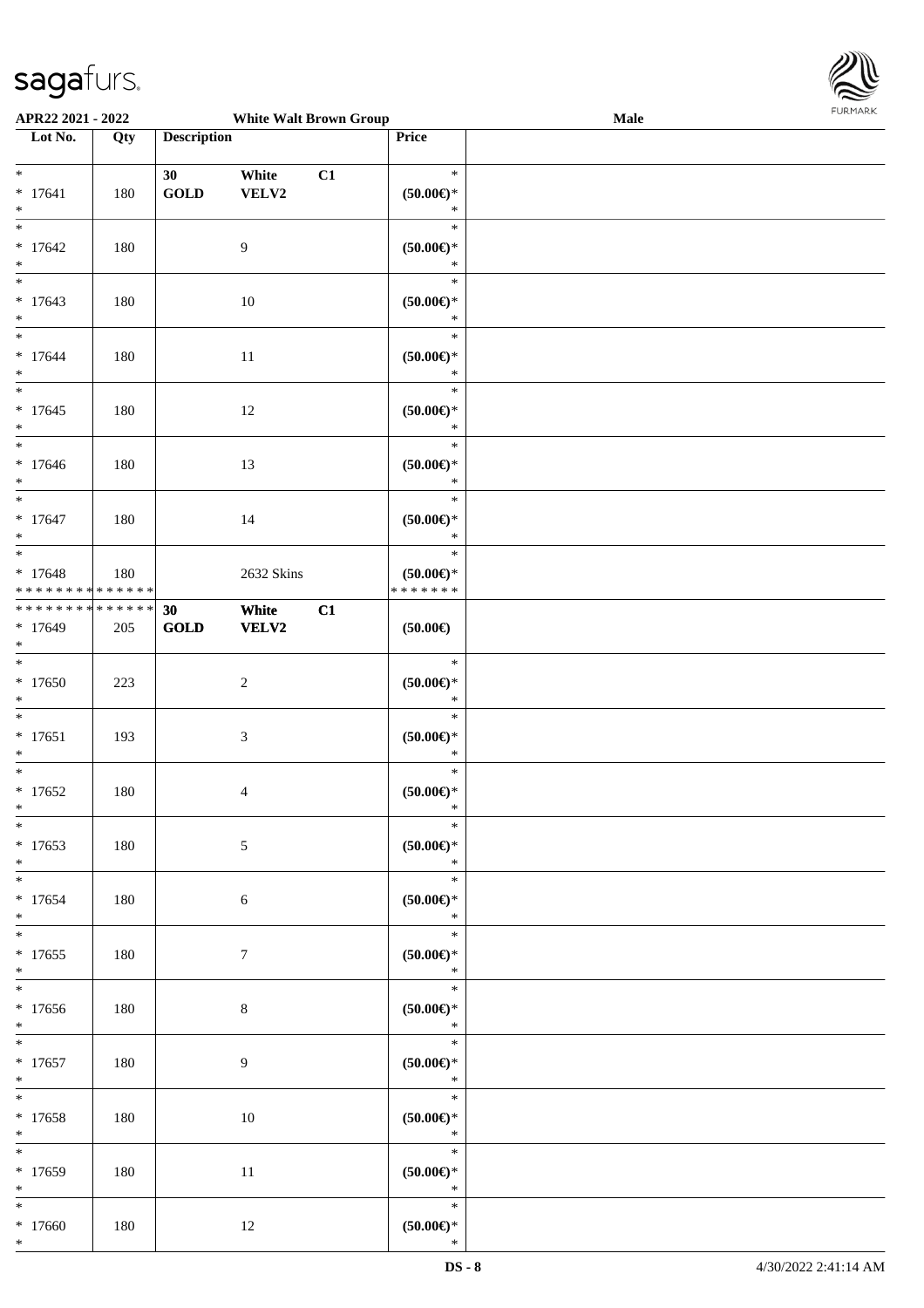

| APR22 2021 - 2022                              |             |                    | <b>White Walt Brown Group</b> |       |                                      | <b>LOKIJAKV</b><br>Male |
|------------------------------------------------|-------------|--------------------|-------------------------------|-------|--------------------------------------|-------------------------|
| Lot No.                                        | Qty         | <b>Description</b> |                               |       | Price                                |                         |
|                                                |             |                    |                               |       |                                      |                         |
| $\ast$                                         |             | 30                 | White                         | C1    | $\ast$                               |                         |
| $* 17661$<br>******** <mark>******</mark>      | 180         | <b>GOLD</b>        | VELV2                         |       | $(50.00 \in )$ *<br>* * * * * * *    |                         |
| **************                                 |             | 30                 |                               | C2    |                                      |                         |
| $*17662$                                       |             | <b>GOLD</b>        | White<br>VELV2                |       | $(49.00\epsilon)$                    |                         |
| $\ast$                                         | 205         |                    |                               |       |                                      |                         |
| $\ast$                                         |             |                    |                               |       | $\ast$                               |                         |
| $*17663$                                       | 180         |                    | $\overline{c}$                |       | $(49.00\epsilon)$ *                  |                         |
| $\ast$                                         |             |                    |                               |       | $\ast$                               |                         |
| $\ast$                                         |             |                    |                               |       | $\ast$                               |                         |
| $*17664$                                       | 180         |                    | 3                             |       | $(49.00\epsilon)$ *                  |                         |
| $\ast$                                         |             |                    |                               |       | $\ast$                               |                         |
| $\overline{\phantom{1}}$                       |             |                    |                               |       | $\ast$                               |                         |
| $*17665$                                       | 180         |                    | 4                             |       | $(49.00\epsilon)$ *                  |                         |
| $\ast$<br>$\ast$                               |             |                    |                               |       | $\ast$<br>$\ast$                     |                         |
| $*17666$                                       | 211         |                    | 956 Skins                     |       | $(49.00\epsilon)$ *                  |                         |
| * * * * * * * *                                | * * * * * * |                    |                               |       | * * * * * * *                        |                         |
| ******** <mark>*****</mark> *                  |             | 30                 | White                         | C2    |                                      |                         |
| $*17667$                                       | 205         | <b>GOLD</b>        | <b>VELV2</b>                  |       | $(49.00\epsilon)$                    |                         |
| $\ast$                                         |             |                    |                               |       |                                      |                         |
| $\ast$                                         |             |                    |                               |       | $\ast$                               |                         |
| $* 17668$                                      | 180         |                    | $\boldsymbol{2}$              |       | $(49.00\epsilon)$ *                  |                         |
| $\ast$<br>$\ast$                               |             |                    |                               |       | $\ast$<br>$\ast$                     |                         |
| * 17669                                        | 180         |                    |                               |       | $(49.00\epsilon)$ *                  |                         |
| $\ast$                                         |             |                    | 3                             |       | $\ast$                               |                         |
| $\ast$                                         |             |                    |                               |       | $\ast$                               |                         |
| $*17670$                                       | 148         |                    | 4                             |       | $(49.00\epsilon)$ *                  |                         |
| $\ast$                                         |             |                    |                               |       | $\ast$                               |                         |
| $\ast$                                         |             |                    |                               |       | $\ast$                               |                         |
| $* 17671$                                      | 79          |                    | 792 Skins                     |       | $(49.00\epsilon)$ *                  |                         |
| * * * * * * * * * * * * * *<br>**************  |             |                    |                               |       | * * * * * * *                        |                         |
| $*17672$                                       | 225         | 30<br><b>SLVR</b>  | White<br>VELV2                | C1/C2 | $(48.00\epsilon)$                    |                         |
| $\star$                                        |             |                    |                               |       |                                      |                         |
| $\ast$                                         |             |                    |                               |       | $\ast$                               |                         |
| $* 17673$                                      | 200         |                    | 2                             |       | $(48.00\epsilon)$ *                  |                         |
| $\ast$                                         |             |                    |                               |       | $\ast$                               |                         |
| $\ast$                                         |             |                    |                               |       | $\ast$                               |                         |
| $*17674$                                       | 57          |                    | 482 Skins                     |       | $(48.00\epsilon)$ *<br>* * * * * * * |                         |
| * * * * * * * * * * * * * *<br>* * * * * * * * | * * * * * * | 30                 | White                         | C1/C2 |                                      |                         |
| $*17675$                                       | 180         | <b>SLVR</b>        | VELV2                         |       | $(48.00\epsilon)$                    |                         |
| $\ast$                                         |             |                    |                               |       |                                      |                         |
| $\ast$                                         |             |                    |                               |       | $\ast$                               |                         |
| $*17676$                                       | 213         |                    | 393 Skins                     |       | $(48.00\epsilon)$ *                  |                         |
| * * * * * * * * * * * * * *                    |             |                    |                               |       | * * * * * * *                        |                         |
| * * * * * * * * * * * * * * *                  |             | 30 <sup>°</sup>    | White                         | C1/C2 |                                      |                         |
| $*17677$                                       | 205         | <b>VSLA</b>        | VELV2                         |       | $(44.00\epsilon)$                    |                         |
| $*$<br>$\ast$                                  |             |                    |                               |       | $\ast$                               |                         |
| $* 17678$                                      | 180         |                    | 2                             |       | $(44.00\epsilon)$ *                  |                         |
| $*$                                            |             |                    |                               |       | $\ast$                               |                         |
| $\ast$                                         |             |                    |                               |       | $\ast$                               |                         |
| * 17679                                        | 180         |                    | 3                             |       | $(44.00\epsilon)$ *                  |                         |
| *                                              |             |                    |                               |       | $\ast$                               |                         |
| $\ast$                                         |             |                    |                               |       | $\ast$                               |                         |
| $*17680$                                       | 105         |                    | 670 Skins                     |       | $(44.00\epsilon)$ *                  |                         |
| ******** <mark>******</mark>                   |             |                    |                               |       | * * * * * * *                        |                         |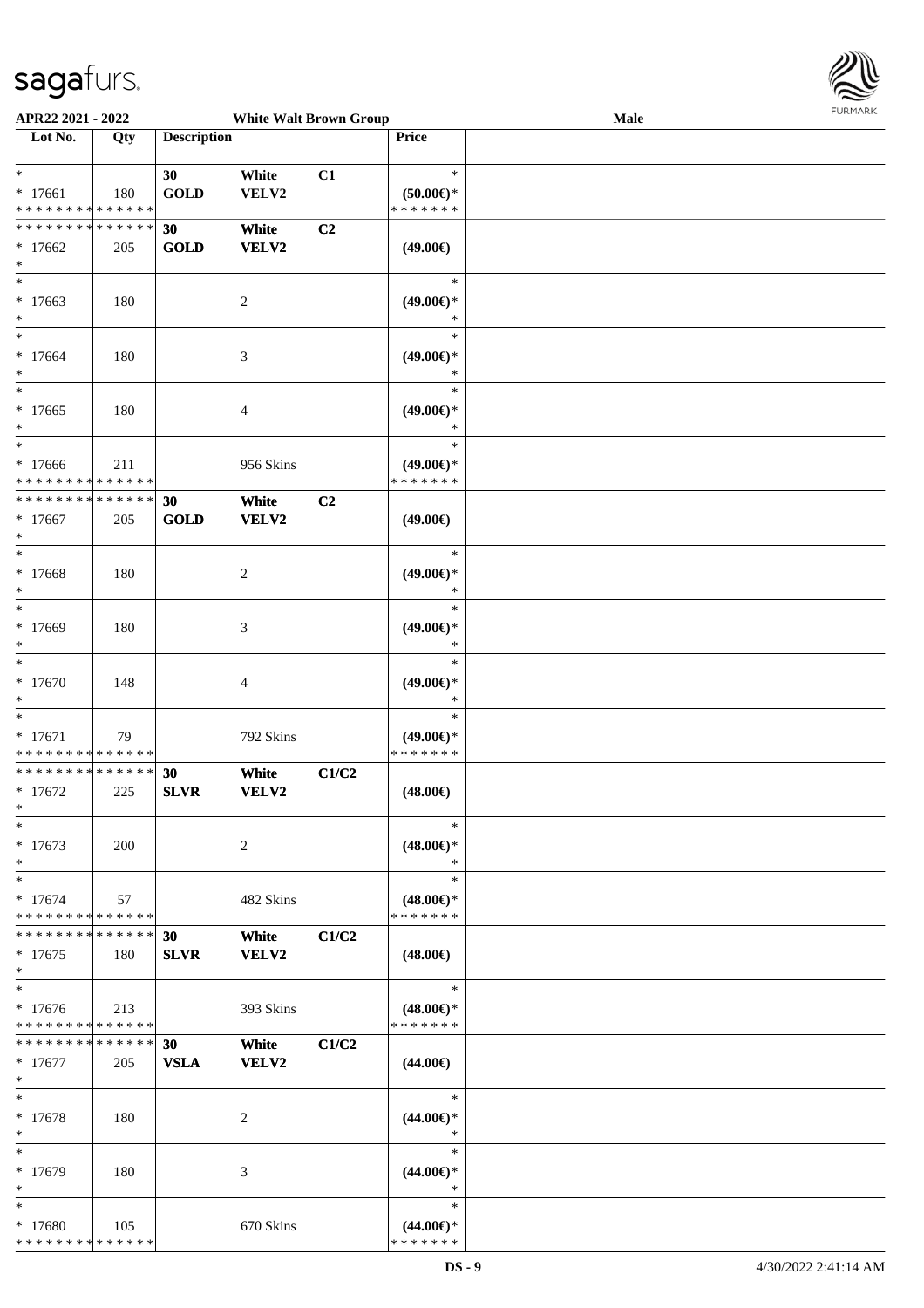

| APR22 2021 - 2022                                |                   |                          | <b>White Sundry owners</b> |                |                                                | <b>Male</b> |  |
|--------------------------------------------------|-------------------|--------------------------|----------------------------|----------------|------------------------------------------------|-------------|--|
| Lot No.                                          | $\overline{Q}$ ty | <b>Description</b>       |                            |                | Price                                          |             |  |
|                                                  |                   |                          |                            |                |                                                |             |  |
| 17681                                            | 67                | 30<br><b>GOLD</b>        | White<br>VELV3             | C1             | $(47.00\epsilon)$                              |             |  |
| 17682                                            | 61                | 30<br><b>GOLD</b>        | White<br>VELV3             | C3/C4          | $(44.00\epsilon)$                              |             |  |
|                                                  |                   |                          | <b>White Sandy Bay</b>     |                |                                                | <b>Male</b> |  |
| * * * * * * * * * * * * * *                      |                   | 30                       | White                      | C1/C2          |                                                |             |  |
| * 17684<br>$\ast$                                | 205               | <b>GOLD</b>              | VELV3                      |                | $(49.00\epsilon)$                              |             |  |
| $\ast$<br>$* 17685$<br>$\ast$                    | 180               |                          | $\sqrt{2}$                 |                | $\ast$<br>$(49.00\epsilon)$ *<br>$\ast$        |             |  |
| $\ast$<br>* 17686<br>* * * * * * * * * * * * * * | 129               |                          | 514 Skins                  |                | $\ast$<br>$(49.00\epsilon)$ *<br>* * * * * * * |             |  |
|                                                  |                   |                          | <b>White Sundry owners</b> |                |                                                | Male        |  |
| 17688                                            | 70                | $20\,$<br><b>GOLD</b>    | White                      | C3/C4          | $(35.00\epsilon)$                              |             |  |
| 17689                                            | 87                | 20<br><b>SLVR</b>        | White                      | C3/C4          | $(33.00\epsilon)$                              |             |  |
|                                                  |                   |                          | <b>White Deep North</b>    |                |                                                | Male        |  |
| 17691                                            | 172               | 20<br><b>GOLD</b>        | White                      | C1/C2          | $(38.00\epsilon)$                              |             |  |
| 17692                                            | 92                | 20<br><b>VSLA</b>        | White                      | C1/C2          | $(32.00\epsilon)$                              |             |  |
|                                                  |                   |                          | <b>White Sundry owners</b> |                |                                                | Male        |  |
| * * * * * * * * * * * * * * *<br>* 17694<br>$*$  | 245               | 20<br><b>GOLD</b>        | White<br><b>VELV1</b>      | C1             | $(42.00\epsilon)$                              |             |  |
| $*$<br>* 17695<br>* * * * * * * * * * * * * *    | 116               |                          | 361 Skins                  |                | $\ast$<br>$(42.00\epsilon)$ *<br>* * * * * * * |             |  |
| * * * * * * * * * * * * * * *<br>* 17696<br>$*$  | 245               | <b>20</b><br><b>GOLD</b> | White<br><b>VELV1</b>      | C <sub>2</sub> | $(41.00\epsilon)$                              |             |  |
| $*$<br>$* 17697$<br>* * * * * * * * * * * * * *  | 111               |                          | 356 Skins                  |                | $\ast$<br>$(41.00\epsilon)$ *<br>*******       |             |  |
| * * * * * * * * * * * * * * *<br>* 17698<br>$*$  | 245               | 20<br><b>GOLD</b>        | White<br><b>VELV1</b>      | C3/C4          | $(39.00\epsilon)$                              |             |  |
| $\ast$<br>* 17699<br>* * * * * * * * * * * * * * | 131               |                          | 376 Skins                  |                | $\ast$<br>$(39.00\epsilon)$ *<br>* * * * * * * |             |  |
| 17700                                            | 36                | 20<br><b>SLVR</b>        | White<br><b>VELV1</b>      | C1/C2          | $(39.00\epsilon)$                              |             |  |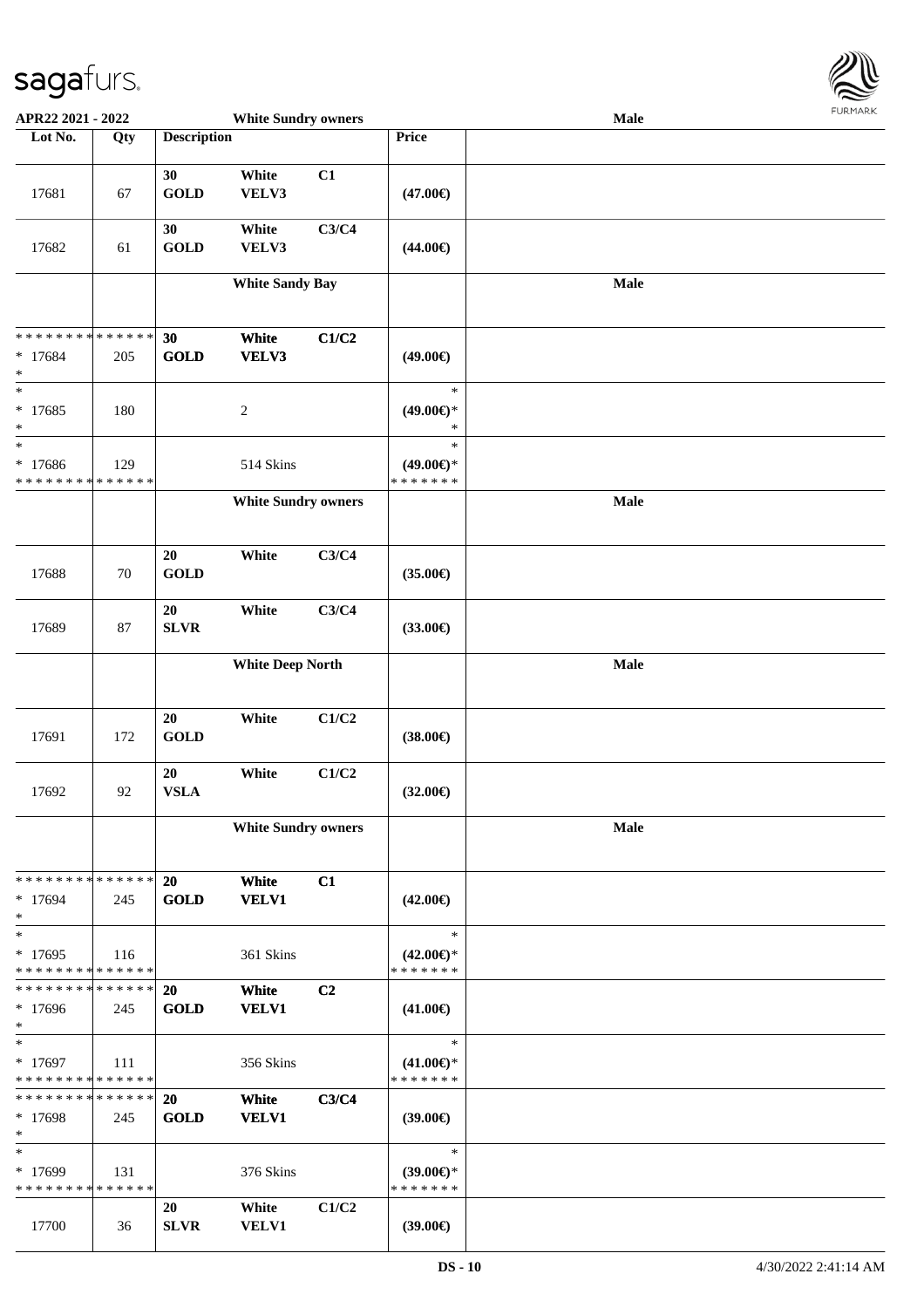

| APR22 2021 - 2022                                  |     |                          | <b>White Baldwin-Jander</b> |       |                                                | Male | $1 \times 1 \times 1 \times 1 \times 1 \times$ |
|----------------------------------------------------|-----|--------------------------|-----------------------------|-------|------------------------------------------------|------|------------------------------------------------|
| Lot No.                                            | Qty | <b>Description</b>       |                             |       | Price                                          |      |                                                |
| * * * * * * * * * * * * * *<br>* 17701<br>$\ast$   | 245 | 20<br><b>GOLD</b>        | White<br><b>VELV1</b>       | C1/C2 | $(43.00\epsilon)$                              |      |                                                |
| $\ast$<br>$* 17702$<br>* * * * * * * * * * * * * * | 171 |                          | 416 Skins                   |       | $\ast$<br>$(43.00\epsilon)$ *<br>* * * * * * * |      |                                                |
| 17703                                              | 152 | 20<br><b>SLVR</b>        | White<br><b>VELV1</b>       | C1/C2 | $(41.00\epsilon)$                              |      |                                                |
| 17704                                              | 107 | 20<br><b>VSLA</b>        | White<br><b>VELV1</b>       | C1/C2 | $(38.00\epsilon)$                              |      |                                                |
| * * * * * * * * * * * * * *<br>$* 17705$<br>$\ast$ | 245 | 20<br><b>VSLA</b>        | White<br><b>VELV1</b>       | C1/C2 | $(38.00\epsilon)$                              |      |                                                |
| $\ast$<br>$* 17706$<br>* * * * * * * * * * * * * * | 57  |                          | 302 Skins                   |       | $\ast$<br>$(38.00\epsilon)$ *<br>* * * * * * * |      |                                                |
|                                                    |     |                          | <b>White Sundry owners</b>  |       |                                                | Male |                                                |
| **************<br>$* 17708$<br>$\ast$              | 245 | 20<br><b>GOLD</b>        | White<br><b>VELV2</b>       | C1    | $(42.00\epsilon)$                              |      |                                                |
| $\ast$<br>* 17709<br>$\ast$                        | 220 |                          | $\overline{c}$              |       | $\ast$<br>$(42.00\epsilon)$ *<br>$\ast$        |      |                                                |
| $\ast$<br>$* 17710$<br>$\ast$                      | 220 |                          | 3                           |       | $\ast$<br>$(42.00\epsilon)$ *<br>*             |      |                                                |
| $\ast$<br>$* 17711$<br>$\ast$                      | 220 |                          | 4                           |       | $\ast$<br>$(42.00\epsilon)$ *<br>$\ast$        |      |                                                |
| $\ast$<br>$* 17712$<br>$*$                         | 220 |                          | 5                           |       | $\ast$<br>$(42.00\epsilon)$ *<br>*             |      |                                                |
| $\ast$<br>$* 17713$<br>* * * * * * * * * * * * * * | 166 |                          | 1291 Skins                  |       | $\ast$<br>$(42.00€)$ *<br>* * * * * * *        |      |                                                |
| * * * * * * * * * * * * * *<br>$* 17714$<br>$\ast$ | 245 | <b>20</b><br><b>GOLD</b> | White<br>VELV2              | C3/C4 | $(39.00\epsilon)$                              |      |                                                |
| $\ast$<br>$* 17715$<br>$\ast$                      | 220 |                          | 2                           |       | $\ast$<br>$(39.00\epsilon)$ *<br>$\ast$        |      |                                                |
| $\ast$<br>$* 17716$<br>$\ast$                      | 220 |                          | 3                           |       | $\ast$<br>$(39.00\epsilon)$ *<br>$\ast$        |      |                                                |
| $\ast$<br>$* 17717$<br>* * * * * * * * * * * * * * | 84  |                          | 769 Skins                   |       | $\ast$<br>$(39.00\epsilon)$ *<br>* * * * * * * |      |                                                |
| * * * * * * * * * * * * * *<br>$* 17718$<br>$\ast$ | 265 | 20<br><b>SLVR</b>        | White<br><b>VELV2</b>       | C3/C4 | $(37.00\epsilon)$                              |      |                                                |
| $\ast$<br>$* 17719$<br>* * * * * * * * * * * * * * | 121 |                          | 386 Skins                   |       | $\ast$<br>$(37.00\epsilon)$ *<br>* * * * * * * |      |                                                |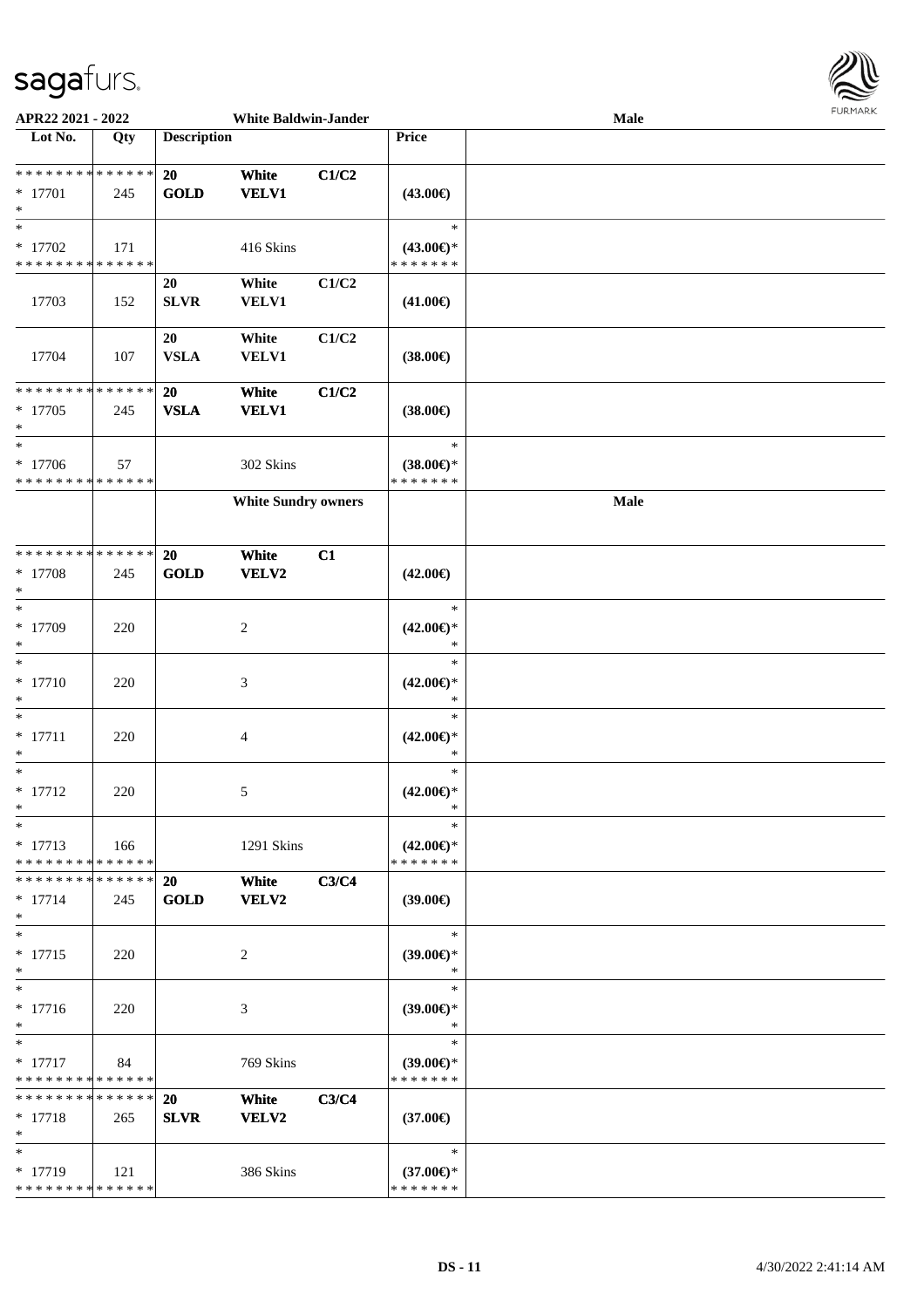| APR22 2021 - 2022                                          |       |                    | <b>White Sandy Bay</b> |                               |                                      | Male | <b>FURPIARK</b> |
|------------------------------------------------------------|-------|--------------------|------------------------|-------------------------------|--------------------------------------|------|-----------------|
| Lot No.                                                    | Qty   | <b>Description</b> |                        |                               | Price                                |      |                 |
|                                                            |       |                    |                        |                               |                                      |      |                 |
| **************                                             |       | 20                 | White                  | C1                            |                                      |      |                 |
| $* 17721$                                                  | 245   | <b>GOLD</b>        | VELV2                  |                               | $(43.00\epsilon)$                    |      |                 |
| $\ast$                                                     |       |                    |                        |                               |                                      |      |                 |
| $\ast$                                                     |       |                    |                        |                               | $\ast$                               |      |                 |
| $* 17722$                                                  | 220   |                    | $\sqrt{2}$             |                               | $(43.00\epsilon)$ *                  |      |                 |
| $\ast$<br>$\overline{\phantom{a}^*}$                       |       |                    |                        |                               | $\ast$                               |      |                 |
|                                                            |       |                    |                        |                               | $\ast$                               |      |                 |
| $* 17723$                                                  | 156   |                    | 621 Skins              |                               | $(43.00€)$ *                         |      |                 |
| * * * * * * * * * * * * * *                                |       |                    |                        |                               | * * * * * * *                        |      |                 |
| * * * * * * * * * * * * * *                                |       | 20                 | White                  | C1/C2                         |                                      |      |                 |
| $* 17724$                                                  | 207   | <b>GOLD</b>        | <b>VELV2</b>           |                               | $(42.00\epsilon)$                    |      |                 |
| $\ast$<br>$\ast$                                           |       |                    |                        |                               | $\ast$                               |      |                 |
|                                                            |       |                    |                        |                               |                                      |      |                 |
| $* 17725$                                                  | 59    |                    | 266 Skins              |                               | $(42.00\epsilon)$ *<br>* * * * * * * |      |                 |
| * * * * * * * * * * * * * *<br>* * * * * * * * * * * * * * |       |                    |                        |                               |                                      |      |                 |
|                                                            |       | 20                 | White                  | C2                            |                                      |      |                 |
| $* 17726$<br>$\ast$                                        | 245   | <b>GOLD</b>        | <b>VELV2</b>           |                               | $(42.00\epsilon)$                    |      |                 |
| $\ast$                                                     |       |                    |                        |                               | $\ast$                               |      |                 |
|                                                            |       |                    |                        |                               | $(42.00\epsilon)$ *                  |      |                 |
| $* 17727$<br>* * * * * * * * * * * * * *                   | 33    |                    | 278 Skins              |                               | * * * * * * *                        |      |                 |
|                                                            |       | 20                 | White                  | C1/C2                         |                                      |      |                 |
|                                                            |       | <b>SLVR</b>        |                        |                               |                                      |      |                 |
| 17728                                                      | 148   |                    | VELV2                  |                               | $(40.00\epsilon)$                    |      |                 |
|                                                            |       | 20                 | White                  | C1/C2                         |                                      |      |                 |
| 17729                                                      | 194   | <b>VSLA</b>        | VELV2                  |                               | $(37.00\epsilon)$                    |      |                 |
|                                                            |       |                    |                        |                               |                                      |      |                 |
|                                                            |       | 20                 | White                  | C1/C2                         |                                      |      |                 |
| 17730                                                      | 120   | <b>VSLA</b>        | VELV2                  | <b>OPEN</b>                   | $(34.00\epsilon)$                    |      |                 |
|                                                            |       |                    |                        |                               |                                      |      |                 |
|                                                            |       |                    |                        | <b>White Walt Brown Group</b> |                                      | Male |                 |
|                                                            |       |                    |                        |                               |                                      |      |                 |
|                                                            |       |                    |                        |                               |                                      |      |                 |
| **************                                             |       | 20                 | White                  | C1                            |                                      |      |                 |
| $*17732$                                                   | 245   | <b>GOLD</b>        | VELV2                  |                               | $(44.00\epsilon)$                    |      |                 |
| $*$                                                        |       |                    |                        |                               |                                      |      |                 |
| $\ast$                                                     |       |                    |                        |                               | $\ast$                               |      |                 |
| $* 17733$                                                  | 220   |                    | 2                      |                               | $(44.00\epsilon)$ *                  |      |                 |
| $\ast$                                                     |       |                    |                        |                               | $\ast$                               |      |                 |
| $\ast$                                                     |       |                    |                        |                               | $\ast$                               |      |                 |
| $* 17734$                                                  | 220   |                    | 3                      |                               | $(44.00\epsilon)$ *                  |      |                 |
| $\ast$                                                     |       |                    |                        |                               | $\ast$                               |      |                 |
| $\ast$                                                     |       |                    |                        |                               | $\ast$                               |      |                 |
| $* 17735$                                                  | 220   |                    | $\overline{4}$         |                               | $(44.00\epsilon)$ *                  |      |                 |
| $\ast$                                                     |       |                    |                        |                               | $\ast$                               |      |                 |
| $\ast$                                                     |       |                    |                        |                               | $\ast$                               |      |                 |
| $* 17736$                                                  | 195   |                    | 1100 Skins             |                               | $(44.00\epsilon)$ *                  |      |                 |
| * * * * * * * * * * * * * *                                |       |                    |                        |                               | * * * * * * *                        |      |                 |
| * * * * * * * * * * * * * *                                |       | 20                 | White                  | C1/C2                         |                                      |      |                 |
| $* 17737$                                                  | 245   | <b>GOLD</b>        | <b>VELV2</b>           |                               | (43.00€)                             |      |                 |
| $\ast$                                                     |       |                    |                        |                               |                                      |      |                 |
| $\ast$                                                     |       |                    |                        |                               | $\ast$                               |      |                 |
| $* 17738$                                                  | 220   |                    | 2                      |                               | $(43.00\epsilon)$ *                  |      |                 |
| $\ast$                                                     |       |                    |                        |                               | $\ast$                               |      |                 |
| $\ast$                                                     |       |                    |                        |                               | $\ast$                               |      |                 |
| * 17739                                                    | - 166 |                    | 3                      |                               | $(43.00€)$ *                         |      |                 |
| $*$                                                        |       |                    |                        |                               | $\ast$                               |      |                 |
| $\ast$                                                     |       |                    |                        |                               | $\ast$                               |      |                 |
| $*17740$<br>**************                                 | - 144 |                    | 775 Skins              |                               | $(43.00\epsilon)$ *                  |      |                 |
|                                                            |       |                    |                        |                               | * * * * * * *                        |      |                 |

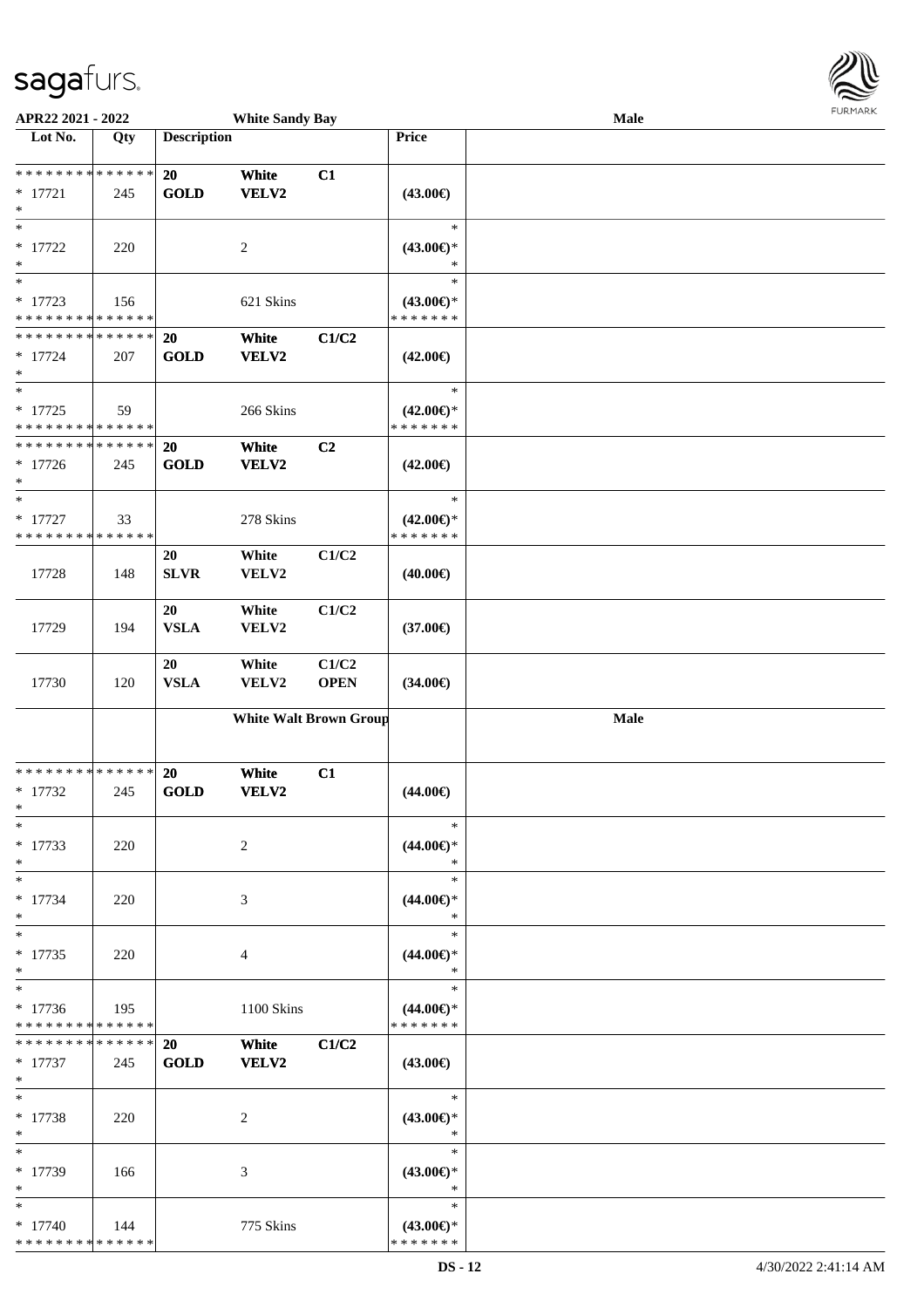

| APR22 2021 - 2022                                                    |     |                                 |                             | <b>White Walt Brown Group</b> |                                                | $1 \times 1$<br>Male |  |  |  |
|----------------------------------------------------------------------|-----|---------------------------------|-----------------------------|-------------------------------|------------------------------------------------|----------------------|--|--|--|
| Lot No.                                                              | Qty | <b>Description</b>              |                             |                               | Price                                          |                      |  |  |  |
| ******** <mark>******</mark><br>$* 17741$<br>$\ast$                  | 245 | 20<br><b>GOLD</b>               | White<br>VELV2              | C <sub>2</sub>                | $(43.00\epsilon)$                              |                      |  |  |  |
| $\ast$<br>$* 17742$<br>* * * * * * * * * * * * * *                   | 153 |                                 | 398 Skins                   |                               | $\ast$<br>$(43.00\epsilon)$ *<br>* * * * * * * |                      |  |  |  |
| 17743                                                                | 131 | 20<br><b>SLVR</b>               | White<br>VELV2              | C1/C2                         | $(41.00\epsilon)$                              |                      |  |  |  |
| * * * * * * * * * * * * * *<br>$* 17744$<br>$\ast$                   | 245 | <b>20</b><br><b>VSLA</b>        | White<br>VELV2              | C1/C2                         | $(38.00\epsilon)$                              |                      |  |  |  |
| $\overline{\phantom{1}}$<br>$* 17745$<br>* * * * * * * * * * * * * * | 88  |                                 | 333 Skins                   |                               | $\ast$<br>$(38.00\epsilon)$ *<br>* * * * * * * |                      |  |  |  |
|                                                                      |     |                                 | <b>White Sundry owners</b>  |                               |                                                | Male                 |  |  |  |
| 17747                                                                | 112 | 20<br><b>GOLD</b>               | White<br>VELV3              | C3/C4                         | (39.00)                                        |                      |  |  |  |
|                                                                      |     |                                 | <b>White Sandy Bay</b>      |                               |                                                | Male                 |  |  |  |
| 17749                                                                | 191 | 20<br><b>GOLD</b>               | White<br>VELV3              | C1/C2                         | $(42.00\epsilon)$                              |                      |  |  |  |
|                                                                      |     |                                 | <b>White Deep North</b>     |                               |                                                | <b>Male</b>          |  |  |  |
| 17751                                                                | 112 | $\boldsymbol{0}$<br><b>GOLD</b> | White                       | C1/C2                         | $(32.00\epsilon)$                              |                      |  |  |  |
|                                                                      |     |                                 | <b>White Sundry owners</b>  |                               |                                                | Male                 |  |  |  |
| 17753                                                                | 82  | $\bf{0}$<br><b>GOLD</b>         | White<br>VELV1              | C1/C2                         | $(36.00\epsilon)$                              |                      |  |  |  |
| 17754                                                                | 231 | $\mathbf{0}$<br><b>GOLD</b>     | White<br><b>VELV1</b>       | C3/C4                         | $(33.00\epsilon)$                              |                      |  |  |  |
| 17755                                                                | 105 | $\bf{0}$<br>SLVR                | White<br><b>VELV1</b>       | C3/C4                         | $(31.00\epsilon)$                              |                      |  |  |  |
|                                                                      |     |                                 | <b>White Baldwin-Jander</b> |                               |                                                | Male                 |  |  |  |
| 17757                                                                | 64  | $\bf{0}$<br><b>GOLD</b>         | White<br>VELV1              | C1/C2                         | $(37.00\epsilon)$                              |                      |  |  |  |
| 17758                                                                | 68  | $\bf{0}$<br>${\bf VSLA}$        | White<br><b>VELV1</b>       | C1/C2                         | $(31.00\epsilon)$                              |                      |  |  |  |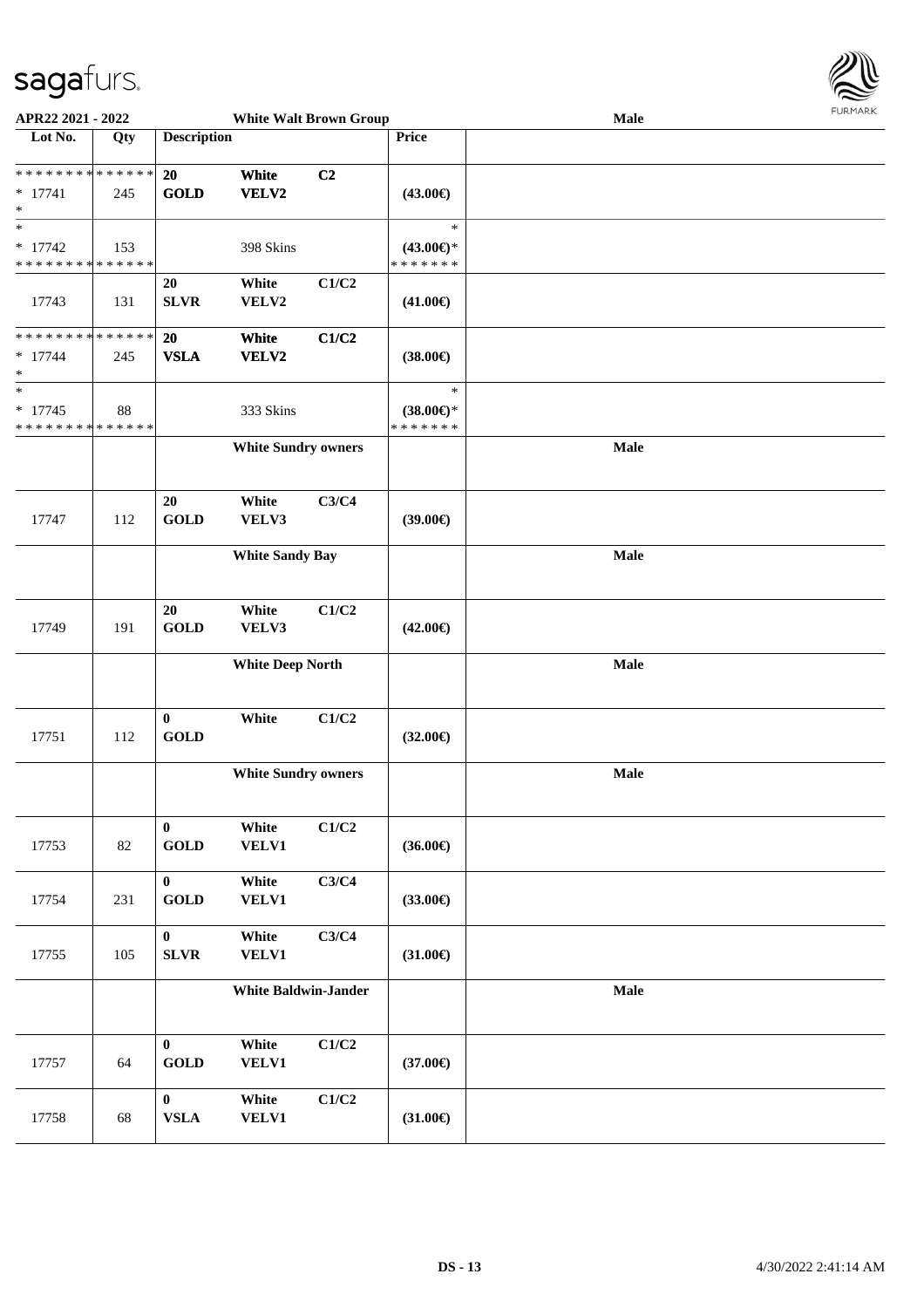

| APR22 2021 - 2022 |        |                                 | <b>White Sundry owners</b>  |                               |                   | Male | <b>FUNITANN</b> |
|-------------------|--------|---------------------------------|-----------------------------|-------------------------------|-------------------|------|-----------------|
| Lot No.           | Qty    | <b>Description</b>              |                             |                               | <b>Price</b>      |      |                 |
| 17761             | 231    | $\boldsymbol{0}$<br><b>GOLD</b> | White<br>VELV2              | C3/C4                         | $(32.00\epsilon)$ |      |                 |
|                   |        |                                 | <b>White Sandy Bay</b>      |                               |                   | Male |                 |
| 17763             | 165    | $\bf{0}$<br><b>GOLD</b>         | White<br>VELV2              | C1/C2                         | $(37.00\epsilon)$ |      |                 |
| 17764             | 173    | $\bf{0}$<br><b>SLVR</b>         | White<br>VELV2              | C1/C2                         | $(35.00\epsilon)$ |      |                 |
| 17765             | 119    | $\boldsymbol{0}$<br><b>VSLA</b> | White<br>VELV2              | C1/C2                         | $(31.00\epsilon)$ |      |                 |
| 17767             | 57     | $\bf{0}$<br>${\bf VSLA}$        | White<br>VELV2              | C1/C2<br><b>OPEN</b>          | $(29.00\epsilon)$ |      |                 |
|                   |        |                                 |                             | <b>White Walt Brown Group</b> |                   | Male |                 |
| 17769             | 201    | $\boldsymbol{0}$<br><b>GOLD</b> | White<br>VELV2              | C1/C2                         | $(38.00\epsilon)$ |      |                 |
|                   |        |                                 | <b>White Baldwin-Jander</b> |                               |                   | Male |                 |
| 17771             | 118    | $\mathbf{1}$<br><b>SLVR</b>     | White<br>VELV1              | C1/C2                         | $(28.00\epsilon)$ |      |                 |
| 17772             | $78\,$ | $\mathbf{1}$<br>${\bf VSLA}$    | White<br>VELV1              | C1/C2                         | $(25.00\epsilon)$ |      |                 |
|                   |        |                                 | <b>White Sandy Bay</b>      |                               |                   | Male |                 |
| 17774             | 64     | 0/1<br>SLVR                     | White<br>${\bf VELV2}$      | C1/C2                         | $(29.00\epsilon)$ |      |                 |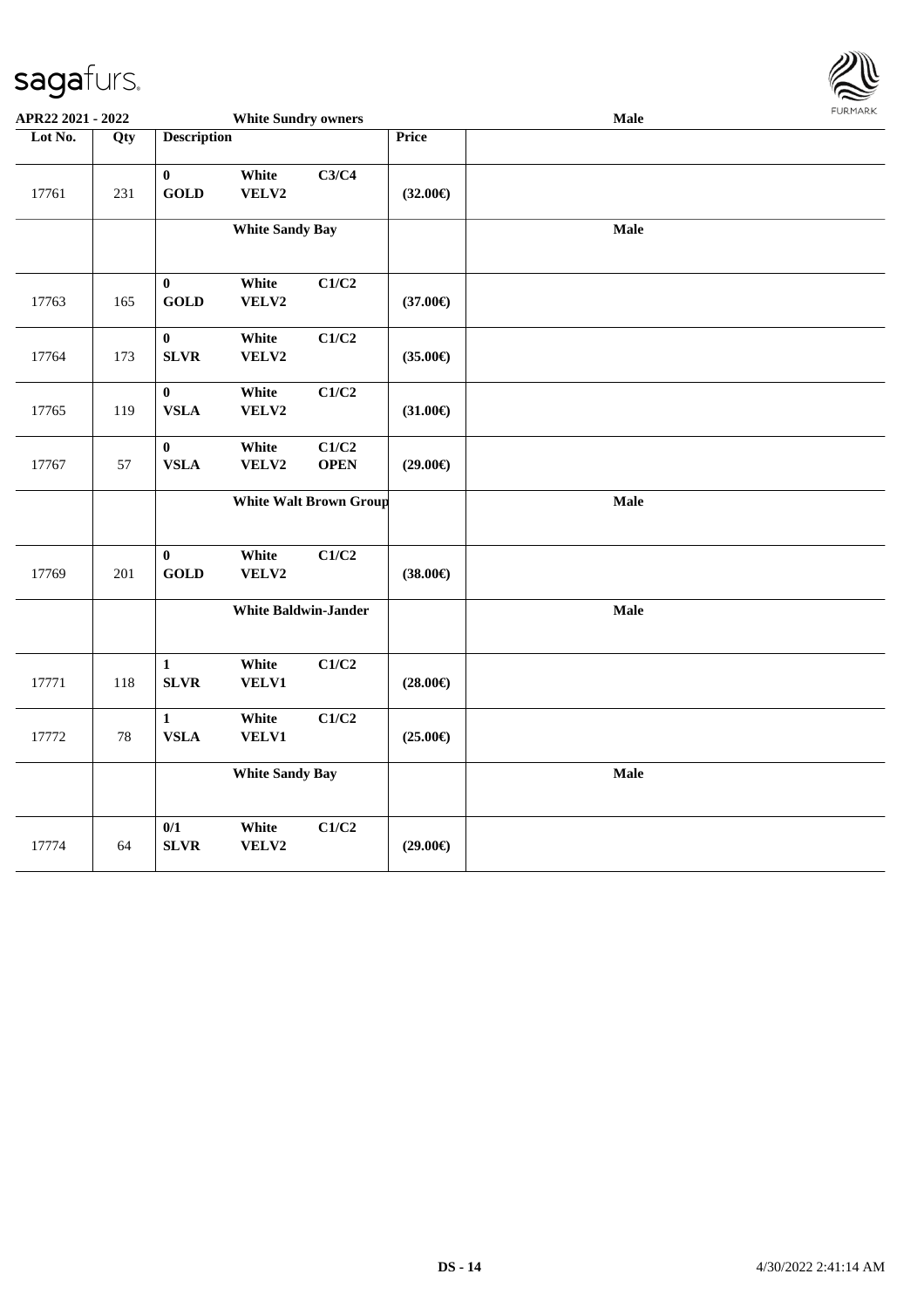

| APR22 2021 - 2022                                  |     |                                   | <b>White Sundry owners</b>  |                               |                                                | Female |  |
|----------------------------------------------------|-----|-----------------------------------|-----------------------------|-------------------------------|------------------------------------------------|--------|--|
| Lot No.                                            | Qty | <b>Description</b>                |                             |                               | Price                                          |        |  |
| 27501                                              | 70  | 20<br><b>SLVR</b>                 | White<br>VELV2              | C1/C2                         | $(37.00\epsilon)$                              |        |  |
|                                                    |     |                                   | <b>White Sandy Bay</b>      |                               |                                                | Female |  |
| 27503                                              | 79  | 20<br><b>GOLD</b>                 | White<br>VELV2              | C1/C2                         | $(39.00\epsilon)$                              |        |  |
|                                                    |     |                                   |                             | <b>White Walt Brown Group</b> |                                                | Female |  |
| 27505                                              | 154 | 20<br><b>GOLD</b>                 | White<br>VELV2              | C1/C2                         | $(40.00\epsilon)$                              |        |  |
| * * * * * * * * * * * * * *<br>$* 27506$<br>$\ast$ | 157 | 20<br><b>GOLD</b>                 | White<br>VELV2              | C1/C2                         | $(40.00\epsilon)$                              |        |  |
| $\ast$<br>* 27507<br>* * * * * * * * * * * * * *   | 64  |                                   | 221 Skins                   |                               | $\ast$<br>$(40.00\epsilon)$ *<br>* * * * * * * |        |  |
| 27508                                              | 66  | 20<br><b>SLVR</b>                 | White<br>VELV2              | C1/C2                         | $(37.00\epsilon)$                              |        |  |
| 27509                                              | 60  | ${\bf 20}$<br><b>VSLA</b>         | White<br>VELV2              | C1/C2                         | $(34.00\epsilon)$                              |        |  |
|                                                    |     |                                   | <b>White Sandy Bay</b>      |                               |                                                | Female |  |
| 27511                                              | 80  | 20<br>$\operatorname{GOLD}$       | White<br>VELV3              | C1/C2                         | $(39.00\epsilon)$                              |        |  |
|                                                    |     |                                   | <b>White Deep North</b>     |                               |                                                | Female |  |
| 27513                                              | 171 | $\bf{0}$<br>$\operatorname{GOLD}$ | White                       | C1/C2                         | 33.00€                                         |        |  |
|                                                    |     |                                   | <b>White Baldwin-Jander</b> |                               |                                                | Female |  |
| 27515                                              | 423 | $\bf{0}$<br>$\operatorname{GOLD}$ | White<br>VELV1              | C1/C2                         | 35.00€                                         |        |  |
| 27516                                              | 147 | $\bf{0}$<br><b>SLVR</b>           | White<br>VELV1              | C1/C2                         | 33.00€                                         |        |  |
| 27517                                              | 148 | $\bf{0}$<br><b>VSLA</b>           | White<br><b>VELV1</b>       | C1/C2                         | $(29.00\epsilon)$                              |        |  |
|                                                    |     |                                   | <b>White Sundry owners</b>  |                               |                                                | Female |  |
| 27519                                              | 14  | $\bf{0}$<br><b>SLVR</b>           | White<br>VELV2              | C1/C2                         | $(32.00\epsilon)$                              |        |  |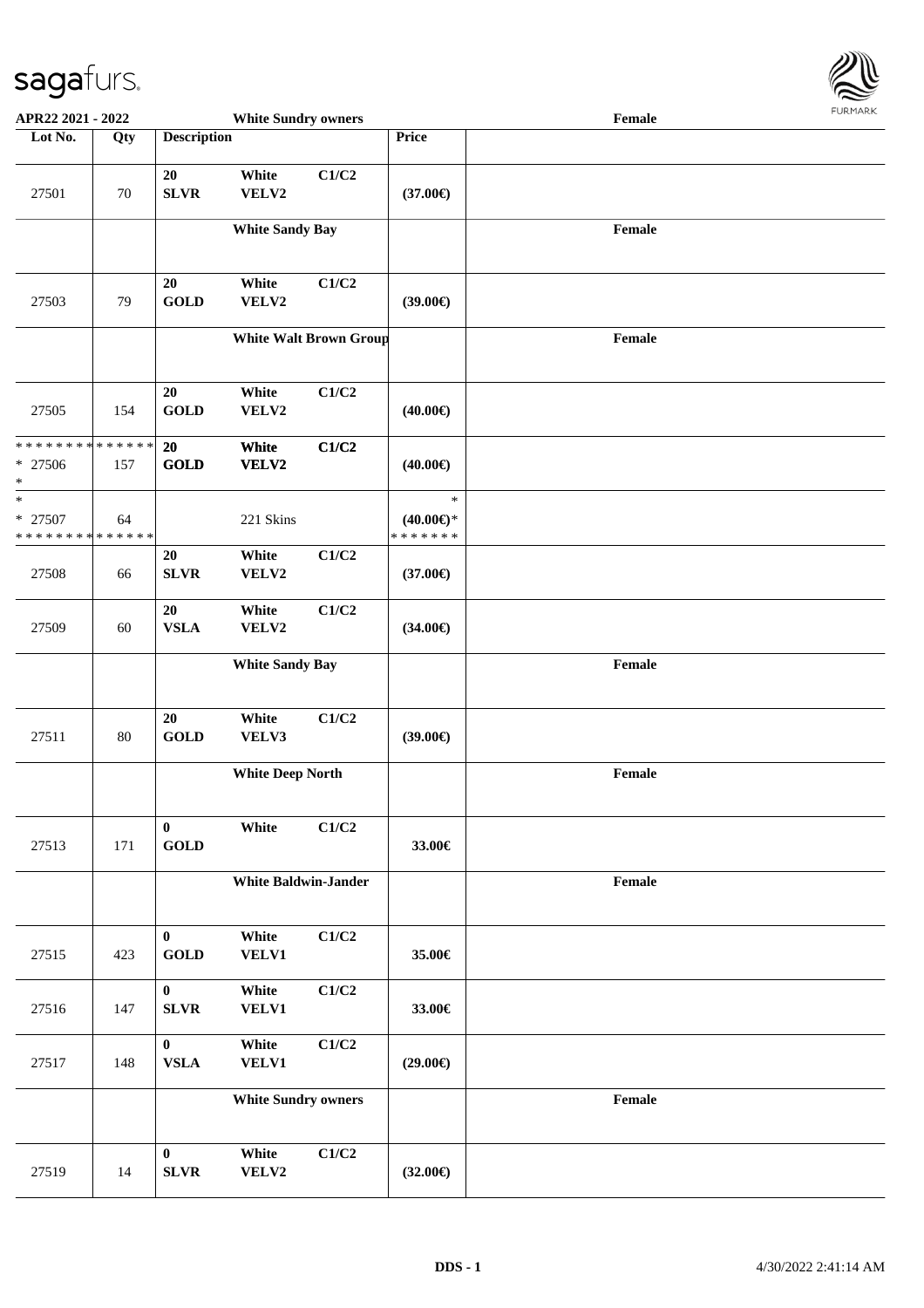

| APR22 2021 - 2022             |     |                    | <b>White Sandy Bay</b>        |                |                     | Female |  |
|-------------------------------|-----|--------------------|-------------------------------|----------------|---------------------|--------|--|
| Lot No.                       | Qty | <b>Description</b> |                               |                | Price               |        |  |
|                               |     |                    |                               |                |                     |        |  |
| ******** <mark>******</mark>  |     | $\mathbf{0}$       | White                         | C1             |                     |        |  |
| $* 27521$                     | 425 | <b>GOLD</b>        | VELV2                         |                | 36.00€              |        |  |
| $\ast$                        |     |                    |                               |                |                     |        |  |
| $\ast$                        |     |                    |                               |                | $\ast$              |        |  |
| * 27522                       | 288 |                    | 713 Skins                     |                | 36.00€*             |        |  |
| * * * * * * * * * * * * * *   |     |                    |                               |                | * * * * * * *       |        |  |
| * * * * * * * * * * * * * *   |     | $\mathbf{0}$       | White                         | C1/C2          |                     |        |  |
| * 27523                       | 425 | <b>GOLD</b>        | <b>VELV2</b>                  |                | 34.00€              |        |  |
| $\ast$                        |     |                    |                               |                |                     |        |  |
| $\ast$                        |     |                    |                               |                | $\ast$              |        |  |
| $* 27524$                     | 400 |                    | $\overline{c}$                |                | $(34.00\epsilon)$ * |        |  |
| $\ast$                        |     |                    |                               |                | $\ast$              |        |  |
| $\ast$                        |     |                    |                               |                | $\ast$              |        |  |
| $* 27525$                     | 286 |                    | $\mathfrak{Z}$                |                | $(34.00\epsilon)$ * |        |  |
| $\ast$                        |     |                    |                               |                | *                   |        |  |
| $\ast$                        |     |                    |                               |                | $\ast$              |        |  |
| $* 27526$                     | 212 |                    | 1323 Skins                    |                | $(34.00\epsilon)$ * |        |  |
| * * * * * * * * * * * * * *   |     |                    |                               |                | * * * * * * *       |        |  |
|                               |     | $\bf{0}$           | White                         | C <sub>2</sub> |                     |        |  |
| 27527                         | 352 | <b>GOLD</b>        | VELV2                         |                | 34.00€              |        |  |
|                               |     |                    |                               |                |                     |        |  |
|                               |     | $\bf{0}$           | White                         | C1/C2          |                     |        |  |
| 27528                         | 254 | <b>SLVR</b>        | VELV2                         |                | $(32.00\epsilon)$   |        |  |
|                               |     |                    |                               |                |                     |        |  |
|                               |     | $\bf{0}$           | White                         | C1/C2          |                     |        |  |
| 27529                         | 320 | <b>VSLA</b>        | VELV2                         |                | $(29.00\epsilon)$   |        |  |
|                               |     |                    |                               |                |                     |        |  |
|                               |     |                    | <b>White Walt Brown Group</b> |                |                     | Female |  |
|                               |     |                    |                               |                |                     |        |  |
| **************                |     | $\mathbf{0}$       |                               | C1             |                     |        |  |
| * 27531                       | 425 | <b>GOLD</b>        | White<br>VELV2                |                | $(36.00\epsilon)$   |        |  |
| $\ast$                        |     |                    |                               |                |                     |        |  |
| $\ast$                        |     |                    |                               |                | $\ast$              |        |  |
| $* 27532$                     | 400 |                    | $\overline{c}$                |                | $(36.00\epsilon)$ * |        |  |
| $*$                           |     |                    |                               |                | $\ast$              |        |  |
| $\ast$                        |     |                    |                               |                | $\ast$              |        |  |
| $*27533$                      | 342 |                    | 1167 Skins                    |                | $(36.00\epsilon)$ * |        |  |
| * * * * * * * * * * * * * *   |     |                    |                               |                | * * * * * * *       |        |  |
| * * * * * * * * * * * * * * * |     | $\mathbf{0}$       | White                         | C1             |                     |        |  |
| * 27534                       | 425 | <b>GOLD</b>        | <b>VELV2</b>                  |                | $(36.00\epsilon)$   |        |  |
| $*$                           |     |                    |                               |                |                     |        |  |
| $\ast$                        |     |                    |                               |                | $\ast$              |        |  |
| $* 27535$                     | 400 |                    | 2                             |                | $(36.00\epsilon)$ * |        |  |
| $*$                           |     |                    |                               |                | $\ast$              |        |  |
| $\ast$                        |     |                    |                               |                | $\ast$              |        |  |
| * 27536                       | 358 |                    | 3                             |                | $(36.00\epsilon)$ * |        |  |
| $*$                           |     |                    |                               |                | $\ast$              |        |  |
| $*$                           |     |                    |                               |                | $\ast$              |        |  |
| $* 27537$                     | 191 |                    | 1374 Skins                    |                | $(36.00\epsilon)$ * |        |  |
| * * * * * * * * * * * * * *   |     |                    |                               |                | * * * * * * *       |        |  |
| ******** <mark>******</mark>  |     | $\mathbf{0}$       | White                         | C <sub>2</sub> |                     |        |  |
| $* 27538$                     | 425 | <b>GOLD</b>        | <b>VELV2</b>                  |                | 35.00€              |        |  |
| $*$                           |     |                    |                               |                |                     |        |  |
| $*$                           |     |                    |                               |                | $\ast$              |        |  |
| * 27539                       | 130 |                    | 555 Skins                     |                | 35.00€*             |        |  |
| * * * * * * * * * * * * * *   |     |                    |                               |                | * * * * * * *       |        |  |
| * * * * * * * * * * * * * * * |     | $\mathbf{0}$       | White                         | C2             |                     |        |  |
| $* 27540$                     | 235 | <b>GOLD</b>        | <b>VELV2</b>                  |                | $(35.00\epsilon)$   |        |  |
| $*$                           |     |                    |                               |                |                     |        |  |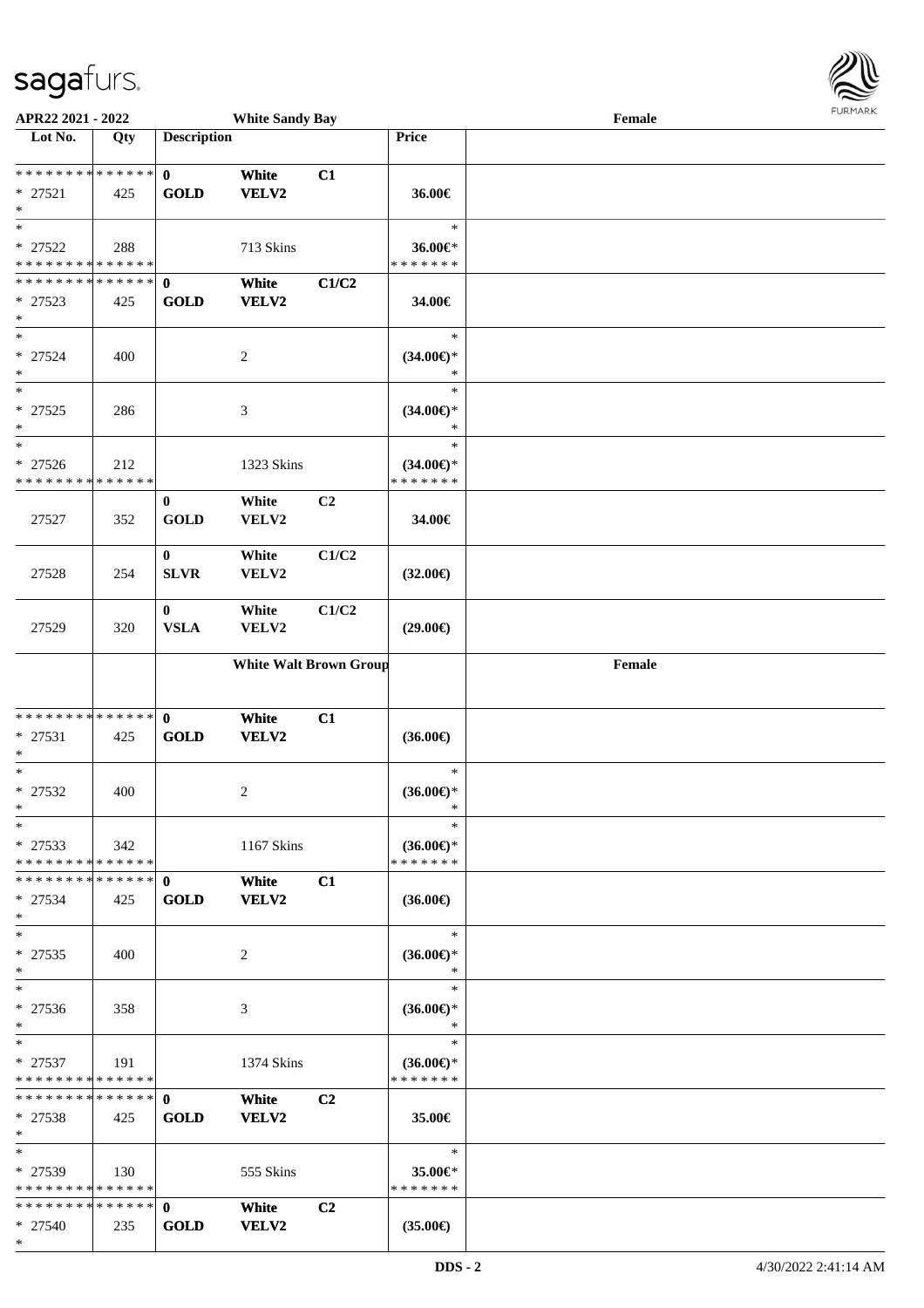

| APR22 2021 - 2022                        |     |                    | <b>White Walt Brown Group</b> |       |                                      | Female | 1.91117177 |
|------------------------------------------|-----|--------------------|-------------------------------|-------|--------------------------------------|--------|------------|
| Lot No.                                  | Qty | <b>Description</b> |                               |       | Price                                |        |            |
|                                          |     |                    |                               |       |                                      |        |            |
| $\ast$                                   |     | $\bf{0}$           | White                         | C2    | $\ast$                               |        |            |
| $* 27541$                                | 54  | <b>GOLD</b>        | VELV2                         |       | $(35.00\epsilon)$ *                  |        |            |
| * * * * * * * * * * * * * *              |     |                    |                               |       | * * * * * * *                        |        |            |
|                                          |     | $\bf{0}$           | White                         | C1/C2 |                                      |        |            |
| 27542                                    | 375 | <b>SLVR</b>        | VELV2                         |       | $(34.00\epsilon)$                    |        |            |
|                                          |     |                    |                               |       |                                      |        |            |
| * * * * * * * * * * * * * * *            |     | $\mathbf{0}$       | White                         | C1/C2 |                                      |        |            |
| * 27543                                  | 168 | <b>SLVR</b>        | VELV2                         |       | $(34.00\epsilon)$                    |        |            |
| $\ast$                                   |     |                    |                               |       |                                      |        |            |
| $\ast$                                   |     |                    |                               |       | $\ast$                               |        |            |
| $* 27544$                                | 101 |                    | 269 Skins                     |       |                                      |        |            |
| * * * * * * * * * * * * * *              |     |                    |                               |       | $(34.00€)$ *<br>* * * * * * *        |        |            |
| * * * * * * * * * * * * * * *            |     | $\mathbf{0}$       | White                         | C1/C2 |                                      |        |            |
|                                          |     |                    |                               |       |                                      |        |            |
| $* 27545$<br>$\ast$                      | 425 | <b>VSLA</b>        | VELV2                         |       | $(32.00\epsilon)$                    |        |            |
| $\ast$                                   |     |                    |                               |       | $\ast$                               |        |            |
|                                          |     |                    |                               |       |                                      |        |            |
| $* 27546$<br>* * * * * * * * * * * * * * | 39  |                    | 464 Skins                     |       | $(32.00\epsilon)$ *<br>* * * * * * * |        |            |
|                                          |     |                    |                               |       |                                      |        |            |
|                                          |     |                    | <b>White Sundry owners</b>    |       |                                      | Female |            |
|                                          |     |                    |                               |       |                                      |        |            |
| **************                           |     |                    |                               |       |                                      |        |            |
|                                          |     | $\mathbf{0}$       | White                         | C1    |                                      |        |            |
| $* 27548$                                | 420 | <b>GOLD</b>        | VELV3                         |       | $(35.00\epsilon)$                    |        |            |
| $\ast$                                   |     |                    |                               |       |                                      |        |            |
| $\ast$                                   |     |                    |                               |       | $\ast$                               |        |            |
| * 27549                                  | 170 |                    | 590 Skins                     |       | $(35.00\epsilon)$ *                  |        |            |
| * * * * * * * * * * * * * *              |     |                    |                               |       | * * * * * * *                        |        |            |
|                                          |     |                    | <b>White Sandy Bay</b>        |       |                                      | Female |            |
|                                          |     |                    |                               |       |                                      |        |            |
|                                          |     |                    |                               |       |                                      |        |            |
|                                          |     | $\bf{0}$           | White                         | C1/C2 |                                      |        |            |
| 27551                                    | 235 | <b>GOLD</b>        | VELV3                         |       | $(35.00\epsilon)$                    |        |            |
|                                          |     |                    |                               |       |                                      |        |            |
|                                          |     |                    | <b>White Deep North</b>       |       |                                      | Female |            |
|                                          |     |                    |                               |       |                                      |        |            |
|                                          |     |                    |                               |       |                                      |        |            |
|                                          |     | 1                  | White                         | C1/C2 |                                      |        |            |
| 27553                                    | 484 | <b>GOLD</b>        |                               |       | 31.00€                               |        |            |
|                                          |     |                    |                               |       |                                      |        |            |
|                                          |     |                    | <b>White Sundry owners</b>    |       |                                      | Female |            |
|                                          |     |                    |                               |       |                                      |        |            |
|                                          |     |                    |                               |       |                                      |        |            |
|                                          |     | $\mathbf{1}$       | White                         | C1    |                                      |        |            |
| 27555                                    | 200 | <b>GOLD</b>        | <b>VELV1</b>                  |       | $(29.50\epsilon)$                    |        |            |
|                                          |     |                    |                               |       |                                      |        |            |
|                                          |     |                    | <b>White Baldwin-Jander</b>   |       |                                      | Female |            |
|                                          |     |                    |                               |       |                                      |        |            |
|                                          |     |                    |                               |       |                                      |        |            |
| * * * * * * * * * * * * * * *            |     | $\mathbf{1}$       | White                         | C1/C2 |                                      |        |            |
| $* 27557$                                | 465 | <b>GOLD</b>        | <b>VELV1</b>                  |       | 34.00€                               |        |            |
| $\ast$<br>$\ast$                         |     |                    |                               |       | $\ast$                               |        |            |
|                                          |     |                    |                               |       |                                      |        |            |
| $* 27558$                                | 440 |                    | $\overline{c}$                |       | 34.00€*                              |        |            |
| $\ast$                                   |     |                    |                               |       | $\ast$                               |        |            |
| $\ast$                                   |     |                    |                               |       | $\ast$                               |        |            |
| * 27559                                  | 459 |                    | 1364 Skins                    |       | 33.00 $\in$ *                        |        |            |
| * * * * * * * * * * * * * *              |     |                    |                               |       | * * * * * * *                        |        |            |
| * * * * * * * * * * * * * *              |     | $\mathbf{1}$       | White                         | C2    |                                      |        |            |
| * 27560                                  | 349 | <b>GOLD</b>        | <b>VELV1</b>                  |       | 30.00€                               |        |            |
| $\ast$                                   |     |                    |                               |       |                                      |        |            |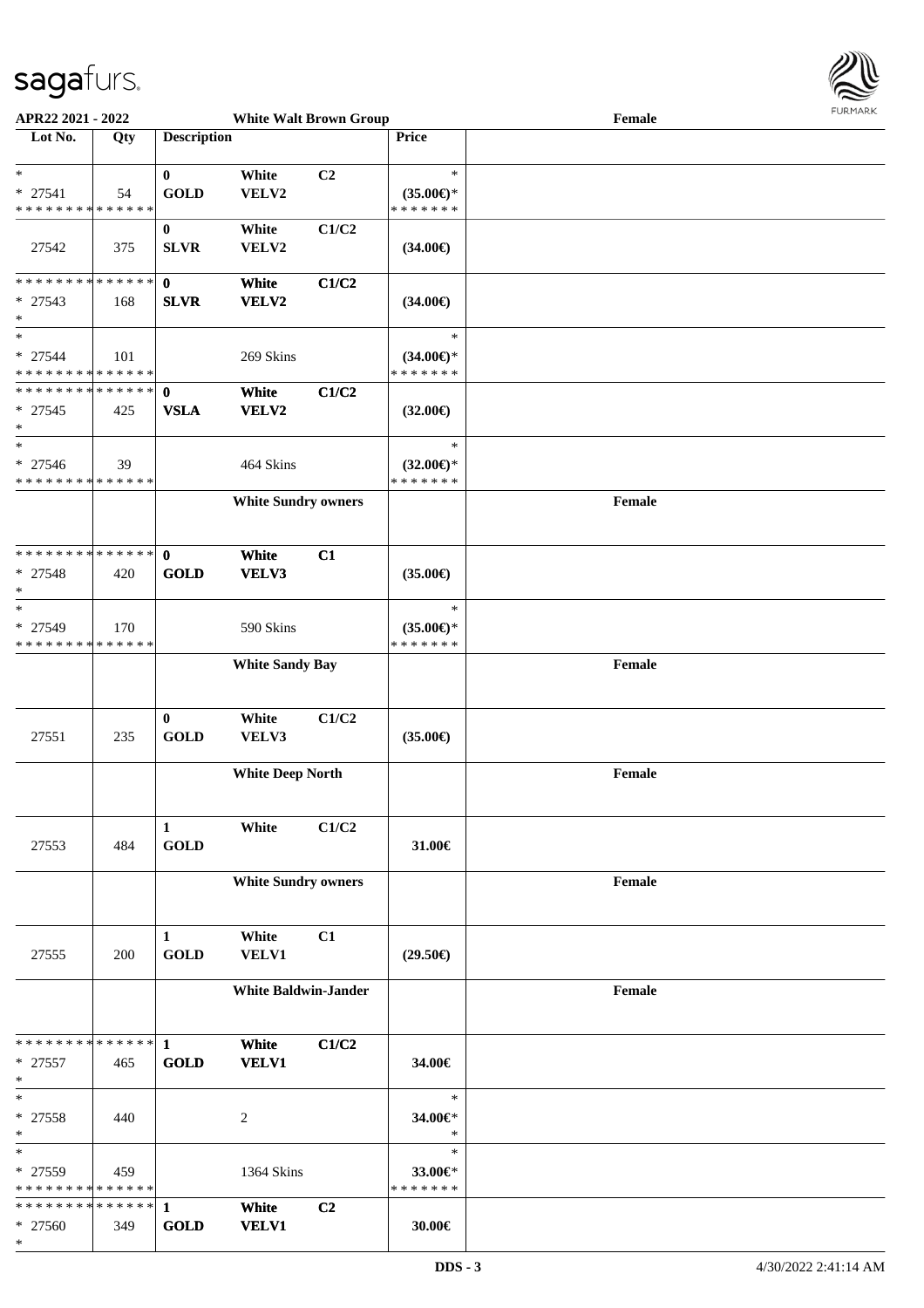

| APR22 2021 - 2022             |     |                    | <b>White Baldwin-Jander</b> |       |                           | Female |  |
|-------------------------------|-----|--------------------|-----------------------------|-------|---------------------------|--------|--|
| Lot No.                       | Qty | <b>Description</b> |                             |       | Price                     |        |  |
|                               |     |                    |                             |       |                           |        |  |
| $\ast$                        |     | $\mathbf{1}$       | White                       | C2    | $\ast$                    |        |  |
| * 27561                       | 87  | <b>GOLD</b>        | VELV1                       |       | $30.00 \in$ *             |        |  |
| * * * * * * * * * * * * * *   |     |                    |                             |       | * * * * * * *             |        |  |
|                               |     | $\mathbf{1}$       | White                       | C1/C2 |                           |        |  |
|                               |     |                    |                             |       |                           |        |  |
| 27562                         | 290 | <b>SLVR</b>        | <b>VELV1</b>                |       | 29.00€                    |        |  |
|                               |     |                    |                             |       |                           |        |  |
|                               |     | $\mathbf{1}$       | White                       | C1/C2 |                           |        |  |
| 27563                         | 352 | <b>VSLA</b>        | <b>VELV1</b>                |       | $(26.00\epsilon)$         |        |  |
|                               |     |                    |                             |       |                           |        |  |
|                               |     |                    | <b>White Sundry owners</b>  |       |                           | Female |  |
|                               |     |                    |                             |       |                           |        |  |
|                               |     |                    |                             |       |                           |        |  |
| * * * * * * * * * * * * * * * |     | $\mathbf{1}$       | White                       | C1    |                           |        |  |
| $* 27565$                     | 465 | <b>GOLD</b>        | VELV2                       |       | $(31.00\epsilon)$         |        |  |
| $\ast$                        |     |                    |                             |       |                           |        |  |
| $\ast$                        |     |                    |                             |       | $\ast$                    |        |  |
| $* 27566$                     | 440 |                    | 2                           |       | $(31.00\epsilon)$ *       |        |  |
| $\ast$                        |     |                    |                             |       | $\ast$                    |        |  |
| $\ast$                        |     |                    |                             |       | $\ast$                    |        |  |
|                               |     |                    |                             |       |                           |        |  |
| * 27567                       | 50  |                    | 955 Skins                   |       | $(31.00\epsilon)$ *       |        |  |
| * * * * * * * * * * * * * *   |     |                    |                             |       | * * * * * * *             |        |  |
|                               |     |                    | <b>White Sandy Bay</b>      |       |                           | Female |  |
|                               |     |                    |                             |       |                           |        |  |
|                               |     |                    |                             |       |                           |        |  |
| **************                |     | $\mathbf{1}$       | White                       | C1    |                           |        |  |
| * 27569                       | 465 | <b>GOLD</b>        | VELV2                       |       | 31.00€                    |        |  |
| $\ast$                        |     |                    |                             |       |                           |        |  |
| $\ast$                        |     |                    |                             |       | $\ast$                    |        |  |
| * 27570                       | 440 |                    |                             |       | 31.00€*                   |        |  |
|                               |     |                    | 2                           |       |                           |        |  |
| $\ast$                        |     |                    |                             |       | $\ast$                    |        |  |
| $\ast$                        |     |                    |                             |       | $\ast$                    |        |  |
| $* 27571$                     | 440 |                    | 3                           |       | $31.00 \in$ *             |        |  |
| $\ast$                        |     |                    |                             |       | $\ast$                    |        |  |
| $\ast$                        |     |                    |                             |       | $\ast$                    |        |  |
| $* 27572$                     | 190 |                    | 1535 Skins                  |       | $31.00 \in$               |        |  |
| **************                |     |                    |                             |       | *******                   |        |  |
| * * * * * * * * * * * * * *   |     | $\mathbf{1}$       | White                       | C2    |                           |        |  |
| $* 27573$                     | 465 | <b>GOLD</b>        | VELV2                       |       | $(30.00\epsilon)$         |        |  |
| $\ast$                        |     |                    |                             |       |                           |        |  |
| $\ast$                        |     |                    |                             |       | $\ast$                    |        |  |
| $* 27574$                     | 440 |                    | 2                           |       | $(30.00\epsilon)$ *       |        |  |
| $\ast$                        |     |                    |                             |       | $\ast$                    |        |  |
|                               |     |                    |                             |       |                           |        |  |
| $\ast$                        |     |                    |                             |       | $\ast$                    |        |  |
| $* 27575$                     | 55  |                    | 960 Skins                   |       | $(30.00\epsilon)$ *       |        |  |
| * * * * * * * * * * * * * *   |     |                    |                             |       | * * * * * * *             |        |  |
| * * * * * * * * * * * * * * * |     | 1                  | White                       | C1/C2 |                           |        |  |
| * 27576                       | 485 | <b>SLVR</b>        | VELV2                       |       | $(29.00\epsilon)$         |        |  |
| $\ast$                        |     |                    |                             |       |                           |        |  |
| $\ast$                        |     |                    |                             |       | $\ast$                    |        |  |
| $* 27577$                     | 460 |                    | $\overline{c}$              |       | $(29.00\epsilon)$ *       |        |  |
| $\ast$                        |     |                    |                             |       | $\ast$                    |        |  |
| $\ast$                        |     |                    |                             |       | $\ast$                    |        |  |
| * 27578                       | 117 |                    | 1062 Skins                  |       | $(29.00 \in \mathcal{F})$ |        |  |
| * * * * * * * * * * * * * *   |     |                    |                             |       | * * * * * * *             |        |  |
| * * * * * * * * * * * * * *   |     |                    |                             |       |                           |        |  |
|                               |     | $\mathbf{1}$       | White                       | C1/C2 |                           |        |  |
| * 27579                       | 465 | <b>VSLA</b>        | VELV2                       |       | $(26.00\epsilon)$         |        |  |
| $\ast$                        |     |                    |                             |       |                           |        |  |
| $\ast$                        |     |                    |                             |       | $\ast$                    |        |  |
| * 27580                       | 280 |                    | 745 Skins                   |       | $(26.00\epsilon)$ *       |        |  |
| * * * * * * * * * * * * * *   |     |                    |                             |       | * * * * * * *             |        |  |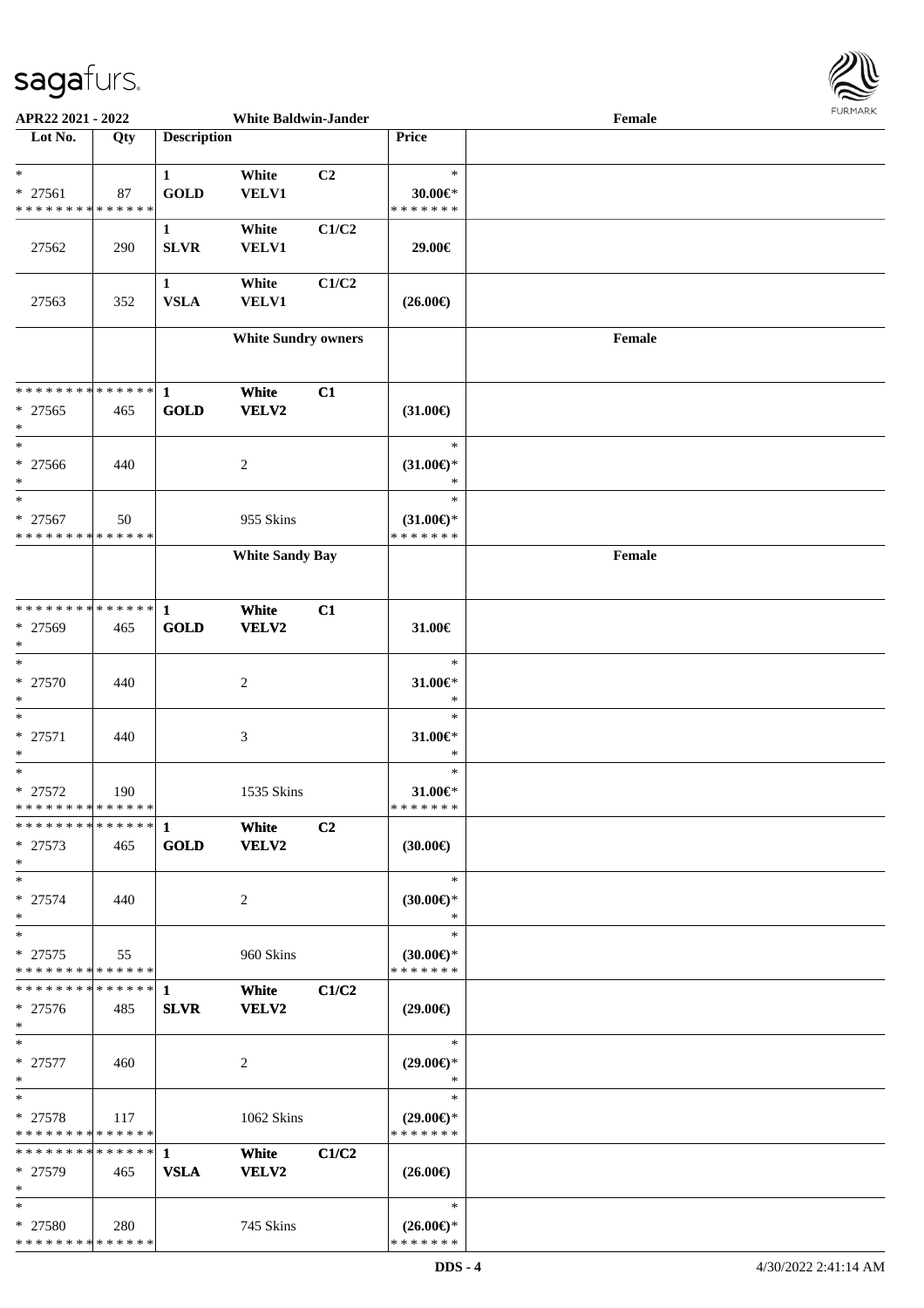

| APR22 2021 - 2022                                               |     |                             | <b>White Walt Brown Group</b> |       |                                                | Female | <b>FURPIARA</b> |
|-----------------------------------------------------------------|-----|-----------------------------|-------------------------------|-------|------------------------------------------------|--------|-----------------|
| Lot No.                                                         | Qty | <b>Description</b>          |                               |       | Price                                          |        |                 |
| * * * * * * * * * * * * * * *<br>* 27581<br>$\ast$              | 465 | $\mathbf{1}$<br><b>GOLD</b> | White<br><b>VELV2</b>         | C1    | $(32.00\epsilon)$                              |        |                 |
| $\ast$<br>* 27582<br>$\ast$                                     | 440 |                             | 2                             |       | $\ast$<br>$(32.00\epsilon)$ *<br>$\ast$        |        |                 |
| $\ast$<br>* 27583<br>$\ast$                                     | 440 |                             | 3                             |       | $\ast$<br>$(32.00\epsilon)$ *<br>$\ast$        |        |                 |
| $\overline{\ast}$<br>* 27584<br>$\ast$<br>$_{\ast}^{-}$         | 440 |                             | 4                             |       | $\ast$<br>$(32.00\epsilon)$ *<br>$\ast$        |        |                 |
| $* 27585$<br>$\ast$                                             | 440 |                             | 5                             |       | $\ast$<br>$(32.00\epsilon)$ *<br>*             |        |                 |
| $\ast$<br>* 27586<br>* * * * * * * * * * * * * *                | 466 |                             | 2691 Skins                    |       | $\ast$<br>$(32.00\epsilon)$ *<br>* * * * * * * |        |                 |
| * * * * * * * * * * * * * * *<br>$* 27587$<br>$\ast$            | 440 | $\mathbf{1}$<br><b>GOLD</b> | White<br><b>VELV2</b>         | C1    | $(32.00\epsilon)$                              |        |                 |
| $\ast$<br>$* 27588$<br>$\ast$                                   | 440 |                             | $\overline{c}$                |       | $\ast$<br>$(32.00\epsilon)$ *<br>$\ast$        |        |                 |
| $\ast$<br>* 27589<br>$\ast$                                     | 305 |                             | 3                             |       | $\ast$<br>$(32.00\epsilon)$ *<br>$\ast$        |        |                 |
| $\ast$<br>* 27590<br>* * * * * * * * <mark>* * * * * * *</mark> | 190 |                             | 1375 Skins                    |       | $\ast$<br>$(32.00\epsilon)$ *<br>* * * * * * * |        |                 |
| **************<br>* 27591<br>$\ast$                             | 465 | 1<br>GOLD                   | White<br>VELV2                | C2    | $(31.00\epsilon)$                              |        |                 |
| $\ast$<br>$* 27592$<br>$\star$                                  | 440 |                             | $\overline{c}$                |       | $\ast$<br>$(31.00\epsilon)$ *<br>$\rightarrow$ |        |                 |
| $\ast$<br>* 27593<br>* * * * * * * * * * * * * *                | 218 |                             | 1123 Skins                    |       | $\ast$<br>$(31.00\epsilon)$ *<br>* * * * * * * |        |                 |
| **************<br>$* 27594$<br>$\ast$                           | 465 | $\mathbf{1}$<br><b>GOLD</b> | White<br>VELV2                | C2    | $(31.00\epsilon)$                              |        |                 |
| $\ast$<br>$* 27595$<br>$\ast$                                   | 222 |                             | 2                             |       | $\ast$<br>$(31.00\epsilon)$ *<br>$\ast$        |        |                 |
| $\ast$<br>* 27596<br>* * * * * * * * * * * * * *                | 150 |                             | 837 Skins                     |       | $\ast$<br>$(31.00\epsilon)$ *<br>* * * * * * * |        |                 |
| * * * * * * * * * * * * * * *<br>* 27597<br>$\ast$              | 485 | -1<br><b>SLVR</b>           | White<br>VELV2                | C1/C2 | $(30.00\epsilon)$                              |        |                 |
| $\ast$<br>$* 27598$<br>* * * * * * * * * * * * * *              | 261 |                             | 746 Skins                     |       | $\ast$<br>$(30.00\epsilon)$ *<br>* * * * * * * |        |                 |
| ******** <mark>******</mark> 1<br>* 27599<br>$\ast$             | 216 | <b>SLVR</b>                 | White<br><b>VELV2</b>         | C1/C2 | $(30.00\epsilon)$                              |        |                 |
| $\ast$<br>$* 27600$<br>* * * * * * * * * * * * * *              | 394 |                             | 610 Skins                     |       | $\ast$<br>$(30.00\epsilon)$ *<br>* * * * * * * |        |                 |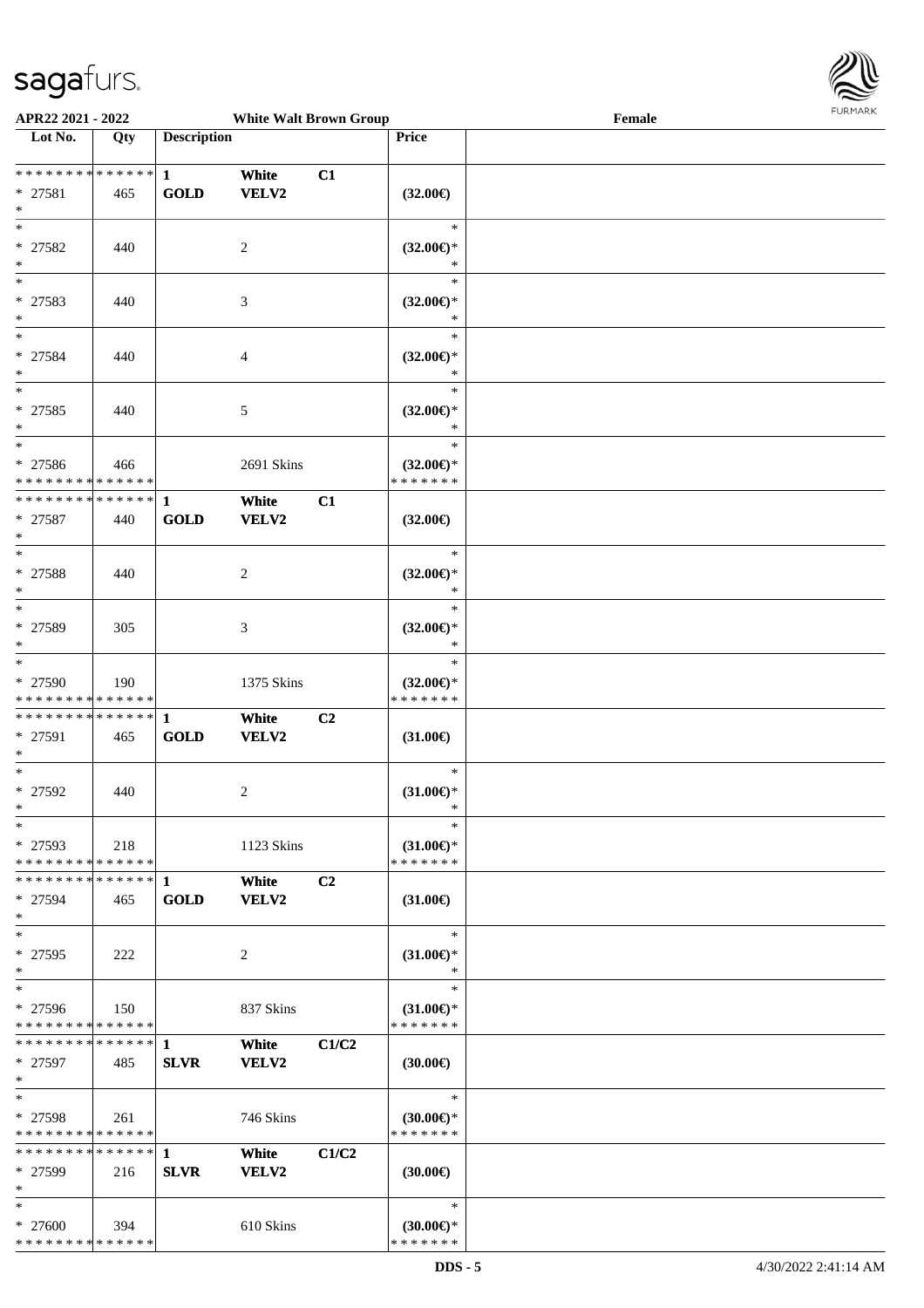

| APR22 2021 - 2022             |     |                    | <b>White Walt Brown Group</b> |       |                     | Female | <b>FURITARN</b> |
|-------------------------------|-----|--------------------|-------------------------------|-------|---------------------|--------|-----------------|
| Lot No.                       | Qty | <b>Description</b> |                               |       | Price               |        |                 |
|                               |     |                    |                               |       |                     |        |                 |
| ******** <mark>******</mark>  |     | $\mathbf{1}$       | White                         | C1/C2 |                     |        |                 |
| * 27601                       | 465 | <b>VSLA</b>        | VELV2                         |       | $(27.00\epsilon)$   |        |                 |
| $\ast$                        |     |                    |                               |       |                     |        |                 |
| $\ast$                        |     |                    |                               |       | $\ast$              |        |                 |
| $* 27602$                     | 420 |                    | 885 Skins                     |       | $(27.00\epsilon)$ * |        |                 |
| * * * * * * * * * * * * * *   |     |                    |                               |       | * * * * * * *       |        |                 |
| ******** <mark>******</mark>  |     | $\mathbf{1}$       | White                         | C1/C2 |                     |        |                 |
| * 27603<br>$\ast$             | 442 | <b>VSLA</b>        | VELV2                         |       | $(27.00\epsilon)$   |        |                 |
| $\ast$                        |     |                    |                               |       | $\ast$              |        |                 |
| * 27604                       | 334 |                    | 776 Skins                     |       | $(27.00\epsilon)$ * |        |                 |
| * * * * * * * * * * * * * *   |     |                    |                               |       | * * * * * * *       |        |                 |
|                               |     |                    | <b>White Sundry owners</b>    |       |                     | Female |                 |
|                               |     |                    |                               |       |                     |        |                 |
|                               |     |                    |                               |       |                     |        |                 |
|                               |     | 1                  | White                         | C1/C2 |                     |        |                 |
| 27606                         | 49  | <b>SLVR</b>        | VELV3                         |       | (30.00)             |        |                 |
|                               |     |                    |                               |       |                     |        |                 |
|                               |     |                    | <b>White Sandy Bay</b>        |       |                     | Female |                 |
|                               |     |                    |                               |       |                     |        |                 |
|                               |     |                    |                               |       |                     |        |                 |
|                               |     | $\mathbf{1}$       | White                         | C1/C2 |                     |        |                 |
| 27608                         | 440 | <b>GOLD</b>        | VELV3                         |       | (30.00)             |        |                 |
|                               |     |                    |                               |       |                     |        |                 |
|                               |     |                    | <b>White Deep North</b>       |       |                     | Female |                 |
|                               |     |                    |                               |       |                     |        |                 |
|                               |     | $\boldsymbol{2}$   | White                         | C1/C2 |                     |        |                 |
| 27610                         | 254 | <b>GOLD</b>        |                               |       | 28.00€              |        |                 |
|                               |     |                    |                               |       |                     |        |                 |
|                               |     | $\boldsymbol{2}$   | White                         | C1/C2 |                     |        |                 |
| 27611                         | 107 | <b>VSLA</b>        |                               |       | 20.50€              |        |                 |
|                               |     |                    |                               |       |                     |        |                 |
|                               |     |                    | <b>White Baldwin-Jander</b>   |       |                     | Female |                 |
|                               |     |                    |                               |       |                     |        |                 |
| * * * * * * * * * * * * * * * |     | $\mathbf{2}$       | White                         | C1/C2 |                     |        |                 |
| $* 27613$                     | 465 | <b>GOLD</b>        | <b>VELV1</b>                  |       | 28.50€              |        |                 |
| $\ast$                        |     |                    |                               |       |                     |        |                 |
| $\ast$                        |     |                    |                               |       | $\ast$              |        |                 |
| $* 27614$                     | 306 |                    | 771 Skins                     |       | 28.50€*             |        |                 |
| * * * * * * * * * * * * * *   |     |                    |                               |       | * * * * * * *       |        |                 |
|                               |     | $\overline{2}$     | White                         | C1/C2 |                     |        |                 |
| 27615                         | 99  | <b>SLVR</b>        | <b>VELV1</b>                  |       | 24.50€              |        |                 |
|                               |     |                    |                               |       |                     |        |                 |
|                               |     | $\overline{2}$     | White                         | C1/C2 |                     |        |                 |
| 27616                         | 184 | <b>VSLA</b>        | <b>VELV1</b>                  |       | $(22.00\epsilon)$   |        |                 |
|                               |     |                    |                               |       |                     |        |                 |
|                               |     |                    | <b>White Sandy Bay</b>        |       |                     | Female |                 |
|                               |     |                    |                               |       |                     |        |                 |
| * * * * * * * * * * * * * * * |     | $2^{\circ}$        | White                         | C1    |                     |        |                 |
| * 27618                       | 465 | <b>GOLD</b>        | <b>VELV2</b>                  |       | $(26.50\epsilon)$   |        |                 |
| $*$                           |     |                    |                               |       |                     |        |                 |
| $*$                           |     |                    |                               |       | $\ast$              |        |                 |
| * 27619                       | 417 |                    | 882 Skins                     |       | $(26.50\epsilon)$ * |        |                 |
| * * * * * * * * * * * * * *   |     |                    |                               |       | * * * * * * *       |        |                 |
| * * * * * * * * * * * * * * * |     | $\overline{2}$     | White                         | C1/C2 |                     |        |                 |
| * 27620                       | 465 | <b>GOLD</b>        | VELV2                         |       | $(26.50\epsilon)$   |        |                 |
| $*$                           |     |                    |                               |       |                     |        |                 |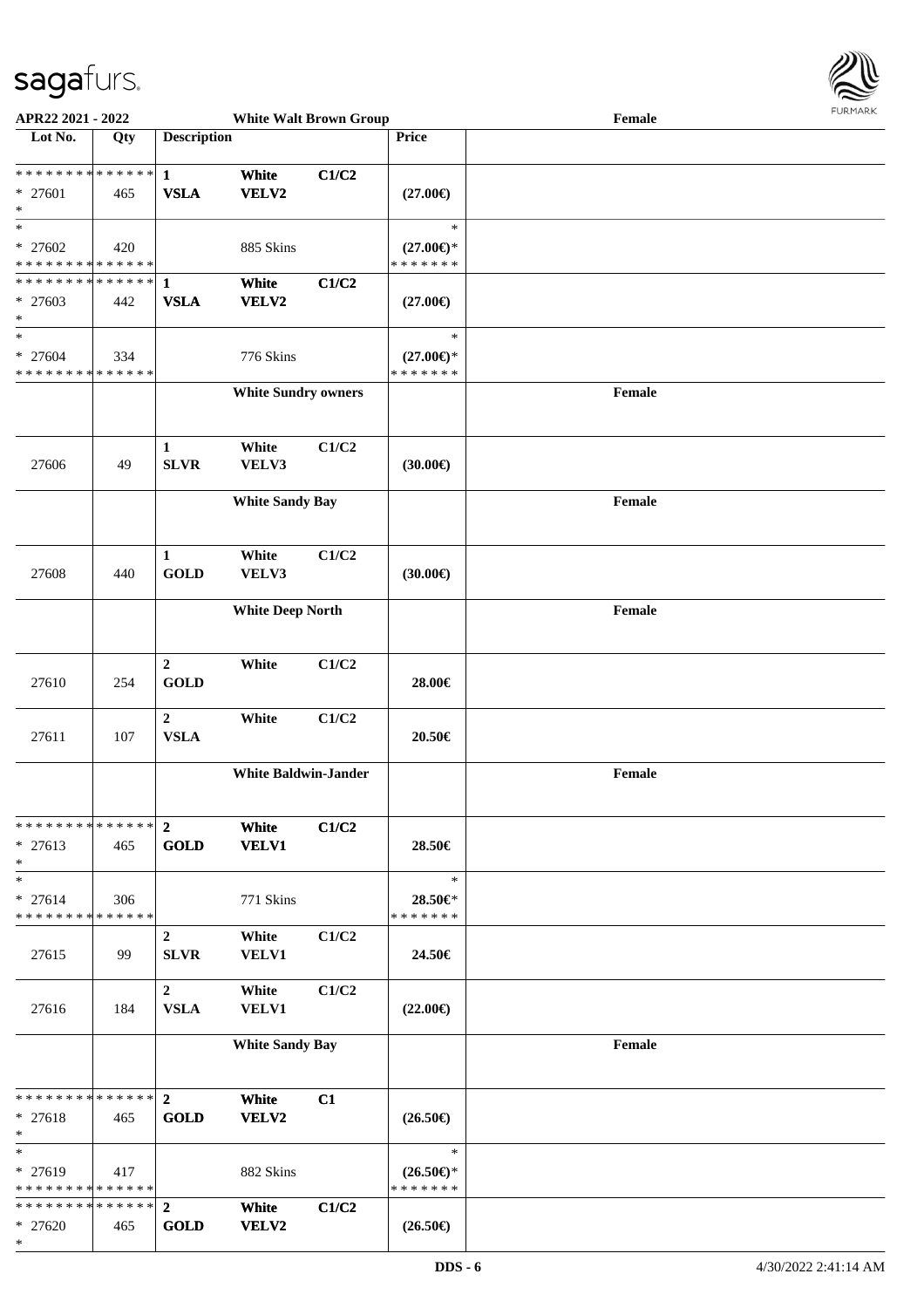

| APR22 2021 - 2022                                            |     |                                 | <b>White Sandy Bay</b>        |                |                                                                   | Female | <b>FURMARK</b> |
|--------------------------------------------------------------|-----|---------------------------------|-------------------------------|----------------|-------------------------------------------------------------------|--------|----------------|
| Lot No.                                                      | Qty | <b>Description</b>              |                               |                | Price                                                             |        |                |
| $*$<br>$* 27621$<br>$*$                                      | 440 | $\overline{2}$<br><b>GOLD</b>   | White<br>VELV2                | C1/C2          | $\ast$<br>$(26.50\epsilon)$ *<br>*                                |        |                |
| $*$<br>$* 27622$<br>$*$<br>$*$                               | 351 |                                 | 3                             |                | $\ast$<br>$(26.50\mathnormal{\in}\mathcal{)^{\! \! \times}}$<br>* |        |                |
| * 27623<br>* * * * * * * * * * * * * *                       | 324 |                                 | 1580 Skins                    |                | $\ast$<br>$(26.50\epsilon)$ *<br>* * * * * * *                    |        |                |
| 27624                                                        | 476 | $\overline{2}$<br><b>GOLD</b>   | White<br>VELV2                | C <sub>2</sub> | $(26.00\epsilon)$                                                 |        |                |
| 27625                                                        | 298 | $\boldsymbol{2}$<br><b>SLVR</b> | White<br>VELV2                | C1/C2          | $(24.50\epsilon)$                                                 |        |                |
| 27626                                                        | 379 | $\boldsymbol{2}$<br><b>VSLA</b> | White<br>VELV2                | C1/C2          | $(22.00\epsilon)$                                                 |        |                |
|                                                              |     |                                 | <b>White Walt Brown Group</b> |                |                                                                   | Female |                |
| * * * * * * * * * * * * * * *<br>* 27628<br>$*$              | 465 | $\overline{2}$<br><b>GOLD</b>   | White<br>VELV2                | C1/C2          | $(27.50\epsilon)$                                                 |        |                |
| $*$<br>* 27629<br>$*$                                        | 440 |                                 | 2                             |                | $\ast$<br>$(27.50\epsilon)$ *<br>$\ast$                           |        |                |
| * 27630<br>* * * * * * * * <mark>* * * * * * *</mark>        | 351 |                                 | 1256 Skins                    |                | $\ast$<br>$(27.50\epsilon)$ *<br>* * * * * * *                    |        |                |
| * * * * * * * * * * * * * * *<br>* 27631<br>$\ast$           | 465 | $\overline{2}$<br><b>GOLD</b>   | White<br>VELV2                | C1/C2          | $(27.50\epsilon)$                                                 |        |                |
| $*$<br>* 27632                                               | 440 |                                 | 2                             |                | $\ast$<br>$(27.50\epsilon)$ *                                     |        |                |
| $\ast$<br>* 27633<br>$*$                                     | 183 |                                 | 3                             |                | *<br>$(27.50\epsilon)$ *<br>$\ast$                                |        |                |
| $\ast$<br>$* 27634$<br>* * * * * * * * * * * * * *           | 183 |                                 | 1271 Skins                    |                | $\ast$<br>$(27.50\epsilon)$ *<br>* * * * * * *                    |        |                |
| 27635                                                        | 133 | $\overline{2}$<br><b>SLVR</b>   | White<br>VELV2                | C1/C2          | $(25.50\epsilon)$                                                 |        |                |
| 27636                                                        | 375 | $\overline{2}$<br><b>VSLA</b>   | White<br>VELV2                | C1/C2          | $(23.00\epsilon)$                                                 |        |                |
| * * * * * * * * * * * * * * *<br>$* 27637$<br>$*$            | 155 | $\overline{2}$<br><b>VSLA</b>   | White<br>VELV2                | C1/C2          | $(23.00\epsilon)$                                                 |        |                |
| $*$<br>* 27638<br>* * * * * * * * <mark>* * * * * * *</mark> | 160 |                                 | 315 Skins                     |                | $\ast$<br>$(23.00\epsilon)$ *<br>* * * * * * *                    |        |                |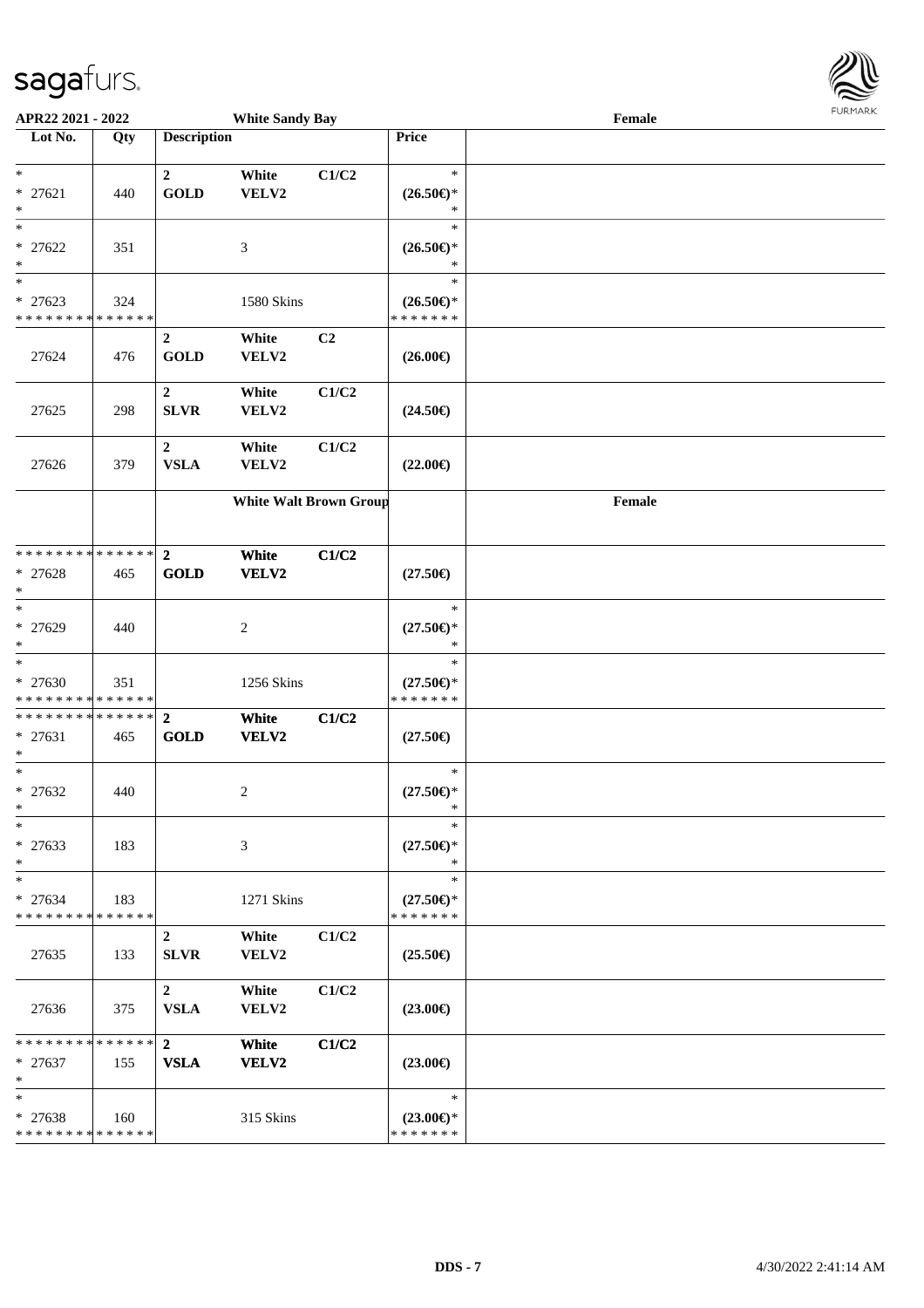

| APR22 2021 - 2022 |     |                               | <b>White Sundry owners</b> |                             |                   | Female |  |
|-------------------|-----|-------------------------------|----------------------------|-----------------------------|-------------------|--------|--|
| Lot No.           | Qty | <b>Description</b>            |                            |                             | Price             |        |  |
| 27641             | 102 | $\overline{2}$<br><b>GOLD</b> | White<br>VELV3             | C1/C2                       | $(26.50\epsilon)$ |        |  |
|                   |     |                               | <b>White Sandy Bay</b>     |                             |                   | Female |  |
| 27643             | 114 | $\overline{2}$<br><b>GOLD</b> | White<br>VELV3             | C1/C2                       | $(26.50\epsilon)$ |        |  |
|                   |     |                               | <b>White Deep North</b>    |                             |                   | Female |  |
| 27645             | 98  | $\mathbf{3}$<br><b>SLVR</b>   | White                      | C1/C2                       | 18.00€            |        |  |
| 27646             | 97  | $\mathbf{3}$<br><b>VSLA</b>   | White                      | C1/C2                       | $(16.00\epsilon)$ |        |  |
|                   |     |                               | <b>White Sundry owners</b> |                             |                   | Female |  |
| 27648             | 19  | $\mathbf{3}$<br><b>GOLD</b>   | White<br>VELV1             | C1/C2                       | $(22.00\epsilon)$ |        |  |
|                   |     |                               |                            | <b>White Baldwin-Jander</b> |                   | Female |  |
| 27650             | 76  | $\mathbf{3}$<br><b>GOLD</b>   | White<br>VELV1             | C1/C2                       | 22.00€            |        |  |
| 27651             | 123 | $\mathbf{3}$<br>${\bf VSLA}$  | White<br><b>VELV1</b>      | C1/C2                       | $(17.50\epsilon)$ |        |  |
|                   |     |                               | <b>White Sandy Bay</b>     |                             |                   | Female |  |
| 27653             | 132 | $\mathbf{3}$<br><b>VSLA</b>   | White<br>VELV2             | C1/C2                       | $(17.50\epsilon)$ |        |  |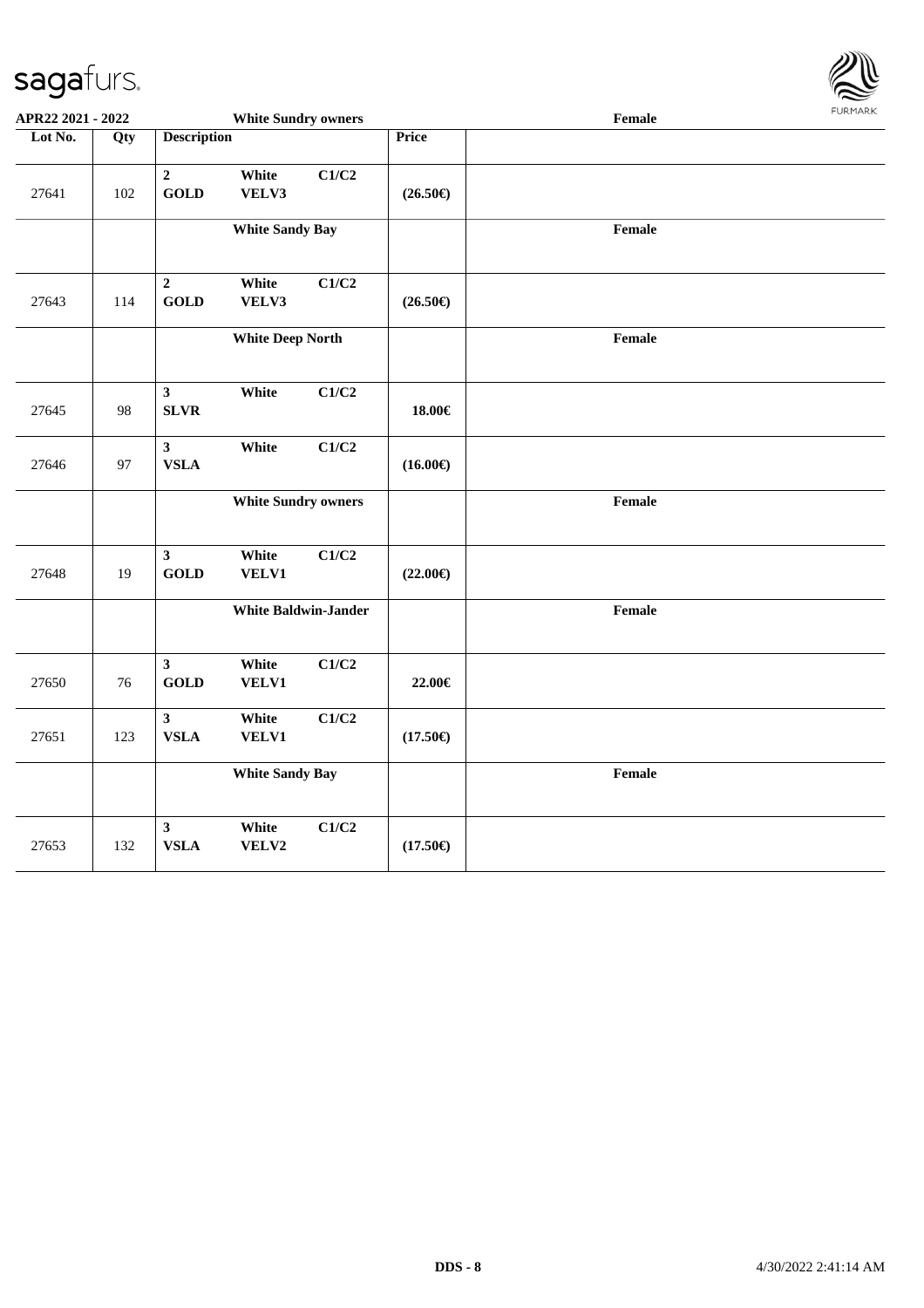

| APR22 2021 - 2022                          |                |                    | White          |    |                       | <b>Male</b> |  |
|--------------------------------------------|----------------|--------------------|----------------|----|-----------------------|-------------|--|
| Lot No.                                    | Qty            | <b>Description</b> |                |    | Price                 |             |  |
|                                            |                |                    |                |    |                       |             |  |
| * * * * * * * * <mark>* * * * * * *</mark> |                | 40                 | White          | C1 |                       |             |  |
| * 318001                                   | 200            | SI                 |                |    | $(46.00\epsilon)$     |             |  |
| $*$                                        |                |                    |                |    |                       |             |  |
| $*$                                        |                |                    |                |    | $\ast$                |             |  |
|                                            |                |                    |                |    |                       |             |  |
| * 318002                                   | 200            |                    | 2              |    | $(46.00\epsilon)$ *   |             |  |
| $*$                                        |                |                    |                |    | $\ast$                |             |  |
|                                            |                |                    |                |    | $\ast$                |             |  |
| * 318003                                   | 200            |                    | 3              |    | $(46.00\epsilon)$ *   |             |  |
| $*$                                        |                |                    |                |    | $\ast$                |             |  |
| $*$                                        | 90             |                    |                |    | $\ast$                |             |  |
| * 318004                                   |                |                    | 690 Skins      |    | $(46.00\epsilon)$ *   |             |  |
| * * * * * * * * * * * * * *                |                |                    |                |    | * * * * * * *         |             |  |
| * * * * * * * * * * * * * *                |                | 40                 | White          | C2 |                       |             |  |
| * 318005                                   |                |                    |                |    |                       |             |  |
|                                            | 225            | SI                 |                |    | $(45.00\epsilon)$     |             |  |
| $*$<br>$*$                                 |                |                    |                |    |                       |             |  |
|                                            |                |                    |                |    | $\ast$                |             |  |
| * 318006                                   | 200            |                    | 2              |    | $(45.00\epsilon)$ *   |             |  |
| $\ast$                                     |                |                    |                |    | $\ast$                |             |  |
| $*$                                        |                |                    |                |    | $\ast$                |             |  |
| * 318007                                   | 200            |                    | 3              |    | $(45.00\epsilon)$ *   |             |  |
| $*$                                        |                |                    |                |    | $\ast$                |             |  |
| $*$                                        | 175            |                    |                |    | $\ast$                |             |  |
| * 318008                                   |                |                    | 800 Skins      |    | $(45.00\epsilon)$ *   |             |  |
| * * * * * * * * * * * * * *                |                |                    |                |    | * * * * * * *         |             |  |
|                                            |                |                    |                | C2 |                       |             |  |
|                                            |                | 40                 | White          |    |                       |             |  |
| 318009                                     | 225            | IB                 | <b>CHIP</b>    |    | $(40.00\epsilon)$     |             |  |
|                                            |                |                    |                |    |                       |             |  |
| * * * * * * * * * * * * * *                |                | 40                 | White          | C2 |                       |             |  |
| * 318010                                   | 205            | <b>SAGA</b>        |                |    | $(47.00\epsilon)$     |             |  |
| $*$                                        |                |                    |                |    |                       |             |  |
| $*$                                        |                |                    |                |    | $\ast$                |             |  |
| * 318011                                   | 180            |                    | $\overline{c}$ |    | $(47.00\epsilon)$ *   |             |  |
| $\ast$                                     |                |                    |                |    | $\ast$                |             |  |
| $*$                                        |                |                    |                |    | $\ast$                |             |  |
| * 318012                                   | 180            |                    | 3              |    | $(47.00\epsilon)$ *   |             |  |
| $*$                                        |                |                    |                |    | $\ast$                |             |  |
| $*$                                        |                |                    |                |    | $\ast$                |             |  |
| * 318013                                   | 180            |                    | $\overline{4}$ |    | $(47.00\epsilon)$ *   |             |  |
| $*$                                        |                |                    |                |    | $\ast$                |             |  |
|                                            |                |                    |                |    |                       |             |  |
| $*$                                        |                |                    |                |    | $\ast$                |             |  |
| * 318014                                   | 180            |                    | 5              |    | $(47.00\epsilon)$ *   |             |  |
| $*$                                        |                |                    |                |    | $\ast$                |             |  |
| $*$                                        |                |                    |                |    | $\ast$                |             |  |
| * 318015                                   | 180            |                    | $\sqrt{6}$     |    | $(47.00\epsilon)$ *   |             |  |
| $*$                                        |                |                    |                |    | $\ast$                |             |  |
| $\overline{\ }$                            |                |                    |                |    | $\ast$                |             |  |
| * 318016                                   | 180            |                    | $\tau$         |    | $(47.00\epsilon)$ *   |             |  |
| $*$                                        |                |                    |                |    | $\ast$                |             |  |
| $*$                                        |                |                    |                |    | $\ast$                |             |  |
| * 318017                                   | 180            |                    | $8\,$          |    | $(47.00\epsilon)$ *   |             |  |
| $*$                                        |                |                    |                |    | $\ast$                |             |  |
| $*$ $-$                                    |                |                    |                |    | $\ast$                |             |  |
|                                            |                |                    |                |    |                       |             |  |
| * 318018                                   | 180            |                    | 9              |    | $(47.00\epsilon)$ *   |             |  |
| $*$                                        |                |                    |                |    | $\ast$                |             |  |
| $\overline{\ast}$                          |                |                    |                |    | $\ast$                |             |  |
| * 318019                                   | 180            |                    | 10             |    | $(47.00\epsilon)$ *   |             |  |
| $*$                                        |                |                    |                |    | $\ast$                |             |  |
| $*$                                        |                |                    |                |    | $\ast$                |             |  |
| * 318020                                   | $\overline{0}$ |                    | 11             |    | $(0.00\varepsilon)$ * |             |  |
| $*$                                        |                |                    |                |    | $\ast$                |             |  |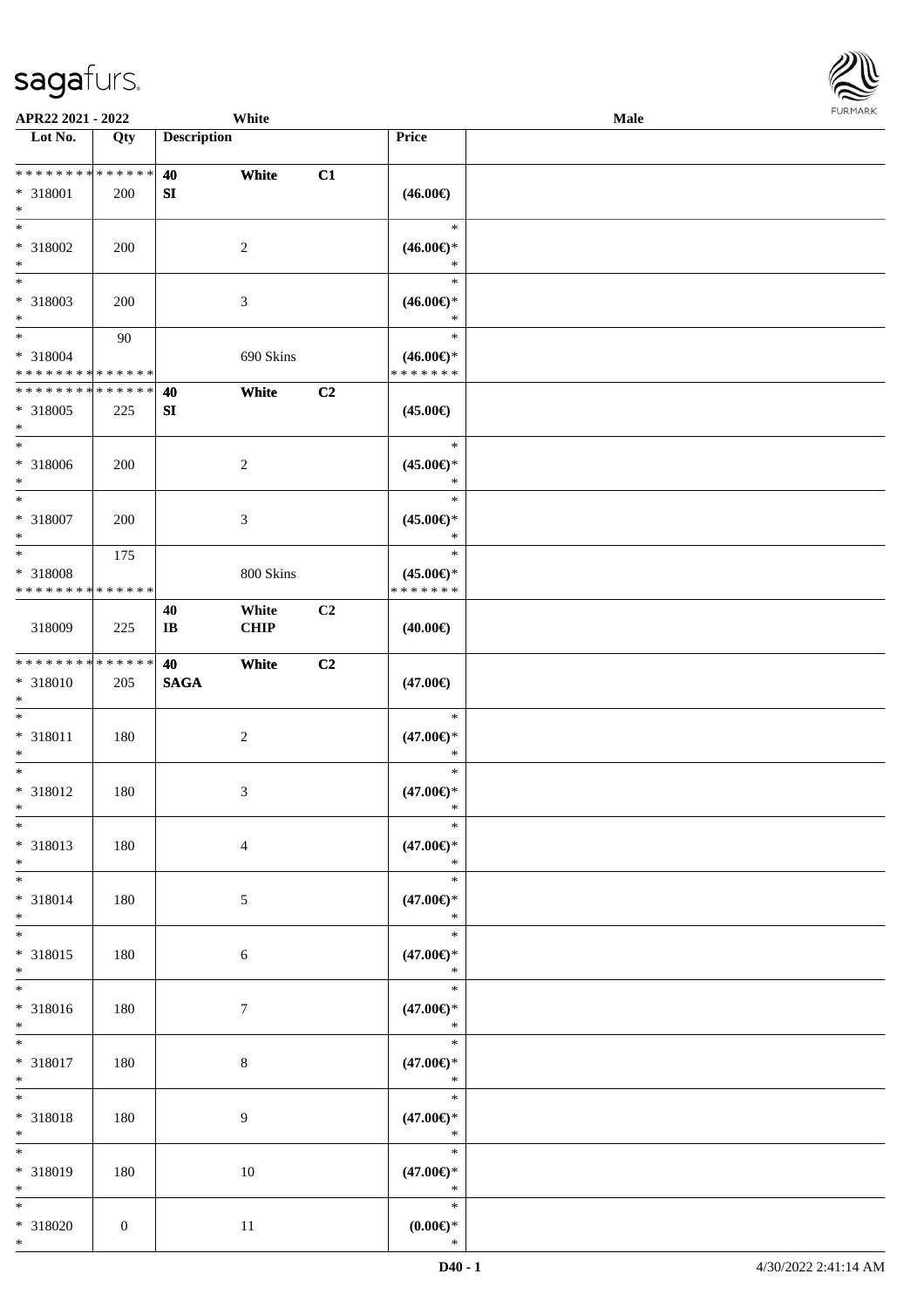| APR22 2021 - 2022                          |        |                    | White          |                |                     | Male | <b>FUNITANN</b> |
|--------------------------------------------|--------|--------------------|----------------|----------------|---------------------|------|-----------------|
| Lot No.                                    | Qty    | <b>Description</b> |                |                | Price               |      |                 |
|                                            |        |                    |                |                |                     |      |                 |
| $*$ $*$                                    | 88     | 40                 | White          | C <sub>2</sub> | $\ast$              |      |                 |
| * 318021                                   |        | <b>SAGA</b>        |                |                | $(47.00\epsilon)$ * |      |                 |
| * * * * * * * * * * * * * *                |        |                    |                |                | * * * * * * *       |      |                 |
| * * * * * * * * <mark>* * * * * *</mark>   |        | 40                 | White          | C2             |                     |      |                 |
| * 318022                                   | 205    | IA                 | CHIP           |                | $(42.00\epsilon)$   |      |                 |
| $\ast$                                     |        |                    |                |                |                     |      |                 |
| $*$                                        |        |                    |                |                | $\ast$              |      |                 |
| * 318023                                   | 180    |                    | 2              |                | $(42.00\epsilon)$ * |      |                 |
| $*$                                        |        |                    |                |                | $\ast$              |      |                 |
| $*$                                        |        |                    |                |                | $\ast$              |      |                 |
| * 318024                                   | 180    |                    | $\mathfrak{Z}$ |                | $(42.00\epsilon)$ * |      |                 |
| $*$                                        |        |                    |                |                | $\ast$              |      |                 |
|                                            | 131    |                    |                |                | $\ast$              |      |                 |
| * 318025                                   |        |                    | 696 Skins      |                | $(42.00\epsilon)$ * |      |                 |
| * * * * * * * * * * * * * *                |        |                    |                |                | * * * * * * *       |      |                 |
| * * * * * * * *                            | ****** | 40                 | White          | C2             |                     |      |                 |
| * 318026                                   | 205    | <b>SROY</b>        |                |                | 48.00€              |      |                 |
| $*$                                        |        |                    |                |                |                     |      |                 |
| $*$                                        |        |                    |                |                | $\ast$              |      |                 |
| * 318027                                   | 180    |                    | $\sqrt{2}$     |                | 48.00€*             |      |                 |
| $*$                                        |        |                    |                |                | $\ast$              |      |                 |
|                                            |        |                    |                |                | $\ast$              |      |                 |
| * 318028                                   | 180    |                    | $\mathfrak{Z}$ |                | 48.00€*             |      |                 |
| $*$                                        |        |                    |                |                | $\ast$              |      |                 |
|                                            |        |                    |                |                | $\ast$              |      |                 |
| * 318029                                   | 180    |                    | 4              |                | $48.00 \text{eV}$   |      |                 |
| $\ast$                                     |        |                    |                |                | $\ast$              |      |                 |
| $*$                                        |        |                    |                |                | $\ast$              |      |                 |
| * 318030                                   | 180    |                    | 5              |                | 48.00€*             |      |                 |
| $*$                                        |        |                    |                |                | $\ast$              |      |                 |
| $*$                                        |        |                    |                |                | $\ast$              |      |                 |
| * 318031                                   | 180    |                    | 6              |                | 48.00€*             |      |                 |
| $\ast$                                     |        |                    |                |                | $\ast$              |      |                 |
| $*$                                        |        |                    |                |                | $\ast$              |      |                 |
| * 318032                                   | 180    |                    | 7              |                | 48.00€*             |      |                 |
| $*$                                        |        |                    |                |                | $\ast$              |      |                 |
| $*$ $*$                                    | 162    |                    |                |                | $\ast$              |      |                 |
| * 318033                                   |        |                    | 1447 Skins     |                | 48.00€*             |      |                 |
| * * * * * * * * <mark>* * * * * * *</mark> |        |                    |                |                | * * * * * * *       |      |                 |

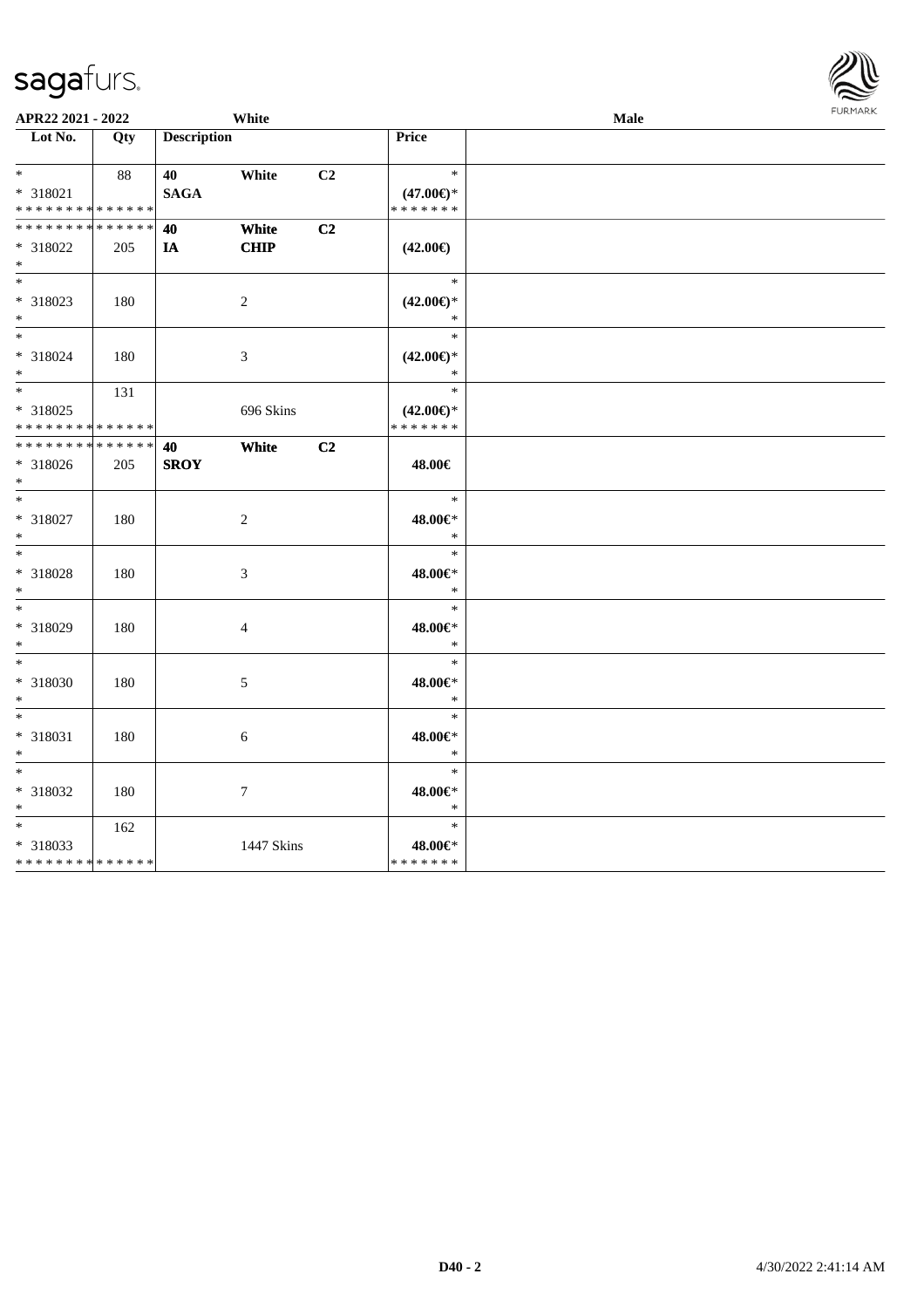

| APR22 2021 - 2022                                                   |                    |                             | White                |                |                                                | Male |  |
|---------------------------------------------------------------------|--------------------|-----------------------------|----------------------|----------------|------------------------------------------------|------|--|
| Lot No.                                                             | Qty                | <b>Description</b>          |                      |                | Price                                          |      |  |
| ******** <mark>******</mark><br>* 318081<br>$*$                     | 245                | 30<br>SI                    | White                | C1             | $(42.00\epsilon)$                              |      |  |
| $*$<br>* 318082<br>$\ast$                                           | 220                |                             | 2                    |                | $\ast$<br>$(42.00\epsilon)$ *<br>∗             |      |  |
| $\overline{\phantom{0}}$<br>* 318083<br>* * * * * * * * * * * * * * | 173                |                             | 638 Skins            |                | $\ast$<br>$(42.00\epsilon)$ *<br>* * * * * * * |      |  |
| * * * * * * * * * * * * * *<br>* 318084<br>$*$                      | 245                | 30<br>${\bf SI}$            | White                | C <sub>2</sub> | $(41.00\epsilon)$                              |      |  |
| $*$<br>* 318085<br>$*$                                              | 220                |                             | $\overline{c}$       |                | $\ast$<br>$(41.00\epsilon)$ *<br>$\ast$        |      |  |
| $\ast$<br>$* 318086$<br>$*$                                         | 220                |                             | 3                    |                | $\ast$<br>$(41.00\epsilon)$ *<br>$\ast$        |      |  |
| $*$<br>$* 318087$<br>$*$                                            | 220                |                             | 4                    |                | $\ast$<br>$(41.00\epsilon)$ *<br>$\ast$        |      |  |
| $*$<br>* 318088<br>$*$                                              | 220                |                             | 5                    |                | $\ast$<br>$(41.00\epsilon)$ *<br>$\ast$        |      |  |
| $*$<br>* 318089<br>* * * * * * * *                                  | 220<br>* * * * * * |                             | 1345 Skins           |                | $\ast$<br>$(41.00\epsilon)$ *<br>* * * * * * * |      |  |
| 318090                                                              | 269                | 30<br>${\bf S}{\bf I}$      | White                | C3             | $(39.00\epsilon)$                              |      |  |
| 318091                                                              | 219                | 30<br>SI                    | White<br><b>LNAP</b> | C1/C2          | $(36.00\epsilon)$                              |      |  |
| * * * * * * * * * * * * * *<br>* 318092<br>$*$                      | 245                | 30<br>$\mathbf{I}$          | White<br><b>CHIP</b> | C2             | 35.00€                                         |      |  |
| $\ast$<br>* 318093<br>* * * * * * * * * * * * * *                   | 93                 |                             | 338 Skins            |                | $\ast$<br>35.00€*<br>* * * * * * *             |      |  |
| 318094                                                              | 79                 | 30<br>$\mathbf{I}$ <b>B</b> | White<br><b>CHIP</b> | C2             | 35.00€                                         |      |  |
| * * * * * * * *<br>* 318095<br>$*$                                  | * * * * * *<br>200 | 30<br><b>SAGA</b>           | White                | C1             | $(44.00\epsilon)$                              |      |  |
| $*$<br>* 318096<br>$*$                                              | 200                |                             | 2                    |                | $\ast$<br>$(44.00\epsilon)$ *<br>$\ast$        |      |  |
| $*$<br>* 318097<br>$*$                                              | 200                |                             | 3                    |                | $\ast$<br>$(44.00\epsilon)$ *<br>$\ast$        |      |  |
| $*$<br>* 318098<br>* * * * * * * * * * * * * *                      | 57                 |                             | 657 Skins            |                | $\ast$<br>$(44.00\epsilon)$ *<br>* * * * * * * |      |  |
| * * * * * * * *<br>* 318099<br>$*$                                  | * * * * * *<br>225 | 30<br><b>SAGA</b>           | White                | C2             | 43.00€                                         |      |  |
| $*$<br>* 318100<br>$*$                                              | 200                |                             | $\overline{c}$       |                | $\ast$<br>43.00€*<br>$\ast$                    |      |  |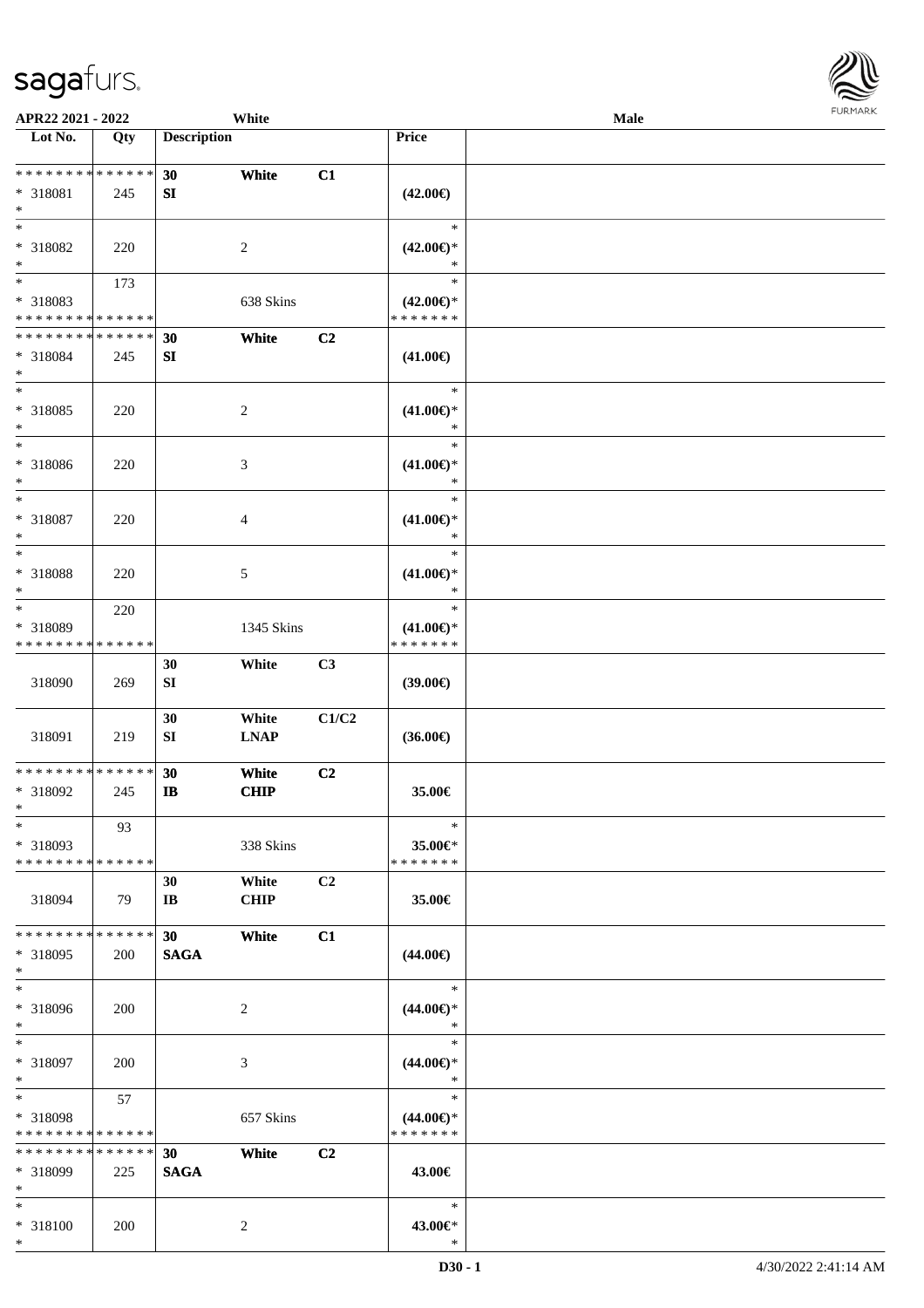| APR22 2021 - 2022                                                                                  |             | White                     |                |                                         | <b>Male</b> |  |
|----------------------------------------------------------------------------------------------------|-------------|---------------------------|----------------|-----------------------------------------|-------------|--|
| Lot No.                                                                                            | Qty         | <b>Description</b>        |                | Price                                   |             |  |
| $*$<br>* 318101<br>$*$                                                                             | 200         | 30 White<br><b>SAGA</b>   | C <sub>2</sub> | $\ast$<br>43.00€*<br>$\ast$             |             |  |
| $\overline{\ast}$<br>* 318102<br>$*$                                                               | 200         | $\overline{4}$            |                | $\ast$<br>43.00€*<br>$\ast$             |             |  |
| $\overline{\phantom{0}}$<br>* 318103<br>$*$                                                        | 200         | $\sqrt{5}$                |                | $\ast$<br>43.00€*<br>$\ast$             |             |  |
| $*$<br>* 318104<br>$*$                                                                             | 200         | 6                         |                | $\ast$<br>43.00€*<br>$\ast$<br>$\ast$   |             |  |
| * 318105<br>$*$<br>$\overline{\phantom{0}}$                                                        | 200         | $\tau$                    |                | 43.00€*<br>$\ast$<br>$\ast$             |             |  |
| * 318106<br>$*$<br>$\overline{\ast}$                                                               | 200         | $8\,$                     |                | 43.00€*<br>$\ast$<br>$\ast$             |             |  |
| * 318107<br>$*$<br>$*$                                                                             | 200         | 9                         |                | 43.00€*<br>$\ast$<br>$\ast$             |             |  |
| * 318108<br>$\ast$<br>$*$                                                                          | 200         | 10                        |                | 43.00€*<br>$\ast$<br>$\ast$             |             |  |
| * 318109<br>$\ast$<br>$*$                                                                          | 200         | 11                        |                | $(43.00\epsilon)$ *<br>$\ast$<br>$\ast$ |             |  |
| * 318110<br>$*$<br>$\ddot{x}$                                                                      | 200         | 12                        |                | $(43.00\epsilon)$ *<br>$\ast$<br>$\ast$ |             |  |
| * 318111<br>$*$<br>$\ast$                                                                          | 200         | 13                        |                | $(43.00\epsilon)$ *<br>$\ast$<br>$\ast$ |             |  |
| * 318112<br>$*$<br>$*$                                                                             | 200<br>188  | 14                        |                | $(43.00\epsilon)$ *<br>$\ast$<br>$\ast$ |             |  |
| * 318113<br>* * * * * * * * <mark>* * * * * * *</mark><br>* * * * * * * * <mark>* * * * * *</mark> |             | 3013 Skins<br>White<br>30 | C3             | $(43.00\epsilon)$ *<br>* * * * * * *    |             |  |
| * 318114<br>$\ast$<br>$*$                                                                          | 225<br>200  | <b>SAGA</b>               |                | 41.00€<br>$\ast$                        |             |  |
| * 318115<br>* * * * * * * * <mark>* * * * * * *</mark><br>* * * * * * * *                          | * * * * * * | 425 Skins<br>White<br>30  | C2             | 41.00€*<br>* * * * * * *                |             |  |
| * 318116<br>$*$<br>$\overline{\ast}$                                                               | 225         | WB1<br>IA                 |                | $(36.00\epsilon)$<br>$\ast$             |             |  |
| * 318117<br>$\ast$<br>$*$                                                                          | 200         | $\overline{c}$            |                | $(36.00\epsilon)$ *<br>$\ast$<br>$\ast$ |             |  |
| * 318118<br>$\ast$<br>$\ast$                                                                       | 200         | 3                         |                | $(36.00\epsilon)$ *<br>$\ast$<br>$\ast$ |             |  |
| * 318119<br>$*$<br>$*$                                                                             | 200         | 4                         |                | $(36.00\epsilon)$ *<br>$\ast$<br>$\ast$ |             |  |
| * 318120<br>$\ast$                                                                                 | 200         | 5                         |                | $(36.00\epsilon)$ *<br>$\ast$           |             |  |

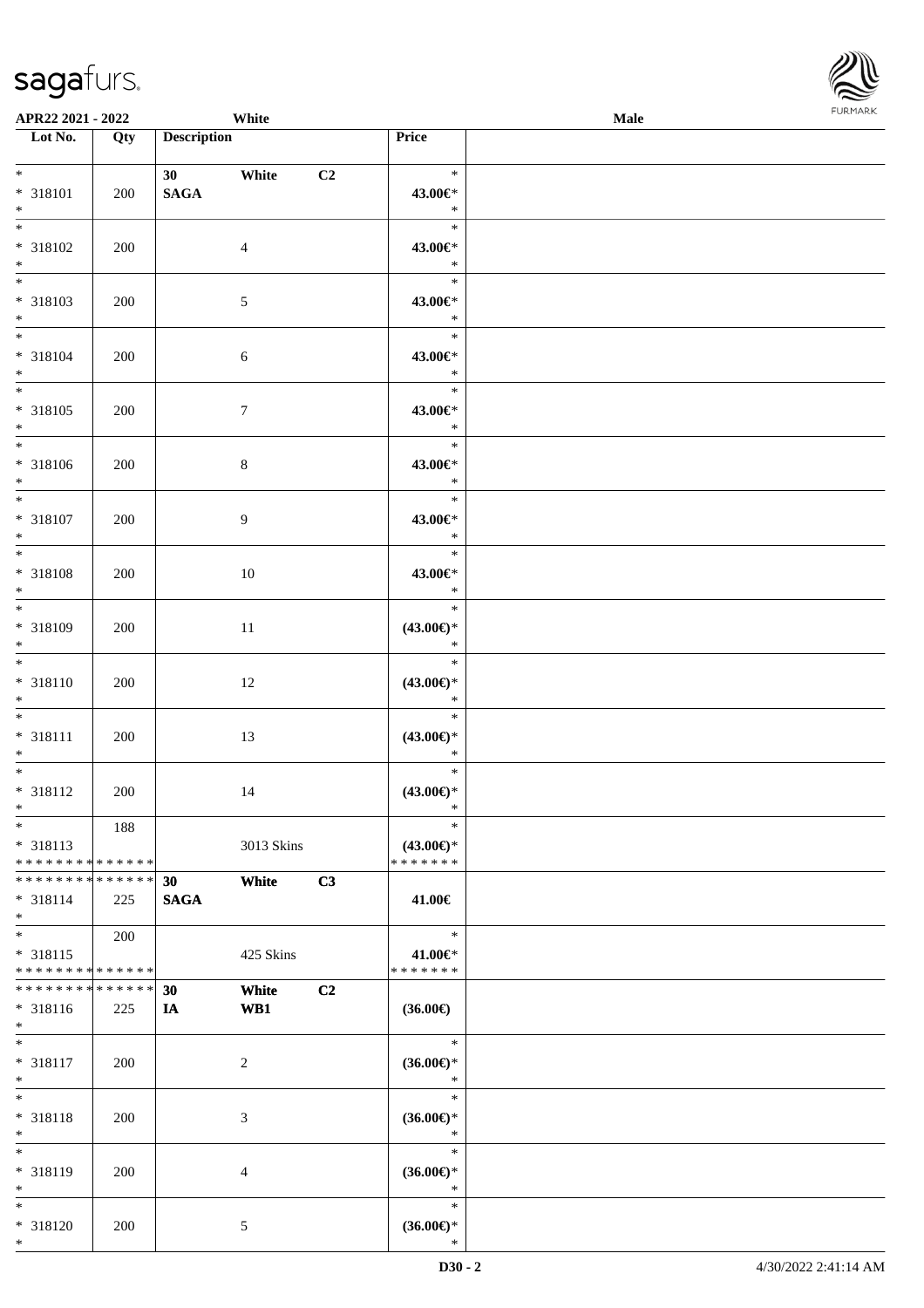| APR22 2021 - 2022                          |             |                    | White                |                |                               | Male | <b>FURPIARA</b> |
|--------------------------------------------|-------------|--------------------|----------------------|----------------|-------------------------------|------|-----------------|
| Lot No.                                    | Qty         | <b>Description</b> |                      |                | Price                         |      |                 |
| $*$                                        |             |                    |                      |                | $\ast$                        |      |                 |
| * 318121                                   | 210         | 30<br>IA           | White<br>WB1         | C2             | $(36.00\epsilon)$ *           |      |                 |
| $\ast$                                     |             |                    |                      |                | $\ast$                        |      |                 |
|                                            | 53          |                    |                      |                | $\ast$                        |      |                 |
| * 318122                                   |             |                    | 1288 Skins           |                | $(36.00\epsilon)$ *           |      |                 |
| * * * * * * * * * * * * * *                |             |                    |                      |                | * * * * * * *                 |      |                 |
|                                            |             | 30                 | White                | C <sub>2</sub> |                               |      |                 |
| 318123                                     | 209         | IA                 | WB <sub>2</sub>      |                | 32.00€                        |      |                 |
| * * * * * * * * * * * * * * *              |             | 30                 |                      | C2             |                               |      |                 |
| * 318124                                   | 225         | IA                 | White<br><b>CHIP</b> |                | $(38.00\epsilon)$             |      |                 |
| $\ast$                                     |             |                    |                      |                |                               |      |                 |
| $\overline{\phantom{0}}$                   |             |                    |                      |                | $\ast$                        |      |                 |
| * 318125                                   | 200         |                    | 2                    |                | 38.00€*                       |      |                 |
| $\ast$                                     |             |                    |                      |                | $\ast$                        |      |                 |
| $\overline{\phantom{0}}$                   |             |                    |                      |                | $\ast$                        |      |                 |
| * 318126<br>$*$                            | 200         |                    | 3                    |                | 38.00€*<br>$\ast$             |      |                 |
| $\ast$                                     |             |                    |                      |                | $\ast$                        |      |                 |
| * 318127                                   | 200         |                    | $\overline{4}$       |                | $(38.00\epsilon)$ *           |      |                 |
| $\ast$                                     |             |                    |                      |                | $\ast$                        |      |                 |
| $\overline{\ast}$                          |             |                    |                      |                | $\ast$                        |      |                 |
| * 318128                                   | 200         |                    | 5                    |                | $(38.00\epsilon)$ *           |      |                 |
| $*$                                        |             |                    |                      |                | $\ast$                        |      |                 |
|                                            |             |                    |                      |                | $\ast$                        |      |                 |
| * 318129<br>$\ast$                         | 200         |                    | 6                    |                | $(38.00\epsilon)$ *<br>$\ast$ |      |                 |
| $\ast$                                     |             |                    |                      |                | $\ast$                        |      |                 |
| * 318130                                   | 200         |                    | $\tau$               |                | $(38.00\epsilon)$ *           |      |                 |
| $\ast$                                     |             |                    |                      |                | $\ast$                        |      |                 |
| $\overline{\ast}$                          | 204         |                    |                      |                | $\ast$                        |      |                 |
| * 318131                                   |             |                    | 1629 Skins           |                | $(38.00\epsilon)$ *           |      |                 |
| * * * * * * * * <mark>* * * * * * *</mark> |             |                    |                      |                | * * * * * * *                 |      |                 |
| * * * * * * * * <mark>* * * * * * *</mark> |             | 30                 | White                | C1             |                               |      |                 |
| * 318132<br>$*$ $-$                        | 205         | <b>SROY</b>        |                      |                | $(46.00\epsilon)$             |      |                 |
| $\ast$                                     |             |                    |                      |                | $\ast$                        |      |                 |
| * 318133                                   | 180         |                    | $\sqrt{2}$           |                | $(46.00ε)$ *                  |      |                 |
| $\ast$                                     |             |                    |                      |                | $\ast$                        |      |                 |
|                                            |             |                    |                      |                | $\ast$                        |      |                 |
| * 318134                                   | 180         |                    | 3                    |                | $(46.00\epsilon)$ *           |      |                 |
| $*$<br>$\ast$                              |             |                    |                      |                | $\ast$<br>$\ast$              |      |                 |
| * 318135                                   | 180         |                    | $\overline{4}$       |                | $(46.00\epsilon)$ *           |      |                 |
| $\ast$                                     |             |                    |                      |                | $\ast$                        |      |                 |
| $*$ $-$                                    | 122         |                    |                      |                | $\ast$                        |      |                 |
| * 318136                                   |             |                    | 867 Skins            |                | $(46.00\epsilon)$ *           |      |                 |
| * * * * * * * * <mark>* * * * * * *</mark> |             |                    |                      |                | * * * * * * *                 |      |                 |
| * * * * * * * *                            | * * * * * * | 30                 | White                | C <sub>2</sub> |                               |      |                 |
| * 318137                                   | 205         | <b>SROY</b>        |                      |                | $(45.00\epsilon)$             |      |                 |
| $\ast$<br>$\ast$                           |             |                    |                      |                | $\ast$                        |      |                 |
| * 318138                                   | 180         |                    | 2                    |                | $(45.00\epsilon)$ *           |      |                 |
| $*$                                        |             |                    |                      |                | $\ast$                        |      |                 |
| $*$                                        |             |                    |                      |                | $\ast$                        |      |                 |
| * 318139                                   | 180         |                    | 3                    |                | $(45.00\epsilon)$ *           |      |                 |
| $\ast$                                     |             |                    |                      |                | $\ast$                        |      |                 |
| $\ast$                                     |             |                    |                      |                | $\ast$                        |      |                 |
| * 318140<br>$*$                            | 180         |                    | 4                    |                | $(45.00ε)$ *<br>$\ast$        |      |                 |
|                                            |             |                    |                      |                |                               |      |                 |

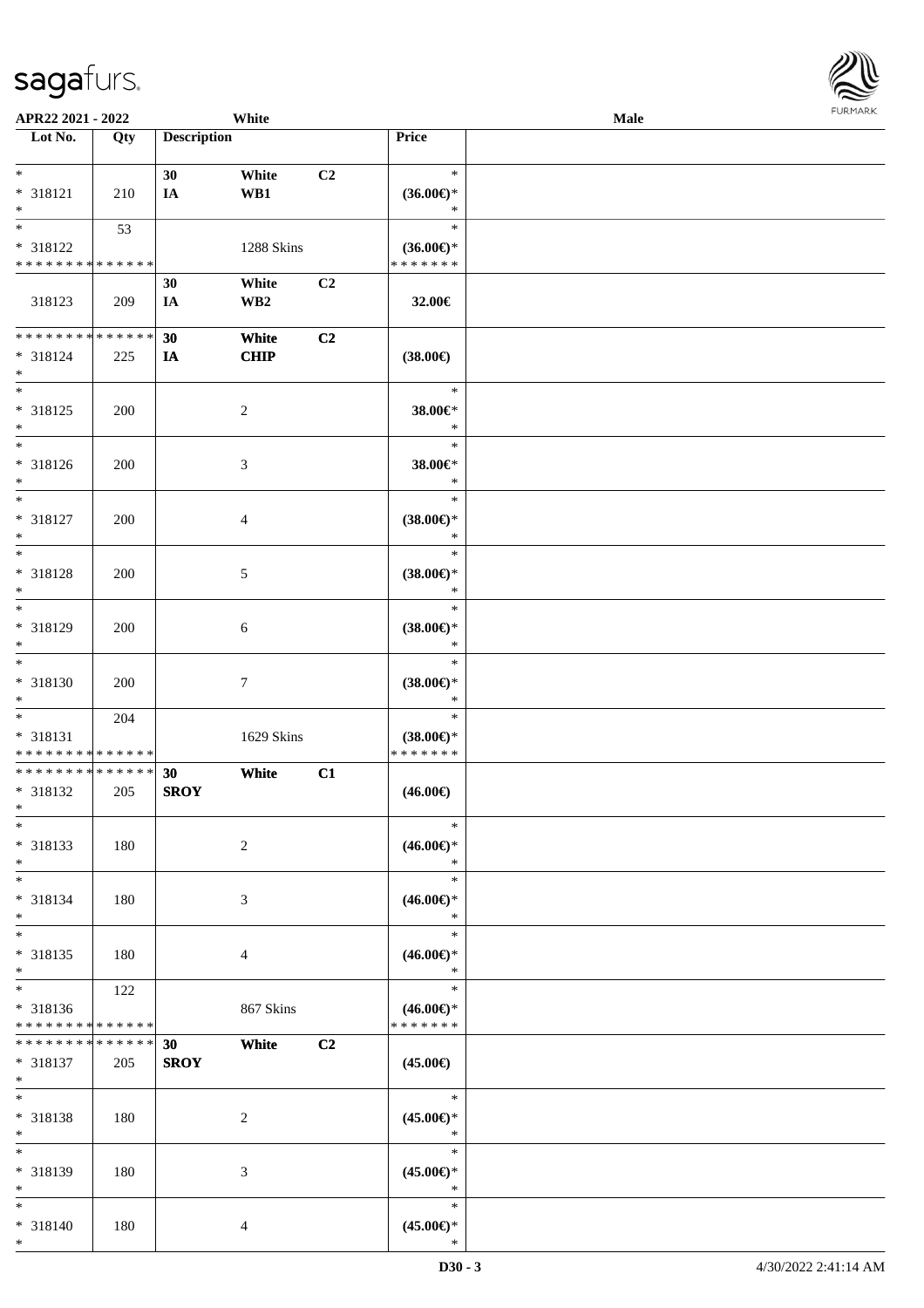

| APR22 2021 - 2022 |     |                    | White      |                |                     | Male |  |  |  |
|-------------------|-----|--------------------|------------|----------------|---------------------|------|--|--|--|
| Lot No.           | Qty | <b>Description</b> |            |                | <b>Price</b>        |      |  |  |  |
| $\ast$            |     | 30                 | White      | C2             | $\ast$              |      |  |  |  |
| $* 318141$        | 180 | <b>SROY</b>        |            |                | $(45.00\epsilon)$ * |      |  |  |  |
| $\ast$            |     |                    |            |                | $\ast$              |      |  |  |  |
| $*$               |     |                    |            |                | $\ast$              |      |  |  |  |
| $* 318142$        | 180 |                    | 6          |                | $(45.00\epsilon)$ * |      |  |  |  |
| $\ast$            |     |                    |            |                | ∗                   |      |  |  |  |
| $\ast$            | 180 |                    |            |                | $\ast$              |      |  |  |  |
| $* 318143$        |     |                    | 1285 Skins |                | $(45.00\epsilon)$ * |      |  |  |  |
| **************    |     |                    |            |                | *******             |      |  |  |  |
|                   |     | 30                 | White      | C <sub>3</sub> |                     |      |  |  |  |
| 318144            | 227 | <b>SROY</b>        |            |                | 43.00€              |      |  |  |  |
|                   |     |                    |            |                |                     |      |  |  |  |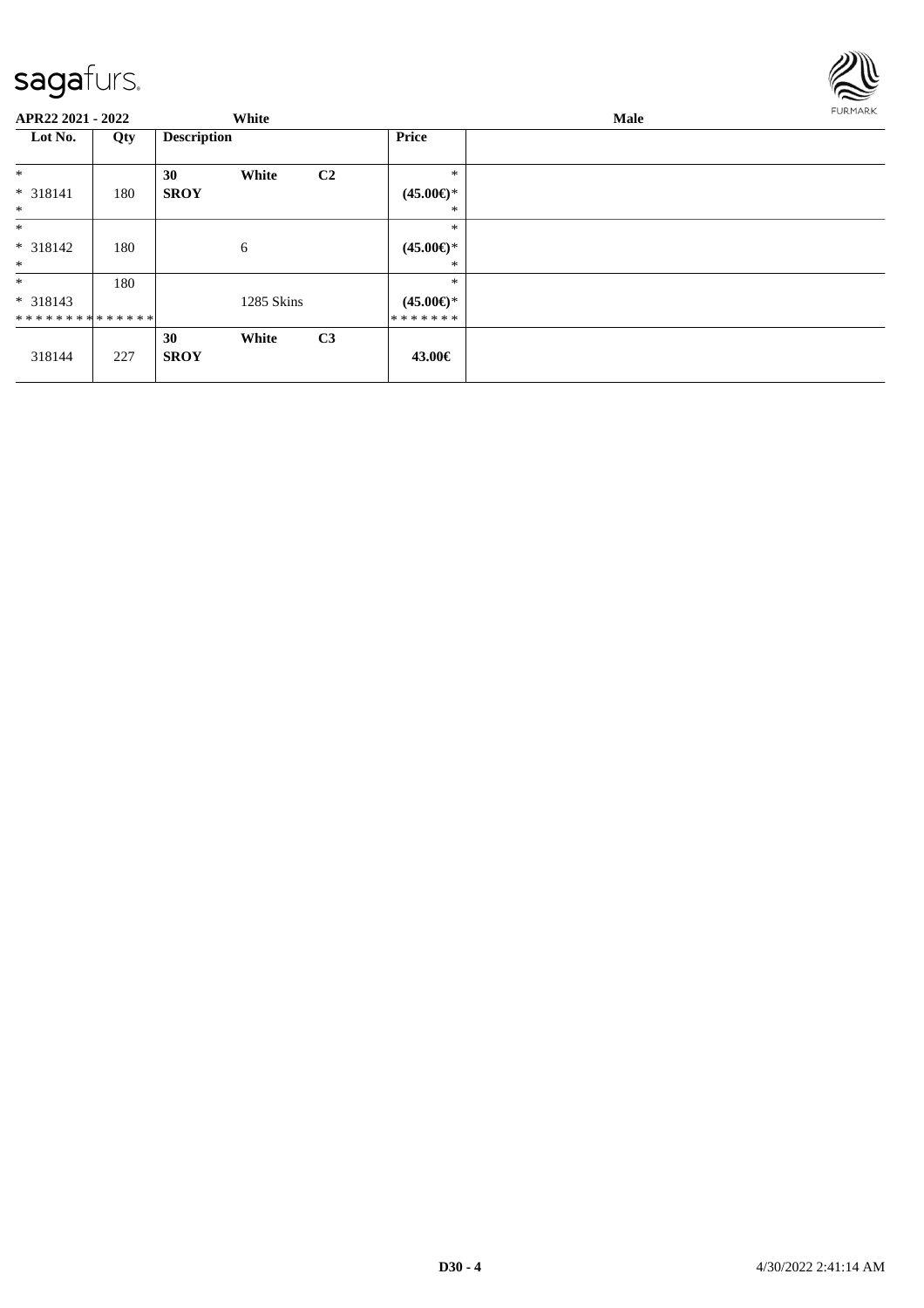

| APR22 2021 - 2022                                                    |       |                              | White                            |                               |                                                   | <b>Male</b> |  |
|----------------------------------------------------------------------|-------|------------------------------|----------------------------------|-------------------------------|---------------------------------------------------|-------------|--|
| Lot No.                                                              | Qty   | <b>Description</b>           |                                  |                               | Price                                             |             |  |
| * * * * * * * * * * * * * *<br>* 318201                              | 285   | 20<br>SI                     | White                            | C2                            | $(34.00\in)$                                      |             |  |
| $*$<br>* 318202                                                      | 260   |                              | 2                                |                               | $\ast$<br>$(34.00\epsilon)$ *                     |             |  |
| $*$<br>* 318203<br>$*$                                               | 260   |                              | 3                                |                               | $\ast$<br>$\ast$<br>$(34.00\epsilon)$ *<br>$\ast$ |             |  |
| $*$<br>* 318204<br>$*$                                               | 260   |                              | $\overline{4}$                   |                               | $\ast$<br>$(34.00\epsilon)$ *<br>$\ast$           |             |  |
| $\overline{\ }$<br>* 318205<br>$\ast$                                | 280   |                              | 5                                |                               | $\ast$<br>$(34.00\epsilon)$ *<br>$\ast$           |             |  |
| * 318206<br>* * * * * * * * <mark>* * * * * * *</mark>               | 283   |                              | 1628 Skins                       |                               | $\ast$<br>$(34.00\epsilon)$ *<br>* * * * * * *    |             |  |
| * * * * * * * * * * * * * *<br>* 318207<br>$*$                       | 285   | <b>20</b><br>SI              | White<br><b>LNAP</b>             | C1/C2                         | 30.00€                                            |             |  |
| $*$<br>* 318208<br>$*$                                               | 260   |                              | 2                                |                               | $\ast$<br>30.00€*<br>$\ast$                       |             |  |
| $\overline{\phantom{0}}$<br>* 318209<br>$*$                          | 260   |                              | 3                                |                               | $\ast$<br>30.00€*<br>$\ast$                       |             |  |
| $*$<br>* 318210<br>* * * * * * * * * * * * * *                       | 184   |                              | 989 Skins                        |                               | $\ast$<br>$30.00 \in$ *<br>* * * * * * *          |             |  |
| 318211                                                               | 156   | 20<br>$\mathbf{I}\mathbf{B}$ | White<br>WB1                     | C <sub>2</sub><br><b>LNAP</b> | $(26.00\epsilon)$                                 |             |  |
| 318212                                                               | 150   | 20<br>$\bf I\bf B$           | White<br>$\mathbf{W}\mathbf{B2}$ | C <sub>2</sub><br><b>LNAP</b> | $(23.50\epsilon)$                                 |             |  |
| 318213                                                               | - 111 | 20<br>$\mathbf{I}$           | White                            | C2                            | $(26.50\epsilon)$                                 |             |  |
| * * * * * * * * <mark>* * * * * *</mark><br>$* 318214$<br>$*$<br>$*$ | 265   | 20<br><b>SAGA</b>            | White                            | C1                            | $(37.00\epsilon)$<br>$\ast$                       |             |  |
| * 318215<br>$*$<br>$\overline{\ast}$                                 | 240   |                              | 2                                |                               | $(37.00\epsilon)$ *<br>$\ast$<br>$\ast$           |             |  |
| * 318216<br>$*$<br>$*$ $*$                                           | 240   |                              | 3                                |                               | $(37.00\epsilon)$ *<br>$\ast$<br>$\ast$           |             |  |
| * 318217<br>$*$<br>$*$                                               | 240   |                              | $\overline{4}$                   |                               | $(37.00\epsilon)$ *<br>$\ast$<br>$\ast$           |             |  |
| * 318218<br>$*$<br>$*$                                               | 240   |                              | 5                                |                               | $(37.00\epsilon)$ *<br>$\ast$<br>$\ast$           |             |  |
| * 318219<br>$*$<br>$*$                                               | 240   |                              | 6                                |                               | $(37.00\epsilon)$ *<br>$\ast$<br>$\ast$           |             |  |
| * 318220<br>$*$                                                      | 240   |                              | $\tau$                           |                               | $(37.00\epsilon)$ *<br>$\ast$                     |             |  |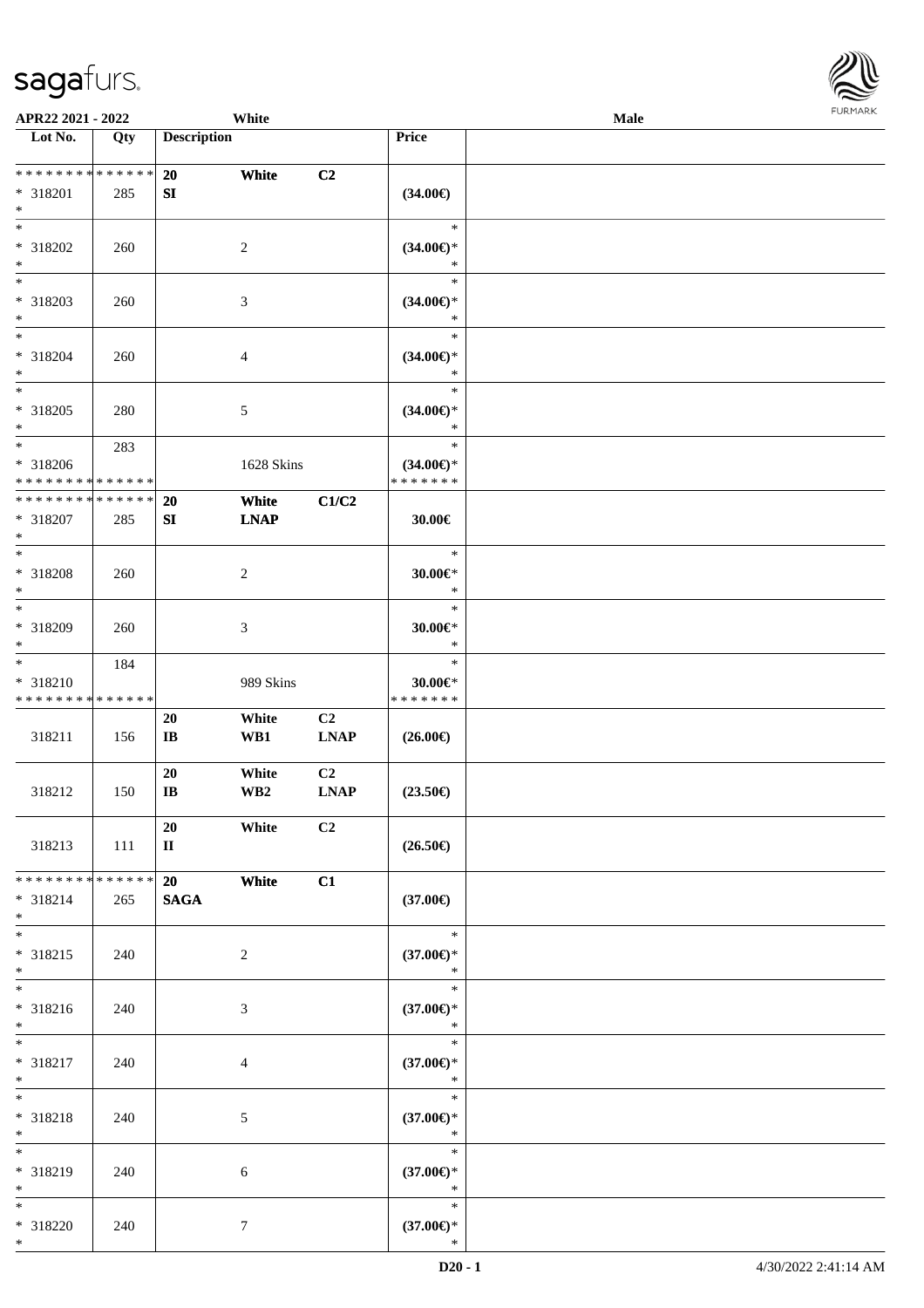| APR22 2021 - 2022                                                     |                    |                          | White            |                |                                                | Male |  |
|-----------------------------------------------------------------------|--------------------|--------------------------|------------------|----------------|------------------------------------------------|------|--|
| Lot No.                                                               | Qty                | <b>Description</b>       |                  |                | Price                                          |      |  |
| $*$<br>* 318221<br>$*$                                                | 240                | 20<br><b>SAGA</b>        | White            | C1             | $\ast$<br>$(37.00\epsilon)$ *<br>$\ast$        |      |  |
| $\overline{\ast}$<br>* 318222<br>$*$                                  | 240                |                          | 9                |                | $\ast$<br>$(37.00\epsilon)$ *<br>$\ast$        |      |  |
| $\overline{\mathbf{r}}$<br>* 318223<br>* * * * * * * * <mark>*</mark> | 270<br>* * * * * * |                          | 2455 Skins       |                | $\ast$<br>$(37.00\epsilon)$ *<br>* * * * * * * |      |  |
| * * * * * * * * * * * * * *<br>* 318224<br>$*$                        | 265                | 20<br><b>SAGA</b>        | White            | C <sub>2</sub> | $(36.00\in)$                                   |      |  |
| $*$<br>* 318225<br>$\ast$                                             | 240                |                          | $\overline{2}$   |                | $\ast$<br>$(36.00\epsilon)$ *<br>$\ast$        |      |  |
| $\overline{\phantom{0}}$<br>* 318226<br>$*$                           | 240                |                          | 3                |                | $\ast$<br>$(36.00\epsilon)$ *<br>$\ast$        |      |  |
| $\overline{\phantom{0}}$<br>* 318227<br>$*$                           | 240                |                          | 4                |                | $\ast$<br>$(36.00\epsilon)$ *<br>$\ast$        |      |  |
| $\overline{\ast}$<br>* 318228<br>$*$                                  | 240                |                          | 5                |                | $\ast$<br>$(36.00\epsilon)$ *<br>$\ast$        |      |  |
| $*$<br>* 318229<br>$\ast$                                             | 240                |                          | 6                |                | $\ast$<br>$(36.00\epsilon)$ *<br>$\ast$        |      |  |
| $\ast$<br>* 318230<br>$*$                                             | 240                |                          | $\boldsymbol{7}$ |                | $\ast$<br>$(36.00\epsilon)$ *<br>$\ast$        |      |  |
| $\ast$<br>* 318231<br>$\ast$                                          | 240                |                          | 8                |                | $\ast$<br>$(36.00\epsilon)$ *<br>$\ast$        |      |  |
| $*$<br>* 318232<br>$*$                                                | 240                |                          | 9                |                | $\ast$<br>$(36.00\epsilon)$ *<br>$\ast$        |      |  |
| $\ddot{x}$<br>* 318233<br>$*$                                         | 240                |                          | 10               |                | $\ast$<br>$(36.00\epsilon)$ *<br>$\ast$        |      |  |
| $*$ $*$<br>$* 318234$<br>* * * * * * * * <mark>* * * * * * *</mark>   | 237                |                          | 2662 Skins       |                | $\ast$<br>$(36.00\epsilon)$ *<br>* * * * * * * |      |  |
| * * * * * * * *<br>* 318235<br>$\ast$                                 | * * * * * *<br>265 | <b>20</b><br><b>SAGA</b> | White            | C3             | $(34.00\epsilon)$                              |      |  |
| * 318236<br>$*$                                                       | 240                |                          | 2                |                | $*$<br>$(34.00\epsilon)$ *<br>$\ast$           |      |  |
| $\overline{\ast}$<br>* 318237<br>$*$                                  | 240                |                          | 3                |                | $\ast$<br>$(34.00\epsilon)$ *<br>$\ast$        |      |  |
| $*$<br>* 318238<br>$*$                                                | 240                |                          | 4                |                | $\ast$<br>$(34.00\epsilon)$ *<br>$*$           |      |  |
| $\overline{\ast}$<br>* 318239<br>$*$                                  | 240                |                          | 5                |                | $\ast$<br>$(34.00\epsilon)$ *<br>$*$           |      |  |
| $*$<br>* 318240<br>$\ast$                                             | 240                |                          | $\sqrt{6}$       |                | $\ast$<br>$(34.00\epsilon)$ *<br>$\ast$        |      |  |

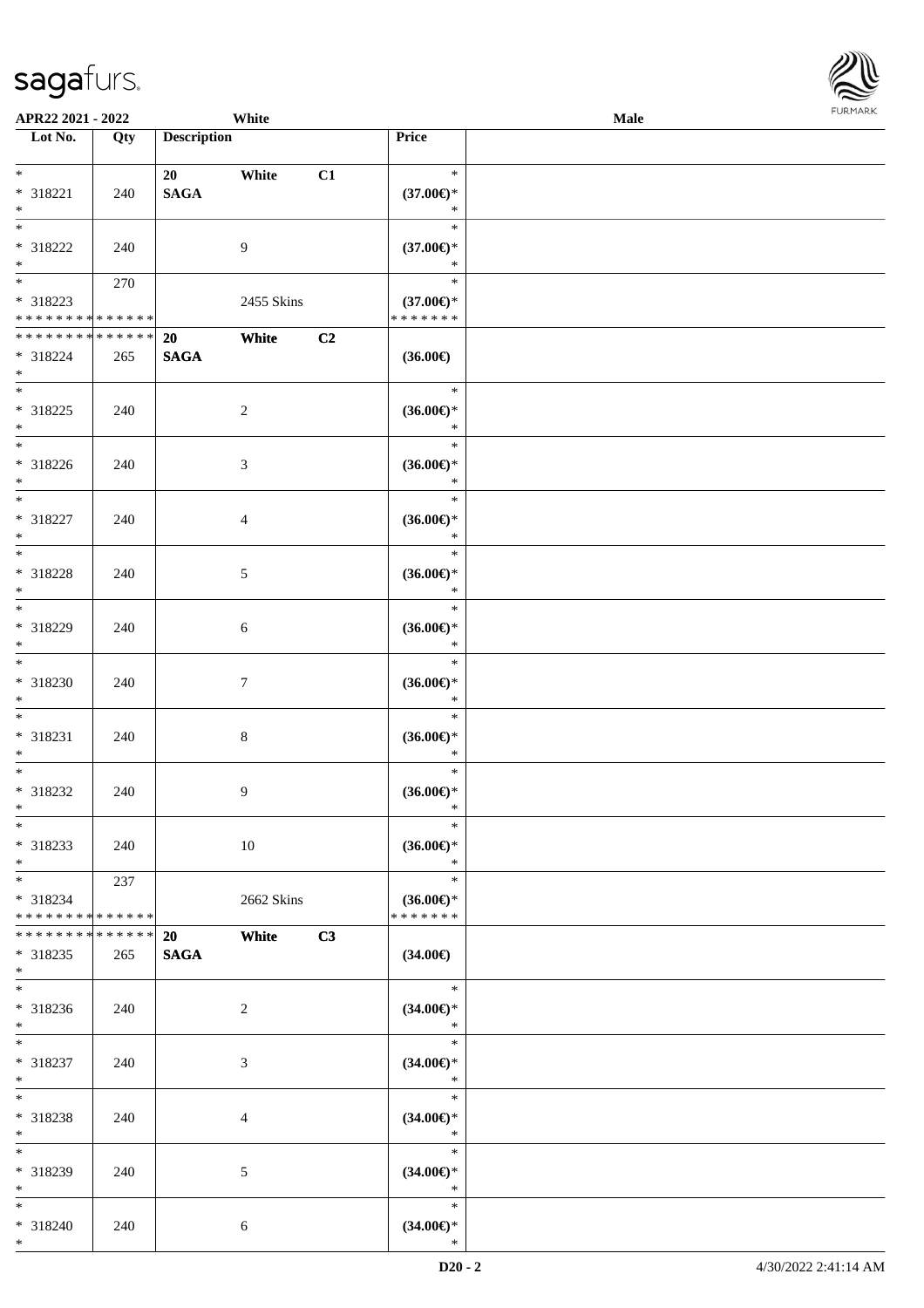

| APR22 2021 - 2022                                             |     |                          | White      |    | <b>FURMARK</b><br><b>Male</b>                  |  |  |  |
|---------------------------------------------------------------|-----|--------------------------|------------|----|------------------------------------------------|--|--|--|
| Lot No.                                                       | Qty | <b>Description</b>       |            |    | Price                                          |  |  |  |
| $*$<br>* 318241<br>$*$                                        | 240 | 20<br><b>SAGA</b>        | White      | C3 | $\ast$<br>$(34.00\epsilon)$ *<br>$\ast$        |  |  |  |
| $\overline{\phantom{0}}$<br>* 318242<br>$*$                   | 240 |                          | 8          |    | $\ast$<br>$(34.00\epsilon)$ *<br>$\ast$        |  |  |  |
| * 318243<br>$*$                                               | 240 |                          | 9          |    | $\ast$<br>$(34.00\epsilon)$ *<br>$\ast$        |  |  |  |
| $*$<br>* 318244<br>* * * * * * * * * * * * * *                | 188 |                          | 2373 Skins |    | $\ast$<br>$(34.00\epsilon)$ *<br>* * * * * * * |  |  |  |
| * * * * * * * * <mark>* * * * * * *</mark><br>* 318245<br>$*$ | 245 | 20<br><b>SROY</b>        | White      | C1 | $(39.00\epsilon)$                              |  |  |  |
| $*$ $*$<br>* 318246<br>* * * * * * * * * * * * * *            | 220 |                          | 465 Skins  |    | $\ast$<br>$(39.00 \in )$ *<br>* * * * * * *    |  |  |  |
| * * * * * * * * * * * * * * *<br>* 318247<br>$*$              | 245 | <b>20</b><br><b>SROY</b> | White      | C2 | $(38.00\epsilon)$                              |  |  |  |
| $*$<br>* 318248<br>$*$                                        | 220 |                          | 2          |    | $\ast$<br>$(38.00\epsilon)$ *<br>$\ast$        |  |  |  |
| * 318249<br>$*$                                               | 220 |                          | 3          |    | $\ast$<br>$(38.00\epsilon)$ *<br>$\ast$        |  |  |  |
| * 318250<br>$*$                                               | 220 |                          | 4          |    | $\ast$<br>$(38.00\epsilon)$ *<br>$\ast$        |  |  |  |
| $*$<br>* 318251<br>* * * * * * * * * * * * * *                | 147 |                          | 1052 Skins |    | $\ast$<br>$(38.00\epsilon)$ *<br>* * * * * * * |  |  |  |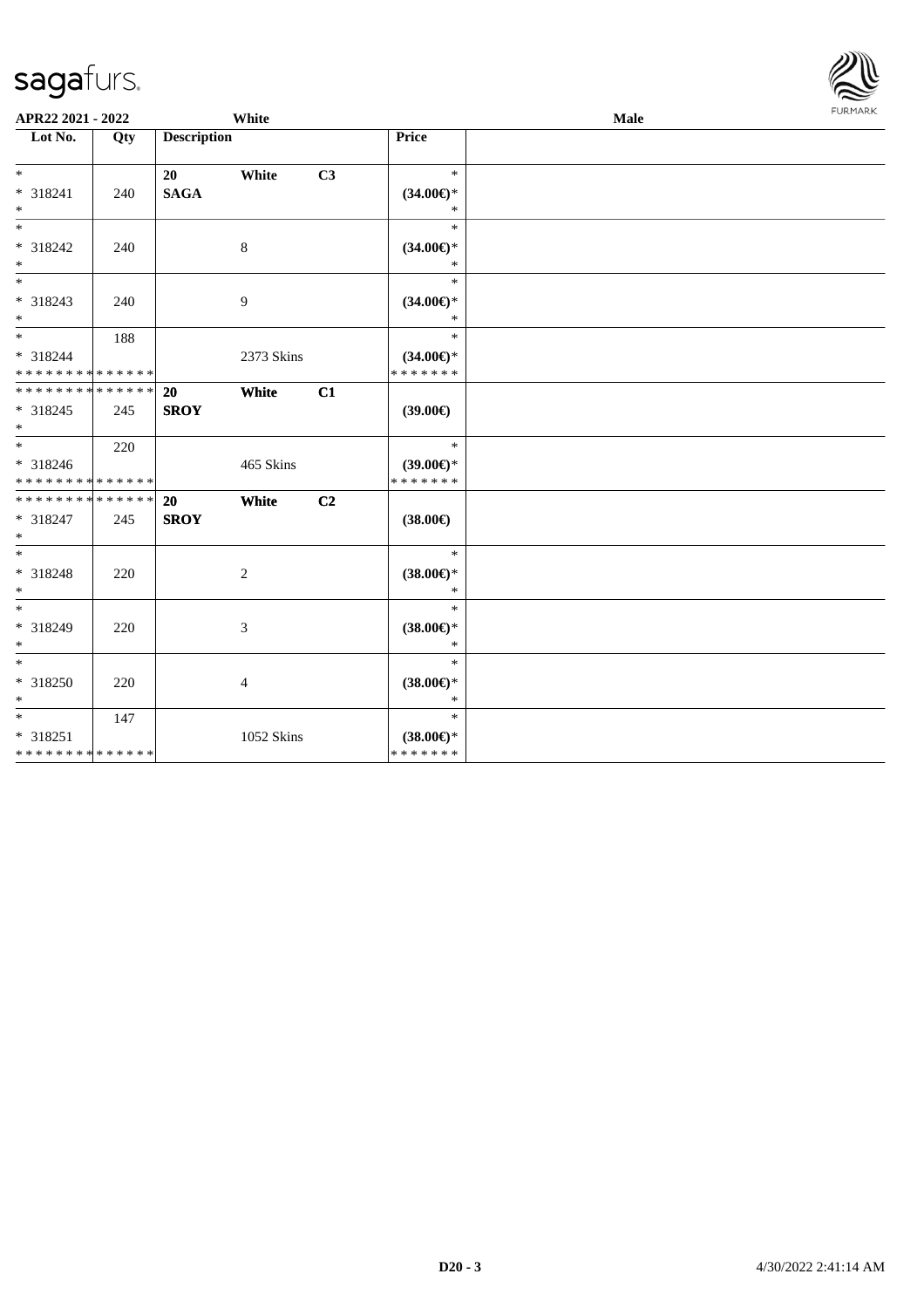

| APR22 2021 - 2022             |             |                    | <b>White Velvet</b>         |                |                                | Male |  |
|-------------------------------|-------------|--------------------|-----------------------------|----------------|--------------------------------|------|--|
| Lot No.                       | Qty         | <b>Description</b> |                             |                | Price                          |      |  |
|                               |             |                    |                             |                |                                |      |  |
|                               |             | 50                 | White                       | C1             |                                |      |  |
| 318301                        | 198         | SI                 | VELV1                       |                | 55.00€                         |      |  |
|                               |             |                    |                             |                |                                |      |  |
| * * * * * * * *               | * * * * * * | 50                 | White                       | C <sub>2</sub> |                                |      |  |
|                               |             |                    |                             |                |                                |      |  |
| * 318302<br>$\ast$            | 205         | SI                 | <b>VELV1</b>                |                | $(54.00\epsilon)$              |      |  |
| $\overline{\phantom{0}}$      |             |                    |                             |                |                                |      |  |
|                               | 173         |                    |                             |                | $\ast$                         |      |  |
| * 318303                      |             |                    | 378 Skins                   |                | $(54.00\epsilon)$ *            |      |  |
| * * * * * * * * * * * * * *   |             |                    |                             |                | * * * * * * *                  |      |  |
| * * * * * * * * * * * * * *   |             | 50                 | White                       | C1/C2          |                                |      |  |
| * 318304                      | 205         | SI                 | <b>VELV2</b>                |                | $(54.00\epsilon)$              |      |  |
| $*$                           |             |                    |                             |                |                                |      |  |
| $*$                           | 61          |                    |                             |                | $\ast$                         |      |  |
| * 318305                      |             |                    | 266 Skins                   |                | $(54.00ε)$ *                   |      |  |
| * * * * * * * * * * * * * *   |             |                    |                             |                | * * * * * * *                  |      |  |
| * * * * * * * * * * * * * *   |             | 50                 | White                       | C1             |                                |      |  |
| $*318306$                     | 185         | <b>SAGA</b>        | <b>VELV1</b>                |                | 57.00€                         |      |  |
| $*$                           |             |                    |                             |                |                                |      |  |
| $*$                           |             |                    |                             |                | $\ast$                         |      |  |
|                               | 155         |                    |                             |                |                                |      |  |
| * 318307                      |             |                    | 340 Skins                   |                | 57.00€*                        |      |  |
| * * * * * * * * * * * * * *   |             |                    |                             |                | * * * * * * *                  |      |  |
| * * * * * * * * * * * * * *   |             | 50                 | White                       | C <sub>2</sub> |                                |      |  |
| * 318308                      | 185         | <b>SAGA</b>        | <b>VELV1</b>                |                | 56.00€                         |      |  |
| $*$                           |             |                    |                             |                |                                |      |  |
| $*$                           |             |                    |                             |                | $\ast$                         |      |  |
| * 318309                      | 160         |                    | 2                           |                | 56.00€*                        |      |  |
| $*$                           |             |                    |                             |                | $\ast$                         |      |  |
| $*$                           |             |                    |                             |                | $\ast$                         |      |  |
| $* 318310$                    | 160         |                    | $\ensuremath{\mathfrak{Z}}$ |                | 56.00€*                        |      |  |
| $*$                           |             |                    |                             |                | $\ast$                         |      |  |
| $*$                           |             |                    |                             |                | $\ast$                         |      |  |
| * 318311                      | 160         |                    | 4                           |                | $56.00 \text{E}^*$             |      |  |
| $\ast$                        |             |                    |                             |                | $\ast$                         |      |  |
| $*$                           |             |                    |                             |                | $\ast$                         |      |  |
|                               |             |                    |                             |                |                                |      |  |
| $* 318312$                    | 160         |                    | 5                           |                | 56.00€*                        |      |  |
| $*$                           |             |                    |                             |                | *                              |      |  |
| $*$                           | 91          |                    |                             |                | $\ast$                         |      |  |
| * 318313                      |             |                    | 916 Skins                   |                | 55.00€*                        |      |  |
| * * * * * * * * * * * * * * * |             |                    |                             |                | * * * * * * *                  |      |  |
| * * * * * * * * * * * * * * * |             | 50                 | White                       | C2             |                                |      |  |
| * 318314                      | 185         | <b>SAGA</b>        | <b>VELV2</b>                |                | $(56.00\epsilon)$              |      |  |
| $*$                           |             |                    |                             |                |                                |      |  |
| $*$                           |             |                    |                             |                | $\ast$                         |      |  |
| $* 318315$                    | 160         |                    | 2                           |                | $(56.00\mathnormal{\infty})^*$ |      |  |
| $*$                           |             |                    |                             |                | $\ast$                         |      |  |
| $*$                           | 183         |                    |                             |                | $\ast$                         |      |  |
| * 318316                      |             |                    | 528 Skins                   |                | $(56.00ε)$ *                   |      |  |
| * * * * * * * * * * * * * *   |             |                    |                             |                | * * * * * * *                  |      |  |
|                               |             |                    |                             | C <sub>2</sub> |                                |      |  |
|                               |             | 50                 | White                       |                |                                |      |  |
| 318317                        | 199         | IA                 | <b>VELV2</b>                | <b>CHIP</b>    | 50.00€                         |      |  |
|                               |             |                    |                             |                |                                |      |  |
| * * * * * * * * * * * * * * * |             | 50                 | White                       | C2             |                                |      |  |
| $* 318318$                    | 185         | <b>SROY</b>        | <b>VELV1</b>                |                | 58.00€                         |      |  |
| $*$                           |             |                    |                             |                |                                |      |  |
| $*$                           |             |                    |                             |                | $\ast$                         |      |  |
| * 318319                      | 160         |                    | 2                           |                | 58.00€*                        |      |  |
| $*$                           |             |                    |                             |                | $\ast$                         |      |  |
| $*$                           | 54          |                    |                             |                | $\ast$                         |      |  |
| * 318320                      |             |                    | 399 Skins                   |                | 57.00€*                        |      |  |
| * * * * * * * * * * * * * *   |             |                    |                             |                | * * * * * * *                  |      |  |
|                               |             |                    |                             |                |                                |      |  |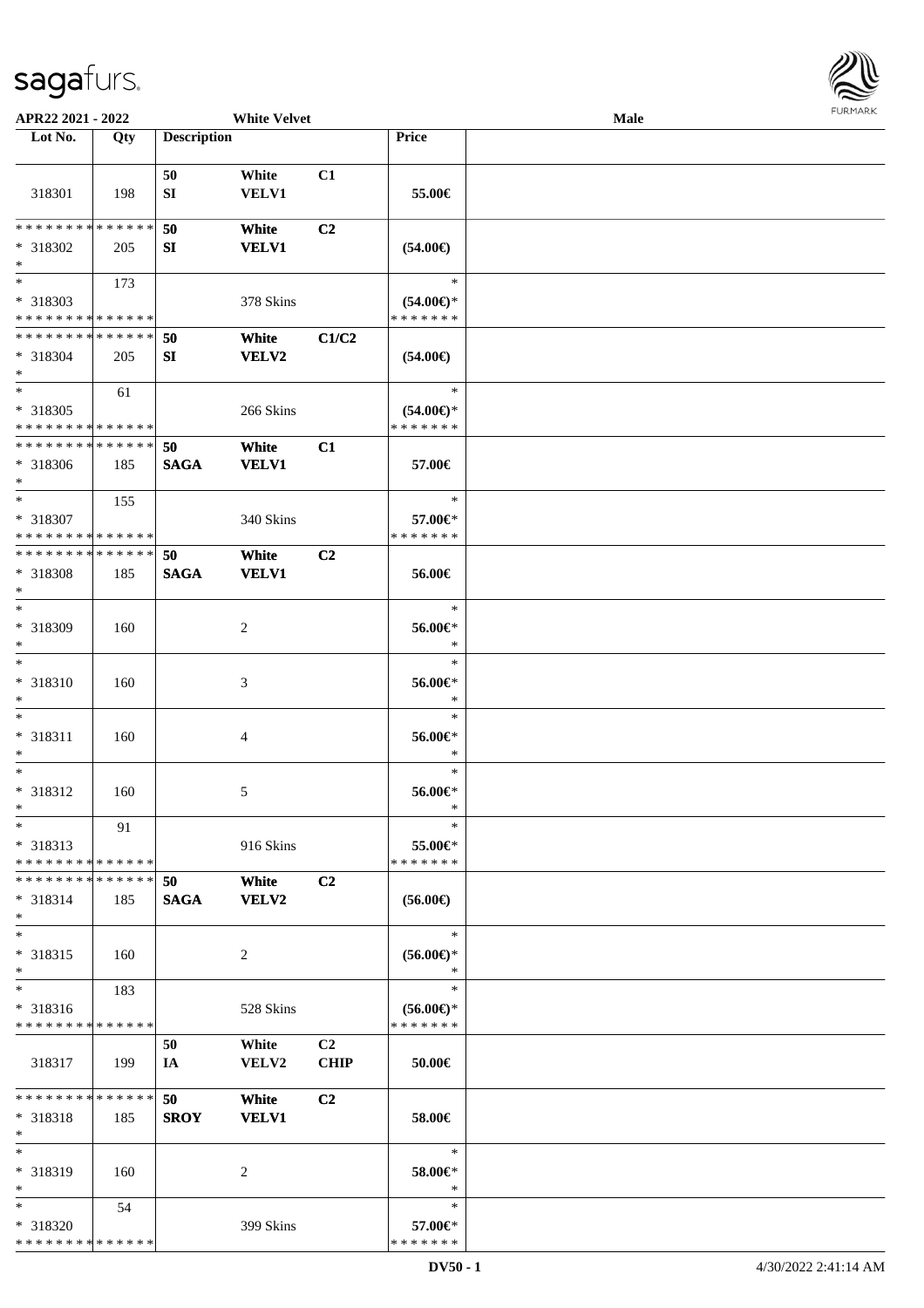\*



| APR22 2021 - 2022                                                |     |                               | <b>White Velvet</b>   |                       |                                                | <b>Male</b> |  |
|------------------------------------------------------------------|-----|-------------------------------|-----------------------|-----------------------|------------------------------------------------|-------------|--|
| Lot No.                                                          | Qty | <b>Description</b>            |                       |                       | Price                                          |             |  |
| 318361                                                           | 225 | 40<br>${\bf S}{\bf I}$        | White<br><b>VELV1</b> | C1                    | 48.00€                                         |             |  |
| * * * * * * * * * * * * * *<br>* 318362<br>$\ast$                | 225 | 40<br>SI                      | White<br><b>VELV1</b> | C2                    | $(48.00\epsilon)$                              |             |  |
| $_{*}^{-}$<br>* 318363<br>$\ast$                                 | 200 |                               | $\overline{c}$        |                       | $\ast$<br>$(48.00\epsilon)$ *<br>$\ast$        |             |  |
| $\ast$<br>* 318364<br>$\ast$                                     | 200 |                               | 3                     |                       | $\ast$<br>$(48.00\epsilon)$ *<br>$\ast$        |             |  |
| $*$<br>* 318365<br>$\ast$                                        | 200 |                               | 4                     |                       | $\ast$<br>$(48.00\epsilon)$ *<br>$\ast$        |             |  |
| $*$<br>* 318366<br>* * * * * * * * * * * * * *                   | 67  |                               | 892 Skins             |                       | $\ast$<br>$(48.00\epsilon)$ *<br>* * * * * * * |             |  |
| 318367                                                           | 147 | 40<br>${\bf S}{\bf I}$        | White<br><b>VELV1</b> | C3                    | $(47.00\epsilon)$                              |             |  |
| 318368                                                           | 226 | 40<br>SI                      | White<br>VELV2        | C3                    | $(47.00\epsilon)$                              |             |  |
| * * * * * * * * <mark>* * * * * * *</mark><br>* 318369<br>$\ast$ | 225 | 40<br>$\mathbf{I}$            | White<br><b>VELV1</b> | C <sub>2</sub><br>WB1 | $(43.00\epsilon)$                              |             |  |
| $\ast$<br>* 318370<br>* * * * * * * * * * * * * *                | 229 |                               | 454 Skins             |                       | $\ast$<br>$(43.00\epsilon)$ *<br>* * * * * * * |             |  |
| 318371                                                           | 112 | 40<br>$\mathbf{I}\mathbf{B}$  | White<br><b>VELV1</b> | C2<br>WB <sub>2</sub> | $(38.00\epsilon)$                              |             |  |
| 318372                                                           | 175 | 40<br>$\mathbf{I} \mathbf{B}$ | White<br>VELV2        | C <sub>2</sub><br>WB1 | $(43.00\epsilon)$                              |             |  |
| 318373                                                           | 208 | 40<br>SAGA                    | White<br><b>VELV1</b> | C1                    | 51.00€                                         |             |  |
| * * * * * * * * <mark>* * * * * *</mark><br>$* 318374$<br>$\ast$ | 215 | <b>40</b><br><b>SAGA</b>      | White<br><b>VELV1</b> | C <sub>2</sub>        | $(50.00\epsilon)$                              |             |  |
| $*$<br>* 318375<br>$\ast$                                        | 190 |                               | 2                     |                       | $\ast$<br>$(50.00ε)$ *<br>$\ast$               |             |  |
| $*$<br>* 318376<br>* * * * * * * * * * * * * *                   | 85  |                               | 490 Skins             |                       | $\ast$<br>$(50.00 \in )$ *<br>* * * * * * *    |             |  |
| 318377                                                           | 164 | 40<br><b>SAGA</b>             | White<br><b>VELV1</b> | C <sub>3</sub>        | $(48.00\epsilon)$                              |             |  |
| * * * * * * * * * * * * * * *<br>* 318378<br>$\ast$              | 205 | 40<br><b>SAGA</b>             | White<br><b>VELV2</b> | C2                    | 50.00€                                         |             |  |
| $\ast$<br>* 318379<br>$*$                                        | 180 |                               | 2                     |                       | $\ast$<br>50.00€*<br>$\ast$                    |             |  |
| $*$<br>* 318380<br>$*$                                           | 180 |                               | 3                     |                       | $\ast$<br>$50.00 \in$ *<br>$\ast$              |             |  |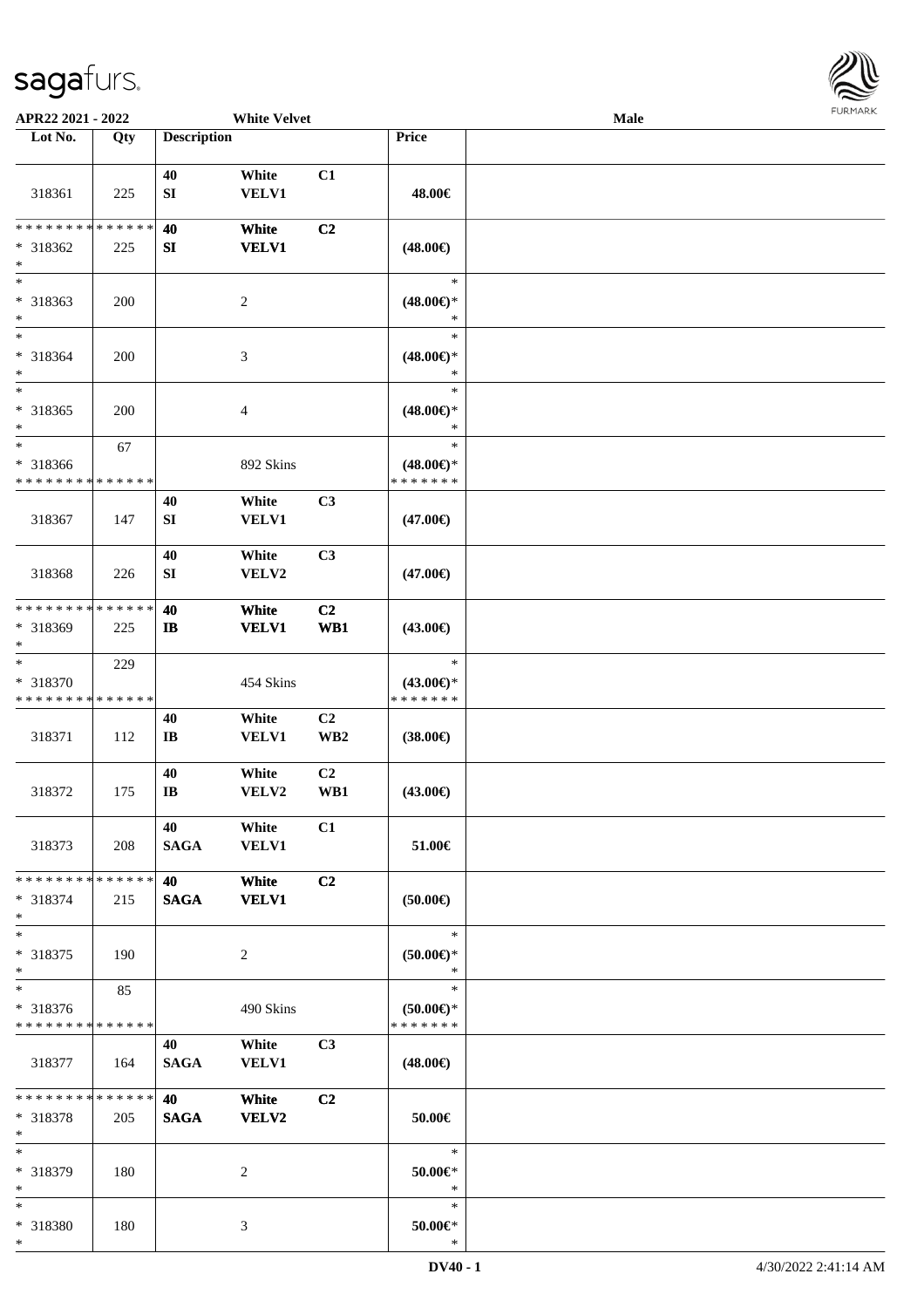|                                  | APR22 2021 - 2022<br><b>White Velvet</b> |                    |                |             |               | <b>FUNITANN</b> |  |  |
|----------------------------------|------------------------------------------|--------------------|----------------|-------------|---------------|-----------------|--|--|
| $\overline{\phantom{1}}$ Lot No. | Qty                                      | <b>Description</b> |                |             | Price         |                 |  |  |
|                                  |                                          |                    |                |             |               |                 |  |  |
| $*$                              |                                          | 40                 | White          | C2          | $\ast$        |                 |  |  |
| * 318381                         | 180                                      | <b>SAGA</b>        | VELV2          |             | $50.00 \in$ * |                 |  |  |
| $*$                              |                                          |                    |                |             | $\ast$        |                 |  |  |
| $*$                              | 43                                       |                    |                |             | $\ast$        |                 |  |  |
| * 318382                         |                                          |                    | 788 Skins      |             | $50.00 \in$ * |                 |  |  |
| * * * * * * * * * * * * * *      |                                          |                    |                |             | * * * * * * * |                 |  |  |
| * * * * * * * *                  | * * * * * *                              | 40                 | White          | C2          |               |                 |  |  |
| * 318383                         | 205                                      | IA                 | <b>VELV2</b>   | <b>CHIP</b> | 46.00€        |                 |  |  |
| $*$                              |                                          |                    |                |             |               |                 |  |  |
| $*$                              |                                          |                    |                |             | $\ast$        |                 |  |  |
| * 318384                         | 180                                      |                    | $\overline{c}$ |             | 46.00€*       |                 |  |  |
| $*$                              |                                          |                    |                |             | $\ast$        |                 |  |  |
| $\ast$                           |                                          |                    |                |             | $\ast$        |                 |  |  |
| * 318385                         | 180                                      |                    | 3              |             | 46.00€*       |                 |  |  |
| $\ast$                           |                                          |                    |                |             | $\ast$        |                 |  |  |
| $\ast$                           |                                          |                    |                |             | $\ast$        |                 |  |  |
| * 318386                         | 180                                      |                    | 4              |             | 46.00€*       |                 |  |  |
| $*$                              |                                          |                    |                |             | $\ast$        |                 |  |  |
| $*$                              | 84                                       |                    |                |             | $\ast$        |                 |  |  |
| * 318387                         |                                          |                    | 829 Skins      |             | 46.00€*       |                 |  |  |
| * * * * * * * * * * * * * *      |                                          |                    |                |             | * * * * * * * |                 |  |  |
|                                  |                                          |                    |                |             |               |                 |  |  |
|                                  |                                          | 40                 | White          | C1          |               |                 |  |  |
| 318388                           | 213                                      | <b>SROY</b>        | <b>VELV1</b>   |             | 53.00€        |                 |  |  |
| * * * * * * * *                  | * * * * * *                              | 40                 | White          | C2          |               |                 |  |  |
| * 318389                         |                                          | <b>SROY</b>        | <b>VELV1</b>   |             | 52.00€        |                 |  |  |
| $*$                              | 205                                      |                    |                |             |               |                 |  |  |
| $\ast$                           |                                          |                    |                |             | $\ast$        |                 |  |  |
|                                  | 46                                       |                    |                |             |               |                 |  |  |
| * 318390                         |                                          |                    | 251 Skins      |             | $51.00 \in$   |                 |  |  |
| * * * * * * * * * * * * * *      |                                          |                    |                |             | * * * * * * * |                 |  |  |
|                                  |                                          | 40                 | White          | C1          |               |                 |  |  |
| 318391                           | 191                                      | <b>SROY</b>        | VELV2          |             | 53.00€        |                 |  |  |
|                                  |                                          |                    |                |             |               |                 |  |  |
| * * * * * * * * * * * * * *      |                                          | 40                 | White          | C2          |               |                 |  |  |
| * 318392                         | 205                                      | <b>SROY</b>        | VELV2          |             | 52.00€        |                 |  |  |
| $*$                              |                                          |                    |                |             |               |                 |  |  |
| $*$                              | 58                                       |                    |                |             | $\ast$        |                 |  |  |
| * 318393                         |                                          |                    | 263 Skins      |             | 52.00€*       |                 |  |  |
| ******** <mark>******</mark>     |                                          |                    |                |             | * * * * * * * |                 |  |  |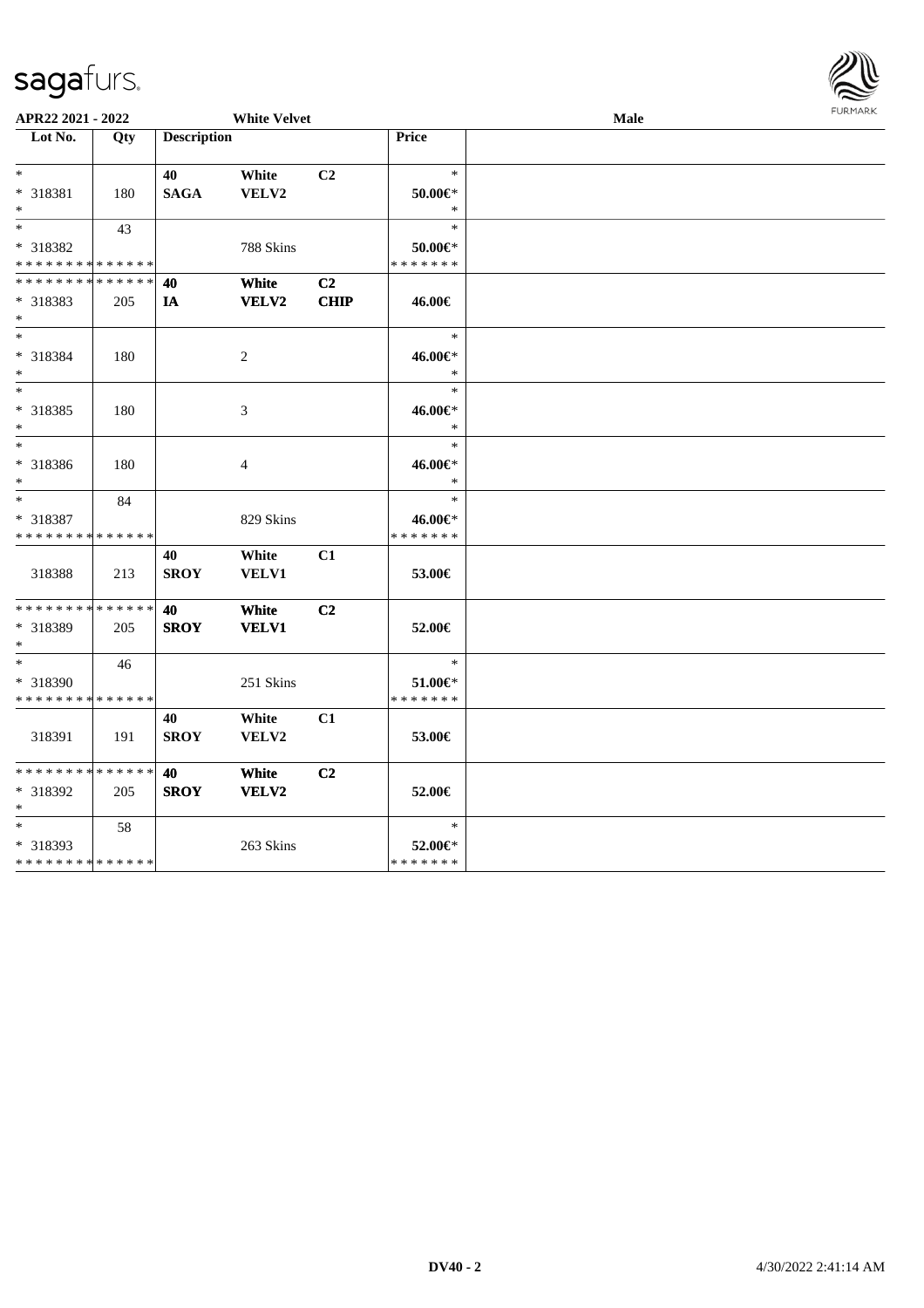

| APR22 2021 - 2022                                          |             |                    | <b>White Velvet</b> |                |                                      | Male |  |
|------------------------------------------------------------|-------------|--------------------|---------------------|----------------|--------------------------------------|------|--|
| Lot No.                                                    | Qty         | <b>Description</b> |                     |                | Price                                |      |  |
|                                                            |             |                    |                     |                |                                      |      |  |
| **************                                             |             | 30                 | White               | C1             |                                      |      |  |
| * 318441                                                   | 245         | SI                 | <b>VELV1</b>        |                | $(46.00\epsilon)$                    |      |  |
| $\ast$                                                     |             |                    |                     |                |                                      |      |  |
| $*$                                                        | 224         |                    |                     |                | $\ast$                               |      |  |
|                                                            |             |                    |                     |                |                                      |      |  |
| $* 318442$                                                 |             |                    | 469 Skins           |                | $(46.00\epsilon)$ *                  |      |  |
| * * * * * * * * * * * * * *                                |             |                    |                     |                | * * * * * * *                        |      |  |
| * * * * * * * * * * * * * *                                |             | 30                 | White               | C3             |                                      |      |  |
| $* 318443$                                                 | 255         | SI                 | <b>VELV1</b>        |                | $(43.00\epsilon)$                    |      |  |
| $*$                                                        |             |                    |                     |                |                                      |      |  |
| $\ast$                                                     | 90          |                    |                     |                | $\ast$                               |      |  |
| $* 318444$                                                 |             |                    | 345 Skins           |                | $(43.00\epsilon)$ *                  |      |  |
| * * * * * * * * * * * * * *                                |             |                    |                     |                | * * * * * * *                        |      |  |
|                                                            |             | 30                 | White               | C1             |                                      |      |  |
| 318445                                                     | 193         | SI                 | VELV2               |                | $(46.00\epsilon)$                    |      |  |
|                                                            |             |                    |                     |                |                                      |      |  |
| ********                                                   | * * * * * * |                    |                     |                |                                      |      |  |
|                                                            |             | 30                 | White               | C2             |                                      |      |  |
| $* 318446$                                                 | 245         | SI                 | <b>VELV2</b>        |                | $(45.00\epsilon)$                    |      |  |
| $\ast$                                                     |             |                    |                     |                |                                      |      |  |
| $\ast$                                                     |             |                    |                     |                | $\ast$                               |      |  |
| * 318447                                                   | 220         |                    | $\sqrt{2}$          |                | $(45.00\epsilon)$ *                  |      |  |
| $\ast$                                                     |             |                    |                     |                | $\ast$                               |      |  |
| $\ast$                                                     |             |                    |                     |                | $\ast$                               |      |  |
| * 318448                                                   | 200         |                    | 3                   |                | $(45.00\epsilon)$ *                  |      |  |
| $\ast$                                                     |             |                    |                     |                | $\ast$                               |      |  |
| $\ast$                                                     | 56          |                    |                     |                | $\ast$                               |      |  |
| * 318449                                                   |             |                    | 721 Skins           |                | $(45.00\epsilon)$ *                  |      |  |
| * * * * * * * *                                            | * * * * * * |                    |                     |                | * * * * * * *                        |      |  |
|                                                            |             |                    |                     |                |                                      |      |  |
|                                                            |             | 30                 | White               | C3             |                                      |      |  |
| 318450                                                     | 175         | ${\bf SI}$         | VELV2               |                | $(43.00\epsilon)$                    |      |  |
|                                                            |             |                    |                     |                |                                      |      |  |
| * * * * * * * * * * * * * *                                |             | 30                 | White               | C2             |                                      |      |  |
| * 318451                                                   | 245         | $\mathbf{I}$       | <b>VELV1</b>        | WB1            | $(38.00\epsilon)$                    |      |  |
| $\ast$                                                     |             |                    |                     |                |                                      |      |  |
| $\ast$                                                     |             |                    |                     |                | $\ast$                               |      |  |
| $* 318452$                                                 | 220         |                    | $\sqrt{2}$          |                | $(38.00\epsilon)$ *                  |      |  |
| $*$                                                        |             |                    |                     |                | $\ast$                               |      |  |
| $*$                                                        | 251         |                    |                     |                | $\ast$                               |      |  |
| $* 318453$                                                 |             |                    | 716 Skins           |                | $(38.00\epsilon)$ *                  |      |  |
| * * * * * * * * * * * * * *                                |             |                    |                     |                | * * * * * * *                        |      |  |
| * * * * * * * * * * * * * *                                |             |                    |                     |                |                                      |      |  |
|                                                            |             | 30                 | White               | C <sub>2</sub> |                                      |      |  |
| $* 318454$                                                 | 245         | $\mathbf{I}$       | <b>VELV1</b>        | <b>CHIP</b>    | $(40.00\epsilon)$                    |      |  |
| $\ast$                                                     |             |                    |                     |                |                                      |      |  |
| $\ast$                                                     |             |                    |                     |                | $\ast$                               |      |  |
| $* 318455$                                                 | 220         |                    | $\overline{c}$      |                | $(40.00\epsilon)$ *                  |      |  |
| $\ast$                                                     |             |                    |                     |                | $\ast$                               |      |  |
| $\ast$                                                     |             |                    |                     |                | $\ast$                               |      |  |
| * 318456                                                   | 220         |                    | $\mathfrak{Z}$      |                | $(40.00\epsilon)$ *                  |      |  |
| $*$                                                        |             |                    |                     |                | $\ast$                               |      |  |
| $*$                                                        | 107         |                    |                     |                | $\ast$                               |      |  |
|                                                            |             |                    |                     |                |                                      |      |  |
| $* 318457$                                                 |             |                    | 792 Skins           |                | $(40.00\epsilon)$ *<br>* * * * * * * |      |  |
| * * * * * * * * * * * * * *<br>* * * * * * * * * * * * * * |             |                    |                     |                |                                      |      |  |
|                                                            |             | 30                 | White               | C1             |                                      |      |  |
| $* 318458$                                                 | 225         | <b>SAGA</b>        | <b>VELV1</b>        |                | $(48.00\epsilon)$                    |      |  |
| $*$                                                        |             |                    |                     |                |                                      |      |  |
| $\ast$                                                     |             |                    |                     |                | $\ast$                               |      |  |
| $* 318459$                                                 | 200         |                    | 2                   |                | $(48.00\epsilon)$ *                  |      |  |
| $*$                                                        |             |                    |                     |                | $\ast$                               |      |  |
| $*$                                                        |             |                    |                     |                | $\ast$                               |      |  |
| * 318460                                                   | 200         |                    | 3                   |                | $(48.00\epsilon)$ *                  |      |  |
| $*$                                                        |             |                    |                     |                | $\ast$                               |      |  |
|                                                            |             |                    |                     |                |                                      |      |  |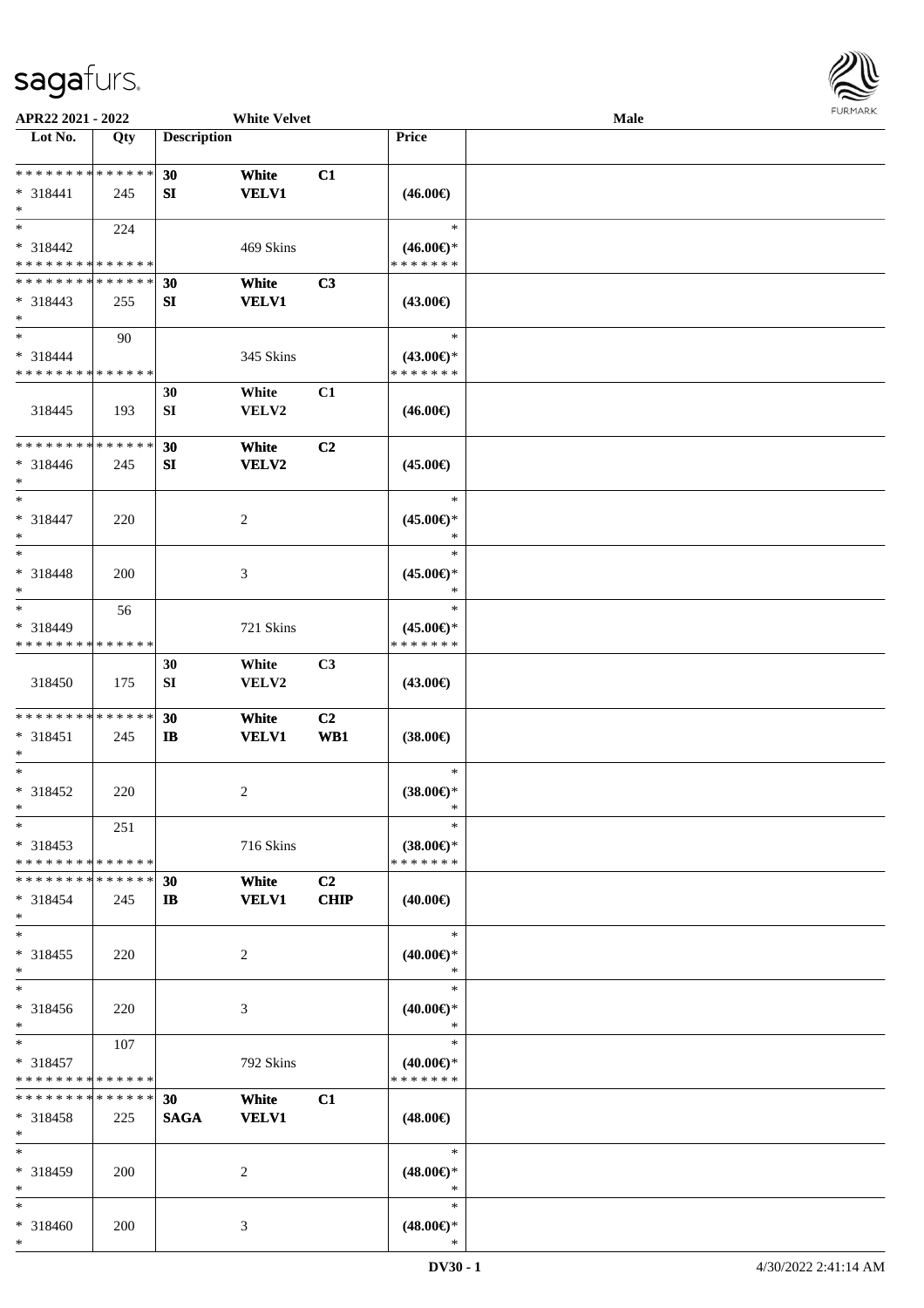\*



| APR22 2021 - 2022                                             |     |                                | <b>White Velvet</b>   |                |                                                | Male |  |
|---------------------------------------------------------------|-----|--------------------------------|-----------------------|----------------|------------------------------------------------|------|--|
| Lot No.                                                       | Qty | <b>Description</b>             |                       |                | <b>Price</b>                                   |      |  |
| $*$<br>* 318461<br>$\ast$                                     | 200 | 30<br><b>SAGA</b>              | White<br><b>VELV1</b> | C1             | $\ast$<br>$(48.00\epsilon)$ *<br>$\ast$        |      |  |
| $\overline{\ast}$<br>* 318462<br>$*$                          | 200 |                                | $\mathfrak{S}$        |                | $\ast$<br>$(48.00\epsilon)$ *<br>$\ast$        |      |  |
| * 318463<br>$\ast$                                            | 200 |                                | 6                     |                | $\ast$<br>$(48.00\epsilon)$ *<br>$\ast$        |      |  |
| $\ddot{x}$<br>* 318464<br>$*$                                 | 200 |                                | $\overline{7}$        |                | $\ast$<br>$(48.00\epsilon)$ *<br>$\ast$        |      |  |
| $\overline{\ast}$<br>* 318465<br>$\ast$                       | 200 |                                | $\,8\,$               |                | $\ast$<br>$(48.00\epsilon)$ *<br>$\ast$        |      |  |
| * 318466<br>$\ast$                                            | 200 |                                | 9                     |                | $\ast$<br>$(48.00\epsilon)$ *<br>$\ast$        |      |  |
| $\overline{\ast}$<br>* 318467<br>$\ast$                       | 200 |                                | 10                    |                | $\ast$<br>$(48.00\epsilon)$ *<br>$\ast$        |      |  |
| $*$<br>* 318468<br>$*$                                        | 200 |                                | 11                    |                | $\ast$<br>$(48.00\epsilon)$ *<br>$\ast$        |      |  |
| $*$<br>* 318469<br>* * * * * * * * * * * * * * *              | 201 |                                | 2426 Skins            |                | $\ast$<br>$(48.00\epsilon)$ *<br>* * * * * * * |      |  |
| * * * * * * * * <mark>* * * * * * *</mark><br>* 318470<br>$*$ | 225 | 30<br><b>SAGA</b>              | White<br><b>VELV1</b> | C3             | $(45.00\epsilon)$                              |      |  |
| $*$<br>* 318471<br>$\ast$                                     | 200 |                                | $\overline{2}$        |                | $\ast$<br>$(45.00\epsilon)$ *<br>$\ast$        |      |  |
| $\ast$<br>* 318472<br>$*$                                     | 200 |                                | 3                     |                | $\ast$<br>$(45.00\epsilon)$ *<br>$\ast$        |      |  |
| $\ast$<br>* 318473<br>$\ast$                                  | 200 |                                | $\overline{4}$        |                | $\ast$<br>$(45.00\epsilon)$ *<br>$\ast$        |      |  |
| $*$ $-$<br>* 318474<br>$\ast$                                 | 200 |                                | 5                     |                | $\ast$<br>$(45.00\epsilon)$ *<br>$\ast$        |      |  |
| $*$<br>* 318475<br>* * * * * * * * <mark>* * * * * *</mark>   | 102 |                                | 1127 Skins            |                | $\ast$<br>$(45.00\epsilon)$ *<br>* * * * * * * |      |  |
| 318476                                                        | 157 | 30 <sup>1</sup><br><b>SAGA</b> | White<br><b>VELV2</b> | C1             | $(48.00\epsilon)$                              |      |  |
| * * * * * * * * <mark>* * * * * *</mark> *<br>* 318477<br>$*$ | 225 | 30<br><b>SAGA</b>              | White<br><b>VELV2</b> | C <sub>2</sub> | 47.00€                                         |      |  |
| $\ddot{x}$<br>* 318478<br>$*$                                 | 200 |                                | 2                     |                | $\ast$<br>47.00€*<br>$\ast$                    |      |  |
| $*$<br>* 318479<br>$*$                                        | 200 |                                | 3                     |                | $\ast$<br>47.00€*<br>$\ast$                    |      |  |
| $\ast$<br>* 318480                                            | 200 |                                | $\overline{4}$        |                | $\ast$<br>47.00€*                              |      |  |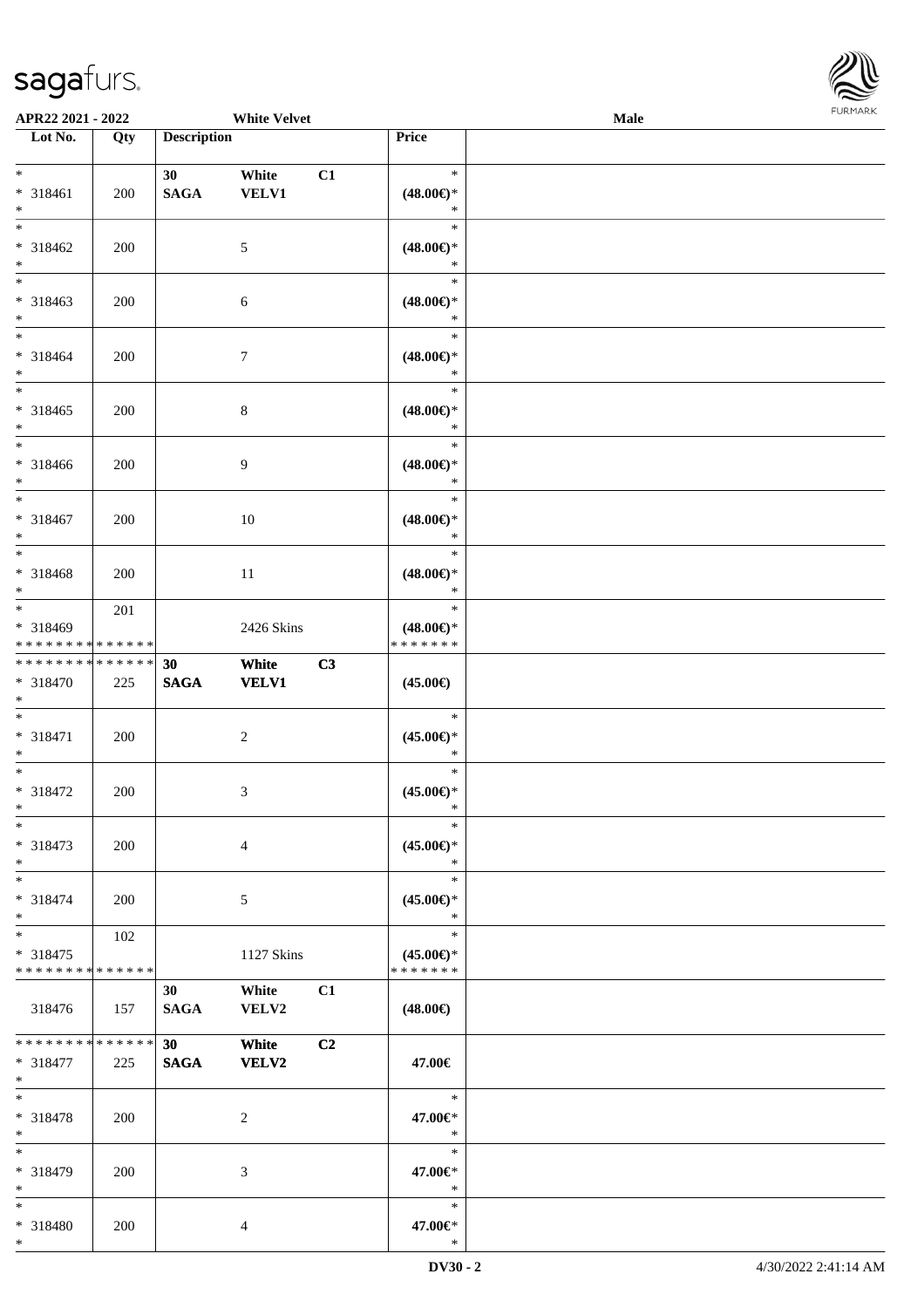

| APR22 2021 - 2022                                                       |                    |                                | <b>White Velvet</b>   |                               |                                                | Male |  |
|-------------------------------------------------------------------------|--------------------|--------------------------------|-----------------------|-------------------------------|------------------------------------------------|------|--|
| Lot No.                                                                 | Qty                | <b>Description</b>             |                       |                               | Price                                          |      |  |
| $*$<br>* 318481<br>$*$                                                  | 200                | 30 <sup>°</sup><br><b>SAGA</b> | White<br>VELV2        | C <sub>2</sub>                | $\ast$<br>47.00€*<br>$\ast$                    |      |  |
| $*$<br>* 318482<br>$*$<br>$\overline{\phantom{0}}$                      | 200                |                                | 6                     |                               | $\ast$<br>47.00€*<br>$\ast$                    |      |  |
| * 318483<br>* * * * * * * * * * * * * *<br>******** <mark>******</mark> | 92                 |                                | 1317 Skins            |                               | $\ast$<br>47.00€*<br>* * * * * * *             |      |  |
| * 318484<br>$*$<br>$*$                                                  | 225                | 30<br><b>SAGA</b>              | White<br><b>VELV2</b> | C3                            | $(45.00\epsilon)$<br>$\ast$                    |      |  |
| * 318485<br>$*$<br>$\ast$                                               | 200                |                                | $\overline{c}$        |                               | $(45.00\epsilon)$ *<br>$\ast$<br>$\ast$        |      |  |
| $* 318486$<br>$*$<br>$*$                                                | 200                |                                | 3                     |                               | $(45.00\epsilon)$ *<br>$\ast$<br>$\ast$        |      |  |
| $* 318487$<br>$*$<br>$*$                                                | 200                |                                | 4                     |                               | $(45.00\epsilon)$ *<br>$\ast$<br>$\ast$        |      |  |
| * 318488<br>* * * * * * * * * * * * * *                                 | 201                |                                | 1026 Skins            |                               | $(45.00\epsilon)$ *<br>* * * * * * *           |      |  |
| * * * * * * * * * * * * * * *<br>* 318489<br>$*$<br>$*$                 | 225                | 30<br><b>SAGA</b>              | White<br><b>VELV2</b> | C2<br><b>OPEN</b>             | $(42.00\epsilon)$<br>$\ast$                    |      |  |
| * 318490<br>$*$<br>$*$                                                  | 200                |                                | $\overline{c}$        |                               | $(42.00\epsilon)$ *<br>$\ast$<br>$\ast$        |      |  |
| $* 318491$<br>$*$<br>$*$                                                | 200                |                                | 3                     |                               | $(42.00\epsilon)$ *<br>$\ast$<br>$\ast$        |      |  |
| * 318492<br>* * * * * * * * * * * * * * *                               | 52                 |                                | 677 Skins             |                               | $(42.00\epsilon)$ *<br>*******                 |      |  |
| * * * * * * * * * * * * * * *<br>* 318493<br>$*$                        | 200                | 30<br>IA                       | White<br><b>VELV1</b> | C <sub>2</sub><br><b>CHIP</b> | $(42.00\epsilon)$                              |      |  |
| $*$<br>* 318494<br>$*$                                                  | 200                |                                | 2                     |                               | $\ast$<br>$(42.00\epsilon)$ *<br>∗             |      |  |
| $*$<br>* 318495<br>$*$                                                  | 200                |                                | 3                     |                               | $\ast$<br>$(42.00\epsilon)$ *<br>$\ast$        |      |  |
| $*$<br>* 318496<br>$*$                                                  | 200                |                                | 4                     |                               | $\ast$<br>$(42.00\epsilon)$ *<br>$\ast$        |      |  |
| $*$<br>* 318497<br>* * * * * * * * * * * * * *                          | 102                |                                | 902 Skins             |                               | $\ast$<br>$(42.00\epsilon)$ *<br>* * * * * * * |      |  |
| * * * * * * * *<br>* 318498<br>$*$                                      | * * * * * *<br>180 | 30<br><b>SROY</b>              | White<br><b>VELV1</b> | C1                            | $(49.00\epsilon)$                              |      |  |
| $*$<br>* 318499<br>$*$                                                  | 180                |                                | 2                     |                               | $\ast$<br>$(49.00\epsilon)$ *<br>$\ast$        |      |  |
| $*$<br>* 318500<br>$*$                                                  | 180                |                                | 3                     |                               | $\ast$<br>$(49.00\epsilon)$ *<br>$\ast$        |      |  |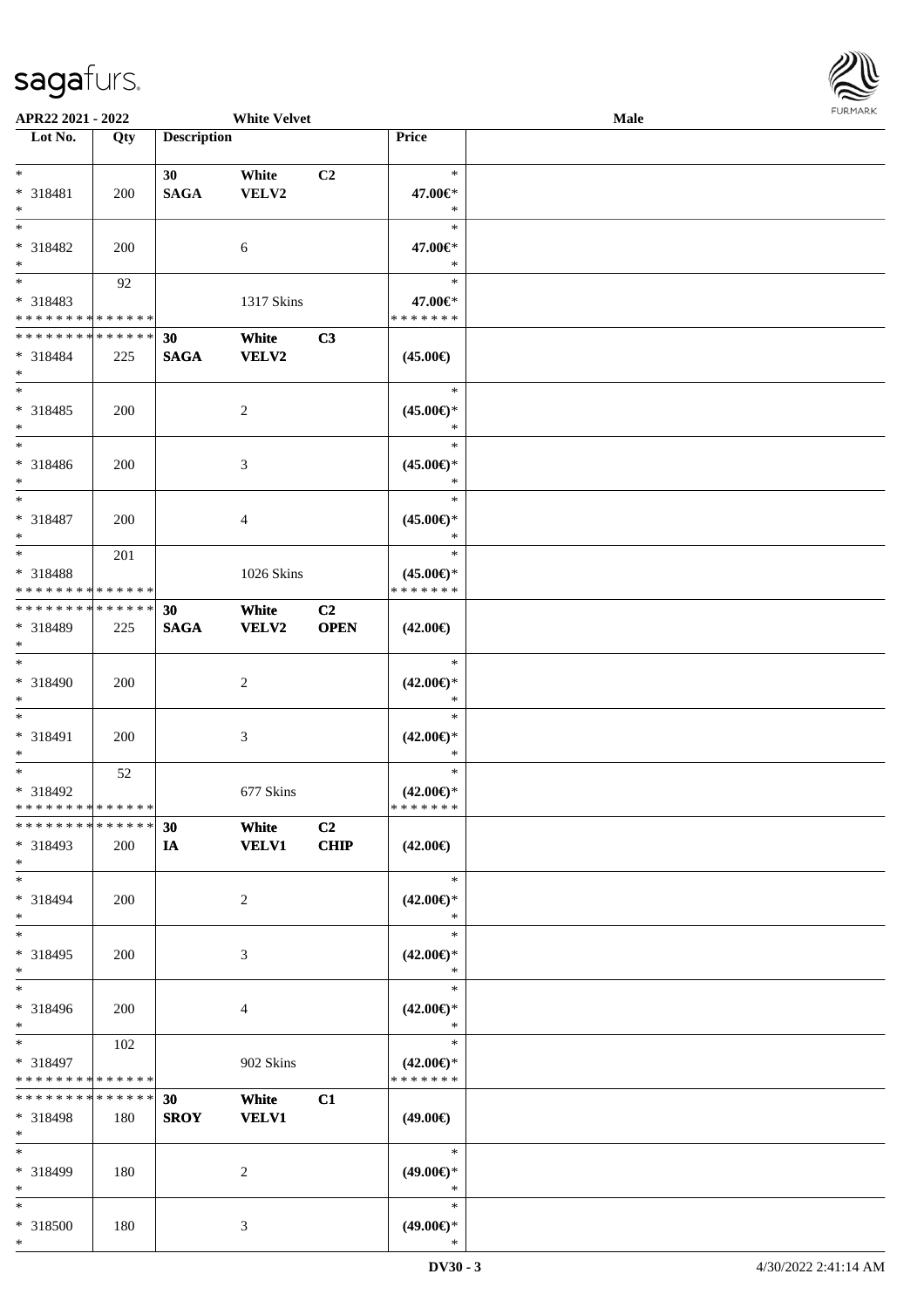

| APR22 2021 - 2022                                                                 |                    |                    | <b>White Velvet</b>   |    |                                                 | Male |  |
|-----------------------------------------------------------------------------------|--------------------|--------------------|-----------------------|----|-------------------------------------------------|------|--|
| Lot No.                                                                           | Qty                | <b>Description</b> |                       |    | Price                                           |      |  |
| $\ast$                                                                            |                    | 30                 | White                 | C1 | $\ast$                                          |      |  |
| * 318501<br>$*$                                                                   | 180                | <b>SROY</b>        | <b>VELV1</b>          |    | $(49.00\epsilon)$ *<br>$\ast$                   |      |  |
| * 318502<br>$\ast$                                                                | 180                |                    | 5                     |    | $\ast$<br>$(49.00\epsilon)$ *<br>$\ast$         |      |  |
| $\overline{\ }$<br>* 318503<br>$\ast$                                             | 180                |                    | 6                     |    | $\ast$<br>$(49.00\epsilon)$ *<br>$\ast$         |      |  |
| $*$<br>* 318504<br>$*$                                                            | 180                |                    | $\overline{7}$        |    | $\ast$<br>$(49.00\epsilon)$ *<br>$\ast$         |      |  |
| $\ddot{x}$<br>* 318505<br>* * * * * * * * <mark>* * * * * * *</mark>              | 167                |                    | 1427 Skins            |    | $\ast$<br>$(49.00\epsilon)$ *<br>* * * * * * *  |      |  |
| * * * * * * * * <mark>*</mark><br>* 318506<br>$\ast$                              | * * * * * *<br>205 | 30<br><b>SROY</b>  | White<br><b>VELV1</b> | C3 | $(47.00\epsilon)$                               |      |  |
| * 318507<br>$*$                                                                   | 180                |                    | $\overline{2}$        |    | $\ast$<br>$(47.00\epsilon)$ *<br>$\ast$         |      |  |
| $\overline{\mathbf{r}}$<br>* 318508<br>* * * * * * * * <mark>* * * * * * *</mark> | 48                 |                    | 433 Skins             |    | $\ast$<br>$(47.00\epsilon)$ *<br>* * * * * * *  |      |  |
| * * * * * * * * <mark>* * * * * * *</mark><br>* 318509<br>$\ast$                  | 205                | 30<br><b>SROY</b>  | White<br>VELV2        | C2 | $(48.00\epsilon)$                               |      |  |
| $\overline{\ast}$<br>* 318510<br>$\ast$                                           | 180                |                    | $\overline{2}$        |    | $\ast$<br>48.00€*<br>$\ast$                     |      |  |
| $\ast$<br>* 318511<br>$\ast$                                                      | 180                |                    | 3                     |    | $\ast$<br>48.00€*<br>$\ast$                     |      |  |
| $*$<br>* 318512<br>$\ast$                                                         | 180                |                    | 4                     |    | $\ast$<br>48.00€*<br>$\ast$                     |      |  |
| $\ast$<br>* 318513<br>$*$                                                         | 180                |                    | $\mathfrak{S}$        |    | $\ast$<br>48.00€*<br>$\ast$                     |      |  |
| $*$ $-$<br>* 318514<br>$\ast$                                                     | 180                |                    | 6                     |    | $\ast$<br>$(48.00\epsilon)$ *<br>$\ast$         |      |  |
| $*$<br>* 318515<br>$*$                                                            | 180                |                    | $\tau$                |    | $\ast$<br>$(48.00\epsilon)$ *<br>$\mathbb{R}^n$ |      |  |
| $\overline{\ast}$<br>* 318516<br>$*$                                              | 180                |                    | 8                     |    | $\ast$<br>$(48.00\epsilon)$ *<br>$\star$        |      |  |
| $*$<br>* 318517<br>$*$                                                            | 180                |                    | $\overline{9}$        |    | $\ast$<br>$(48.00\epsilon)$ *<br>$\ast$         |      |  |
| $*$<br>* 318518<br>$*$                                                            | 180                |                    | 10                    |    | $\ast$<br>$(48.00\epsilon)$ *<br>$\ast$         |      |  |
| $\overline{\mathbf{r}}$<br>* 318519<br>$*$                                        | 180                |                    | 11                    |    | $\ast$<br>$(48.00\epsilon)$ *<br>$\ast$         |      |  |
| $*$<br>* 318520<br>$*$                                                            | 180                |                    | 12                    |    | $\ast$<br>$(48.00\epsilon)$ *<br>$\ast$         |      |  |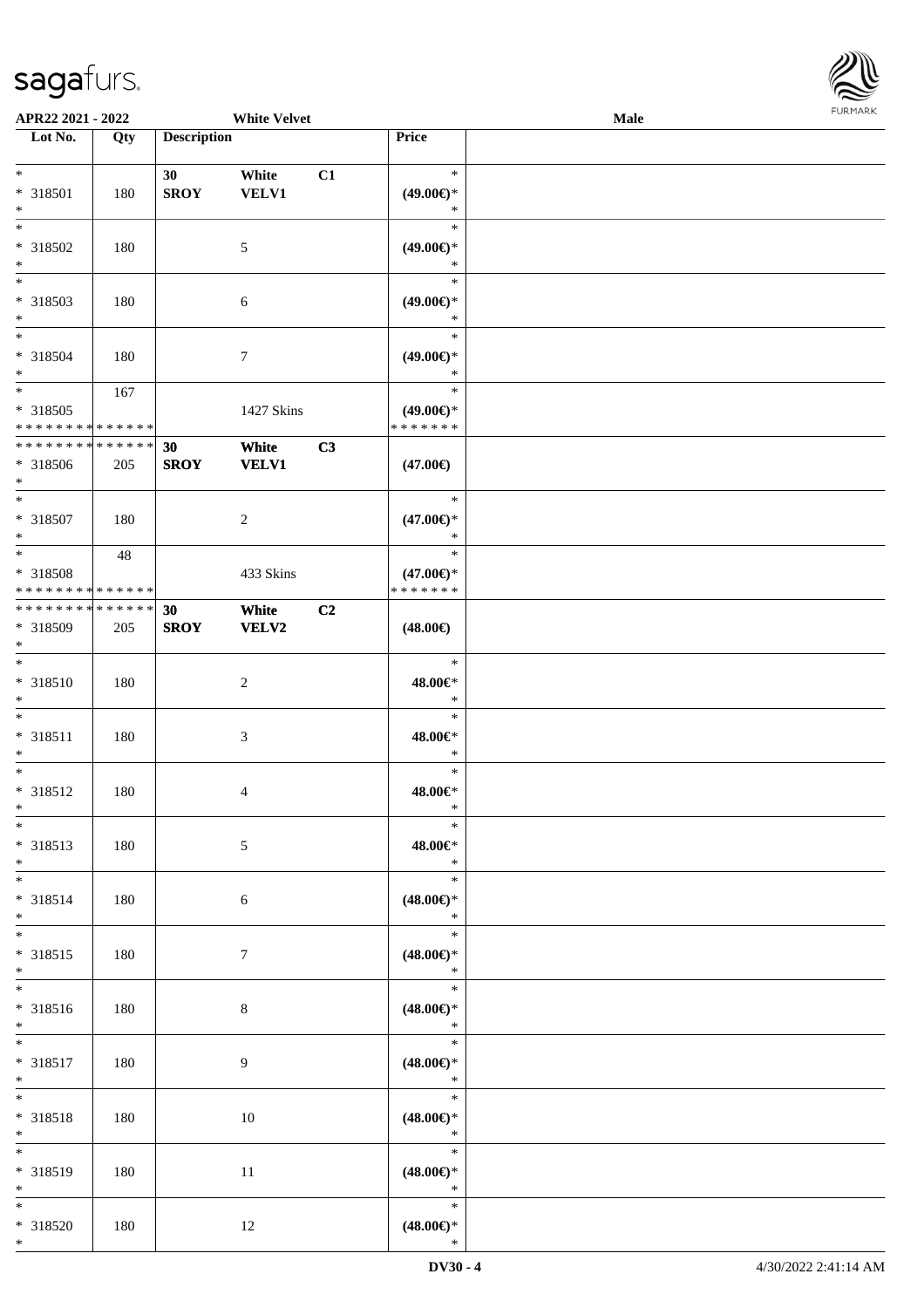

| APR22 2021 - 2022                                             |     |                                | <b>White Velvet</b> |    |                                                | Male | <b>FURPIARR</b> |  |
|---------------------------------------------------------------|-----|--------------------------------|---------------------|----|------------------------------------------------|------|-----------------|--|
| Lot No.                                                       | Qty | <b>Description</b>             |                     |    | Price                                          |      |                 |  |
| $*$<br>* 318521<br>$*$                                        | 180 | 30 <sub>1</sub><br><b>SROY</b> | White<br>VELV2      | C2 | $\ast$<br>$(48.00\epsilon)$ *<br>$\ast$        |      |                 |  |
| $\overline{\mathbf{r}}$<br>* 318522<br>$*$                    | 180 |                                | 14                  |    | $\ast$<br>$(48.00\epsilon)$ *<br>$\ast$        |      |                 |  |
| * 318523<br>$*$                                               | 180 |                                | 15                  |    | $\ast$<br>$(48.00\epsilon)$ *<br>$\ast$        |      |                 |  |
| $\overline{\mathbf{r}}$<br>* 318524<br>$*$                    | 180 |                                | 16                  |    | $\ast$<br>$(48.00\epsilon)$ *<br>$\ast$        |      |                 |  |
| $\overline{\ast}$<br>* 318525                                 | 180 |                                | 17                  |    | $\ast$<br>$(48.00\epsilon)$ *<br>$\ast$        |      |                 |  |
| $*$<br>* 318526<br>$*$                                        | 180 |                                | 18                  |    | $\ast$<br>$(48.00\epsilon)$ *<br>$\ast$        |      |                 |  |
| $\ddot{x}$<br>* 318527<br>$\ast$                              | 180 |                                | 19                  |    | $\ast$<br>$(48.00\epsilon)$ *<br>$\ast$        |      |                 |  |
| $\overline{\mathbf{r}^*}$<br>* 318528<br>$*$                  | 180 |                                | $20\,$              |    | $\ast$<br>$(48.00\epsilon)$ *<br>$\ast$        |      |                 |  |
| $\ddot{x}$<br>* 318529<br>$*$                                 | 180 |                                | 21                  |    | $\ast$<br>$(48.00\epsilon)$ *<br>$\ast$        |      |                 |  |
| $\ddot{x}$<br>* 318530<br>$*$                                 | 180 |                                | $22\,$              |    | $\ast$<br>$(48.00\epsilon)$ *<br>$\ast$        |      |                 |  |
| $*$<br>* 318531<br>$\ast$                                     | 180 |                                | 23                  |    | $\ast$<br>$(48.00\epsilon)$ *<br>$\ast$        |      |                 |  |
| $*$<br>* 318532<br>* * * * * * * * <mark>* * * * * * *</mark> | 109 |                                | 4274 Skins          |    | $\ast$<br>$(48.00\epsilon)$ *<br>* * * * * * * |      |                 |  |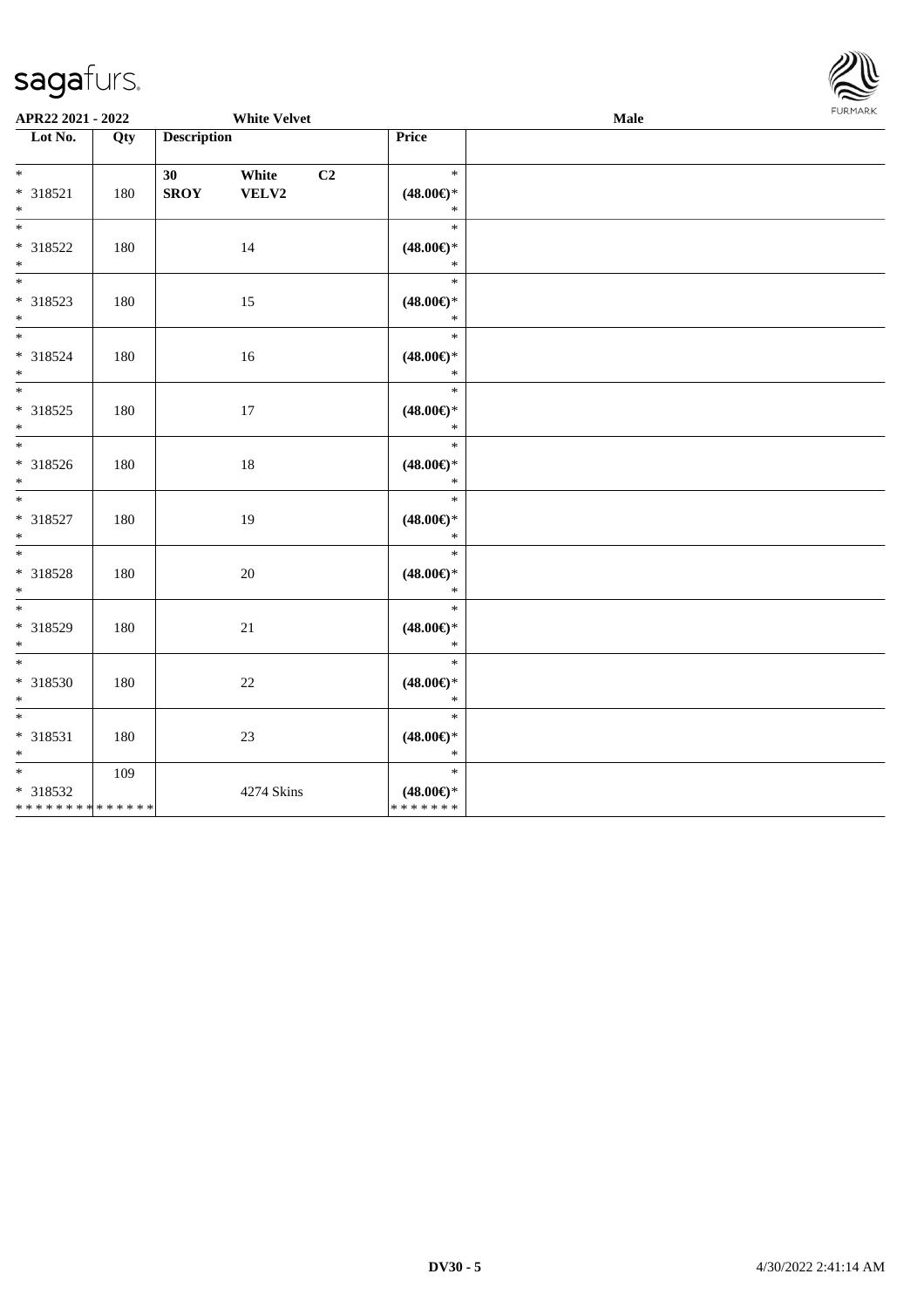

| APR22 2021 - 2022                                 |                    |                         | <b>White Velvet</b>   |                   |                                                | Male |  |
|---------------------------------------------------|--------------------|-------------------------|-----------------------|-------------------|------------------------------------------------|------|--|
| Lot No.                                           | Qty                | <b>Description</b>      |                       |                   | Price                                          |      |  |
| **************<br>* 318581<br>$\ast$              | 285                | 20<br>SI                | White<br><b>VELV1</b> | C1                | (39.00)                                        |      |  |
| $*$<br>* 318582<br>* * * * * * * * * * * * * *    | 254                |                         | 539 Skins             |                   | $\ast$<br>$(39.00€)$ *<br>* * * * * * *        |      |  |
| * * * * * * * * * * * * * *<br>* 318583<br>$\ast$ | 285                | <b>20</b><br>${\bf SI}$ | White<br><b>VELV1</b> | C3                | $(36.00\epsilon)$                              |      |  |
| $\ast$<br>* 318584<br>$\ast$                      | 260                |                         | $\sqrt{2}$            |                   | $\ast$<br>$(36.00\epsilon)$ *<br>$\ast$        |      |  |
| $\ast$<br>$* 318585$<br>$\ast$                    | 260                |                         | $\mathfrak{Z}$        |                   | $\ast$<br>$(36.00\epsilon)$ *<br>$\ast$        |      |  |
| $\ast$<br>* 318586<br>* * * * * * * * * * * * * * | 119                |                         | 924 Skins             |                   | $\ast$<br>$(36.00\epsilon)$ *<br>* * * * * * * |      |  |
| 318587                                            | 166                | 20<br>SI                | White<br>VELV2        | C1                | $(39.00\epsilon)$                              |      |  |
| * * * * * * * * * * * * * *<br>* 318588<br>$\ast$ | 285                | 20<br>SI                | White<br>VELV2        | C2                | $(38.00\epsilon)$                              |      |  |
| $\ast$<br>* 318589<br>$\ast$                      | 240                |                         | $\sqrt{2}$            |                   | $\ast$<br>$(38.00\epsilon)$ *<br>$\ast$        |      |  |
| $\ast$<br>* 318590<br>* * * * * * * * * * * * * * | 57                 |                         | 582 Skins             |                   | $\ast$<br>$(38.00\epsilon)$ *<br>* * * * * * * |      |  |
| 318591                                            | 227                | $20\,$<br>${\bf SI}$    | White<br>VELV2        | C3                | $(36.00\epsilon)$                              |      |  |
| ******** <mark>******</mark><br>$* 318592$<br>$*$ | 285                | <b>20</b><br><b>IB</b>  | White<br><b>VELV1</b> | C2<br><b>CHIP</b> | $(34.00\epsilon)$                              |      |  |
| $*$<br>* 318593<br>* * * * * * * * * * * * * *    | 244                |                         | 529 Skins             |                   | $\ast$<br>$(34.00\epsilon)$ *<br>* * * * * * * |      |  |
| * * * * * * * *<br>* 318594<br>$*$                | * * * * * *<br>265 | 20<br><b>SAGA</b>       | White<br><b>VELV1</b> | C1                | $(41.00\epsilon)$                              |      |  |
| $\overline{\ast}$<br>* 318595<br>$*$              | 240                |                         | 2                     |                   | $\ast$<br>$(41.00\epsilon)$ *<br>$\ast$        |      |  |
| $*$<br>* 318596<br>$*$                            | 240                |                         | 3                     |                   | $\ast$<br>$(41.00\epsilon)$ *<br>$\ast$        |      |  |
| $*$<br>* 318597<br>$*$                            | 240                |                         | 4                     |                   | $\ast$<br>$(41.00\epsilon)$ *<br>$\ast$        |      |  |
| $\ast$<br>* 318598<br>$*$                         | 240                |                         | 5                     |                   | $\ast$<br>$(41.00\epsilon)$ *<br>$\ast$        |      |  |
| $\ast$<br>* 318599<br>$*$                         | 240                |                         | 6                     |                   | $\ast$<br>$(41.00\epsilon)$ *<br>$\ast$        |      |  |
| $*$<br>* 318600<br>$*$                            | 240                |                         | $\tau$                |                   | $\ast$<br>$(41.00\epsilon)$ *<br>$\ast$        |      |  |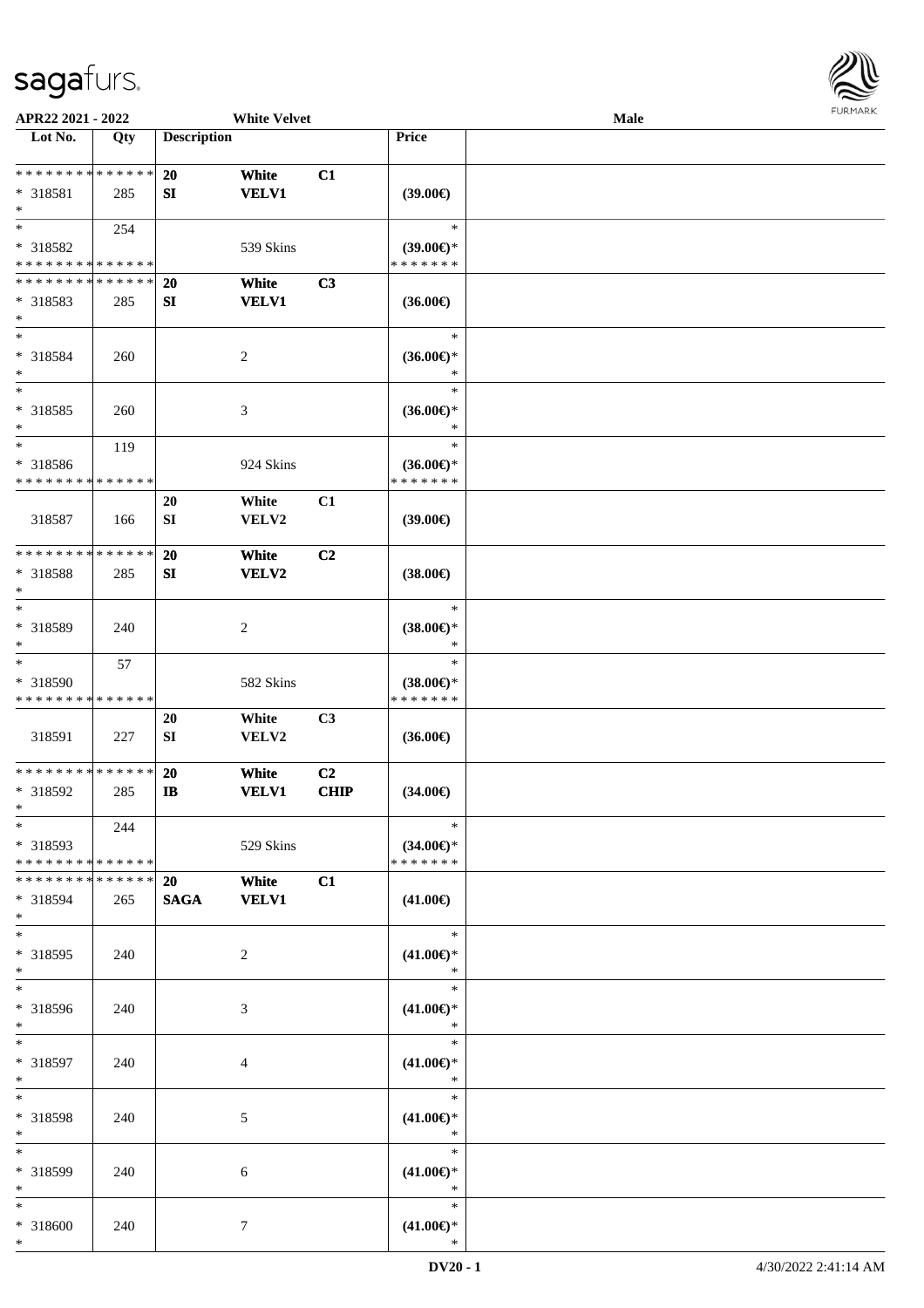

| APR22 2021 - 2022                                      |        |                    | <b>White Velvet</b> |    |                                      | Male | 101111111111 |
|--------------------------------------------------------|--------|--------------------|---------------------|----|--------------------------------------|------|--------------|
| Lot No.                                                | Qty    | <b>Description</b> |                     |    | Price                                |      |              |
|                                                        |        |                    |                     |    |                                      |      |              |
| $*$                                                    |        | 20                 | White               | C1 | $\ast$                               |      |              |
| * 318601                                               | 240    | <b>SAGA</b>        | VELV1               |    | $(41.00\epsilon)$ *<br>$\ast$        |      |              |
| $*$<br>$*$                                             |        |                    |                     |    | $\ast$                               |      |              |
| * 318602                                               |        |                    | 9                   |    |                                      |      |              |
| $*$                                                    | 240    |                    |                     |    | $(41.00\epsilon)$ *<br>$\ast$        |      |              |
|                                                        |        |                    |                     |    | $\ast$                               |      |              |
| * 318603                                               | 240    |                    | 10                  |    | $(41.00\epsilon)$ *                  |      |              |
| $*$                                                    |        |                    |                     |    | $\ast$                               |      |              |
|                                                        |        |                    |                     |    | $\ast$                               |      |              |
| * 318604                                               | 240    |                    | 11                  |    | $(41.00\epsilon)$ *                  |      |              |
| $*$                                                    |        |                    |                     |    | $\ast$                               |      |              |
| $\overline{\phantom{0}}$                               |        |                    |                     |    | $\ast$                               |      |              |
| * 318605                                               | 240    |                    | 12                  |    | $(41.00\epsilon)$ *                  |      |              |
| $*$                                                    |        |                    |                     |    | $\ast$                               |      |              |
| $*$                                                    | $81\,$ |                    |                     |    | $\ast$                               |      |              |
| * 318606<br>* * * * * * * * <mark>* * * * * * *</mark> |        |                    | 2986 Skins          |    | $(41.00\epsilon)$ *<br>* * * * * * * |      |              |
| * * * * * * * * <mark>* * * * * * *</mark>             |        | 20                 | White               | C2 |                                      |      |              |
| * 318607                                               | 265    | <b>SAGA</b>        | <b>VELV1</b>        |    | $(40.00\epsilon)$                    |      |              |
| $*$                                                    |        |                    |                     |    |                                      |      |              |
| $*$                                                    |        |                    |                     |    | $\ast$                               |      |              |
| * 318608                                               | 240    |                    | $\overline{c}$      |    | $(40.00\epsilon)$ *                  |      |              |
| $*$                                                    |        |                    |                     |    | $\ast$                               |      |              |
|                                                        |        |                    |                     |    | $\ast$                               |      |              |
| * 318609                                               | 240    |                    | 3                   |    | $(40.00\epsilon)$ *                  |      |              |
| $\ast$                                                 |        |                    |                     |    | $\ast$                               |      |              |
|                                                        |        |                    |                     |    | $\ast$                               |      |              |
| * 318610                                               | 240    |                    | 4                   |    | $(40.00\epsilon)$ *<br>$\ast$        |      |              |
| $*$<br>$*$                                             |        |                    |                     |    | $\ast$                               |      |              |
| * 318611                                               | 240    |                    | 5                   |    | $(40.00\epsilon)$ *                  |      |              |
| $\ast$                                                 |        |                    |                     |    | $\ast$                               |      |              |
| $*$                                                    |        |                    |                     |    | $\ast$                               |      |              |
| * 318612                                               | 240    |                    | 6                   |    | $(40.00\varepsilon)$ *               |      |              |
| $*$ $-$                                                |        |                    |                     |    | ∗                                    |      |              |
| $*$                                                    |        |                    |                     |    | $\ast$                               |      |              |
| * 318613                                               | 240    |                    | $\tau$              |    | $(40.00\epsilon)$ *                  |      |              |
| $*$                                                    |        |                    |                     |    | $\ast$                               |      |              |
| $*$                                                    |        |                    |                     |    | $\ast$                               |      |              |
| * 318614<br>$*$                                        | 240    |                    | $8\,$               |    | $(40.00\epsilon)$ *<br>$\ast$        |      |              |
| $*$                                                    |        |                    |                     |    | $\ast$                               |      |              |
| * 318615                                               | 240    |                    | 9                   |    | $(40.00\epsilon)$ *                  |      |              |
| $*$                                                    |        |                    |                     |    | $\ast$                               |      |              |
| $\overline{\ }$                                        |        |                    |                     |    | $\ast$                               |      |              |
| * 318616                                               | 240    |                    | 10                  |    | $(40.00\epsilon)$ *                  |      |              |
| $*$                                                    |        |                    |                     |    | $\ast$                               |      |              |
| $*$                                                    |        |                    |                     |    | $\ast$                               |      |              |
| * 318617                                               | 240    |                    | 11                  |    | $(40.00\epsilon)$ *                  |      |              |
| $*$<br>$*$                                             |        |                    |                     |    | $\ast$<br>$\ast$                     |      |              |
|                                                        |        |                    |                     |    |                                      |      |              |
| * 318618<br>$*$                                        | 240    |                    | 12                  |    | $(40.00\epsilon)$ *<br>$\ast$        |      |              |
| $\overline{\ }$                                        |        |                    |                     |    | $\ast$                               |      |              |
| * 318619                                               | 240    |                    | 13                  |    | $(40.00\epsilon)$ *                  |      |              |
| $*$                                                    |        |                    |                     |    | $\ast$                               |      |              |
| $*$                                                    |        |                    |                     |    | $\ast$                               |      |              |
| * 318620                                               | 240    |                    | 14                  |    | $(40.00\epsilon)$ *                  |      |              |
| $*$                                                    |        |                    |                     |    | $\ast$                               |      |              |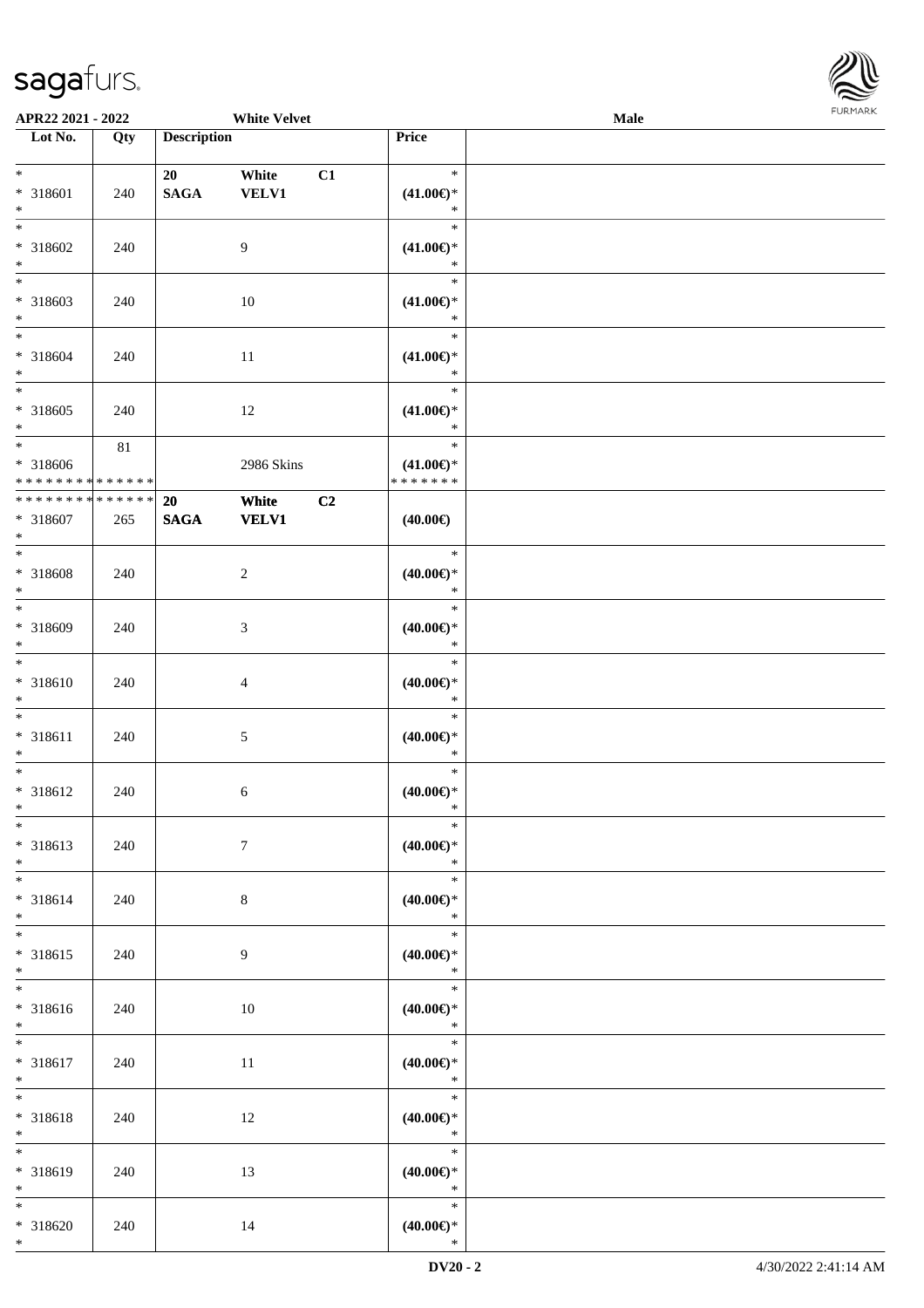

| APR22 2021 - 2022                                          |                    |                    | <b>White Velvet</b>   |                   |                                                | Male |  |
|------------------------------------------------------------|--------------------|--------------------|-----------------------|-------------------|------------------------------------------------|------|--|
| Lot No.                                                    | Qty                | <b>Description</b> |                       |                   | Price                                          |      |  |
| $\ast$<br>* 318621<br>* * * * * * * * * * * * * *          | 258                | 20<br><b>SAGA</b>  | White<br><b>VELV1</b> | C2                | $\ast$<br>$(40.00\epsilon)$ *<br>* * * * * * * |      |  |
| * * * * * * * * * * * * * *<br>$* 318622$<br>$\ast$        | 265                | 20<br><b>SAGA</b>  | White<br><b>VELV2</b> | C1                | $(41.00\epsilon)$                              |      |  |
| $\overline{\ast}$<br>* 318623<br>$\ast$                    | 240                |                    | $\sqrt{2}$            |                   | $\ast$<br>$(41.00\epsilon)$ *                  |      |  |
| $\overline{\ }$<br>* 318624<br>* * * * * * * * * * * * * * | 246                |                    | 751 Skins             |                   | $\ast$<br>$(41.00\epsilon)$ *<br>* * * * * * * |      |  |
| **************<br>$* 318625$<br>$\ast$                     | 265                | 20<br><b>SAGA</b>  | White<br><b>VELV2</b> | C3                | $(38.00\epsilon)$                              |      |  |
| $\ast$<br>* 318626<br>$\ast$                               | 240                |                    | $\overline{c}$        |                   | $\ast$<br>$(38.00\epsilon)$ *<br>$\ast$        |      |  |
| $\ast$<br>* 318627<br>$\ast$                               | 240                |                    | 3                     |                   | $\ast$<br>$(38.00\epsilon)$ *<br>$\ast$        |      |  |
| $\ast$<br>* 318628<br>* * * * * * * * * * * * * *          | 233                |                    | 978 Skins             |                   | $\ast$<br>$(38.00\epsilon)$ *<br>* * * * * * * |      |  |
| * * * * * * * * * * * * * *<br>* 318629<br>$\ast$          | 265                | <b>20</b><br>IA    | White<br><b>VELV1</b> | C2<br><b>CHIP</b> | $(36.00\epsilon)$                              |      |  |
| $\ast$<br>* 318630<br>$\ast$                               | 240                |                    | $\boldsymbol{2}$      |                   | $\ast$<br>$(36.00\epsilon)$ *<br>$\ast$        |      |  |
| $\ast$<br>$* 318631$<br>$\ast$                             | 240                |                    | $\mathfrak{Z}$        |                   | $\ast$<br>$(36.00\epsilon)$ *<br>$\ast$        |      |  |
| $\ast$<br>* 318632<br>$*$                                  | 240                |                    | 4                     |                   | $\ast$<br>$(36.00\epsilon)$ *<br>$\ast$        |      |  |
| $\ast$<br>* 318633<br>$\ast$                               | 240                |                    | 5                     |                   | $\ast$<br>$(36.00\epsilon)$ *<br>∗             |      |  |
| $\ast$<br>* 318634<br>$\ast$                               | 240                |                    | 6                     |                   | $\ast$<br>$(36.00\epsilon)$ *<br>$\ast$        |      |  |
| $\ast$<br>* 318635<br>* * * * * * * * * * * * * *          | 129                |                    | 1594 Skins            |                   | $\ast$<br>$(36.00\epsilon)$ *<br>* * * * * * * |      |  |
| * * * * * * * *<br>* 318636<br>$\ast$                      | * * * * * *<br>265 | 20<br>IA           | White<br><b>VELV2</b> | C2<br><b>CHIP</b> | $(36.00\epsilon)$                              |      |  |
| $\ast$<br>* 318637<br>$\ast$                               | 240                |                    | $\overline{c}$        |                   | $\ast$<br>$(36.00\epsilon)$ *<br>$\ast$        |      |  |
| $\ast$<br>* 318638<br>$\ast$                               | 240                |                    | 3                     |                   | $\ast$<br>$(36.00\epsilon)$ *<br>$\ast$        |      |  |
| $\ast$<br>* 318639<br>$\ast$                               | 240                |                    | 4                     |                   | $\ast$<br>$(36.00\epsilon)$ *<br>$\ast$        |      |  |
| $\ast$<br>* 318640<br>* * * * * * * * * * * * * *          | 212                |                    | 1197 Skins            |                   | $\ast$<br>$(36.00\epsilon)$ *<br>* * * * * * * |      |  |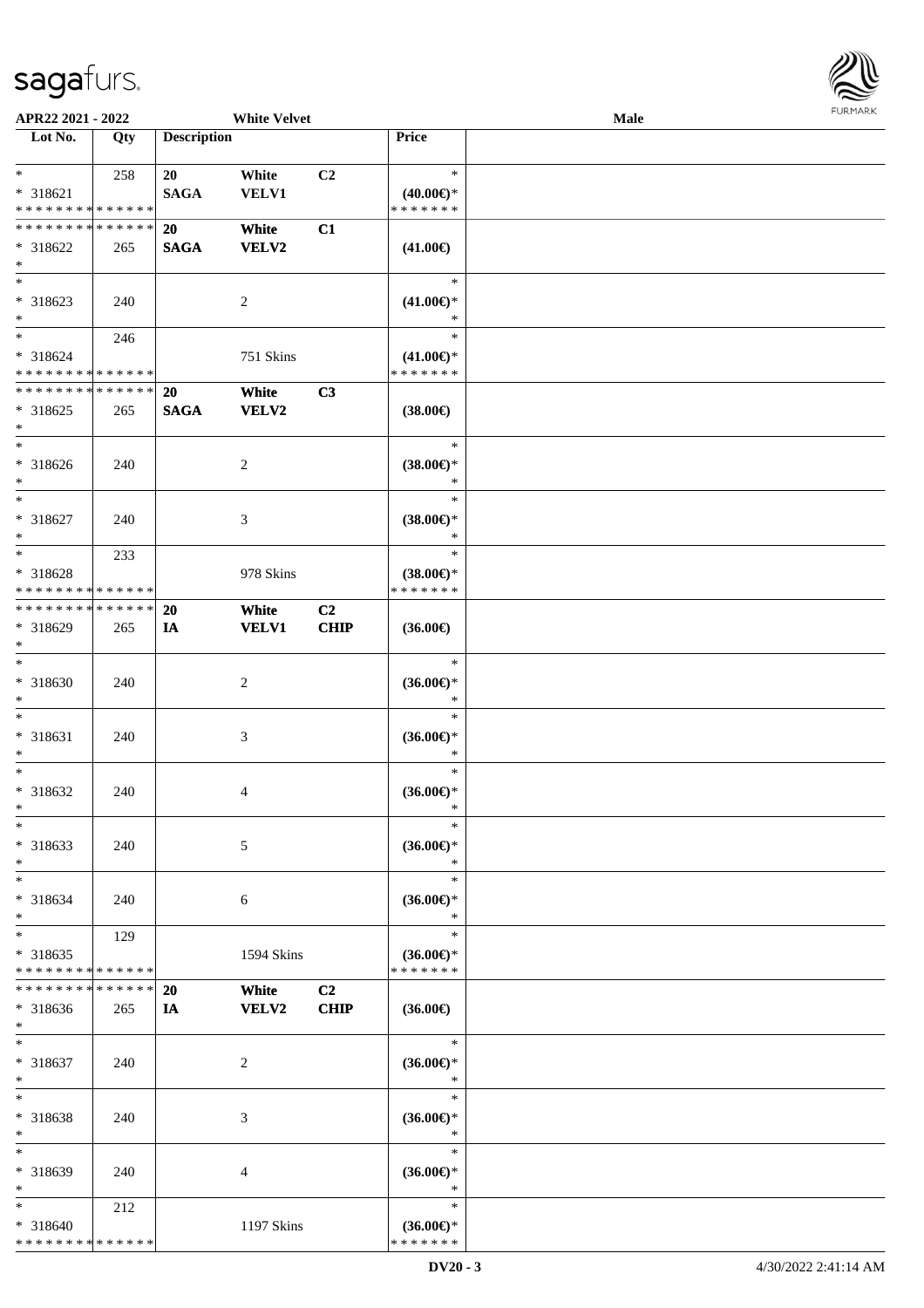

| APR22 2021 - 2022                                |                    |                                                         | <b>White Velvet</b> |                                                | <b>Male</b> |  |
|--------------------------------------------------|--------------------|---------------------------------------------------------|---------------------|------------------------------------------------|-------------|--|
| Lot No.                                          | Qty                | <b>Description</b>                                      |                     | Price                                          |             |  |
|                                                  |                    |                                                         |                     |                                                |             |  |
| * * * * * * * * * * * * * *<br>$* 318641$<br>$*$ | 245                | White<br>20 <sub>2</sub><br><b>SROY</b><br><b>VELV1</b> | C2                  | $(42.00\epsilon)$                              |             |  |
| $*$<br>* 318642<br>$*$                           | 220                | $\overline{2}$                                          |                     | $\ast$<br>$(42.00\epsilon)$ *<br>$\ast$        |             |  |
| $* 318643$<br>$*$                                | 220                | $\mathfrak{Z}$                                          |                     | $\ast$<br>$(42.00\epsilon)$ *<br>$\ast$        |             |  |
| $*$<br>$* 318644$<br>$*$                         | 220                | $\overline{4}$                                          |                     | $\ast$<br>$(42.00\epsilon)$ *<br>$\ast$        |             |  |
| $*$<br>$* 318645$<br>$*$                         | 220                | $5\,$                                                   |                     | $\ast$<br>$(42.00\epsilon)$ *<br>$\ast$        |             |  |
| $*$<br>$* 318646$<br>$*$                         | 220                | 6                                                       |                     | $\ast$<br>$(42.00\epsilon)$ *<br>$\ast$        |             |  |
| $*$<br>$* 318647$<br>$*$                         | 220                | $\overline{7}$                                          |                     | $\ast$<br>$(42.00\epsilon)$ *<br>$\ast$        |             |  |
| * 318648<br>$*$                                  | 220                | $8\,$                                                   |                     | $\ast$<br>$(42.00\epsilon)$ *<br>$\ast$        |             |  |
| $*$<br>* 318649<br>$*$                           | 220                | 9                                                       |                     | $\ast$<br>$(42.00\epsilon)$ *<br>$\ast$        |             |  |
| $*$<br>$* 318650$<br>$*$                         | 220                | 10                                                      |                     | $\ast$<br>$(42.00\epsilon)$ *<br>$\ast$        |             |  |
| $*$<br>* 318651<br>$*$                           | 220                | $11\,$                                                  |                     | $\ast$<br>$(42.00\epsilon)$ *<br>$\ast$        |             |  |
| $*$<br>$* 318652$<br>$*$                         | 220                | 12                                                      |                     | $\ast$<br>$(42.00\epsilon)$ *<br>$\ast$        |             |  |
| $*$<br>* 318653<br>$*$                           | 220                | 13                                                      |                     | $\ast$<br>$(42.00\epsilon)$ *<br>$\ast$        |             |  |
| $*$<br>* 318654<br>$*$                           | 220                | 14                                                      |                     | $\ast$<br>$(42.00\epsilon)$ *<br>$\ast$        |             |  |
| $*$<br>* 318655<br>$*$                           | 220                | 15                                                      |                     | $\ast$<br>$(42.00\epsilon)$ *<br>$\ast$        |             |  |
| * 318656<br>* * * * * * * *                      | 252<br>* * * * * * |                                                         | 3577 Skins          | $\ast$<br>$(42.00\epsilon)$ *<br>* * * * * * * |             |  |
| * * * * * * * * * * * * * *<br>* 318657<br>$*$   | 246                | 20<br>White<br><b>SROY</b><br><b>VELV1</b>              | C3                  | $(40.00\epsilon)$                              |             |  |
| $*$<br>* 318658<br>$*$                           | 220                | 2                                                       |                     | $\ast$<br>$(40.00\epsilon)$ *<br>$\ast$        |             |  |
| $*$<br>* 318659<br>$*$                           | 220                | 3                                                       |                     | $\ast$<br>$(40.00\epsilon)$ *<br>$\ast$        |             |  |
| $*$<br>* 318660<br>$*$                           | 220                | 4                                                       |                     | $\ast$<br>$(40.00\epsilon)$ *<br>$\ast$        |             |  |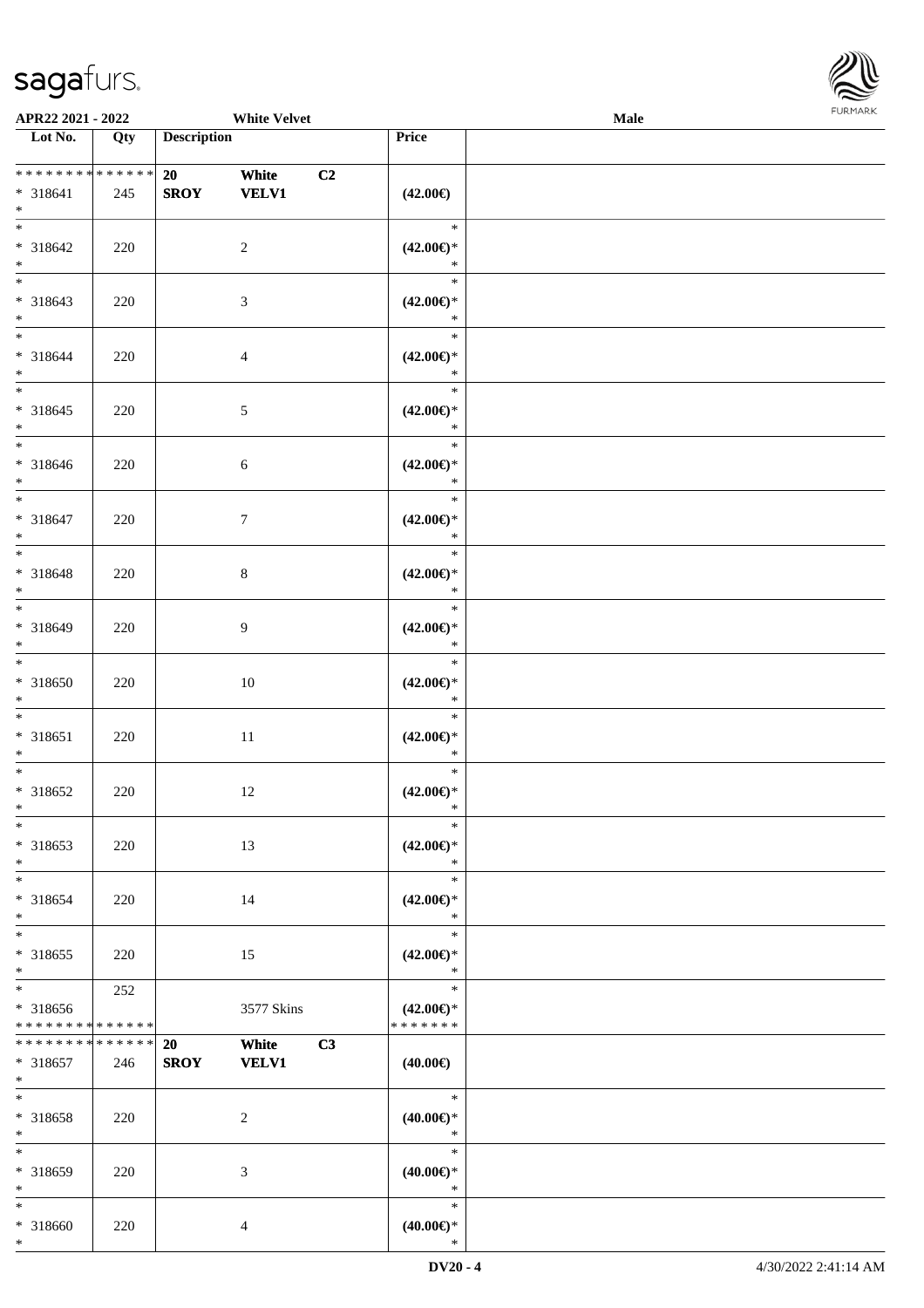

| APR22 2021 - 2022                       |     |                    | <b>White Velvet</b> |    |                                    | <b>Male</b> |  |
|-----------------------------------------|-----|--------------------|---------------------|----|------------------------------------|-------------|--|
| Lot No.                                 | Qty | <b>Description</b> |                     |    | Price                              |             |  |
|                                         |     |                    |                     |    |                                    |             |  |
| $\ast$                                  |     | 20                 | White               | C3 | $\ast$                             |             |  |
| * 318661                                | 220 | <b>SROY</b>        | <b>VELV1</b>        |    | $(40.00\epsilon)$ *                |             |  |
| $\ast$                                  |     |                    |                     |    | $\ast$                             |             |  |
| $\ast$                                  |     |                    |                     |    | $\ast$                             |             |  |
| * 318662                                | 220 |                    | 6                   |    | $(40.00\epsilon)$ *                |             |  |
| $\ast$                                  |     |                    |                     |    | $\ast$                             |             |  |
| $\overline{\phantom{1}}$                |     |                    |                     |    | $\ast$                             |             |  |
| * 318663                                | 220 |                    | $\boldsymbol{7}$    |    | $(40.00\epsilon)$ *                |             |  |
| $\ast$                                  |     |                    |                     |    | $\ast$                             |             |  |
| $\overline{\phantom{a}^*}$              | 149 |                    |                     |    | $\ast$                             |             |  |
|                                         |     |                    |                     |    |                                    |             |  |
| * 318664<br>* * * * * * * * * * * * * * |     |                    | 1715 Skins          |    | $(40.00\in)^\ast$<br>* * * * * * * |             |  |
| * * * * * * * * * * * * * *             |     |                    |                     |    |                                    |             |  |
|                                         |     | 20                 | White               | C1 |                                    |             |  |
| $*318665$                               | 245 | <b>SROY</b>        | <b>VELV2</b>        |    | $(43.00\epsilon)$                  |             |  |
| $\ast$                                  |     |                    |                     |    |                                    |             |  |
| $\overline{\phantom{a}^*}$              |     |                    |                     |    | $\ast$                             |             |  |
| * 318666                                | 220 |                    | $\sqrt{2}$          |    | $(43.00\epsilon)$ *                |             |  |
| $\ast$                                  |     |                    |                     |    | $\ast$                             |             |  |
| $\ast$                                  |     |                    |                     |    | $\ast$                             |             |  |
| $* 318667$                              | 220 |                    | $\mathfrak{Z}$      |    | $(43.00\epsilon)$ *                |             |  |
| $\ast$                                  |     |                    |                     |    | $\ast$                             |             |  |
| $\ast$                                  |     |                    |                     |    | $\ast$                             |             |  |
| * 318668                                | 220 |                    | $\overline{4}$      |    | $(43.00\epsilon)$ *                |             |  |
| $\ast$                                  |     |                    |                     |    | $\ast$                             |             |  |
| $\ast$                                  | 55  |                    |                     |    | $\ast$                             |             |  |
| * 318669                                |     |                    | 960 Skins           |    | $(43.00\epsilon)$ *                |             |  |
| * * * * * * * * * * * * * *             |     |                    |                     |    | * * * * * * *                      |             |  |
| ******** <mark>*****</mark> *           |     | 20                 | White               | C2 |                                    |             |  |
| * 318670                                | 245 | <b>SROY</b>        | VELV2               |    | $(42.00\epsilon)$                  |             |  |
| $\ast$                                  |     |                    |                     |    |                                    |             |  |
| $\ast$                                  |     |                    |                     |    | $\ast$                             |             |  |
| $* 318671$                              | 220 |                    | $\sqrt{2}$          |    | $(42.00\epsilon)$ *                |             |  |
| $\ast$                                  |     |                    |                     |    | $\ast$                             |             |  |
| $\ast$                                  |     |                    |                     |    | $\ast$                             |             |  |
| $* 318672$                              | 220 |                    | $\mathfrak{Z}$      |    | $(42.00\epsilon)$ *                |             |  |
| $*$                                     |     |                    |                     |    | $\ast$                             |             |  |
| $*$                                     |     |                    |                     |    | $\ast$                             |             |  |
| $* 318673$                              |     |                    |                     |    | $(42.00\epsilon)$ *                |             |  |
|                                         | 220 |                    | $\overline{4}$      |    |                                    |             |  |
| $\ast$<br>$\ast$                        |     |                    |                     |    | $\ast$<br>$\ast$                   |             |  |
|                                         |     |                    |                     |    |                                    |             |  |
| * 318674                                | 220 |                    | 5                   |    | $(42.00\epsilon)$ *                |             |  |
| $\ast$                                  |     |                    |                     |    | $\ast$                             |             |  |
| $\ast$                                  |     |                    |                     |    | $\ast$                             |             |  |
| $* 318675$                              | 220 |                    | 6                   |    | $(42.00\epsilon)$ *                |             |  |
| $\ast$                                  |     |                    |                     |    | $\ast$                             |             |  |
| $\ast$                                  |     |                    |                     |    | $\ast$                             |             |  |
| * 318676                                | 220 |                    | 7                   |    | $(42.00\epsilon)$ *                |             |  |
| $*$                                     |     |                    |                     |    | $\ast$                             |             |  |
| $*$                                     |     |                    |                     |    | $\ast$                             |             |  |
| $* 318677$                              | 220 |                    | $\,8\,$             |    | $(42.00\epsilon)$ *                |             |  |
| $\ast$                                  |     |                    |                     |    | $\ast$                             |             |  |
| $\ast$                                  |     |                    |                     |    | $\ast$                             |             |  |
| * 318678                                | 220 |                    | 9                   |    | $(42.00\epsilon)$ *                |             |  |
| $\ast$                                  |     |                    |                     |    | $\ast$                             |             |  |
| $\ast$                                  |     |                    |                     |    | $\ast$                             |             |  |
| * 318679                                | 220 |                    | 10                  |    | $(42.00\epsilon)$ *                |             |  |
| $\ast$                                  |     |                    |                     |    | $\ast$                             |             |  |
| $*$                                     | 237 |                    |                     |    | $\ast$                             |             |  |
| * 318680                                |     |                    | 2462 Skins          |    | $(42.00\epsilon)$ *                |             |  |
| * * * * * * * * * * * * * *             |     |                    |                     |    | * * * * * * *                      |             |  |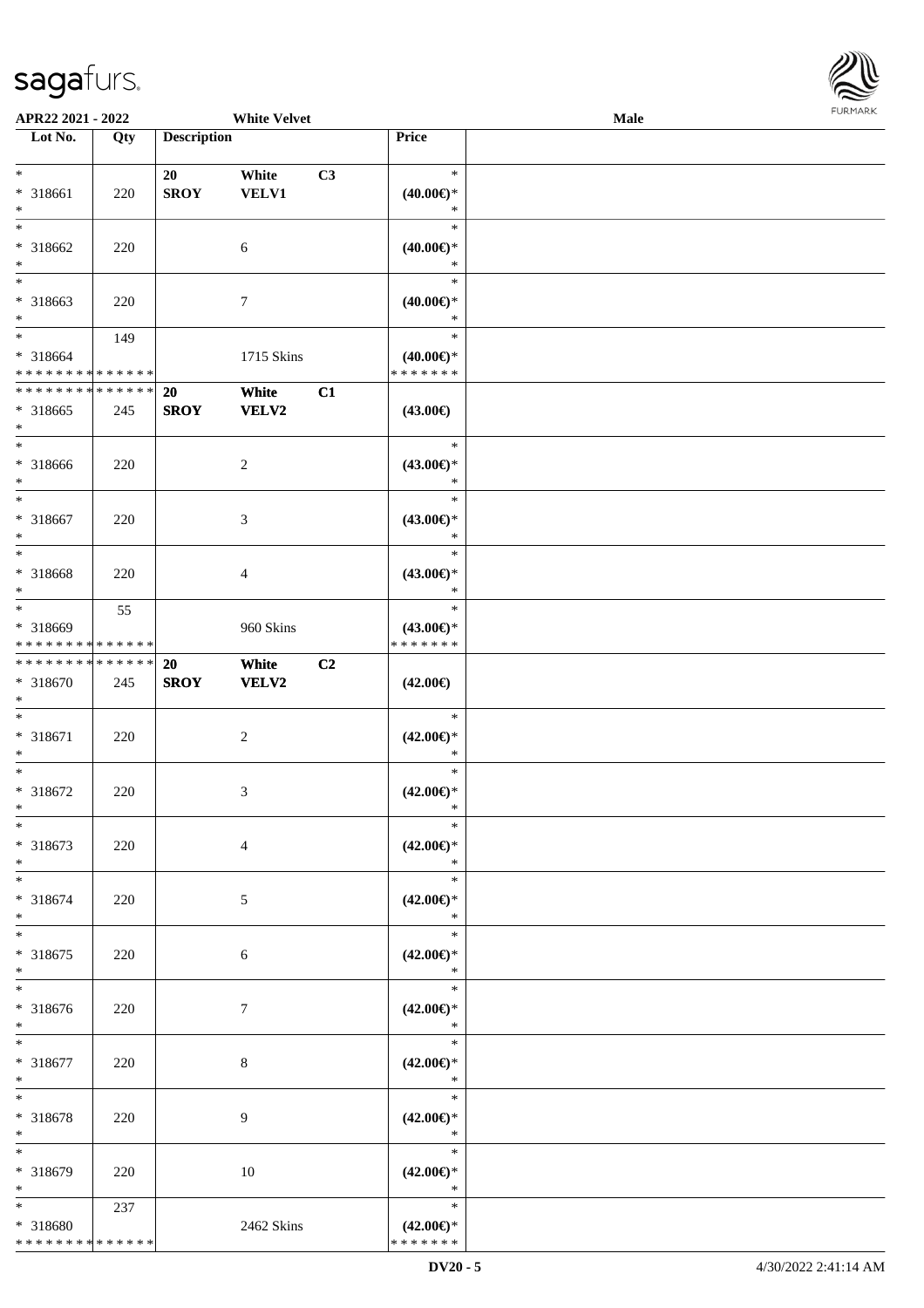

| APR22 2021 - 2022           |     |                    | <b>White Velvet</b>         |    |                     | <b>Male</b> | <b>FURMARK</b> |
|-----------------------------|-----|--------------------|-----------------------------|----|---------------------|-------------|----------------|
| Lot No.                     | Qty | <b>Description</b> |                             |    | Price               |             |                |
| **************              |     | 20                 | White                       | C3 |                     |             |                |
| $* 318681$                  | 245 | <b>SROY</b>        | <b>VELV2</b>                |    | $(40.00\epsilon)$   |             |                |
| $*$                         |     |                    |                             |    |                     |             |                |
| $\overline{\phantom{0}}$    |     |                    |                             |    | $\ast$              |             |                |
| $* 318682$                  | 220 |                    | $\overline{c}$              |    | $(40.00\epsilon)$ * |             |                |
| $\ast$<br>$\overline{\ast}$ |     |                    |                             |    | $\ast$<br>$\ast$    |             |                |
| * 318683                    | 220 |                    | $\ensuremath{\mathfrak{Z}}$ |    | $(40.00\epsilon)$ * |             |                |
| $*$                         |     |                    |                             |    | *                   |             |                |
| $*$                         |     |                    |                             |    | $\ast$              |             |                |
| * 318684                    | 220 |                    | 4                           |    | $(40.00\epsilon)$ * |             |                |
| $\ast$                      |     |                    |                             |    | $\ast$              |             |                |
| $*$                         | 160 |                    |                             |    | $\ast$              |             |                |
| * 318685                    |     |                    | 1065 Skins                  |    | $(40.00\epsilon)$ * |             |                |
| * * * * * * * * * * * * * * |     |                    |                             |    | * * * * * * *       |             |                |
|                             |     | 20                 | White                       | C1 |                     |             |                |
| 318686                      | 242 | ${\bf LUMI}$       | VELV1                       |    | $(44.00\epsilon)$   |             |                |
|                             |     | 20                 | White                       | C2 |                     |             |                |
| 318687                      | 275 | <b>LUMI</b>        | VELV1                       |    | $(43.00\epsilon)$   |             |                |
|                             |     | 20                 | White                       | C1 |                     |             |                |
| 318688                      | 125 | <b>LUMI</b>        | VELV2                       |    | $(44.00\epsilon)$   |             |                |
|                             |     |                    |                             |    |                     |             |                |
|                             |     | 20                 | White                       | C2 |                     |             |                |
| 318689                      | 266 | <b>LUMI</b>        | VELV2                       |    | $(43.00\epsilon)$   |             |                |
|                             |     |                    |                             |    |                     |             |                |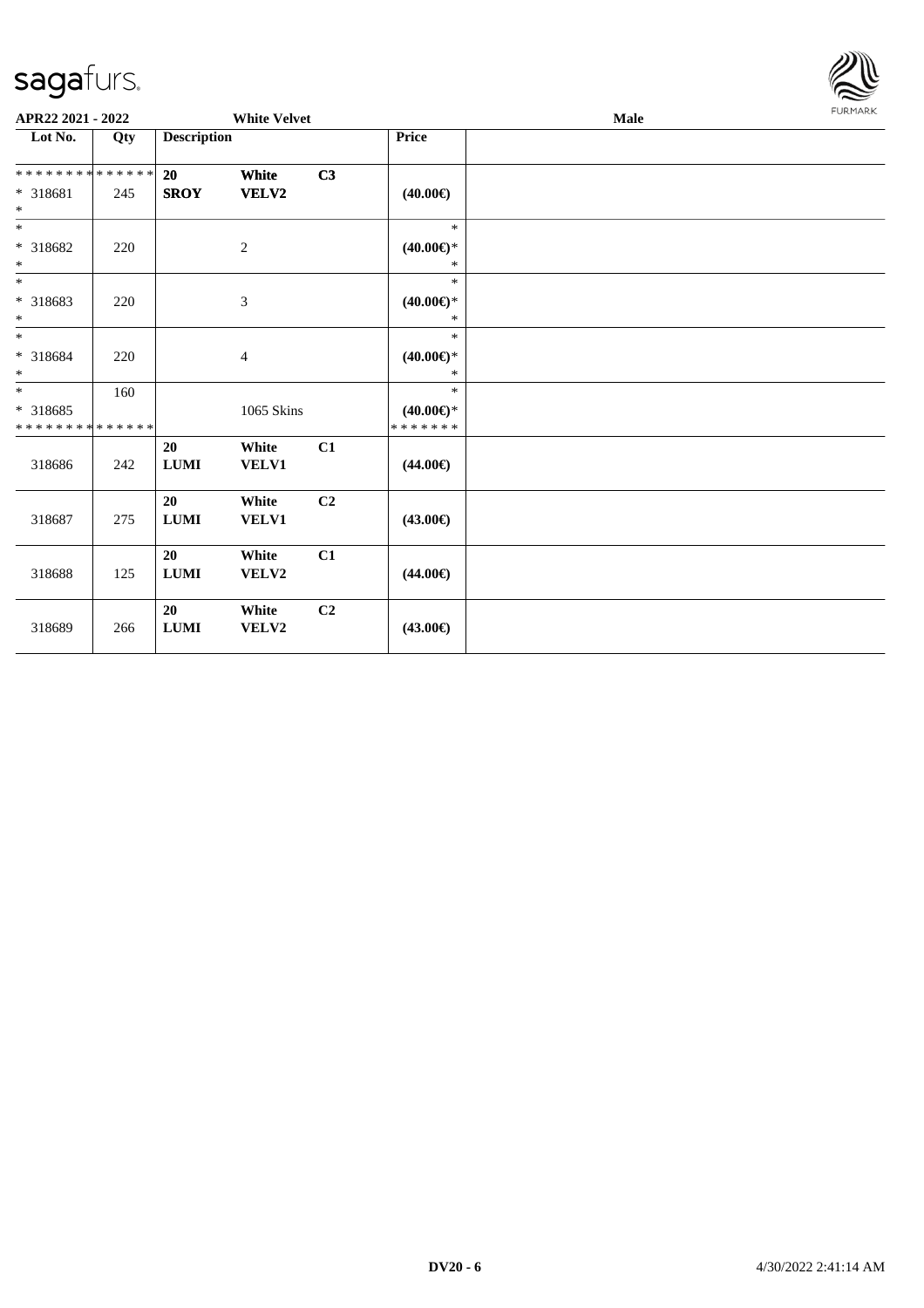

| APR22 2021 - 2022            |     |                    | White                |                |                          | Female | <b>FURMARK</b> |
|------------------------------|-----|--------------------|----------------------|----------------|--------------------------|--------|----------------|
| Lot No.                      | Qty | <b>Description</b> |                      |                | Price                    |        |                |
|                              |     |                    | White                | C <sub>2</sub> |                          |        |                |
| $* 418001$<br>$*$            | 465 | <b>SI</b>          |                      |                | 37.00€                   |        |                |
| $*$                          | 248 |                    |                      |                | $\ast$                   |        |                |
| * 418002                     |     |                    | 713 Skins            |                | 37.00€*                  |        |                |
| * * * * * * * * * * * * * *  |     |                    |                      |                | *******                  |        |                |
| $* 418003$<br>$*$            | 425 | IB                 | White<br><b>CHIP</b> | C <sub>2</sub> | 29.00€                   |        |                |
| $*$                          | 83  |                    |                      |                | $\ast$                   |        |                |
| $* 418004$<br>************** |     |                    | 508 Skins            |                | 29.00€*<br>* * * * * * * |        |                |
| ************** 0             |     |                    | White                | C <sub>2</sub> |                          |        |                |
| $* 418005$<br>$\ast$         | 425 | <b>SROY</b>        |                      |                | 37.00€                   |        |                |
| $\ast$                       | 280 |                    |                      |                | $\ast$                   |        |                |
| $* 418006$<br>************** |     |                    | 705 Skins            |                | 37.00€*<br>*******       |        |                |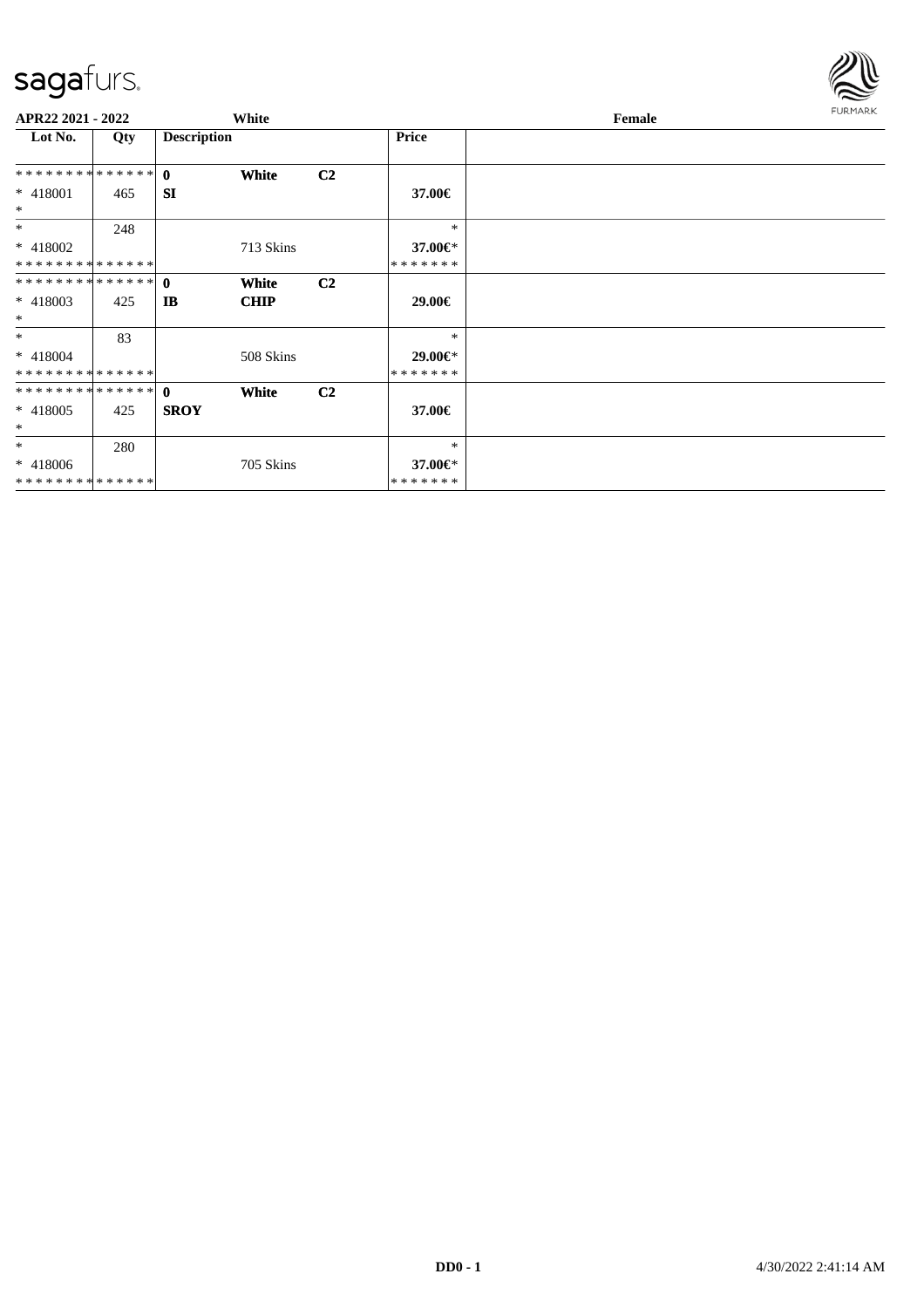

| APR22 2021 - 2022                                                         |     |                       | White                |                               |                                      | Female |  |
|---------------------------------------------------------------------------|-----|-----------------------|----------------------|-------------------------------|--------------------------------------|--------|--|
| Lot No.                                                                   | Qty | <b>Description</b>    |                      |                               | Price                                |        |  |
|                                                                           |     |                       |                      |                               |                                      |        |  |
| ******** <mark>******</mark>                                              |     | $\mathbf{1}$          | White                | C1                            |                                      |        |  |
| * 418061                                                                  | 505 | SI                    |                      |                               | 35.00€                               |        |  |
| $*$<br>$\overline{\ast}$                                                  |     |                       |                      |                               |                                      |        |  |
|                                                                           | 146 |                       |                      |                               | $\ast$                               |        |  |
| * 418062                                                                  |     |                       | 651 Skins            |                               | 35.00€*                              |        |  |
| * * * * * * * * * * * * * *<br>* * * * * * * * <mark>* * * * * * *</mark> |     |                       |                      |                               | * * * * * * *                        |        |  |
|                                                                           |     | 1                     | White                | C2                            |                                      |        |  |
| * 418063<br>$*$                                                           | 505 | IB                    | <b>CHIP</b>          |                               | $(22.50\epsilon)$                    |        |  |
| $*$                                                                       |     |                       |                      |                               | $\ast$                               |        |  |
| * 418064                                                                  | 480 |                       | 2                    |                               | $(22.50\epsilon)$ *                  |        |  |
| $*$                                                                       |     |                       |                      |                               | $\ast$                               |        |  |
| $*$                                                                       | 87  |                       |                      |                               | $\ast$                               |        |  |
| * 418065                                                                  |     |                       | 1072 Skins           |                               | $(22.50\epsilon)$ *                  |        |  |
| * * * * * * * * * * * * * *                                               |     |                       |                      |                               | * * * * * * *                        |        |  |
|                                                                           |     | 0/1                   | White                | C <sub>2</sub>                |                                      |        |  |
| 418066                                                                    | 482 | $\mathbf{I}$ <b>B</b> | <b>CHIP</b>          | <b>LNAP</b>                   | 31.00€                               |        |  |
|                                                                           |     |                       |                      |                               |                                      |        |  |
| * * * * * * * * <mark>* * * * * * *</mark>                                |     | $\mathbf{1}$          | White                | C <sub>2</sub>                |                                      |        |  |
| * 418067                                                                  | 460 | <b>SAGA</b>           |                      |                               | 37.00€                               |        |  |
| $*$                                                                       |     |                       |                      |                               |                                      |        |  |
| $*$                                                                       |     |                       |                      |                               | $\ast$                               |        |  |
| * 418068                                                                  | 460 |                       | 2                    |                               | 36.00€*                              |        |  |
| $*$                                                                       |     |                       |                      |                               | $\ast$                               |        |  |
| $\ast$                                                                    |     |                       |                      |                               | $\ast$                               |        |  |
| * 418069                                                                  | 460 |                       | 3                    |                               | 36.00€*                              |        |  |
| $\ast$                                                                    |     |                       |                      |                               | $\ast$                               |        |  |
| $*$                                                                       |     |                       |                      |                               | $\ast$                               |        |  |
| * 418070                                                                  | 460 |                       | 4                    |                               | $36.00 \text{E}^*$                   |        |  |
| $*$                                                                       |     |                       |                      |                               | $\ast$                               |        |  |
| $*$                                                                       |     |                       |                      |                               | $\ast$                               |        |  |
| * 418071                                                                  | 460 |                       | 5                    |                               | 37.00€*                              |        |  |
| $\ast$                                                                    |     |                       |                      |                               | $\ast$                               |        |  |
| $*$                                                                       | 430 |                       |                      |                               | $\ast$                               |        |  |
| * 418072                                                                  |     |                       | 2730 Skins           |                               | 37.00€*                              |        |  |
| * * * * * * * * * * * * * *                                               |     |                       |                      |                               | *******                              |        |  |
| * * * * * * * * * * * * * * <mark>*</mark>                                |     | $\mathbf{1}$          | White                | C2                            |                                      |        |  |
| * 418073                                                                  | 485 | IA                    | CHIP                 |                               | $(23.50\epsilon)$                    |        |  |
| $*$                                                                       |     |                       |                      |                               |                                      |        |  |
| $*$                                                                       |     |                       |                      |                               | $\ast$                               |        |  |
| * 418074                                                                  | 460 |                       | 2                    |                               | $(23.50\epsilon)$ *                  |        |  |
| $*$                                                                       |     |                       |                      |                               | $\ast$                               |        |  |
| $*$                                                                       |     |                       |                      |                               | $\ast$                               |        |  |
| * 418075                                                                  | 460 |                       | 3                    |                               | $(23.50\epsilon)$ *                  |        |  |
| $*$                                                                       |     |                       |                      |                               | $\ast$                               |        |  |
| $_{*}$                                                                    |     |                       |                      |                               | $\ast$                               |        |  |
| * 418076                                                                  | 460 |                       | $\overline{4}$       |                               | $(23.50\epsilon)$ *                  |        |  |
| $\ast$                                                                    |     |                       |                      |                               | $\ast$                               |        |  |
| $*$ $-$                                                                   |     |                       |                      |                               | $\ast$                               |        |  |
| * 418077                                                                  | 460 |                       | 5                    |                               | $(23.50\epsilon)$ *                  |        |  |
| $*$<br>$*$                                                                |     |                       |                      |                               | $\ast$<br>$\ast$                     |        |  |
|                                                                           |     |                       |                      |                               |                                      |        |  |
| * 418078                                                                  | 460 |                       | 6                    |                               | $(23.50\epsilon)$ *<br>$\ast$        |        |  |
| $*$<br>$*$ and $*$                                                        |     |                       |                      |                               | $\ast$                               |        |  |
|                                                                           | 130 |                       |                      |                               |                                      |        |  |
| * 418079<br>* * * * * * * * * * * * * *                                   |     |                       | 2915 Skins           |                               | $(23.50\epsilon)$ *<br>* * * * * * * |        |  |
|                                                                           |     |                       |                      |                               |                                      |        |  |
|                                                                           | 427 | $\mathbf{1}$          | White<br><b>CHIP</b> | C <sub>2</sub><br><b>LNAP</b> | 33.00€                               |        |  |
| 418080                                                                    |     | IA                    |                      |                               |                                      |        |  |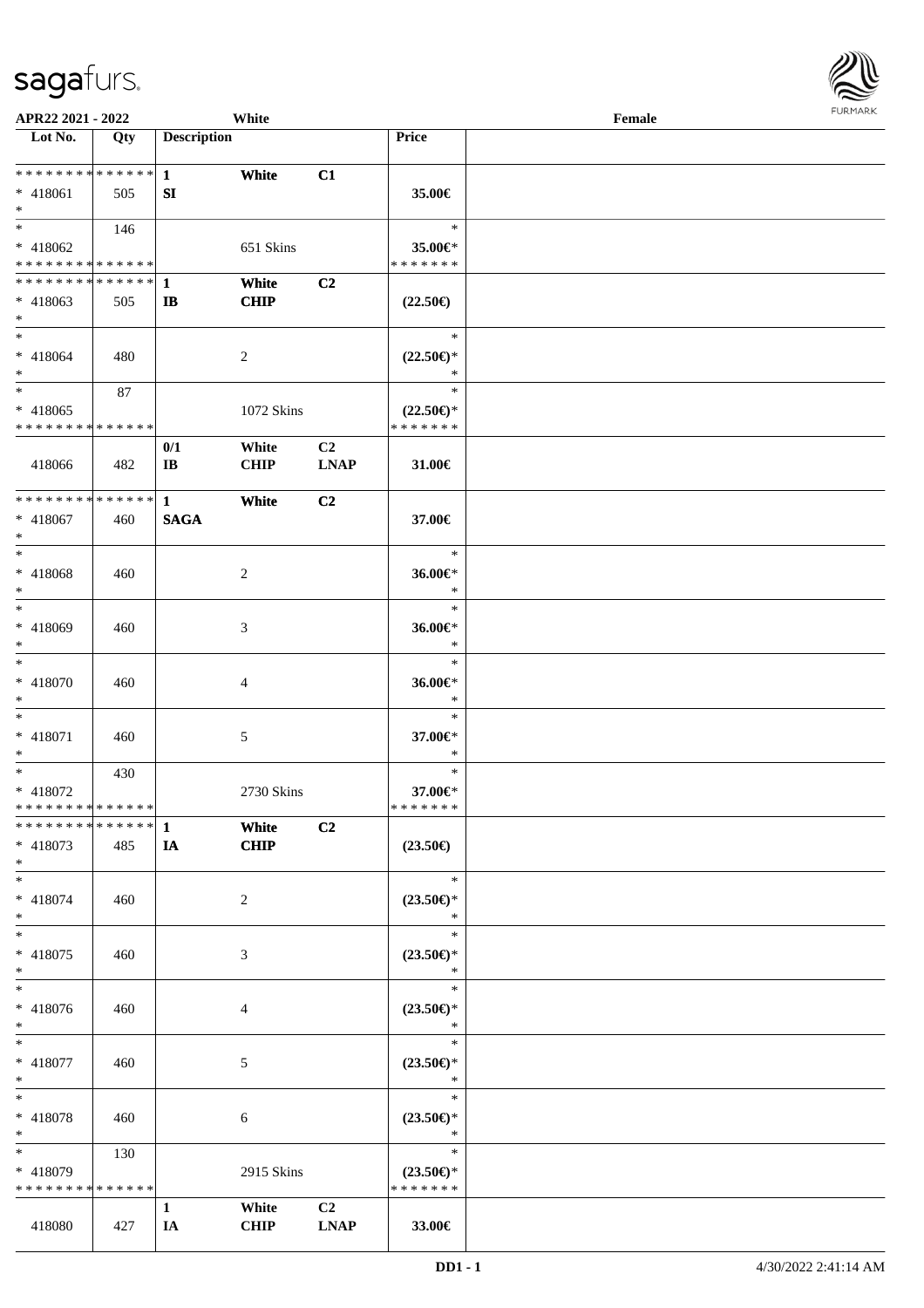



| APR22 2021 - 2022 |     | White                |    |        | Female | . |
|-------------------|-----|----------------------|----|--------|--------|---|
| Lot No.           | Qty | <b>Description</b>   |    | Price  |        |   |
| 418081            | 197 | White<br><b>SROY</b> | C3 | 34.00€ |        |   |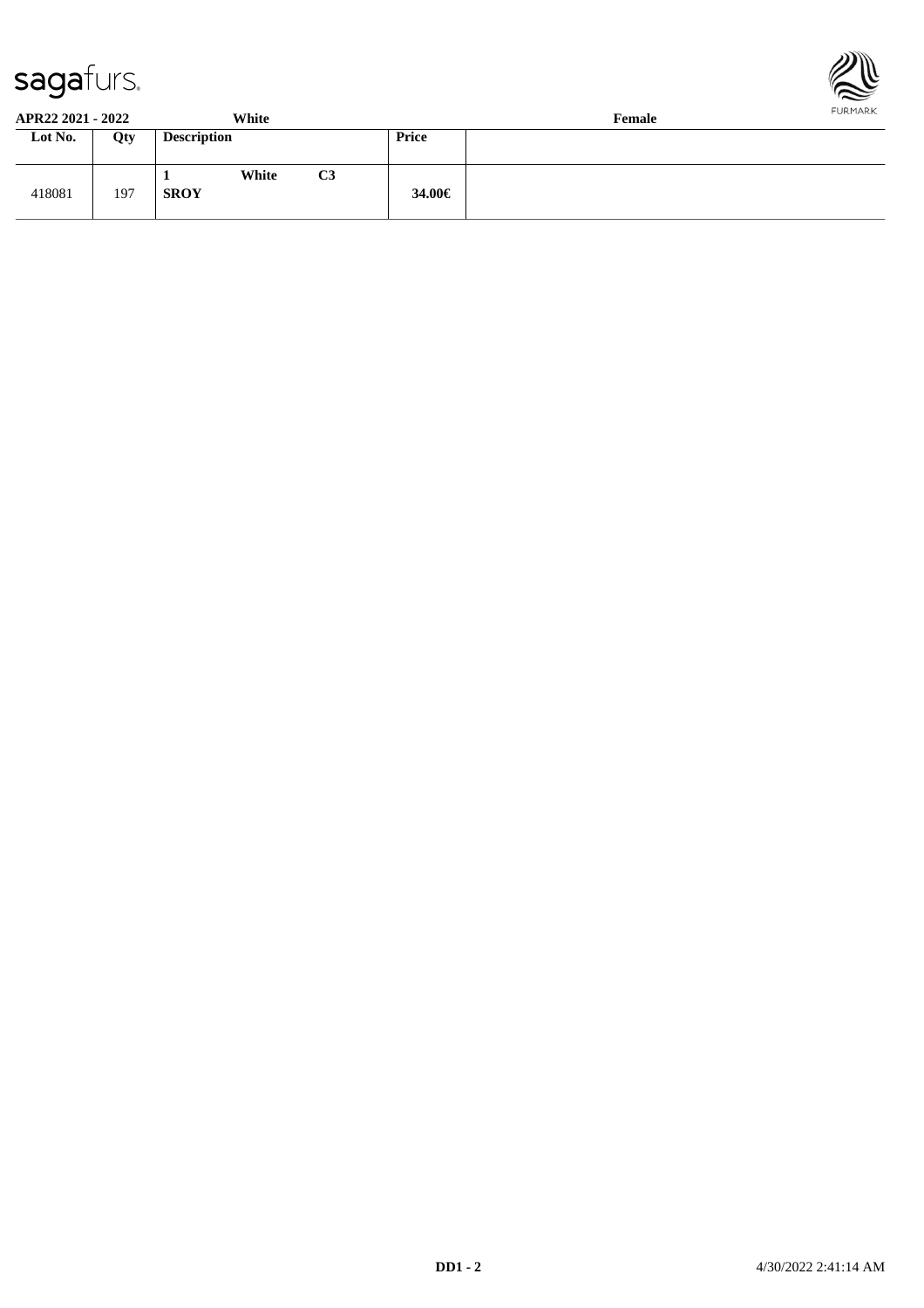

| APR22 2021 - 2022                      |     |                               | White                |                               |                              | Female | FURMARK |
|----------------------------------------|-----|-------------------------------|----------------------|-------------------------------|------------------------------|--------|---------|
| Lot No.                                | Qty | <b>Description</b>            |                      |                               | <b>Price</b>                 |        |         |
| 418141                                 | 300 | $\boldsymbol{2}$<br>IB        | White<br><b>CHIP</b> | C2                            | $(18.00\epsilon)$            |        |         |
| 418142                                 | 280 | $\boldsymbol{2}$<br>$\bf{IB}$ | White<br><b>CHIP</b> | C <sub>2</sub><br><b>LNAP</b> | $(15.50\epsilon)$            |        |         |
| 418143                                 | 219 | $\mathbf{2}$<br><b>SAGA</b>   | White                | C2                            | 31.00€                       |        |         |
| **************<br>$* 418144$<br>$\ast$ | 485 | $\mathbf{2}$<br>IA            | White<br><b>CHIP</b> | C <sub>2</sub>                | 17.00€                       |        |         |
| $*$<br>$* 418145$<br>$\ast$            | 460 |                               | 2                    |                               | $\ast$<br>17.00€*<br>$\ast$  |        |         |
| $\ast$<br>$* 418146$<br>************** | 90  |                               | 1035 Skins           |                               | $\ast$<br>17.00€*<br>******* |        |         |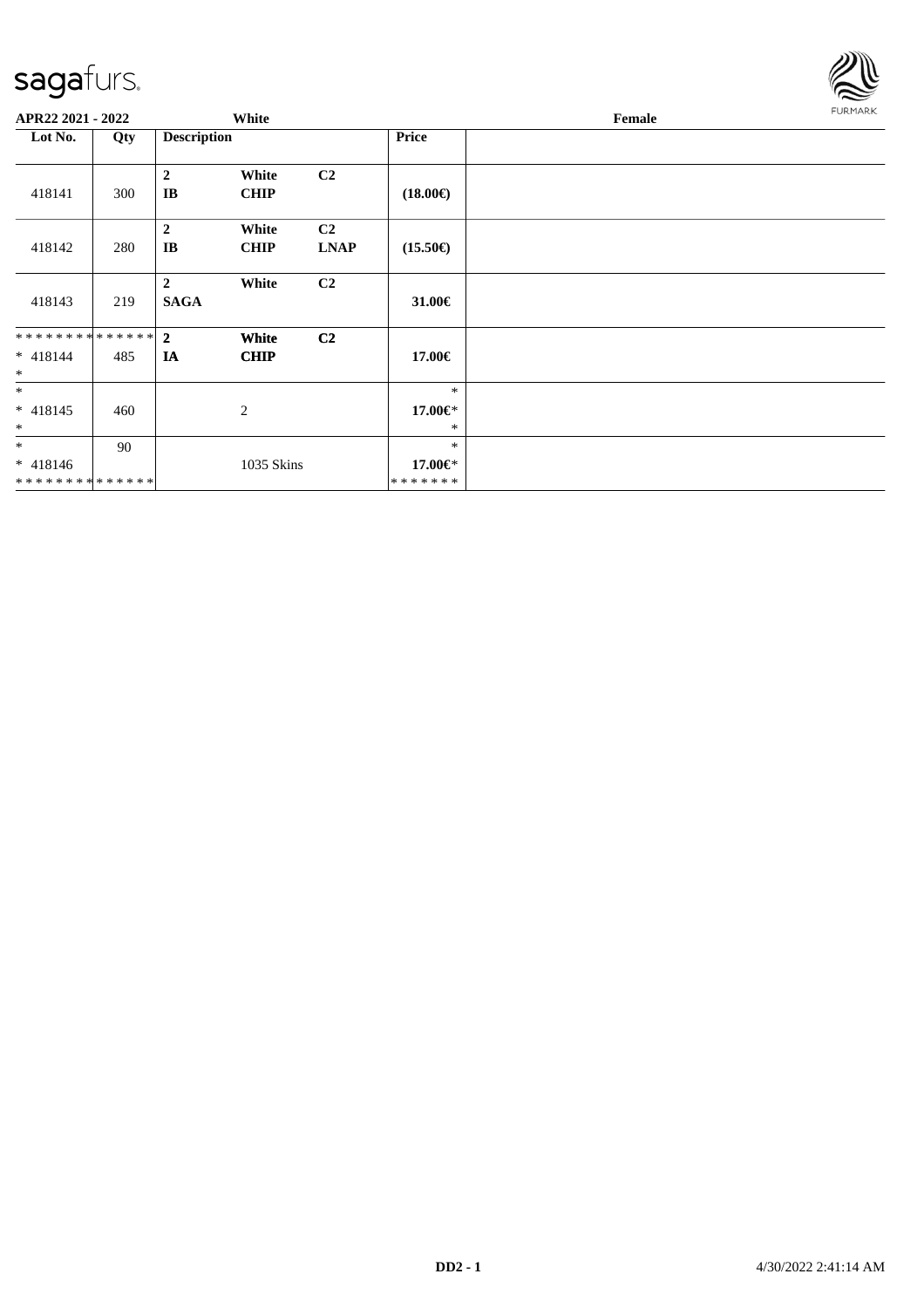

| APR22 2021 - 2022               |     |                    | <b>White Velvet</b> |                |                               | Female |  |
|---------------------------------|-----|--------------------|---------------------|----------------|-------------------------------|--------|--|
| Lot No.                         | Qty | <b>Description</b> |                     |                | Price                         |        |  |
|                                 |     |                    |                     |                |                               |        |  |
| ******** <mark>******</mark>    |     | $\mathbf{0}$       | White               | C2             |                               |        |  |
| $* 418201$                      | 465 | SI                 | <b>VELV1</b>        |                | (30.00)                       |        |  |
| $*$                             |     |                    |                     |                |                               |        |  |
| $*$                             |     |                    |                     |                | $\ast$                        |        |  |
| * 418202                        |     |                    |                     |                |                               |        |  |
|                                 | 440 |                    | $\overline{2}$      |                | $(30.00\epsilon)$ *           |        |  |
| $*$<br>$\overline{\phantom{0}}$ |     |                    |                     |                | $\ast$                        |        |  |
|                                 |     |                    |                     |                | $\ast$                        |        |  |
| $* 418203$                      | 440 |                    | 3                   |                | $(30.00\epsilon)$ *           |        |  |
| $*$                             |     |                    |                     |                | $\ast$                        |        |  |
| $*$                             |     |                    |                     |                | $\ast$                        |        |  |
| $* 418204$                      | 440 |                    | 4                   |                | $(30.00\varepsilon)$ *        |        |  |
| $*$                             |     |                    |                     |                | $\ast$                        |        |  |
| $*$                             | 217 |                    |                     |                | $\ast$                        |        |  |
| * 418205                        |     |                    | 2002 Skins          |                | $30.00 \in$ *                 |        |  |
| * * * * * * * * * * * * * *     |     |                    |                     |                | * * * * * * *                 |        |  |
| * * * * * * * * * * * * * *     |     |                    |                     |                |                               |        |  |
|                                 |     | $\mathbf 0$        | White               | C3             |                               |        |  |
| $* 418206$                      | 465 | SI                 | <b>VELV1</b>        |                | $(28.50\epsilon)$             |        |  |
| $*$                             |     |                    |                     |                |                               |        |  |
| $*$                             |     |                    |                     |                | $\ast$                        |        |  |
| * 418207                        | 440 |                    | 2                   |                | $(28.50\epsilon)$ *           |        |  |
| $*$                             |     |                    |                     |                | $\ast$                        |        |  |
| $*$                             |     |                    |                     |                | $\ast$                        |        |  |
| $* 418208$                      | 440 |                    | 3                   |                | $(28.50\epsilon)$ *           |        |  |
| $*$                             |     |                    |                     |                | $\ast$                        |        |  |
| $*$                             |     |                    |                     |                | $\ast$                        |        |  |
| * 418209                        | 440 |                    | 4                   |                | $(28.50\epsilon)$ *           |        |  |
| $*$                             |     |                    |                     |                | $\ast$                        |        |  |
| $*$                             |     |                    |                     |                | $\ast$                        |        |  |
|                                 | 156 |                    |                     |                |                               |        |  |
| * 418210                        |     |                    | 1941 Skins          |                | $(28.50\epsilon)$ *           |        |  |
| * * * * * * * * * * * * * *     |     |                    |                     |                | * * * * * * *                 |        |  |
| * * * * * * * * * * * * * * *   |     | $\mathbf{0}$       | White               | C2             |                               |        |  |
| $* 418211$                      | 464 | SI                 | VELV2               |                | $(30.00\epsilon)$             |        |  |
| $*$                             |     |                    |                     |                |                               |        |  |
| $*$                             | 222 |                    |                     |                | $\ast$                        |        |  |
| $* 418212$                      |     |                    | 686 Skins           |                | $(30.00\epsilon)$ *           |        |  |
| * * * * * * * * * * * * * *     |     |                    |                     |                | * * * * * * *                 |        |  |
|                                 |     | $\bf{0}$           | White               | C3             |                               |        |  |
| 418213                          | 428 | SI                 | VELV2               |                | $(28.50\in)$                  |        |  |
|                                 |     |                    |                     |                |                               |        |  |
| * * * * * * * * * * * * * * *   |     | $\mathbf{0}$       | White               | C <sub>2</sub> |                               |        |  |
| $* 418214$                      | 465 | $\mathbf{I}$       | <b>VELV1</b>        | <b>CHIP</b>    | $(27.00\epsilon)$             |        |  |
| $*$                             |     |                    |                     |                |                               |        |  |
| $*$                             |     |                    |                     |                | $\ast$                        |        |  |
|                                 |     |                    |                     |                |                               |        |  |
| $* 418215$                      | 440 |                    | 2                   |                | $(27.00\epsilon)$ *           |        |  |
| $*$                             |     |                    |                     |                | $\ast$                        |        |  |
| $*$                             | 437 |                    |                     |                | $\ast$                        |        |  |
| $* 418216$                      |     |                    | 1342 Skins          |                | $(27.00\epsilon)$ *           |        |  |
| * * * * * * * * * * * * * *     |     |                    |                     |                | * * * * * * *                 |        |  |
| * * * * * * * * * * * * * * *   |     | $\mathbf{0}$       | White               | C1             |                               |        |  |
| $* 418217$                      | 420 | <b>SAGA</b>        | <b>VELV1</b>        |                | $(33.00\epsilon)$             |        |  |
| $*$                             |     |                    |                     |                |                               |        |  |
| $*$                             |     |                    |                     |                | $\ast$                        |        |  |
| * 418218                        | 420 |                    | 2                   |                | $(33.00\epsilon)$ *           |        |  |
| $*$                             |     |                    |                     |                | $\ast$                        |        |  |
| $*$                             |     |                    |                     |                | $\ast$                        |        |  |
|                                 |     |                    |                     |                |                               |        |  |
| * 418219<br>$*$                 | 420 |                    | 3                   |                | $(33.00\epsilon)$ *<br>$\ast$ |        |  |
|                                 |     |                    |                     |                |                               |        |  |
| $*$                             | 282 |                    |                     |                | $\ast$                        |        |  |
| * 418220                        |     |                    | 1542 Skins          |                | $(33.00€)$ *                  |        |  |
| * * * * * * * * * * * * * *     |     |                    |                     |                | * * * * * * *                 |        |  |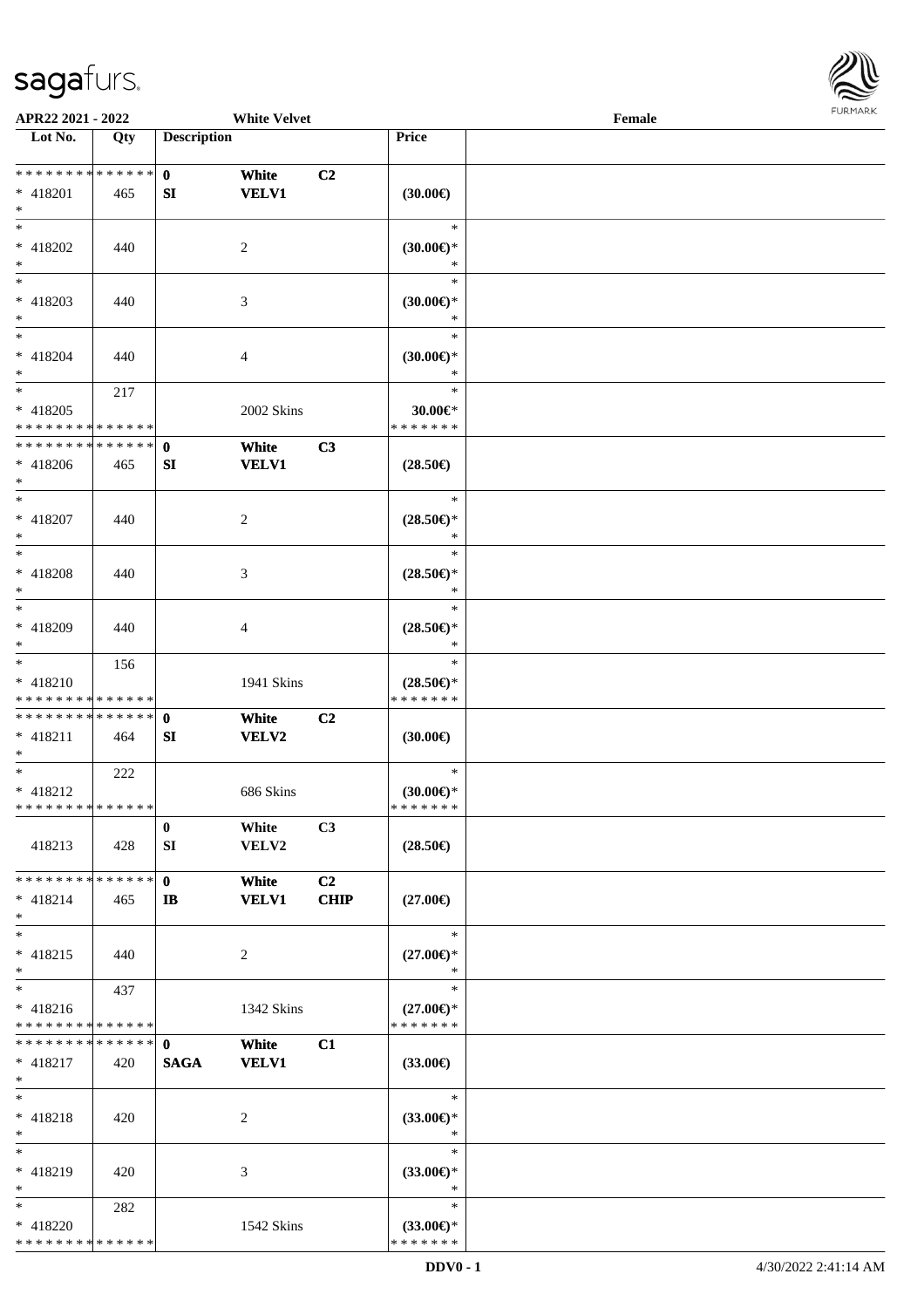\*



| APR22 2021 - 2022                                                                     |               |                                | <b>White Velvet</b>   |                   |                                                | Female |  |
|---------------------------------------------------------------------------------------|---------------|--------------------------------|-----------------------|-------------------|------------------------------------------------|--------|--|
| Lot No.                                                                               | Qty           | <b>Description</b>             |                       |                   | Price                                          |        |  |
| ******** <mark>******</mark><br>$* 418221$<br>$*$                                     | 420           | $\mathbf{0}$<br><b>SAGA</b>    | White<br><b>VELV1</b> | C3                | $(30.00\epsilon)$                              |        |  |
| * 418222<br>$*$                                                                       | 420           |                                | 2                     |                   | $\ast$<br>$(30.00\epsilon)$ *<br>$\ast$        |        |  |
| * 418223<br>$\ast$                                                                    | 420           |                                | 3                     |                   | $\ast$<br>$(30.00\epsilon)$ *<br>$\ast$        |        |  |
| $\ddot{x}$<br>* 418224<br>$*$<br>$\overline{\ast}$                                    | 420           |                                | $\overline{4}$        |                   | $\ast$<br>(30.00)<br>$\ast$<br>$\ast$          |        |  |
| * 418225<br>* * * * * * * * <mark>* * * * * * *</mark>                                | 128           |                                | 1808 Skins            |                   | $(30.00\epsilon)$ *<br>* * * * * * *           |        |  |
| * * * * * * * * <mark>* * * * * * *</mark><br>* 418226<br>$\ast$<br>$\overline{\ast}$ | 445           | $\mathbf 0$<br><b>SAGA</b>     | White<br><b>VELV2</b> | C1                | $(33.00\epsilon)$                              |        |  |
| * 418227<br>$*$                                                                       | 420           |                                | 2                     |                   | $\ast$<br>$(33.00\epsilon)$ *<br>$\ast$        |        |  |
| * 418228<br>$\ast$                                                                    | 420           |                                | 3                     |                   | $\ast$<br>$(33.00\epsilon)$ *<br>$\ast$        |        |  |
| $\overline{\mathbf{r}}$<br>* 418229<br>* * * * * * * * <mark>* * * * * *</mark> *     | 132           |                                | 1417 Skins            |                   | $\ast$<br>$(33.00\epsilon)$ *<br>* * * * * * * |        |  |
| * * * * * * * * <mark>* * * * * * *</mark><br>* 418230<br>$*$                         | 445           | $\mathbf 0$<br>$\mathbf{SAGA}$ | White<br><b>VELV2</b> | C3                | $(30.00\epsilon)$                              |        |  |
| $*$<br>$* 418231$<br>$\ast$                                                           | 420           |                                | 2                     |                   | $\ast$<br>$(30.00\epsilon)$ *<br>$\ast$        |        |  |
| $*$<br>* 418232<br>$*$                                                                | 420           |                                | 3                     |                   | $\ast$<br>$(30.00\epsilon)$ *<br>*             |        |  |
| $\ast$<br>* 418233<br>$\ast$                                                          | 420           |                                | $\overline{4}$        |                   | $\ast$<br>$(30.00\epsilon)$ *<br>$\ast$        |        |  |
| $*$ $-$<br>$* 418234$<br>* * * * * * * * <mark>* * * * * *</mark> *                   | 283           |                                | 1988 Skins            |                   | $\ast$<br>$(30.00\epsilon)$ *<br>* * * * * * * |        |  |
| 418235                                                                                | 438           | $\bf{0}$<br><b>SAGA</b>        | White<br>VELV2        | C2<br><b>OPEN</b> | $(28.50\epsilon)$                              |        |  |
| * * * * * * * *<br>$* 418236$<br>$*$                                                  | ******<br>445 | $\mathbf{0}$<br>IA             | White<br><b>VELV1</b> | C2<br><b>CHIP</b> | $(28.50\epsilon)$                              |        |  |
| $\overline{\ast}$<br>$* 418237$<br>$*$                                                | 420           |                                | 2                     |                   | $\ast$<br>$(28.50\epsilon)$ *<br>$\ast$        |        |  |
| $*$<br>* 418238<br>$*$                                                                | 420           |                                | 3                     |                   | $\ast$<br>$(28.50\epsilon)$ *<br>$\ast$        |        |  |
| $\ast$<br>* 418239<br>$\ast$                                                          | 420           |                                | $\overline{4}$        |                   | $\ast$<br>$(28.50\epsilon)$ *<br>$\ast$        |        |  |
| $\ast$<br>$* 418240$                                                                  | 420           |                                | 5                     |                   | $\ast$<br>$(28.50\epsilon)$ *                  |        |  |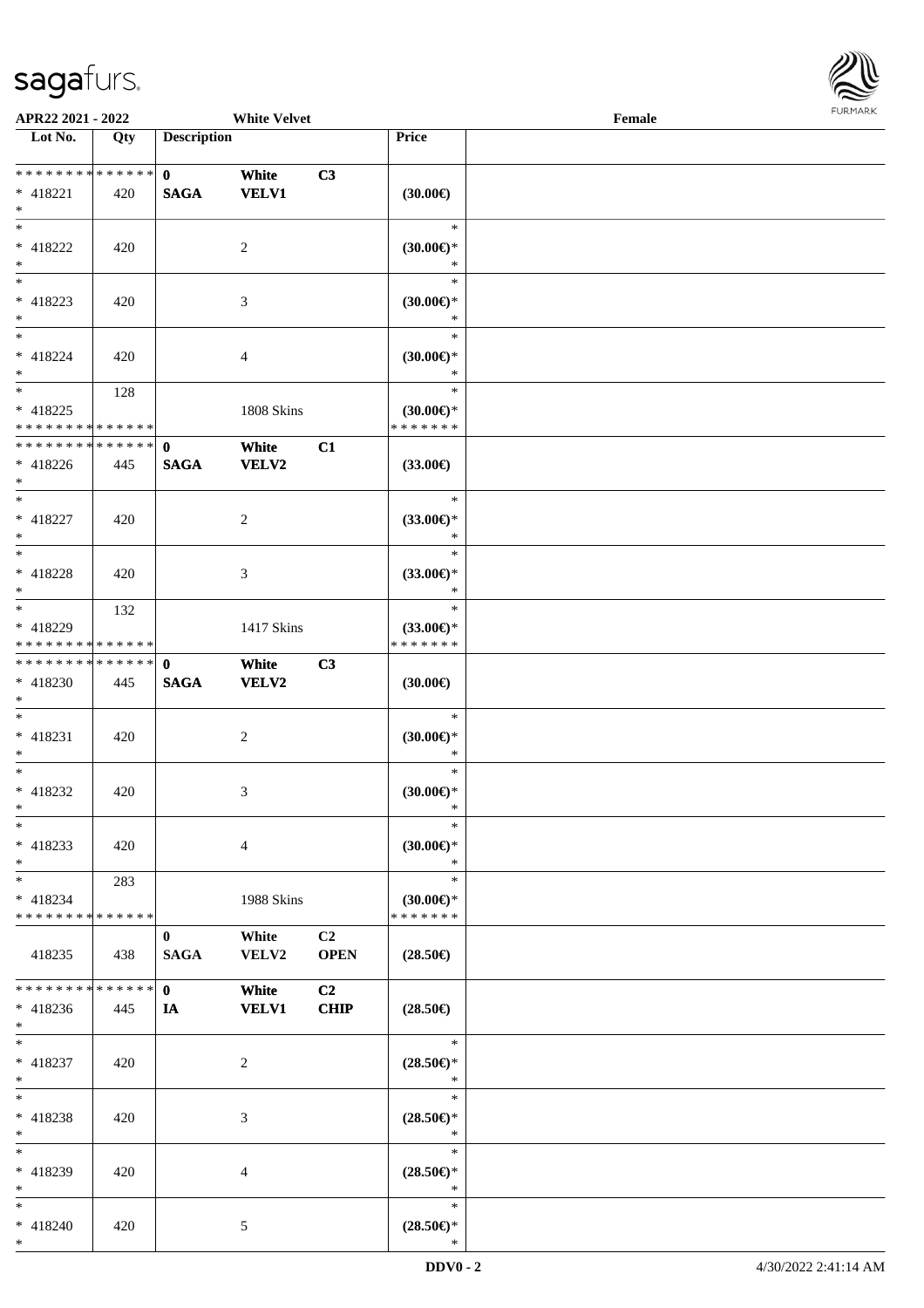\*



| APR22 2021 - 2022                          |     |                               | <b>White Velvet</b> |                |                     | Female |  |
|--------------------------------------------|-----|-------------------------------|---------------------|----------------|---------------------|--------|--|
| Lot No.                                    | Qty | <b>Description</b>            |                     |                | Price               |        |  |
|                                            |     |                               |                     |                |                     |        |  |
| $*$                                        |     | $\mathbf{0}$                  | White               | C <sub>2</sub> | $\ast$              |        |  |
| $* 418241$                                 | 420 | IA                            | <b>VELV1</b>        | <b>CHIP</b>    | $(28.50\epsilon)$ * |        |  |
| $*$                                        |     |                               |                     |                | $\ast$              |        |  |
| $*$                                        |     |                               |                     |                | $\ast$              |        |  |
| $* 418242$                                 | 420 |                               | $\tau$              |                | $(28.50\epsilon)$ * |        |  |
| $\ast$                                     |     |                               |                     |                | $\ast$              |        |  |
|                                            |     |                               |                     |                | $\ast$              |        |  |
| $* 418243$                                 | 420 |                               | $\,8\,$             |                | $(28.50\epsilon)$ * |        |  |
| $\ast$                                     |     |                               |                     |                | $\ast$              |        |  |
| $*$                                        |     |                               |                     |                | $\ast$              |        |  |
| * 418244                                   | 420 |                               | $\overline{9}$      |                | $(28.50\epsilon)$ * |        |  |
| $*$                                        |     |                               |                     |                | $\ast$              |        |  |
| $\overline{\ast}$                          |     |                               |                     |                | $\ast$              |        |  |
| $* 418245$                                 | 420 |                               | 10                  |                | $(28.50\epsilon)$ * |        |  |
| $\ast$                                     |     |                               |                     |                | $\ast$              |        |  |
|                                            | 384 |                               |                     |                | $\ast$              |        |  |
| $* 418246$                                 |     |                               | 4609 Skins          |                | $(28.50\epsilon)$ * |        |  |
| * * * * * * * * <mark>* * * * * * *</mark> |     |                               |                     |                | * * * * * * *       |        |  |
| * * * * * * * * * * * * * * *              |     | $\mathbf{0}$                  | White               | C2             |                     |        |  |
| * 418247                                   | 445 | IA                            | <b>VELV2</b>        | CHIP           | $(28.50\epsilon)$   |        |  |
| $*$                                        |     |                               |                     |                |                     |        |  |
| $\overline{\ast}$                          |     |                               |                     |                | $\ast$              |        |  |
| * 418248                                   | 420 |                               | 2                   |                | $(28.50\epsilon)$ * |        |  |
| $\ast$                                     |     |                               |                     |                | $\ast$              |        |  |
| $*$                                        |     |                               |                     |                | $\ast$              |        |  |
| * 418249                                   | 420 |                               | 3                   |                | $(28.50\epsilon)$ * |        |  |
| $*$                                        |     |                               |                     |                | $\ast$              |        |  |
| $\ast$                                     |     |                               |                     |                | $\ast$              |        |  |
| $* 418250$                                 | 420 |                               | $\overline{4}$      |                | $(28.50\epsilon)$ * |        |  |
| $*$                                        |     |                               |                     |                | $\ast$              |        |  |
| $*$                                        |     |                               |                     |                | $\ast$              |        |  |
| $* 418251$                                 | 420 |                               | 5                   |                | $(28.50\epsilon)$ * |        |  |
| $\ast$                                     |     |                               |                     |                | $\ast$              |        |  |
| $*$                                        |     |                               |                     |                | $\ast$              |        |  |
| * 418252                                   | 420 |                               | 6                   |                | $(28.50\epsilon)$ * |        |  |
| $\ast$                                     |     |                               |                     |                | $\ast$              |        |  |
| $*$                                        |     |                               |                     |                | $\ast$              |        |  |
| $* 418253$                                 | 364 |                               | $7\phantom{.0}$     |                | $(28.50\epsilon)$ * |        |  |
| $*$                                        |     |                               |                     |                | $\ast$              |        |  |
| $*$ $-$                                    |     |                               |                     |                | $\ast$              |        |  |
| $* 418254$                                 | 420 |                               | 8                   |                | $(28.50\epsilon)$ * |        |  |
| $\ast$                                     |     |                               |                     |                | $\ast$              |        |  |
| $\ddot{x}$                                 | 75  |                               |                     |                | $\ast$              |        |  |
| $* 418255$                                 |     |                               | 3404 Skins          |                | $(28.50\epsilon)$ * |        |  |
| * * * * * * * * <mark>* * * * * * *</mark> |     |                               |                     |                | * * * * * * *       |        |  |
| * * * * * * * * <mark>* * * * * * *</mark> |     | $\mathbf{0}$ and $\mathbf{0}$ | <b>White</b>        | C <sub>2</sub> |                     |        |  |
| * 418256                                   | 425 | <b>SROY</b>                   | <b>VELV1</b>        |                | 34.00€              |        |  |
| $*$ $-$                                    |     |                               |                     |                |                     |        |  |
| $\overline{\mathbf{r}}$                    |     |                               |                     |                | $\ddot{x}$          |        |  |
| $* 418257$                                 | 400 |                               | 2                   |                | 34.00€*             |        |  |
| $*$                                        |     |                               |                     |                | $*$                 |        |  |
| $*$ $-$                                    |     |                               |                     |                | $\ast$              |        |  |
| * 418258                                   | 400 |                               | 3                   |                | 34.00€*             |        |  |
| $\ast$                                     |     |                               |                     |                | $\ast$              |        |  |
| $\ddot{x}$                                 |     |                               |                     |                | $\ast$              |        |  |
| * 418259                                   | 400 |                               | $\overline{4}$      |                | 34.00€*             |        |  |
| $*$                                        |     |                               |                     |                | $\ast$              |        |  |
| $*$                                        |     |                               |                     |                | $\ast$              |        |  |
| $* 418260$                                 | 400 |                               | 5                   |                | 34.00€*             |        |  |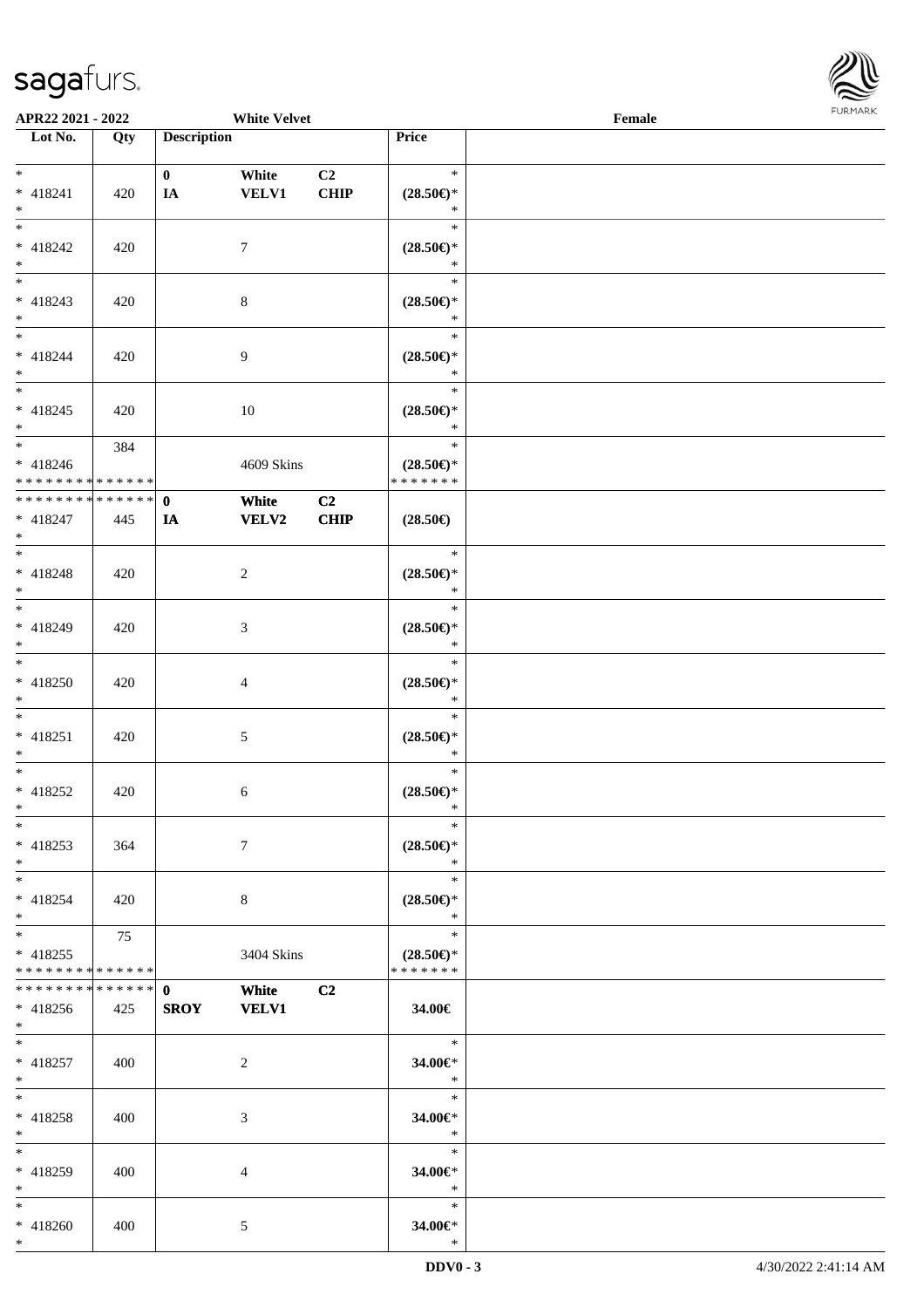

| APR22 2021 - 2022                          |             |                    | <b>White Velvet</b> |                |                     | Female |  |  |
|--------------------------------------------|-------------|--------------------|---------------------|----------------|---------------------|--------|--|--|
| Lot No.                                    | Qty         | <b>Description</b> |                     |                | <b>Price</b>        |        |  |  |
|                                            |             |                    |                     |                |                     |        |  |  |
| $*$ $-$                                    |             | $\bf{0}$           | White               | C <sub>2</sub> | $\ast$              |        |  |  |
| $* 418261$                                 | 400         | <b>SROY</b>        | VELV1               |                | 34.00€*             |        |  |  |
| $*$                                        |             |                    |                     |                | $\ast$<br>$\ast$    |        |  |  |
| $*$ $-$                                    | 372         |                    |                     |                |                     |        |  |  |
| $* 418262$                                 |             |                    | 2797 Skins          |                | 34.00€*             |        |  |  |
| * * * * * * * * * * * * * *                |             |                    |                     |                | * * * * * * *       |        |  |  |
| * * * * * * * * * * * * * *                |             | $\mathbf 0$        | White               | C <sub>3</sub> |                     |        |  |  |
| $* 418263$                                 | 425         | <b>SROY</b>        | <b>VELV1</b>        |                | $(32.00\epsilon)$   |        |  |  |
| $\ast$                                     |             |                    |                     |                |                     |        |  |  |
| $*$                                        |             |                    |                     |                | $\ast$              |        |  |  |
| $* 418264$                                 | 400         |                    | $\overline{c}$      |                | $(32.00\epsilon)$ * |        |  |  |
| $\ast$                                     |             |                    |                     |                | $\ast$              |        |  |  |
| $*$                                        |             |                    |                     |                | $\ast$              |        |  |  |
| $* 418265$                                 | 400         |                    | 3                   |                | $(32.00\epsilon)$ * |        |  |  |
| $\ast$                                     |             |                    |                     |                | $\ast$              |        |  |  |
| $*$ $-$                                    | 74          |                    |                     |                | $\ast$              |        |  |  |
| $* 418266$                                 |             |                    | 1299 Skins          |                | $(32.00\epsilon)$ * |        |  |  |
| * * * * * * * *                            | * * * * * * |                    |                     |                | * * * * * * *       |        |  |  |
| * * * * * * * * <mark>* * * * * * *</mark> |             | $\mathbf 0$        | <b>White</b>        | C1             |                     |        |  |  |
| $* 418267$                                 | 425         | <b>SROY</b>        | VELV2               |                | $(35.00\epsilon)$   |        |  |  |
| $*$                                        |             |                    |                     |                |                     |        |  |  |
| $*$                                        |             |                    |                     |                | $\ast$              |        |  |  |
| $* 418268$                                 | 400         |                    | $\overline{c}$      |                | $(35.00\epsilon)$ * |        |  |  |
| $\ast$                                     |             |                    |                     |                | $\ast$              |        |  |  |
| $*$                                        | 179         |                    |                     |                | $\ast$              |        |  |  |
| * 418269                                   |             |                    | 1004 Skins          |                | $(35.00\epsilon)$ * |        |  |  |
| * * * * * * * * <mark>* * * * * * *</mark> |             |                    |                     |                | * * * * * * *       |        |  |  |
| * * * * * * * *                            | * * * * * * | $\mathbf{0}$       | White               | C <sub>3</sub> |                     |        |  |  |
| * 418270                                   | 425         | <b>SROY</b>        | VELV2               |                | $(32.00\epsilon)$   |        |  |  |
| $\ast$                                     |             |                    |                     |                |                     |        |  |  |
| $*$                                        |             |                    |                     |                | $\ast$              |        |  |  |
| * 418271                                   | 400         |                    | $\overline{c}$      |                | $(32.00\epsilon)$ * |        |  |  |
| $*$                                        |             |                    |                     |                | $\ast$              |        |  |  |
| $*$                                        | 438         |                    |                     |                | $\ast$              |        |  |  |
| * 418272                                   |             |                    | 1263 Skins          |                | $(32.00\epsilon)$ * |        |  |  |
| * * * * * * * *                            | * * * * * * |                    |                     |                | * * * * * * *       |        |  |  |
|                                            |             | $\boldsymbol{0}$   | White               | C1             |                     |        |  |  |
| 418273                                     | 205         | ${\bf LUMI}$       | VELV2               |                | $(36.00\epsilon)$   |        |  |  |
|                                            |             |                    |                     |                |                     |        |  |  |
|                                            |             | $\bf{0}$           | White               | C2             |                     |        |  |  |
| 418274                                     | 235         | ${\bf LUMI}$       | VELV2               |                | $(35.00\epsilon)$   |        |  |  |
|                                            |             |                    |                     |                |                     |        |  |  |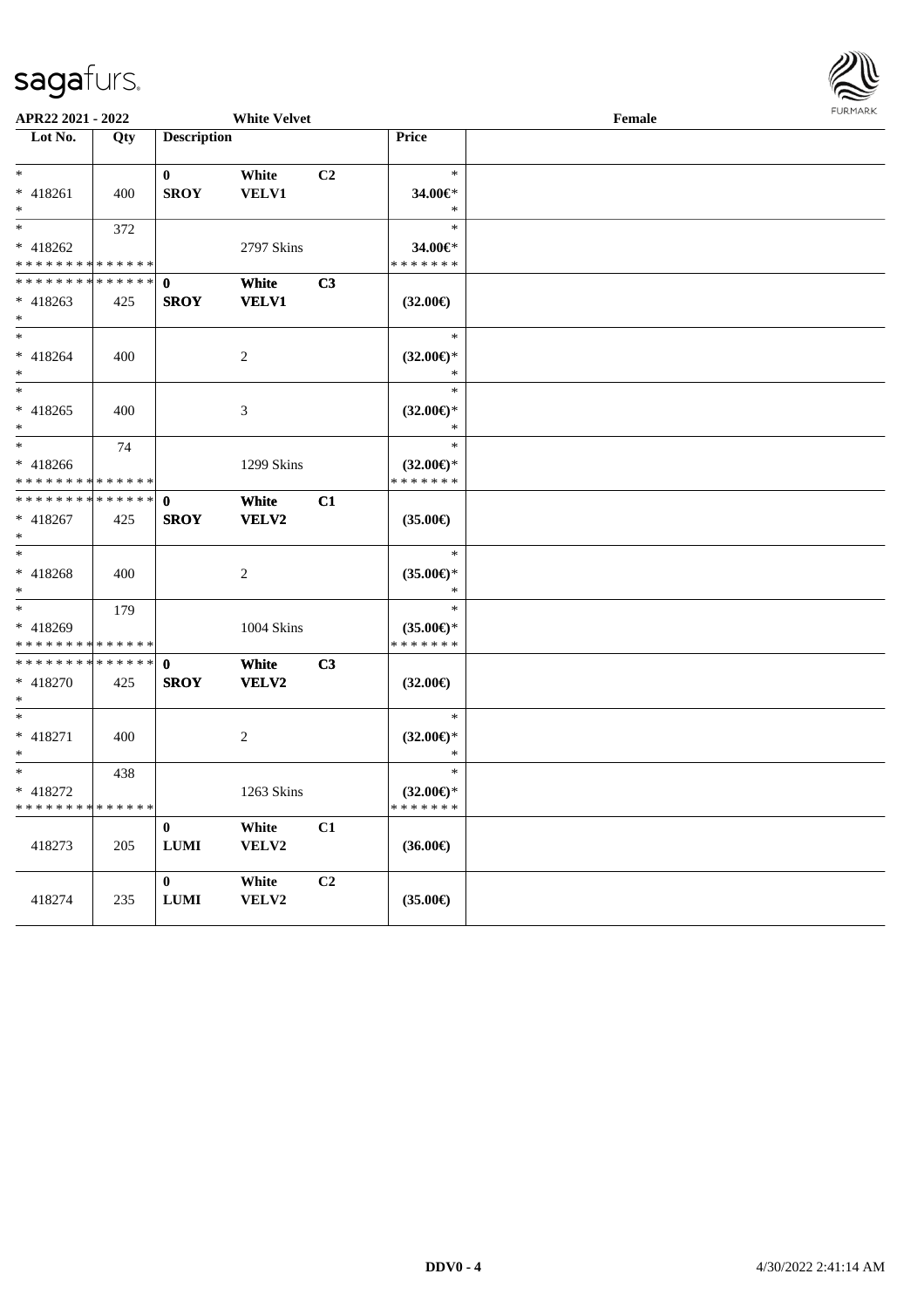\* \* \* \* \* \* \* \* \* \* \* \* \* \*



| APR22 2021 - 2022                          |     |                    | <b>White Velvet</b> |                |                                      | Female |  |
|--------------------------------------------|-----|--------------------|---------------------|----------------|--------------------------------------|--------|--|
| Lot No.                                    | Qty | <b>Description</b> |                     |                | Price                                |        |  |
|                                            |     |                    |                     |                |                                      |        |  |
| * * * * * * * * <mark>* * * * * * *</mark> |     | $\mathbf{1}$       | White               | C1             |                                      |        |  |
| * 418321                                   | 505 | SI                 | <b>VELV1</b>        |                | $(27.50\epsilon)$                    |        |  |
| $\ast$                                     |     |                    |                     |                |                                      |        |  |
| $*$                                        |     |                    |                     |                | $\ast$                               |        |  |
| * 418322                                   | 480 |                    | 2                   |                | $(27.50\epsilon)$ *                  |        |  |
| $*$<br>$*$                                 |     |                    |                     |                |                                      |        |  |
|                                            | 506 |                    |                     |                | $\ast$                               |        |  |
| * 418323                                   |     |                    | 1491 Skins          |                | $(27.50\epsilon)$ *                  |        |  |
| * * * * * * * * * * * * * *                |     |                    |                     |                | * * * * * * *                        |        |  |
| ******** <mark>******</mark>               |     | $\mathbf{1}$       | White               | C <sub>2</sub> |                                      |        |  |
| * 418324                                   | 505 | SI                 | <b>VELV1</b>        |                | $(26.50\epsilon)$                    |        |  |
| $*$<br>$*$                                 |     |                    |                     |                |                                      |        |  |
|                                            |     |                    |                     |                | $\ast$                               |        |  |
| $* 418325$                                 | 480 |                    | 2                   |                | $(26.50\epsilon)$ *                  |        |  |
| $*$<br>$*$                                 |     |                    |                     |                | *<br>$\ast$                          |        |  |
|                                            |     |                    |                     |                |                                      |        |  |
| $* 418326$                                 | 480 |                    | 3                   |                | $(26.50\epsilon)$ *<br>$\ast$        |        |  |
| $*$<br>$*$                                 |     |                    |                     |                | $\ast$                               |        |  |
|                                            |     |                    |                     |                |                                      |        |  |
| * 418327<br>$*$                            | 480 |                    | 4                   |                | $(26.50\epsilon)$ *<br>$\ast$        |        |  |
|                                            |     |                    |                     |                | $\ast$                               |        |  |
|                                            |     |                    |                     |                |                                      |        |  |
| * 418328<br>$\ast$                         | 480 |                    | 5                   |                | $(26.50\epsilon)$ *<br>$\ast$        |        |  |
| $*$                                        |     |                    |                     |                | $\ast$                               |        |  |
| * 418329                                   | 480 |                    | 6                   |                | $(26.50\epsilon)$ *                  |        |  |
| $*$                                        |     |                    |                     |                | *                                    |        |  |
| $*$                                        |     |                    |                     |                | $\ast$                               |        |  |
| * 418330                                   | 480 |                    | 7                   |                | $(26.50\epsilon)$ *                  |        |  |
| $*$                                        |     |                    |                     |                | $\ast$                               |        |  |
| $*$                                        |     |                    |                     |                | $\ast$                               |        |  |
| $* 418331$                                 | 480 |                    | 8                   |                | $(26.50\epsilon)$ *                  |        |  |
| $*$                                        |     |                    |                     |                | *                                    |        |  |
| $*$                                        | 302 |                    |                     |                | $\ast$                               |        |  |
| * 418332                                   |     |                    | 4167 Skins          |                | $(26.50\epsilon)$ *                  |        |  |
| * * * * * * * * * * * * * *                |     |                    |                     |                | * * * * * * *                        |        |  |
| * * * * * * * * * * * * * * *              |     | $\mathbf 1$        | White               | C3             |                                      |        |  |
| $* 418333$                                 | 505 | SI                 | <b>VELV1</b>        |                | $(24.50\epsilon)$                    |        |  |
| $*$                                        |     |                    |                     |                |                                      |        |  |
| $*$                                        | 97  |                    |                     |                | $\ast$                               |        |  |
| $* 418334$                                 |     |                    | 602 Skins           |                | $(24.50\epsilon)$ *                  |        |  |
| * * * * * * * * * * * * * *                |     |                    |                     |                | * * * * * * *                        |        |  |
|                                            |     | 1                  | White               | C1             |                                      |        |  |
| 418335                                     | 444 | SI                 | VELV2               |                | $(27.50\epsilon)$                    |        |  |
|                                            |     |                    |                     |                |                                      |        |  |
| * * * * * * * * * * * * * * *              |     | $\mathbf{1}$       | White               | C2             |                                      |        |  |
| $* 418336$                                 | 505 | SI                 | <b>VELV2</b>        |                | $(26.50\epsilon)$                    |        |  |
| $*$                                        |     |                    |                     |                |                                      |        |  |
| $*$                                        |     |                    |                     |                | $\ast$                               |        |  |
| * 418337                                   | 480 |                    | 2                   |                | $(26.50\epsilon)$ *                  |        |  |
| $*$                                        |     |                    |                     |                | $\ast$<br>$\ast$                     |        |  |
| $*$                                        | 405 |                    |                     |                |                                      |        |  |
| * 418338<br>* * * * * * * * * * * * * *    |     |                    | 1390 Skins          |                | $(26.50\epsilon)$ *<br>* * * * * * * |        |  |
| * * * * * * * * * * * * * * *              |     |                    |                     |                |                                      |        |  |
|                                            |     | 1                  | White               | C3             |                                      |        |  |
| * 418339<br>$*$                            | 505 | SI                 | <b>VELV2</b>        |                | $(24.50\epsilon)$                    |        |  |
| $*$                                        |     |                    |                     |                | $\ast$                               |        |  |
| * 418340                                   | 348 |                    | 853 Skins           |                | $(24.50\epsilon)$ *                  |        |  |
|                                            |     |                    |                     |                |                                      |        |  |

\* \* \* \* \* \* \*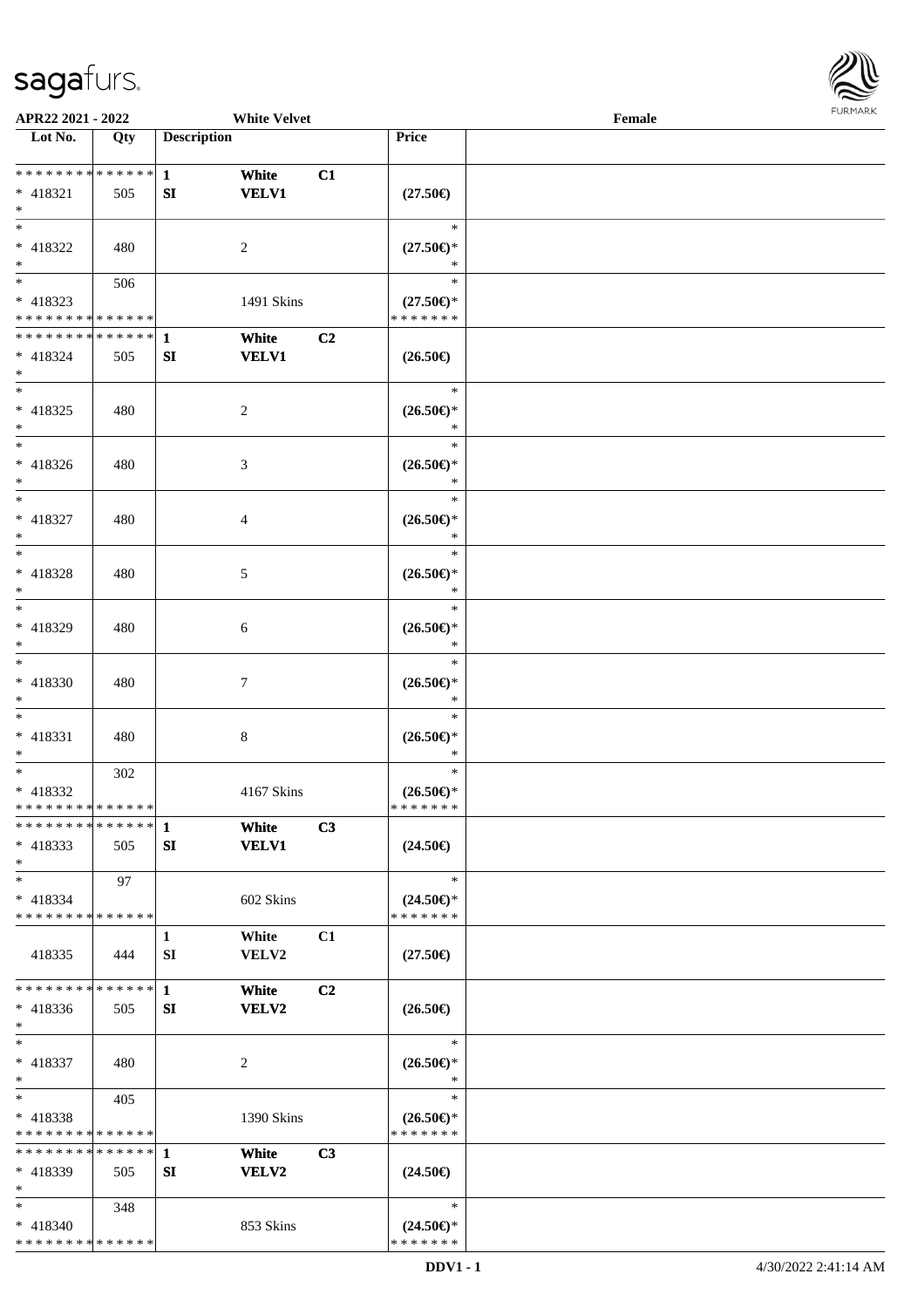\*



| APR22 2021 - 2022                                |     | <b>White Velvet</b>          |                       |                   |                                                | Female |  |  |
|--------------------------------------------------|-----|------------------------------|-----------------------|-------------------|------------------------------------------------|--------|--|--|
| Lot No.                                          | Qty | <b>Description</b>           |                       |                   | Price                                          |        |  |  |
| ******** <mark>******</mark><br>* 418341<br>$*$  | 505 | $\mathbf{1}$<br>$\mathbf{I}$ | White<br><b>VELV1</b> | C2<br><b>CHIP</b> | $(23.50\epsilon)$                              |        |  |  |
| $*$<br>$* 418342$<br>$*$                         | 480 |                              | $\overline{c}$        |                   | $\ast$<br>$(23.50\epsilon)$ *<br>$\ast$        |        |  |  |
| $\overline{\phantom{0}}$<br>$* 418343$<br>$*$    | 480 |                              | $\mathfrak{Z}$        |                   | $\ast$<br>$(23.50\epsilon)$ *<br>$\ast$        |        |  |  |
| $*$<br>* 418344<br>* * * * * * * * * * * * * *   | 488 |                              | 1953 Skins            |                   | $\ast$<br>$(23.50\epsilon)$ *<br>* * * * * * * |        |  |  |
| * * * * * * * * * * * * * *<br>$* 418345$<br>$*$ | 485 | $\mathbf{1}$<br><b>SAGA</b>  | White<br><b>VELV1</b> | C1                | $(29.50\epsilon)$                              |        |  |  |
| $*$<br>$* 418346$<br>$\ast$                      | 460 |                              | 2                     |                   | $\ast$<br>$(29.50\epsilon)$ *<br>$\ast$        |        |  |  |
| $*$<br>$* 418347$<br>$*$                         | 460 |                              | 3                     |                   | $\ast$<br>$(29.50\epsilon)$ *<br>$\ast$        |        |  |  |
| $\overline{\phantom{0}}$<br>* 418348<br>$*$      | 460 |                              | 4                     |                   | $\ast$<br>$(29.50\epsilon)$ *<br>$\ast$        |        |  |  |
| $*$<br>$* 418349$<br>$*$                         | 460 |                              | 5                     |                   | $\ast$<br>$(29.50\epsilon)$ *<br>$\ast$        |        |  |  |
| $*$<br>$* 418350$<br>$*$                         | 460 |                              | 6                     |                   | $\ast$<br>$(29.50\epsilon)$ *<br>$\ast$        |        |  |  |
| $*$<br>$* 418351$<br>$*$                         | 460 |                              | 7                     |                   | $\ast$<br>$(29.50\epsilon)$ *<br>$\ast$        |        |  |  |
| $*$<br>$* 418352$<br>$\ast$                      | 460 |                              | 8                     |                   | $\ast$<br>$(29.50\epsilon)$ *<br>$\ast$        |        |  |  |
| $\ast$<br>* 418353<br>$*$                        | 460 |                              | 9                     |                   | $\ast$<br>$(29.50\epsilon)$ *<br>$\ast$        |        |  |  |
| $\overline{\ast}$<br>* 418354<br>$*$             | 460 |                              | $10\,$                |                   | $\ast$<br>$(29.50\epsilon)$ *<br>$\ast$        |        |  |  |
| $\overline{\ast}$<br>$* 418355$<br>$*$           | 460 |                              | $11\,$                |                   | $\ast$<br>$(29.50\epsilon)$ *<br>$\ast$        |        |  |  |
| $\ast$<br>* 418356<br>$*$                        | 460 |                              | 12                    |                   | $\ast$<br>$(29.50\epsilon)$ *<br>$\ast$        |        |  |  |
| $*$<br>$* 418357$<br>$*$                         | 460 |                              | 13                    |                   | $\ast$<br>$(29.50\epsilon)$ *<br>$\ast$        |        |  |  |
| $*$<br>* 418358<br>$*$                           | 460 |                              | 14                    |                   | $\ast$<br>$(29.50\epsilon)$ *<br>$\ast$        |        |  |  |
| $*$<br>* 418359<br>* * * * * * * * * * * * * *   | 237 |                              | 6702 Skins            |                   | $\ast$<br>$(29.50\epsilon)$ *<br>* * * * * * * |        |  |  |
| * * * * * * * * * * * * * * *<br>* 418360        | 485 | $\mathbf{1}$<br><b>SAGA</b>  | White<br><b>VELV1</b> | C2                | $(28.50\epsilon)$                              |        |  |  |
|                                                  |     |                              |                       |                   |                                                |        |  |  |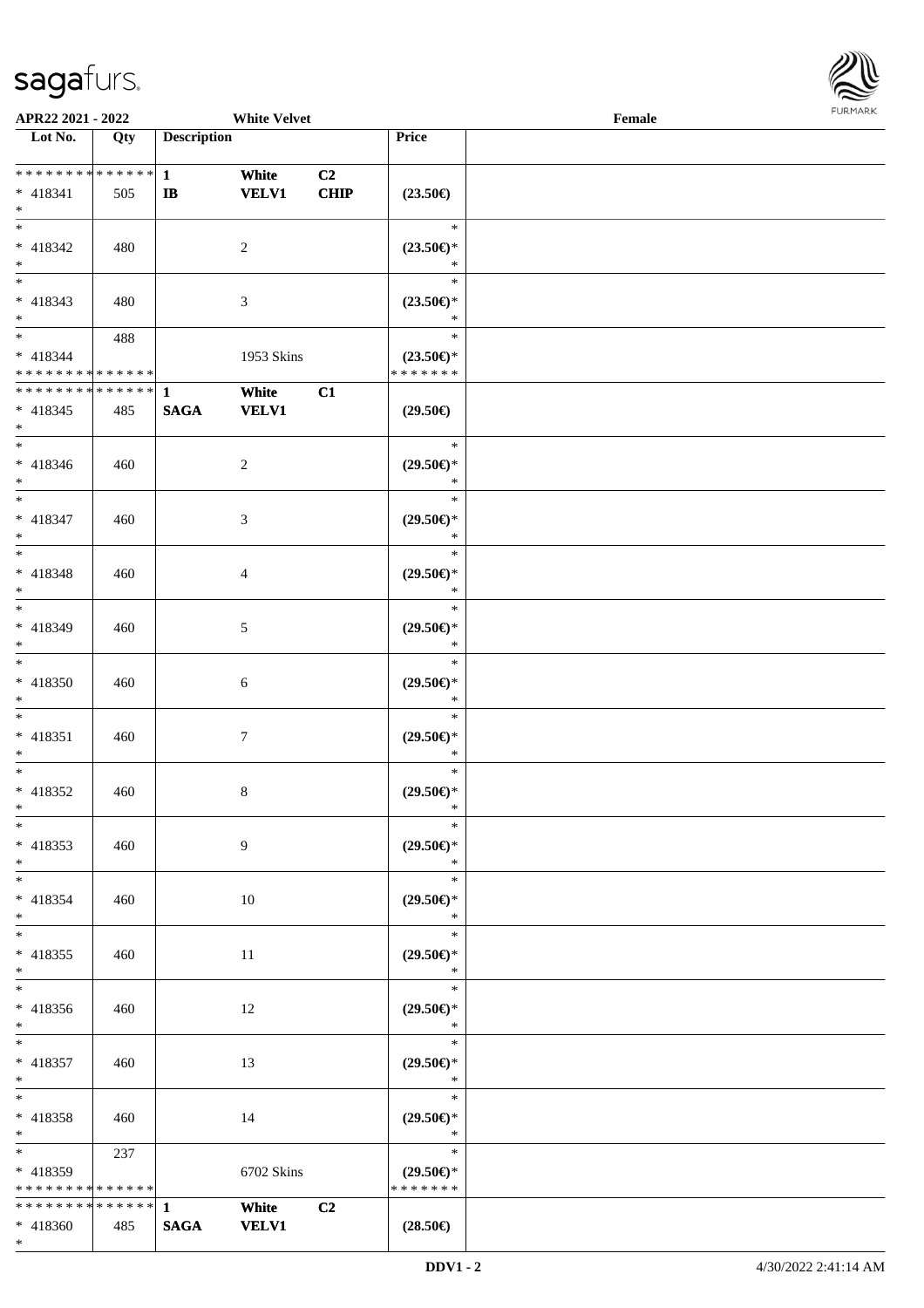\*



| APR22 2021 - 2022                                     |     |                              | <b>White Velvet</b>   |    |                                                              | $\ensuremath{\textnormal{\textbf{Female}}}$ | <b>FURMARK</b> |
|-------------------------------------------------------|-----|------------------------------|-----------------------|----|--------------------------------------------------------------|---------------------------------------------|----------------|
| Lot No.                                               | Qty | <b>Description</b>           |                       |    | Price                                                        |                                             |                |
| $*$<br>* 418361                                       | 460 | $1 \quad$<br>$\mathbf{SAGA}$ | White<br><b>VELV1</b> | C2 | $\ast$<br>$(28.50\epsilon)$ *                                |                                             |                |
| $\ast$<br>$\overline{\phantom{a}^*}$<br>* 418362      | 460 |                              | 3                     |    | $\ast$<br>$\ast$<br>$(28.50\epsilon)$ *                      |                                             |                |
| $\ast$<br>$\overline{\phantom{0}}$<br>$* 418363$      | 460 |                              | $\overline{4}$        |    | $\ast$<br>$\ast$<br>$(28.50\epsilon)$ *                      |                                             |                |
| $*$<br>$\overline{\ast}$<br>$* 418364$                | 460 |                              | $\sqrt{5}$            |    | $\ast$<br>$\ast$<br>$(28.50\epsilon)$ *                      |                                             |                |
| $*$<br>$*$<br>$* 418365$                              | 460 |                              | $\sqrt{6}$            |    | $\ast$<br>$\ast$<br>$(28.50\epsilon)$ *<br>$\ast$            |                                             |                |
| $*$<br>$\ast$<br>$* 418366$<br>$*$                    | 460 |                              | $\tau$                |    | $\ast$<br>$(28.50\epsilon)$ *<br>$\ast$                      |                                             |                |
| $\overline{\phantom{0}}$<br>$* 418367$<br>$*$         | 460 |                              | $\,8\,$               |    | $\ast$<br>$(28.50\epsilon)$ *<br>$\ast$                      |                                             |                |
| $*$<br>* 418368<br>$\ast$                             | 460 |                              | 9                     |    | $\ast$<br>$(28.50\epsilon)$ *<br>$\ast$                      |                                             |                |
| $\overline{\phantom{0}}$<br>* 418369<br>$*$           | 460 |                              | 10                    |    | $\ast$<br>28.50€*<br>$\ast$                                  |                                             |                |
| $*$<br>$* 418370$<br>* * * * * * * * * * * * * *      | 354 |                              | 4979 Skins            |    | $\ast$<br>$(28.50\epsilon)$ *<br>* * * * * * *               |                                             |                |
| * * * * * * * * * * * * * * *<br>$* 418371$<br>$\ast$ | 485 | $\mathbf{1}$<br><b>SAGA</b>  | White<br><b>VELV1</b> | C3 | $(26.50\epsilon)$                                            |                                             |                |
| $\overline{\phantom{0}}$<br>$* 418372$<br>$\ast$      | 460 |                              | $\overline{c}$        |    | $\ast$<br>$(26.50\epsilon)$ *<br>$\ast$                      |                                             |                |
| $\ast$<br>* 418373<br>$\ast$                          | 460 |                              | $\mathfrak{Z}$        |    | $\ast$<br>$(26.50\epsilon)$ *<br>$\ast$                      |                                             |                |
| $*$<br>* 418374<br>* * * * * * * * * * * * * *        | 331 |                              | 1736 Skins            |    | $\ast$<br>$(26.50\epsilon)$ *<br>* * * * * * *               |                                             |                |
| * * * * * * * * * * * * * * *<br>$* 418375$<br>$\ast$ | 485 | 1<br><b>SAGA</b>             | White<br><b>VELV2</b> | C1 | $(29.50\epsilon)$                                            |                                             |                |
| $_{\ast}^{-}$<br>* 418376<br>$\ast$                   | 460 |                              | $\overline{c}$        |    | $\ast$<br>$(29.50\epsilon)$ *<br>$\ast$                      |                                             |                |
| $\ast$<br>* 418377<br>$\ast$                          | 460 |                              | $\mathfrak{Z}$        |    | $\ast$<br>$(29.50\epsilon)$ *<br>$\ast$                      |                                             |                |
| $\ast$<br>* 418378<br>* * * * * * * * * * * * * *     | 468 |                              | 1873 Skins            |    | $\ast$<br>$(29.50\epsilon)$ *<br>* * * * * * *               |                                             |                |
| * * * * * * * * * * * * * *<br>$* 418379$<br>$\ast$   | 485 | $\mathbf{1}$<br><b>SAGA</b>  | White<br><b>VELV2</b> | C3 | $(26.50\epsilon)$                                            |                                             |                |
| $\ast$<br>* 418380                                    | 460 |                              | $\overline{2}$        |    | $\ast$<br>$(26.50\mathnormal{\in}\mathcal{)^{\! \! \times}}$ |                                             |                |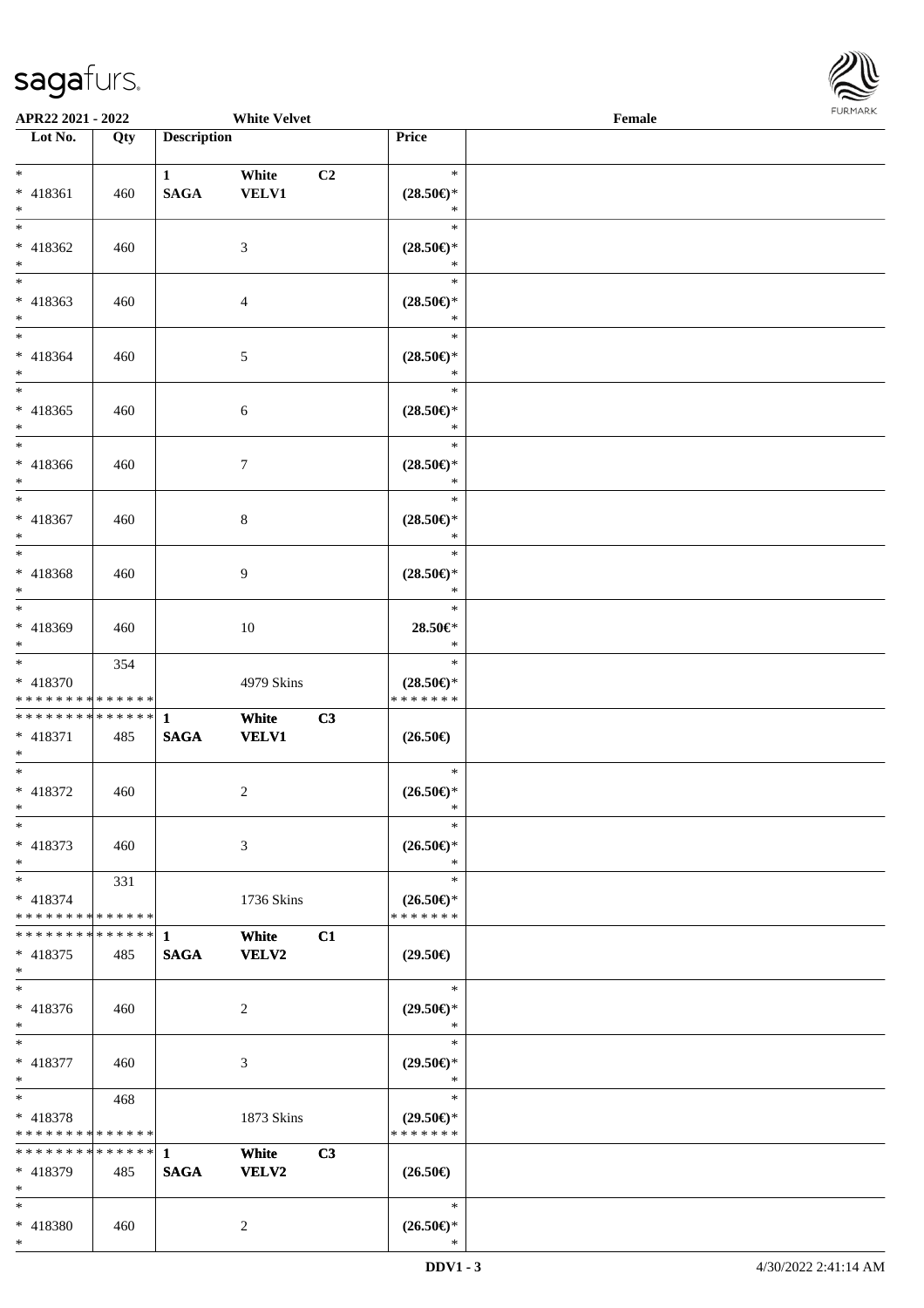\* \* \* \* \* \* \* \* \* \* \* \* \* \*



| APR22 2021 - 2022                          |             |                    | <b>White Velvet</b> |                |                               | Female |  |
|--------------------------------------------|-------------|--------------------|---------------------|----------------|-------------------------------|--------|--|
| Lot No.                                    | Qty         | <b>Description</b> |                     |                | Price                         |        |  |
|                                            |             |                    |                     |                |                               |        |  |
| $*$                                        |             | $\mathbf{1}$       | White               | C3             | $\ast$                        |        |  |
| * 418381                                   | 460         | <b>SAGA</b>        | VELV2               |                | $(26.50\epsilon)$ *           |        |  |
| $*$                                        |             |                    |                     |                | $\ast$                        |        |  |
| $\overline{\ast}$                          |             |                    |                     |                | $\ast$                        |        |  |
| * 418382                                   | 460         |                    | $\overline{4}$      |                | $(26.50\epsilon)$ *           |        |  |
| $*$                                        |             |                    |                     |                | $\ast$                        |        |  |
|                                            |             |                    |                     |                | $\ast$                        |        |  |
| * 418383                                   | 460         |                    | 5                   |                | $(26.50\epsilon)$ *           |        |  |
| $*$                                        |             |                    |                     |                | $\ast$                        |        |  |
| $*$                                        |             |                    |                     |                | $\ast$                        |        |  |
|                                            |             |                    |                     |                |                               |        |  |
| * 418384                                   | 480         |                    | 6                   |                | $(26.50\epsilon)$ *           |        |  |
| $\ast$<br>$\overline{\ast}$                |             |                    |                     |                | $\ast$<br>$\ast$              |        |  |
|                                            | 199         |                    |                     |                |                               |        |  |
| * 418385                                   |             |                    | 3004 Skins          |                | $(26.50\epsilon)$ *           |        |  |
| * * * * * * * * <mark>* * * * * * *</mark> |             |                    |                     |                | * * * * * * *                 |        |  |
| * * * * * * * * <mark>* * * * * * *</mark> |             | $\mathbf{1}$       | White               | C <sub>2</sub> |                               |        |  |
| * 418386                                   | 485         | IA                 | VELV2               | CHIP           | $(25.00\epsilon)$             |        |  |
| $*$                                        |             |                    |                     |                |                               |        |  |
| $\overline{\ast}$                          |             |                    |                     |                | $\ast$                        |        |  |
| * 418387                                   | 460         |                    | 2                   |                | $(25.00\epsilon)$ *           |        |  |
| $*$                                        |             |                    |                     |                | $\ast$                        |        |  |
| $\overline{\ast}$                          |             |                    |                     |                | $\ast$                        |        |  |
| * 418388                                   | 460         |                    | 3                   |                | $(25.00\epsilon)$ *           |        |  |
| $\ast$                                     |             |                    |                     |                | $\ast$                        |        |  |
|                                            |             |                    |                     |                | $\ast$                        |        |  |
| * 418389                                   | 460         |                    | $\overline{4}$      |                | $(25.00\epsilon)$ *           |        |  |
| $\ast$                                     |             |                    |                     |                | $\ast$                        |        |  |
| $\overline{\ast}$                          |             |                    |                     |                | $\ast$                        |        |  |
| * 418390                                   | 460         |                    | 5                   |                | $(25.00\epsilon)$ *           |        |  |
| $\ast$                                     |             |                    |                     |                | $\ast$                        |        |  |
| $*$                                        |             |                    |                     |                | $\ast$                        |        |  |
| * 418391                                   |             |                    |                     |                |                               |        |  |
| $\ast$                                     | 460         |                    | 6                   |                | $(25.00\epsilon)$ *<br>$\ast$ |        |  |
| $*$                                        |             |                    |                     |                | $\ast$                        |        |  |
|                                            |             |                    |                     |                |                               |        |  |
| * 418392                                   | 460         |                    | $\tau$              |                | $(25.00\epsilon)$ *           |        |  |
| $*$                                        |             |                    |                     |                | $\ast$                        |        |  |
| $\ast$                                     |             |                    |                     |                | $\ast$                        |        |  |
| * 418393                                   | 460         |                    | 8                   |                | $(25.00\epsilon)$ *           |        |  |
| $*$                                        |             |                    |                     |                | ∗                             |        |  |
| $*$ $-$                                    | 329         |                    |                     |                | $\ast$                        |        |  |
| * 418394                                   |             |                    | 4034 Skins          |                | $(25.00\epsilon)$ *           |        |  |
| * * * * * * * * <mark>* * * * * * *</mark> |             |                    |                     |                | * * * * * * *                 |        |  |
| * * * * * * * *                            | $*$ ***** 1 |                    | White               | C2             |                               |        |  |
| $* 418395$                                 | 440         | <b>SROY</b>        | <b>VELV1</b>        |                | $(30.00\epsilon)$             |        |  |
| $\ast$                                     |             |                    |                     |                |                               |        |  |
| $*$                                        |             |                    |                     |                | $\ast$                        |        |  |
| * 418396                                   | 440         |                    | 2                   |                | $(30.00\epsilon)$ *           |        |  |
| $*$                                        |             |                    |                     |                | $\ast$                        |        |  |
| $*$                                        |             |                    |                     |                | $\ast$                        |        |  |
| * 418397                                   | 205         |                    | 3                   |                | $(30.00\epsilon)$ *           |        |  |
| $*$                                        |             |                    |                     |                | $\ast$                        |        |  |
| $*$ $*$                                    | 315         |                    |                     |                | $\ast$                        |        |  |
| * 418398                                   |             |                    | 1400 Skins          |                | $30.00 \in$ *                 |        |  |
| * * * * * * * * <mark>* * * * * * *</mark> |             |                    |                     |                | * * * * * * *                 |        |  |
| * * * * * * * * <mark>* * * * * * *</mark> |             | $\mathbf{1}$       | White               | C3             |                               |        |  |
| * 418399                                   | 465         | <b>SROY</b>        | <b>VELV1</b>        |                | $(28.50\epsilon)$             |        |  |
| $\ast$                                     |             |                    |                     |                |                               |        |  |
| $\ddot{x}$                                 |             |                    |                     |                | $\ast$                        |        |  |
|                                            | 396         |                    |                     |                |                               |        |  |
| * 418400                                   |             |                    | 861 Skins           |                | $(28.50\epsilon)$ *           |        |  |

\* \* \* \* \* \* \*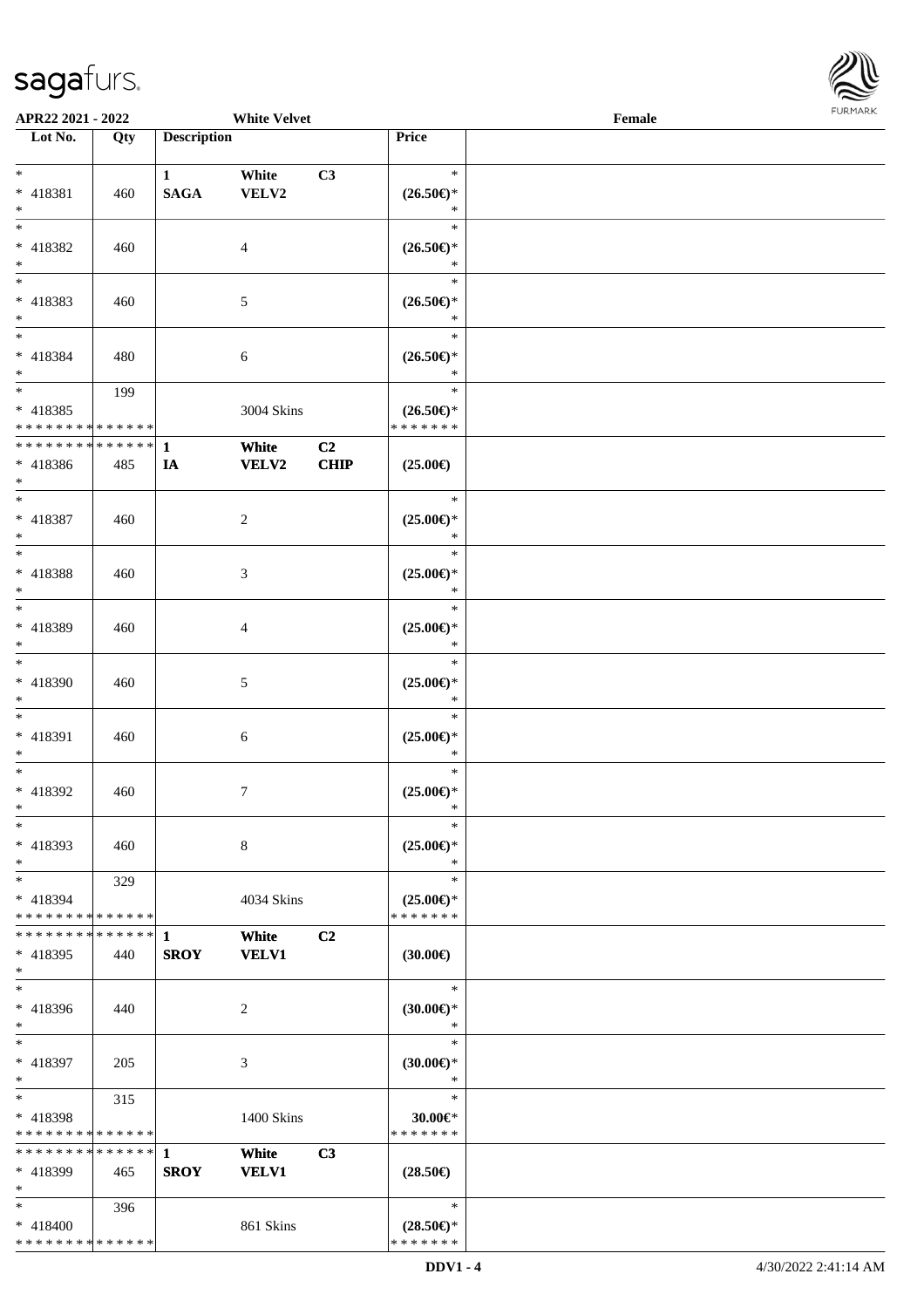

| APR22 2021 - 2022                         |     |                    | <b>White Velvet</b>   |                |                                | Female | FURMARK |
|-------------------------------------------|-----|--------------------|-----------------------|----------------|--------------------------------|--------|---------|
| Lot No.                                   | Qty | <b>Description</b> |                       |                | <b>Price</b>                   |        |         |
| **************                            |     | $\mathbf{1}$       | White                 | C1             |                                |        |         |
| * 418401<br>$\ast$                        | 465 | <b>SROY</b>        | VELV2                 |                | $(31.00\epsilon)$              |        |         |
| $\ast$                                    | 439 |                    |                       |                | $*$                            |        |         |
| $* 418402$<br>**************              |     |                    | 904 Skins             |                | $(31.00\epsilon)$ *<br>******* |        |         |
| **************                            |     | $\mathbf{1}$       | White                 | C <sub>3</sub> |                                |        |         |
| $* 418403$<br>$\ast$                      | 465 | <b>SROY</b>        | VELV2                 |                | $(28.50\epsilon)$              |        |         |
| $\ast$                                    |     |                    |                       |                | $*$                            |        |         |
| $* 418404$<br>$\ast$                      | 440 |                    | 2                     |                | $(28.50\epsilon)$ *<br>*       |        |         |
| $*$                                       | 114 |                    |                       |                | $*$                            |        |         |
| $* 418405$<br>* * * * * * * * * * * * * * |     |                    | 1019 Skins            |                | $(28.50\epsilon)$ *<br>******* |        |         |
| 418406                                    | 137 | 1<br>$\bf LUMI$    | White<br><b>VELV2</b> | C1             | $(32.00\epsilon)$              |        |         |
| 418407                                    | 206 | 1<br><b>LUMI</b>   | White<br><b>VELV2</b> | C <sub>2</sub> | $(31.00\epsilon)$              |        |         |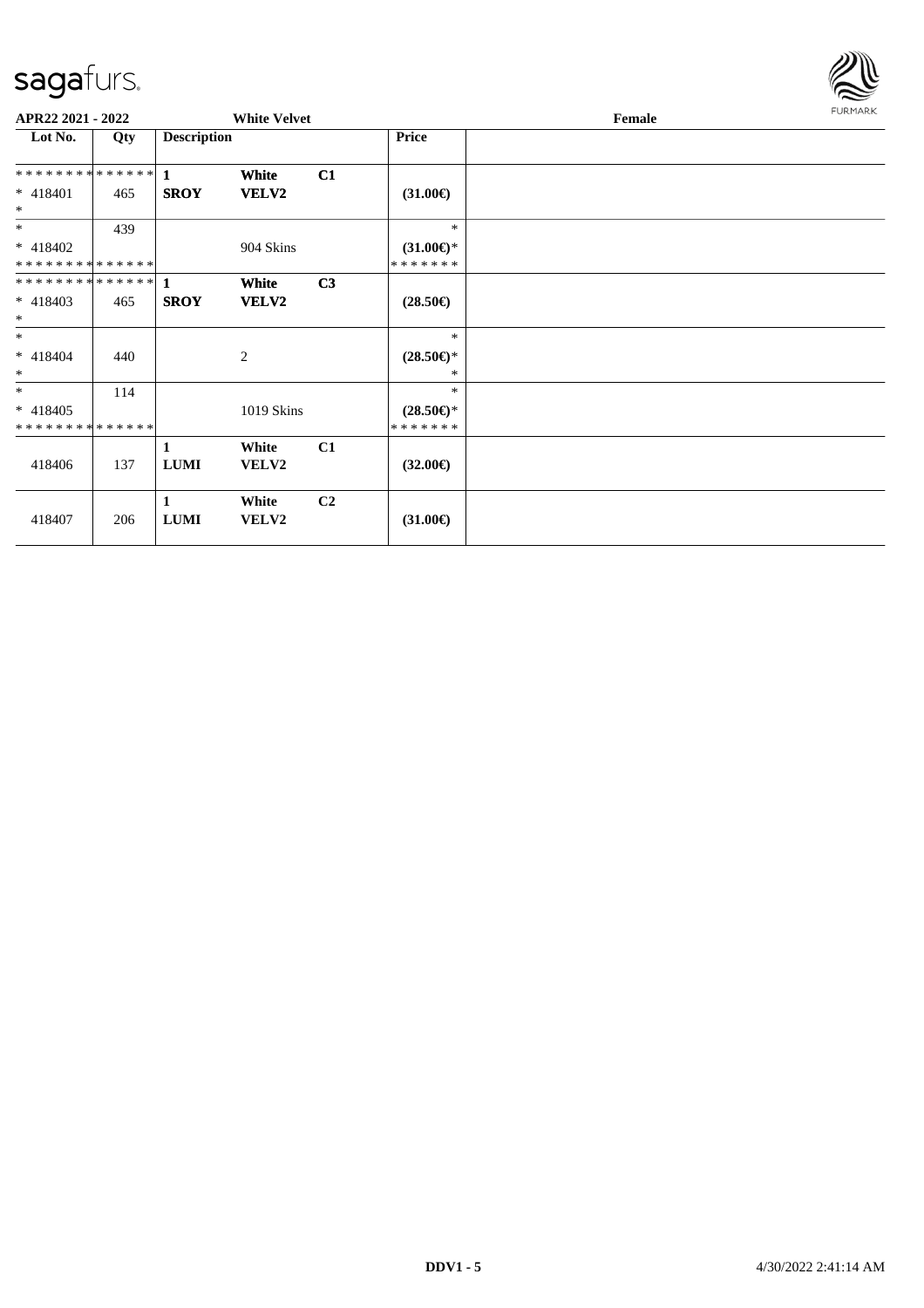

| APR22 2021 - 2022                                     |     | <b>White Velvet</b>           |                       |    |                                                | <b>FUNITANN</b><br>$\ensuremath{\textnormal{\textbf{Female}}}$ |  |  |
|-------------------------------------------------------|-----|-------------------------------|-----------------------|----|------------------------------------------------|----------------------------------------------------------------|--|--|
| Lot No.                                               | Qty | <b>Description</b>            |                       |    | Price                                          |                                                                |  |  |
| 418461                                                | 488 | $\mathbf{2}$<br>SI            | White<br><b>VELV1</b> | C1 | 22.00€                                         |                                                                |  |  |
| 418462                                                | 459 | $2^{\circ}$<br><b>SAGA</b>    | White<br><b>VELV1</b> | C1 | $(23.50\epsilon)$                              |                                                                |  |  |
| ******** <mark>******</mark><br>$* 418463$<br>$*$     | 485 | $\overline{2}$<br><b>SAGA</b> | White<br><b>VELV1</b> | C2 | $(24.00\epsilon)$                              |                                                                |  |  |
| $*$<br>$* 418464$<br>$*$                              | 460 |                               | 2                     |    | $\ast$<br>$(24.00\epsilon)$ *<br>$\ast$        |                                                                |  |  |
| $* 418465$<br>$*$                                     | 460 |                               | 3                     |    | $\ast$<br>$(24.00\epsilon)$ *<br>$\ast$        |                                                                |  |  |
| $*$<br>$* 418466$<br>$*$                              | 460 |                               | $\overline{4}$        |    | $\ast$<br>$(24.00\epsilon)$ *<br>$\ast$        |                                                                |  |  |
| $*$<br>$* 418467$<br>$*$                              | 460 |                               | 5                     |    | $\ast$<br>$(24.00\epsilon)$ *<br>$\ast$        |                                                                |  |  |
| $*$<br>* 418468<br>$*$                                | 460 |                               | 6                     |    | $\ast$<br>$(24.00\epsilon)$ *<br>$\ast$        |                                                                |  |  |
| $*$<br>* 418469<br>$*$                                | 460 |                               | $\tau$                |    | $\ast$<br>$(24.00\epsilon)$ *<br>$\ast$        |                                                                |  |  |
| $*$<br>* 418470<br>$*$                                | 460 |                               | $\,8\,$               |    | $\ast$<br>$(24.00\epsilon)$ *<br>$\ast$        |                                                                |  |  |
| $*$<br>* 418471<br>* * * * * * * * * * * * * *        | 460 |                               | 4165 Skins            |    | $\ast$<br>$(24.00\epsilon)$ *<br>* * * * * * * |                                                                |  |  |
| * * * * * * * * * * * * * * *<br>$* 418472$<br>$\ast$ | 460 | $\overline{2}$<br><b>SAGA</b> | White<br><b>VELV1</b> | C2 | $(23.00\epsilon)$                              |                                                                |  |  |
| $\ast$<br>$* 418473$<br>* * * * * * * * * * * * * *   | 152 |                               | 612 Skins             |    | $\ast$<br>$(23.00\epsilon)$ *<br>* * * * * * * |                                                                |  |  |
| 418474                                                | 440 | $\mathbf{2}$<br><b>SROY</b>   | White<br>VELV2        | C1 | $(25.50\epsilon)$                              |                                                                |  |  |
| * * * * * * * * * * * * * * *<br>$* 418475$<br>$*$    | 75  | $\mathbf{2}$<br><b>SROY</b>   | White<br>VELV2        | C2 | $(24.50\epsilon)$                              |                                                                |  |  |
| $\ast$<br>$* 418476$<br>* * * * * * * * * * * * * *   | 420 |                               | 495 Skins             |    | $\ast$<br>$(24.50\epsilon)$ *<br>* * * * * * * |                                                                |  |  |
| 418477                                                | 87  | $\mathbf{2}$<br><b>SROY</b>   | White<br>VELV2        | C2 | $(24.50\epsilon)$                              |                                                                |  |  |